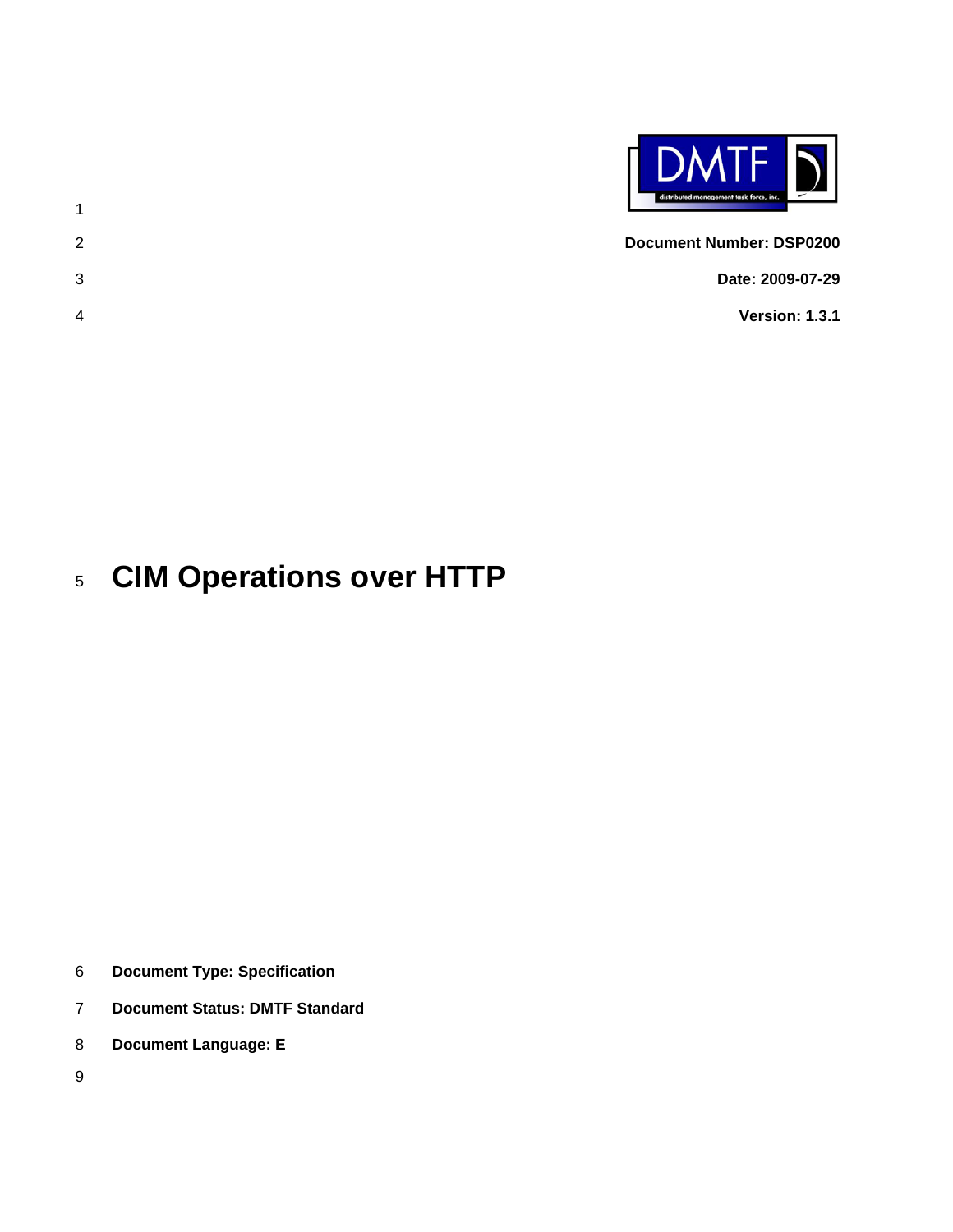#### 10 | Copyright Notice

11 Copyright © 2009 Distributed Management Task Force, Inc. (DMTF). All rights reserved.

12 13 14 DMTF is a not-for-profit association of industry members dedicated to promoting enterprise and systems management and interoperability. Members and non-members may reproduce DMTF specifications and documents, provided that correct attribution is given. As DMTF specifications may be revised from time to

15 time, the particular version and release date should always be noted.

16 Implementation of certain elements of this standard or proposed standard may be subject to third party

17 patent rights, including provisional patent rights (herein "patent rights"). DMTF makes no representations

18 to users of the standard as to the existence of such rights, and is not responsible to recognize, disclose,

19 20 or identify any or all such third party patent right, owners or claimants, nor for any incomplete or inaccurate identification or disclosure of such rights, owners or claimants. DMTF shall have no liability to

21 any party, in any manner or circumstance, under any legal theory whatsoever, for failure to recognize,

22 disclose, or identify any such third party patent rights, or for such party's reliance on the standard or

23 incorporation thereof in its product, protocols or testing procedures. DMTF shall have no liability to any

24 party implementing such standard, whether such implementation is foreseeable or not, nor to any patent

25 owner or claimant, and shall have no liability or responsibility for costs or losses incurred if a standard is

26 withdrawn or modified after publication, and shall be indemnified and held harmless by any party

27 implementing the standard from any and all claims of infringement by a patent owner for such

28 implementations.

29 For information about patents held by third-parties which have notified the DMTF that, in their opinion,

- 30 such patent may relate to or impact implementations of DMTF standards, visit
- 31 <http://www.dmtf.org/about/policies/disclosures.php>.

32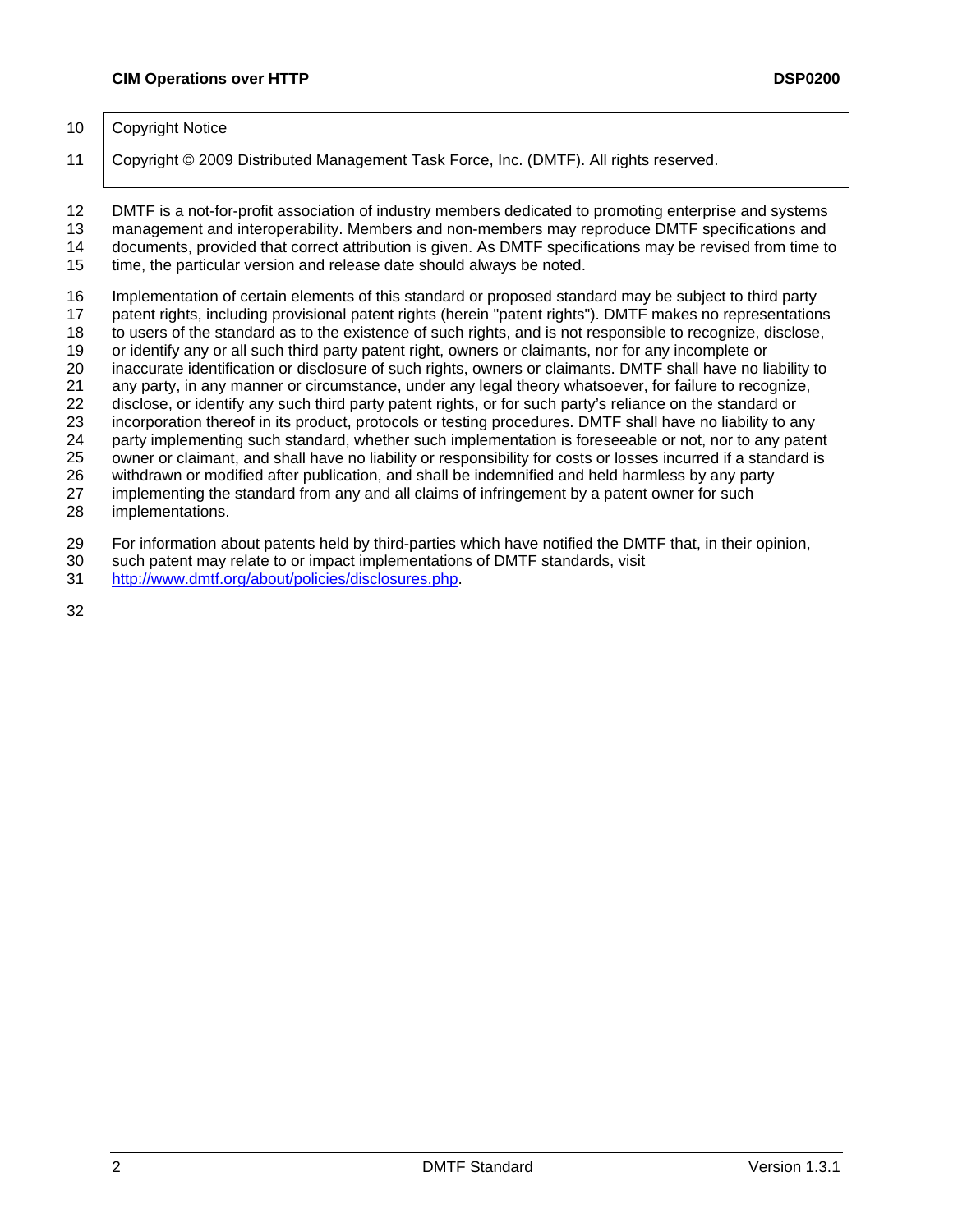33

# **CONTENTS**

| 34 |                |     |          |                                                     |  |
|----|----------------|-----|----------|-----------------------------------------------------|--|
| 35 |                |     |          |                                                     |  |
| 36 | 1              |     |          |                                                     |  |
| 37 | 2              |     |          |                                                     |  |
| 38 |                | 2.1 |          |                                                     |  |
|    |                |     |          |                                                     |  |
| 39 | 3              |     |          |                                                     |  |
| 40 | $\overline{4}$ |     |          |                                                     |  |
| 41 |                | 4.1 |          |                                                     |  |
| 42 |                | 4.2 |          |                                                     |  |
| 43 | 5              |     |          |                                                     |  |
| 44 |                | 5.1 |          |                                                     |  |
| 45 |                | 5.2 |          |                                                     |  |
| 46 |                | 5.3 |          |                                                     |  |
| 47 |                |     | 5.3.1    |                                                     |  |
| 48 |                |     | 5.3.1.1  |                                                     |  |
| 49 |                |     | 5.3.1.2  |                                                     |  |
| 50 |                |     | 5.3.1.3  |                                                     |  |
| 51 |                |     | 5.3.2    |                                                     |  |
| 52 |                |     | 5.3.2.1  |                                                     |  |
| 53 |                |     | 5.3.2.2  |                                                     |  |
| 54 |                |     | 5.3.2.3  |                                                     |  |
| 55 |                |     | 5.3.2.4  |                                                     |  |
| 56 |                |     | 5.3.2.5  |                                                     |  |
| 57 |                |     | 5.3.2.6  |                                                     |  |
| 58 |                |     | 5.3.2.7  |                                                     |  |
| 59 |                |     | 5.3.2.8  |                                                     |  |
| 60 |                |     | 5.3.2.9  |                                                     |  |
| 61 |                |     | 5.3.2.10 |                                                     |  |
| 62 |                |     | 5.3.2.11 |                                                     |  |
| 63 |                |     | 5.3.2.12 |                                                     |  |
| 64 |                |     | 5.3.2.13 |                                                     |  |
| 65 |                |     | 5.3.2.14 |                                                     |  |
| 66 |                |     | 5.3.2.15 |                                                     |  |
| 67 |                |     | 5.3.2.16 |                                                     |  |
| 68 |                |     | 5.3.2.17 |                                                     |  |
| 69 |                |     | 5.3.2.18 |                                                     |  |
| 70 |                |     | 5.3.2.19 |                                                     |  |
| 71 |                |     | 5.3.2.20 |                                                     |  |
| 72 |                |     | 5.3.2.21 |                                                     |  |
| 73 |                |     | 5.3.2.22 |                                                     |  |
| 74 |                |     | 5.3.2.23 |                                                     |  |
| 75 |                |     | 5.3.2.24 |                                                     |  |
| 76 |                |     | 5.3.3    |                                                     |  |
| 77 |                |     | 5.3.3.1  |                                                     |  |
| 78 |                |     | 5.3.3.2  |                                                     |  |
| 79 |                |     | 5.3.3.3  |                                                     |  |
| 80 |                |     | 5.3.3.4  | Use of the __Namespace Pseudo Class (DEPRECATED) 62 |  |
| 81 |                |     | 5.3.4    |                                                     |  |
| 82 |                |     | 5.3.5    |                                                     |  |
| 83 |                | 5.4 |          |                                                     |  |
| 84 |                |     | 5.4.1    |                                                     |  |
| 85 |                |     | 5.4.1.1  |                                                     |  |
|    |                |     |          |                                                     |  |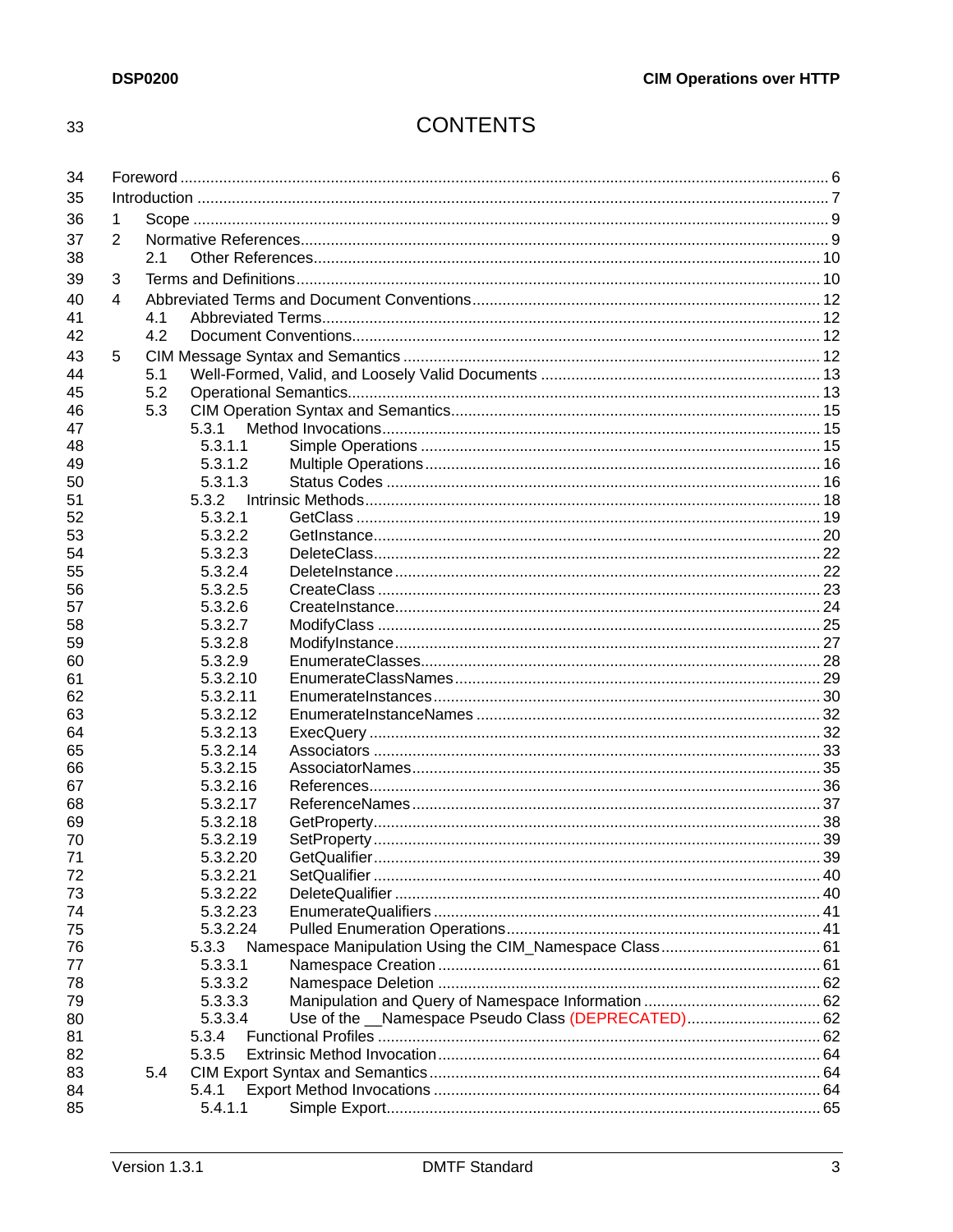| 86  |                |     | 5.4.1.2 |                                                                   |  |
|-----|----------------|-----|---------|-------------------------------------------------------------------|--|
| 87  |                |     | 5.4.1.3 |                                                                   |  |
| 88  |                |     | 5.4.2   |                                                                   |  |
| 89  |                |     | 5.4.2.1 |                                                                   |  |
| 90  |                |     | 5.4.3   |                                                                   |  |
| 91  | 6              |     |         |                                                                   |  |
| 92  |                | 6.1 |         |                                                                   |  |
| 93  |                | 6.2 |         |                                                                   |  |
| 94  |                |     | 6.2.1   |                                                                   |  |
| 95  |                |     | 6.2.2   |                                                                   |  |
| 96  |                | 6.3 |         |                                                                   |  |
| 97  |                |     | 6.3.1   | Encoding of CIM Element Names within HTTP Headers and Trailers 71 |  |
| 98  |                |     | 6.3.2   |                                                                   |  |
| 99  |                |     | 6.3.3   |                                                                   |  |
| 100 |                |     | 6.3.4   |                                                                   |  |
| 101 |                |     |         |                                                                   |  |
|     |                |     | 6.3.5   |                                                                   |  |
| 102 |                |     | 6.3.6   |                                                                   |  |
| 103 |                |     | 6.3.7   |                                                                   |  |
| 104 |                |     | 6.3.8   |                                                                   |  |
| 105 |                |     | 6.3.9   |                                                                   |  |
| 106 |                |     | 6.3.10  |                                                                   |  |
| 107 |                |     | 6.3.11  |                                                                   |  |
| 108 |                |     | 6.3.12  |                                                                   |  |
| 109 |                |     | 6.3.13  |                                                                   |  |
| 110 |                |     | 6.3.14  |                                                                   |  |
| 111 |                |     |         |                                                                   |  |
| 112 | $\overline{7}$ |     |         |                                                                   |  |
| 113 |                | 7.1 |         |                                                                   |  |
| 114 |                | 7.2 |         |                                                                   |  |
| 115 |                |     | 7.2.1   |                                                                   |  |
| 116 |                |     | 7.2.2   |                                                                   |  |
| 117 |                |     | 7.2.3   |                                                                   |  |
| 118 |                |     | 7.2.4   |                                                                   |  |
| 119 |                |     | 7.2.5   |                                                                   |  |
| 120 |                |     | 7.2.6   |                                                                   |  |
| 121 |                |     | 7.2.7   |                                                                   |  |
| 122 |                |     | 7.2.8   |                                                                   |  |
| 123 |                |     | 7.2.9   |                                                                   |  |
| 124 |                |     | 7.2.10  |                                                                   |  |
| 125 |                |     |         |                                                                   |  |
| 126 |                |     | 7.2.12  |                                                                   |  |
| 127 |                |     | 7.2.13  |                                                                   |  |
| 128 |                |     | 7.2.14  |                                                                   |  |
| 129 |                |     | 7.2.15  |                                                                   |  |
| 130 |                |     | 7.2.16  |                                                                   |  |
| 131 |                |     | 7.2.17  |                                                                   |  |
| 132 |                |     | 7.2.18  |                                                                   |  |
| 133 |                | 7.3 |         |                                                                   |  |
| 134 |                | 7.4 |         |                                                                   |  |
| 135 |                | 7.5 |         |                                                                   |  |
| 136 |                |     | 7.5.1   |                                                                   |  |
|     |                |     | 7.5.2   |                                                                   |  |
| 137 |                |     |         | Determining CIM Server Capabilities through the HTTP Options  88  |  |
| 138 |                |     | 7.5.2.1 |                                                                   |  |
| 139 |                |     | 7.5.2.2 |                                                                   |  |
| 140 |                |     | 7.5.2.3 |                                                                   |  |
| 141 |                |     | 7.5.2.4 |                                                                   |  |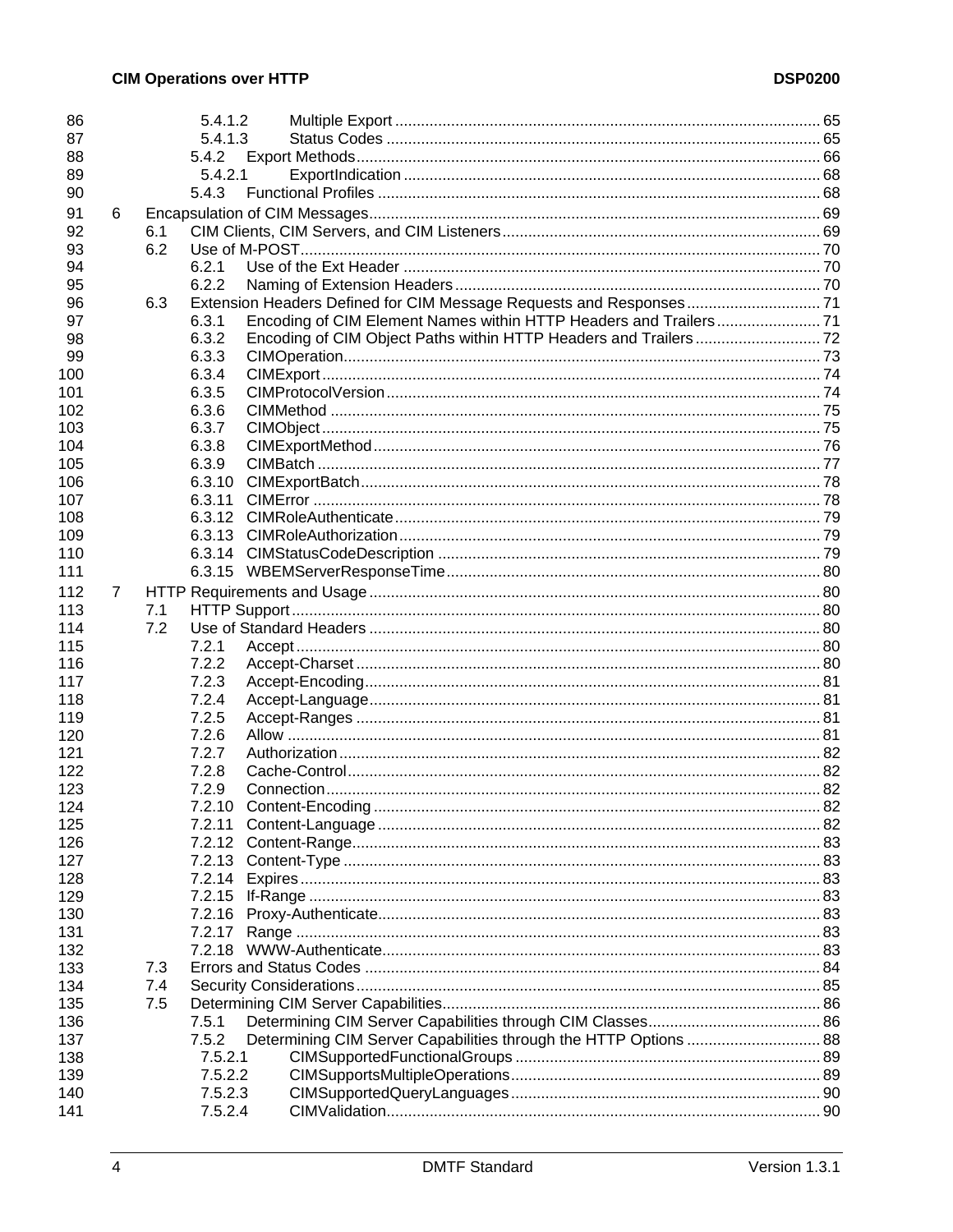| 142 |  |  |
|-----|--|--|
| 143 |  |  |
| 144 |  |  |
| 145 |  |  |

#### 146 **Tables**

| 147 |                                                                                                     |  |
|-----|-----------------------------------------------------------------------------------------------------|--|
| 148 |                                                                                                     |  |
| 149 |                                                                                                     |  |
| 150 |                                                                                                     |  |
| 151 |                                                                                                     |  |
| 152 |                                                                                                     |  |
| 153 | Table B-1 – Comparison of Properties Returned by GetInstance in Versions 1.0 and 1.1  116           |  |
| 154 | Table B-2 – Comparison of Properties Returned by a Call to GetInstance in Versions 1.0 and 1.1  117 |  |
| 155 |                                                                                                     |  |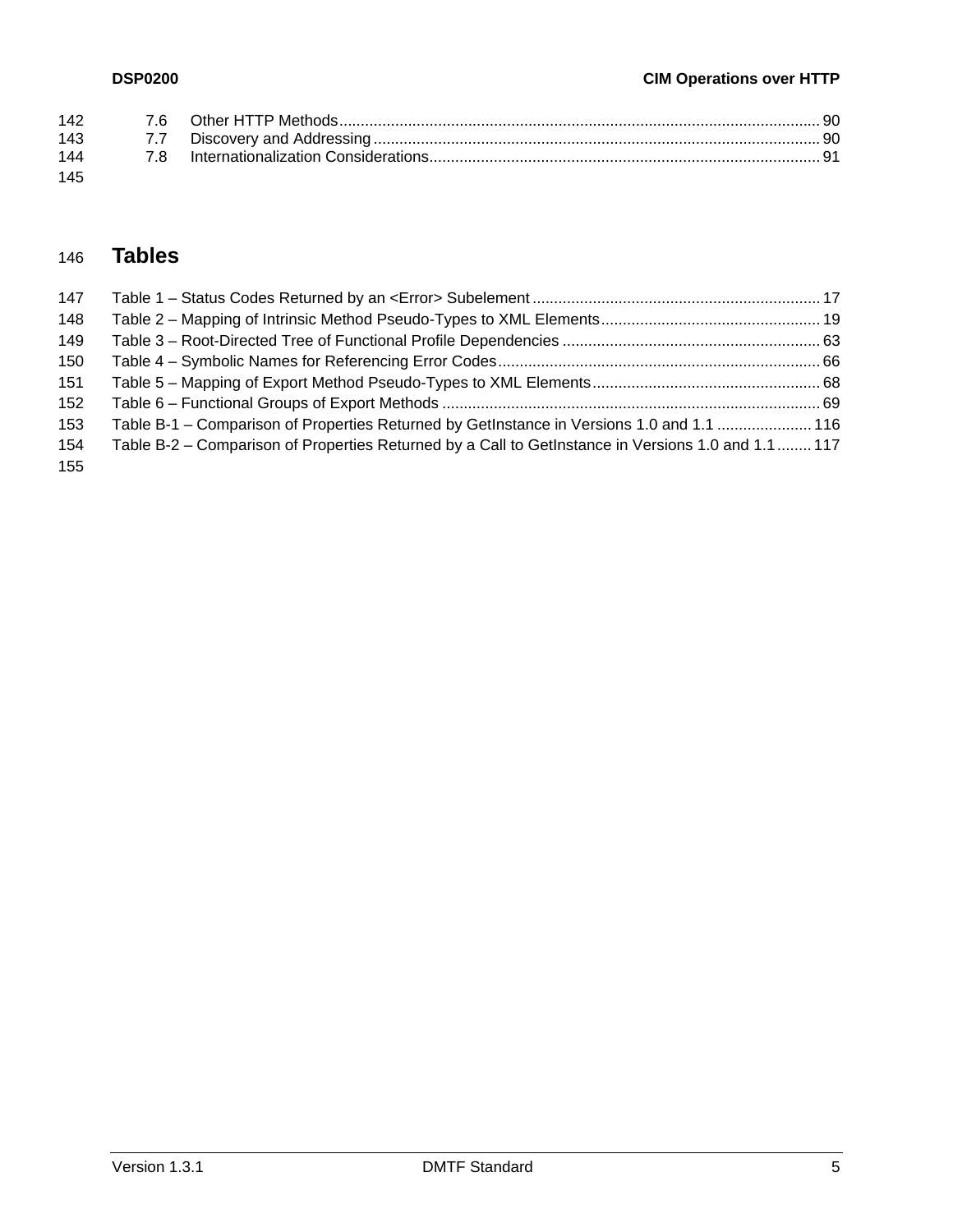# <span id="page-5-0"></span>156 Foreword

157 *CIM Operations over HTTP* (DSP0200) was prepared by the DMTF CIM-XML Working Group.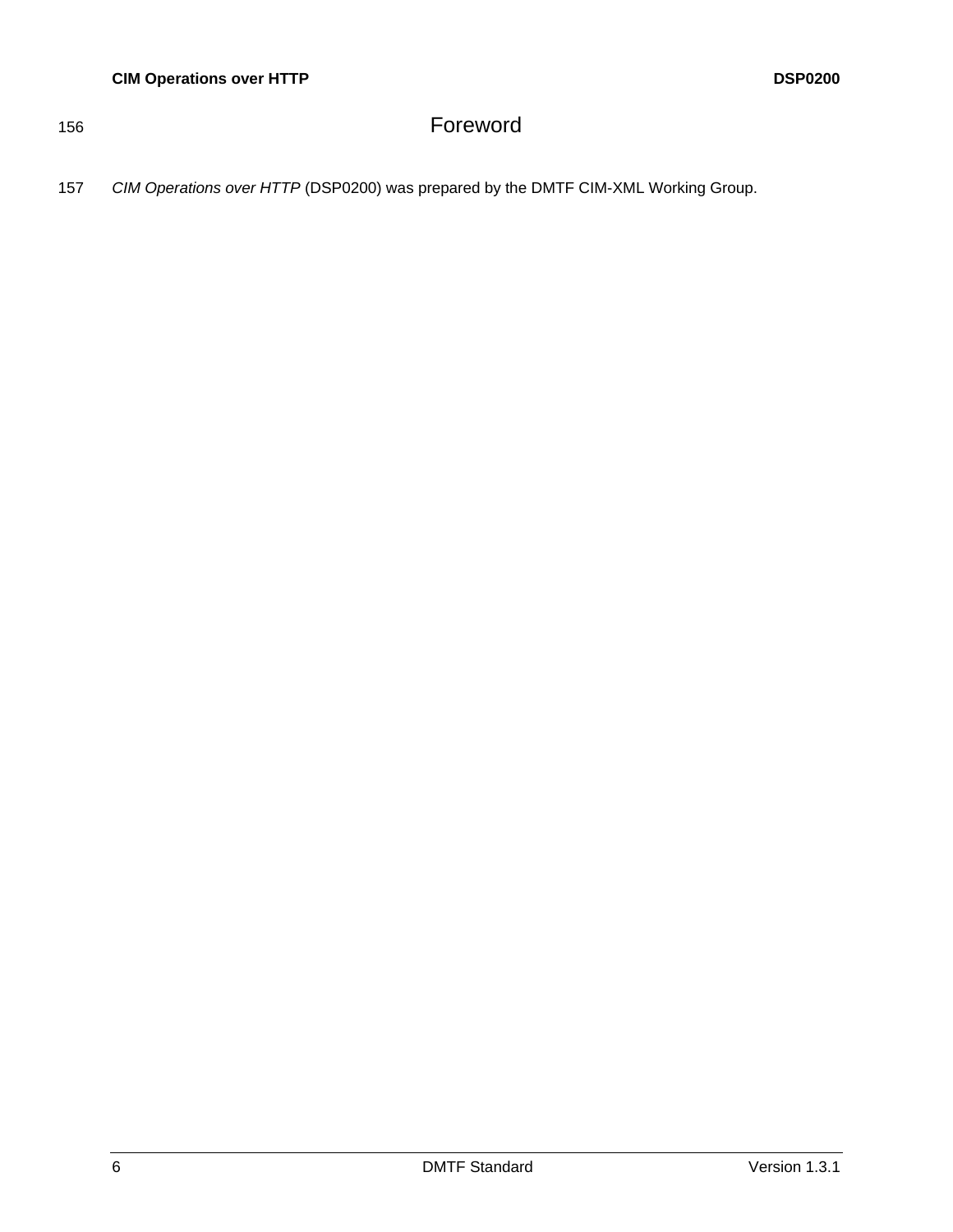# <span id="page-6-0"></span>158 Introduction

159 160 161 162 This document defines a mapping of CIM messages to the Hypertext Transfer Protocol (HTTP) so that implementations of CIM can operate in an open, standardized manner. It also defines the notion of *conformance* in the context of this mapping, and it describes the behavior an implementation of CIM shall exhibit to be a conforming CIM implementation.

- 163 This document is structured as follows:
- [Clause 5](#page-0-0) describes the CIM messages that form the HTTP payload using XML. It specifies the syntax and semantics of the message requests and their corresponding responses. 164 165
- [Clause 6](#page-0-0) describes the encapsulation of these messages in HTTP request and response messages, with examples of each. It also describes the extension headers used to convey additional CIM-specific semantics in the HTTP Header. 166 167 168
- 169 [Clause 7](#page-0-0) presents details of other aspects of the encapsulation:
- 170 – HTTP version support
- 171 – Use of standard HTTP headers
- 172 – HTTP error codes
- 173 – Security considerations

#### 174 **Requirements**

- 175 There are many different ways CIM messages can be represented in XML and encapsulated within HTTP
- 176 messages. To attain interoperability among different implementations of CIM, both the XML
- 177 representation and the HTTP encapsulation must be standardized. The XML representation is defined in
- 178 [DSP0201](#page-8-0) and [DSP0203.](#page-8-0) This document uses that XML representation to define the HTTP encapsulation.
- 179 The following criteria are applied to the representation of CIM messages in XML using [DSP0201](#page-8-0) and 180 [DSP0203:](#page-8-0)
- 181 • Each CIM message is completely described in XML; completeness is favored over conciseness.
- 182 183 184 185 • The set of CIM messages provides enough functionality to enable implementations of CIM to communicate effectively for management purposes. This release of the mapping does not provide a *complete* set of messages. Rather, the goal is to define the mapping so that it admits straightforward extension (by the addition of further features) in future versions.
- 186 187 188 189 • The set of CIM messages is classified into functional profiles to accommodate a range of implementations varying from complete support of all messages to support of a minimal subset. The number of functional profiles is kept as small as possible to encourage interoperability, and mechanisms provided by different CIM implementations can declare their level of support.
- 190 The following criteria are applied to the HTTP encapsulation of CIM Messages herein:
- 191 192 • In recognition of the large installed base of HTTP/1.0 systems, the encapsulation is designed to support both HTTP/1.0 and HTTP/1.1.
- 193 194 • The encapsulation does not introduce requirements that conflict with those stated in HTTP/1.0 or HTTP/1.1.
- 195 196 197 • Use of the encapsulation should be straightforward over the current base HTTP infrastructures. Some features anticipate and exploit enhancements to this base, but no aspects of the encapsulation require such enhancements as mandatory.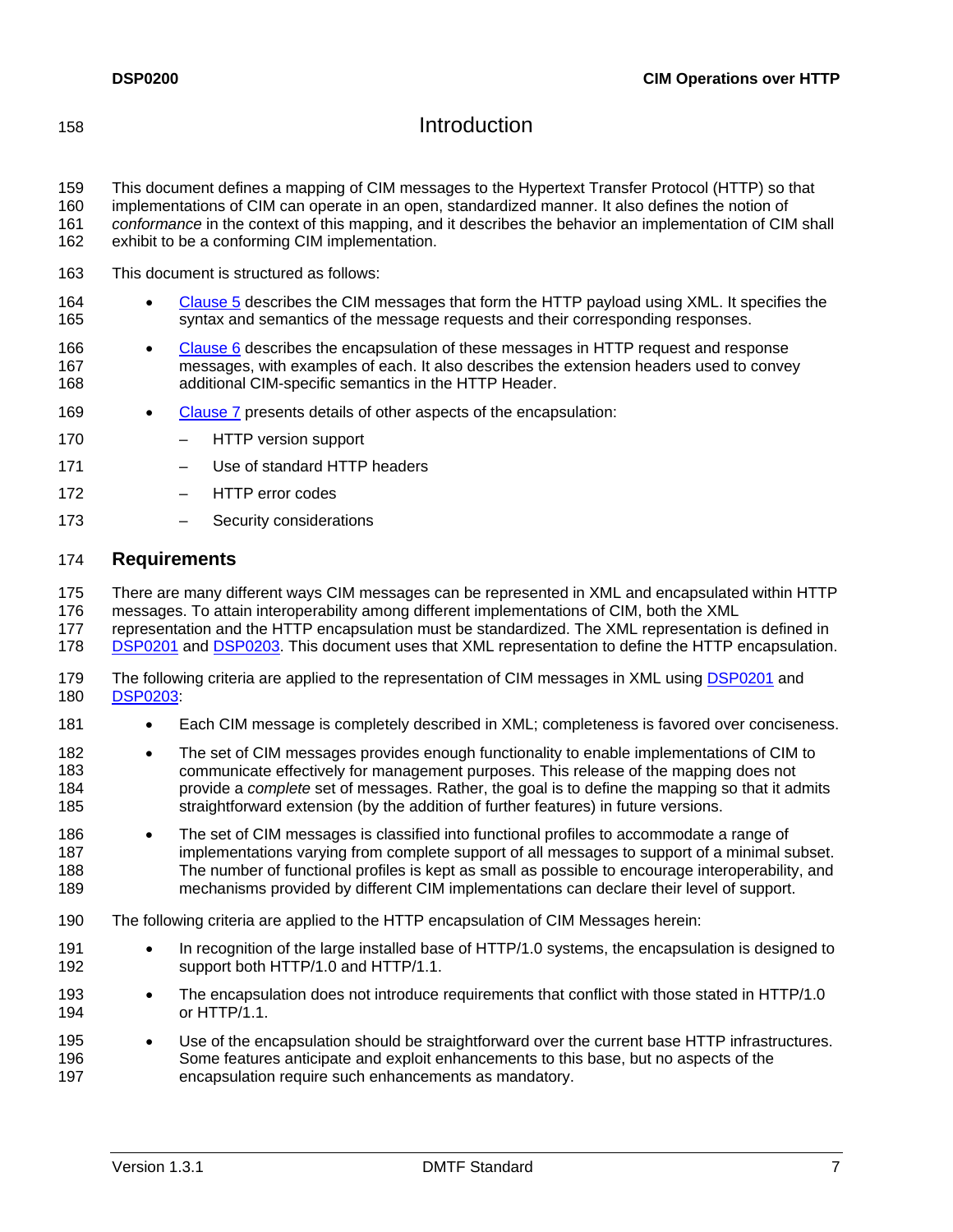- The encapsulation avoids the use of pure HTTP tunneling or URL munging (for example, the use of the "?" character) in favor of a mechanism that allows existing HTTP infrastructures to control content safely. 198 199 200
- 201 202 203 204 • The encapsulation exposes key CIM message information in headers to allow efficient firewall/proxy handling. The information is limited to essentials so that it does not have a significant impact on the size of the header. All CIM-specific information in a header also appears within the CIM message.
- 205 206 • There is a clear and unambiguous encapsulation of the CIM message payload within the HTTP message. Conciseness of the encapsulation is of secondary importance.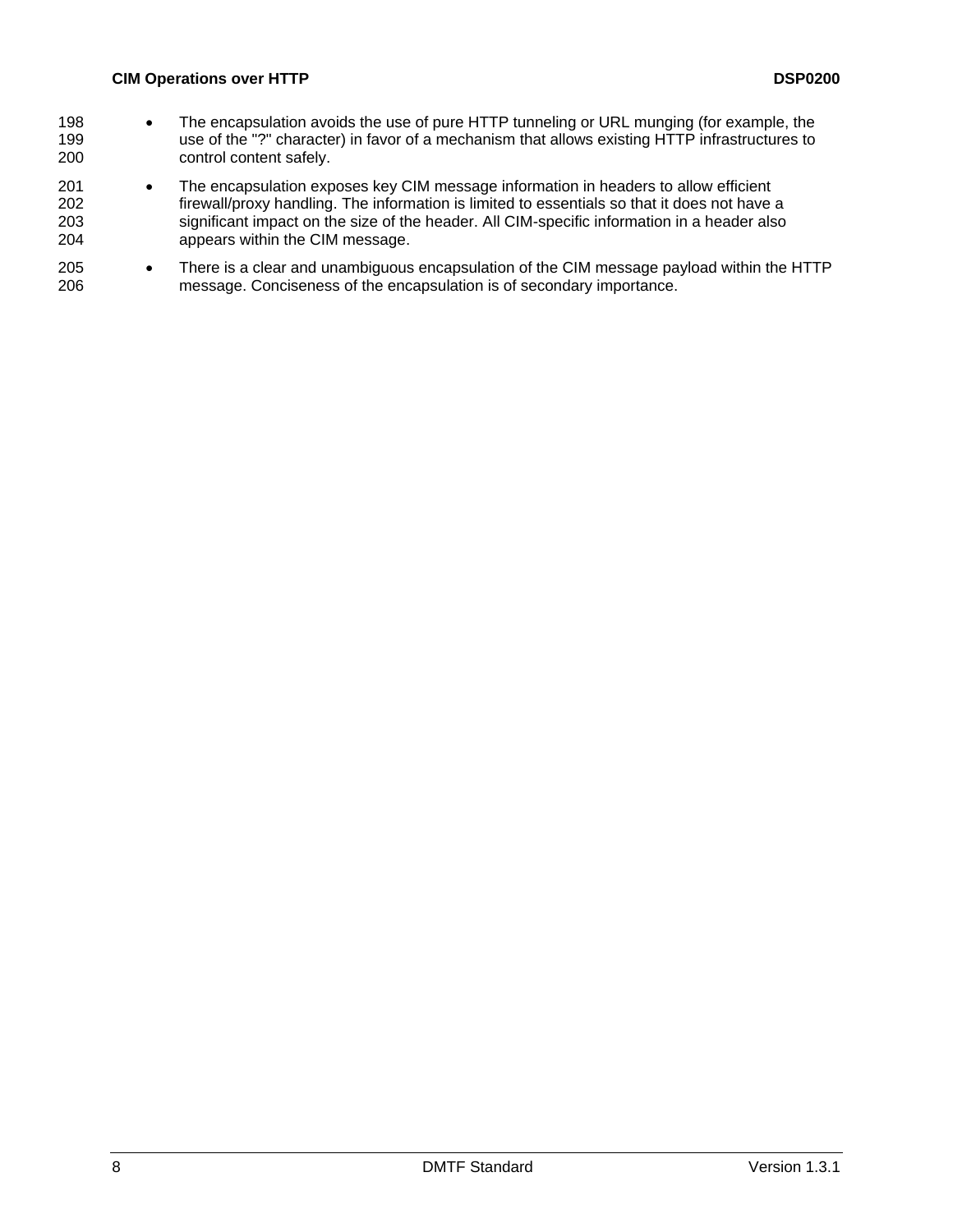# <span id="page-8-0"></span><sup>207</sup>**CIM Operations over HTTP**

# 208 **1 Scope**

The Common Information Model (CIM) [\(DSP0004](#page-8-0)) is an object-oriented information model defined by the Distributed Management Task Force (DMTF) that provides a conceptual framework for describing management data. 209 210 211

- The Hypertext Transfer Protocol (HTTP) ([RFC 1945, RFC 2068,](#page-8-0) [RFC 2616\)](#page-9-0) is an application-level 212
- protocol for distributed, collaborative, hypermedia information systems. This generic stateless protocol can be used for many tasks through extension of its request methods, error codes, and headers. 213 214
- The [Extensible Markup Language \(XML\)](#page-9-0) is a simplified subset of SGML that offers powerful and extensible data modeling capabilities. An *XML document* is a collection of data represented in XML. An *XML schema* is a grammar that describes the structure of an XML document. 215 216
- 217
- 218 This document defines a mapping of CIM messages onto HTTP that allows implementations of CIM to
- 219 interoperate in an open, standardized manner. It is based on the *CIM XML DTD* ([DSP0201](#page-8-0) and
- 220 [DSP0203\)](#page-8-0) that defines the XML schema for CIM objects and messages.

# 221 **2 Normative References**

222 223 224 The following referenced documents are indispensable for applying the information in this document while developing an implementation of CIM. For dated references, only the edition cited applies. For undated references, the latest edition applies, including any amendments.

- 225 DMTF DSP0004, *Common Information Model (CIM) Infrastructure 2.5*,
- 226 [http://www.dmtf.org/standards/published\\_documents/DSP0004\\_2.5.pdf](http://www.dmtf.org/standards/published_documents/DSP0004_2.5.pdf)
- 227 DMTF DSP0201, *Specification for the Representation of CIM in XML 2.3*, 228 [http://www.dmtf.org/standards/published\\_documents/DSP0201\\_2.3.pdf](http://www.dmtf.org/standards/published_documents/DSP0201_2.3.pdf)
- 229 DMTF DSP0203, *CIM XML DTD 2.3*, 230 [http://www.dmtf.org/standards/published\\_documents/DSP0203\\_2.3.dtd](http://www.dmtf.org/standards/published_documents/DSP0203_2.3.dtd)
- 231 IETF RFC 1766, *Tags for the Identification of Languages*, March 1995,<http://www.ietf.org/rfc/rfc1766.txt>
- 232 IETF RFC 1945, *Hypertext Transfer Protocol HTTP/1.0*, May 1996, <http://www.ietf.org/rfc/rfc1945.txt>
- 233 IETF RFC 2068, *Hypertext Transfer Protocol HTTP/1.1*, January 1997,<http://www.ietf.org/rfc/rfc2068.txt>
- 234 IETF RFC 2069, *An Extension to HTTP: Digest Access Authentication*, January 1997, 235 <http://www.ietf.org/rfc/rfc2069.txt>
- 236 IETF RFC 2277, *IETF Policy on Character Sets and Languages*, January 1998, 237 <http://www.ietf.org/rfc/rfc2277.txt>
- 238 IETF RFC 2279, *UTF-8, a transformation format of Unicode and ISO 10646*, January 1998, 239 <http://www.ietf.org/rfc/rfc2279.txt>
- 240 IETF RFC 2376, *XML Media Types*, July 1998,<http://www.ietf.org/rfc/rfc2376.txt>
- 241 IETF RFC 2396, *Uniform Resource Identifiers (URI): Generic Syntax*, August 1998,
- 242 <http://www.ietf.org/rfc/rfc2396.txt>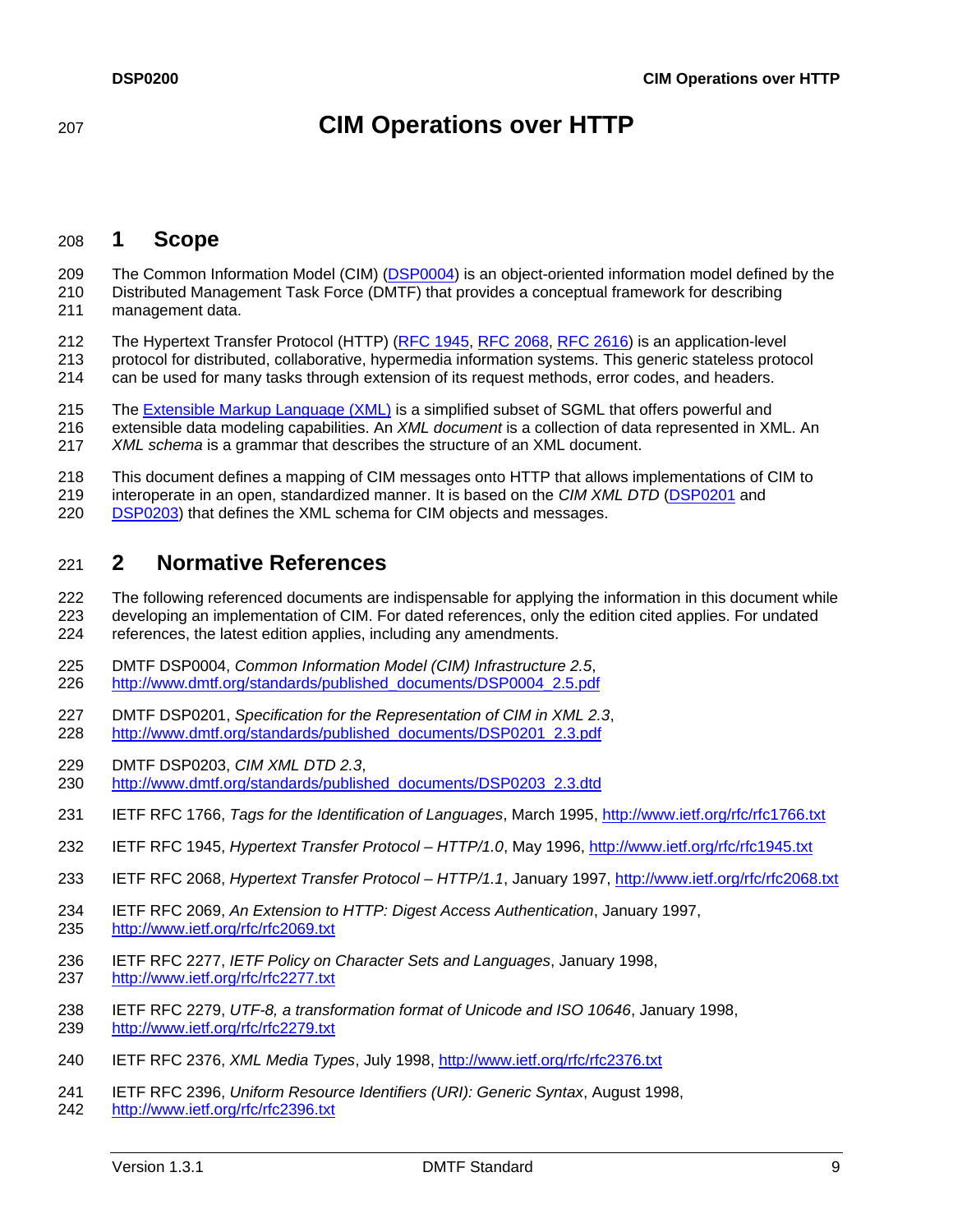- <span id="page-9-0"></span>243 IETF RFC 2616, *Hypertext Transfer Protocol – HTTP/1.1*, June 1999, <http://www.ietf.org/rfc/rfc2616.txt>
- 244 IETF RFC 2617, *HTTP Authentication: Basic and Digest Access Authentication*, June 1999, 245 <http://www.ietf.org/rfc/rfc2617.txt>
- 246 IETF RFC 2774, *HTTP Extension Framework*, February 2000,<http://www.ietf.org/rfc/rfc2774.txt>
- 247 W3C Recommendation, *Extensible Markup Language (XML)*, Version 1.0, August 2006, 248 <http://www.w3.org/TR/REC-xml-names/>
- 249 W3C Recommendation, *Namespaces in XML*, Jan 1999, [http://www.w3.org/TR/1999/REC-xml-names-](http://www.w3.org/TR/1999/REC-xml-names-19990114/)250 [19990114/](http://www.w3.org/TR/1999/REC-xml-names-19990114/)
- 251 W3C, *XML Schema Part 1: Structures*, May 2001, [http://www.w3.org/TR/2001/REC-xmlschema-1-](http://www.w3.org/TR/2001/REC-xmlschema-1-20010502/) 252 [20010502/](http://www.w3.org/TR/2001/REC-xmlschema-1-20010502/)
- 253 W3C, *XSL Transformations (XSLT)*, Version 1.0, November 1999, <http://www.w3.org/TR/xslt>

### 254 **2.1 Other References**

255 ISO/IEC Directives, Part 2, *Rules for the structure and drafting of International Standards,* 

256 <http://isotc.iso.org/livelink/livelink.exe?func=ll&objId=4230456&objAction=browse&sort=subtype>

# 257 **3 Terms and Definitions**

- 258 Throughout this document, the following terms and definitions apply. This specification uses the same 259 notational conventions and basic parsing constructs that are defined in [RFC 2068](#page-8-0).
- 260 **3.1**
- 261 **can**
- 262 used for statements of possibility and capability, whether material, physical, or causal

#### 263 **3.2**

- 264 **cannot**
- 265 used for statements of possibility and capability, whether material, physical, or causal
- 266 **3.3**
- 267 **conditional**
- 268 269 indicates requirements that must be strictly followed to conform to the document when the specified conditions are met
- 270 **3.4**

#### 271 **mandatory**

- 272 273 indicates requirements that must be strictly followed to conform to the document, with no permitted deviations
- 274 **3.5**
- 275 **may**
- 276 indicates a course of action permissible within the limits of the document
- 277 **3.6**
- 278 **need not**
- 279 indicates a course of action permissible within the limits of the document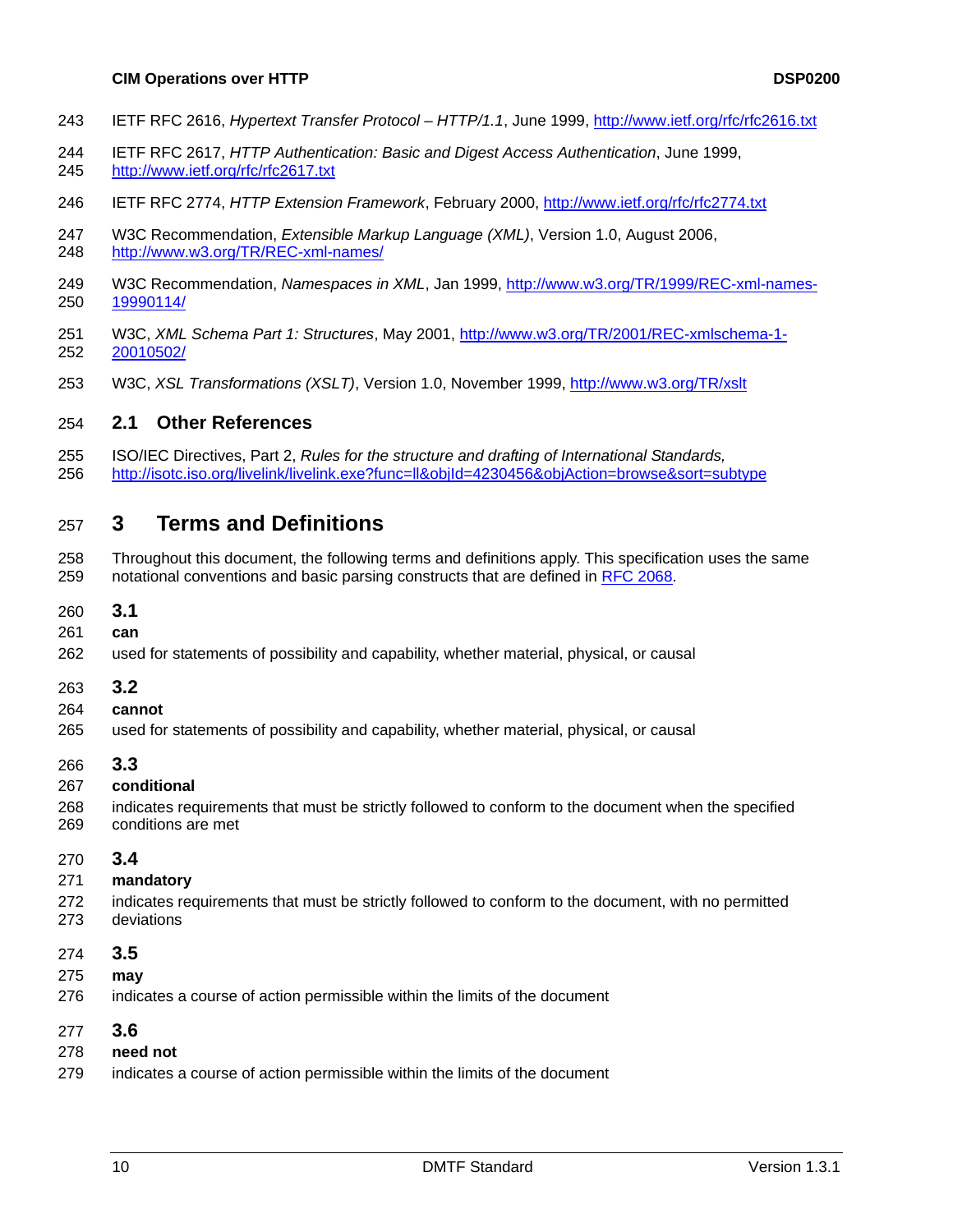| 280 | 3.7                                                                                                          |
|-----|--------------------------------------------------------------------------------------------------------------|
| 281 | optional                                                                                                     |
| 282 | indicates a course of action permissible within the limits of the document                                   |
| 283 | 3.8                                                                                                          |
| 284 | shall                                                                                                        |
| 285 | indicates requirements that must be strictly followed to conform to the document, with no permitted          |
| 286 | deviations                                                                                                   |
| 287 | 3.9                                                                                                          |
| 288 | shall not                                                                                                    |
| 289 | indicates requirements that must be strictly followed to conform to the document, with no permitted          |
| 290 | deviations                                                                                                   |
| 291 | 3.10                                                                                                         |
| 292 | should                                                                                                       |
| 293 | indicates that among several possibilities, one is recommended as particularly suitable, without             |
| 294 | mentioning or excluding others, or that a certain course of action is preferred but not necessarily required |
| 295 | 3.11                                                                                                         |
| 296 | should not                                                                                                   |
| 297 | indicates that a certain possibility or course of action is deprecated but not prohibited                    |
| 298 | 3.12                                                                                                         |
| 299 | unspecified                                                                                                  |
| 300 | indicates that this profile does not define any constraints for the referenced CIM element or operation      |
| 301 | 3.13                                                                                                         |
| 302 | <b>CIM Message</b>                                                                                           |
| 303 | a well-defined request or response data packet used to exchange information among CIM products               |
| 304 | 3.14                                                                                                         |
| 305 | <b>CIM Operation Message</b>                                                                                 |
| 306 | a CIM message used to invoke an operation on the target namespace                                            |
| 307 | 3.15                                                                                                         |
| 308 | <b>CIM Export Message</b>                                                                                    |
| 309 | a CIM message used to communicate information about a CIM namespace or element that is foreign to            |
| 310 | the target                                                                                                   |

311 **3.16**

#### 312 **Operation Request Message**

- an XML document that is [loosely valid](#page-12-0) with respect to the CIM XML DTD and that contains a 313
- <MESSAGE> subelement under the root <CIM> node that has a <MULTIREQ> or <SIMPLEREQ> 314
- subelement under this subelement 315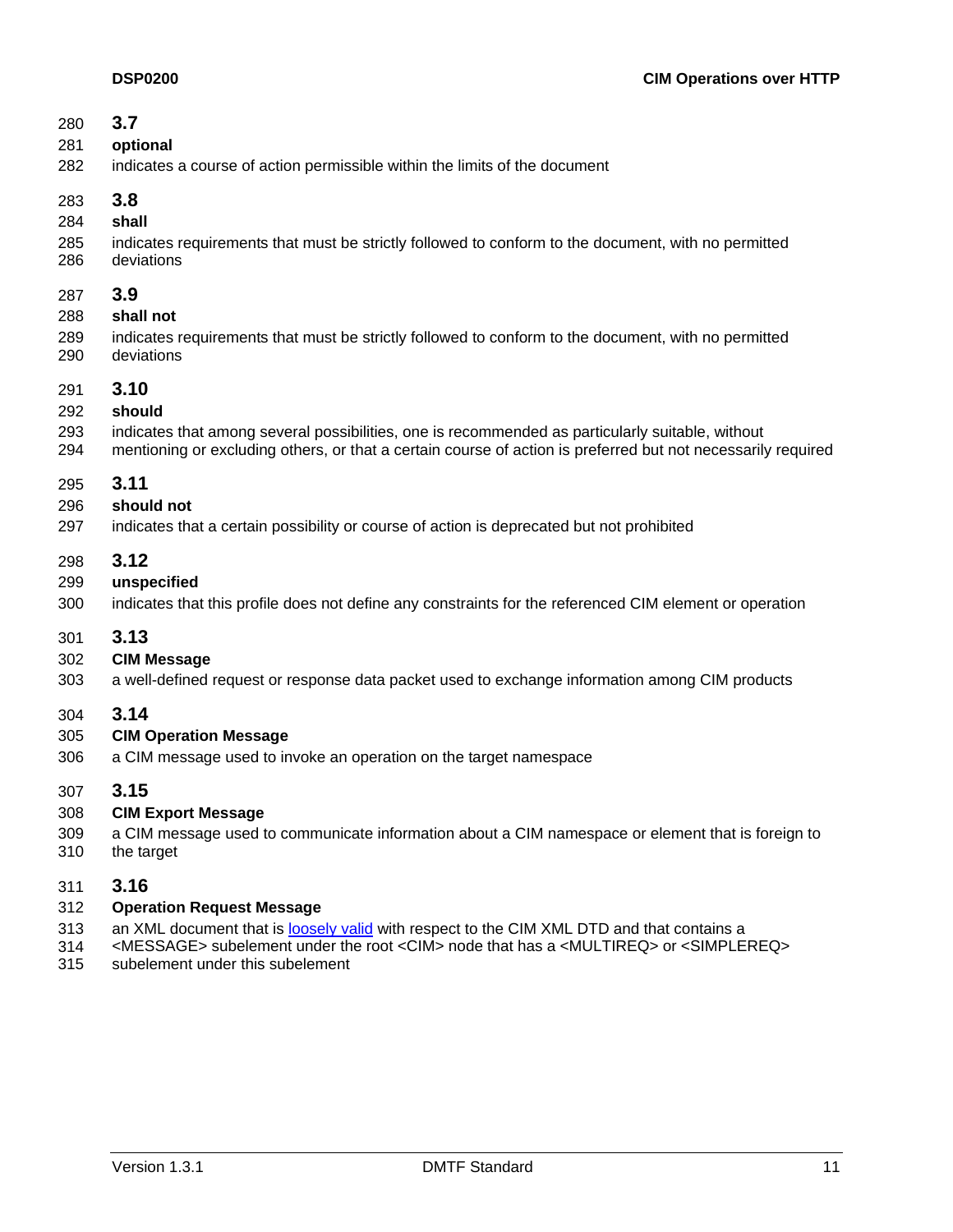# <span id="page-11-0"></span>316 **4 Abbreviated Terms and Document Conventions**

# 317 **4.1 Abbreviated Terms**

318 The following symbols and abbreviations are used in this document.

| 319 | 4.1.1 |
|-----|-------|
|     |       |

- 320 **CIM**
- 321 Common Information Model
- 322 **4.1.2**
- 323 **DTD**
- 324 document type definition
- 325 **4.1.3**
- 326 **HTTP**
- 327 Hypertext Transfer Protocol

### 328 **4.1.4**

- 329 **XML**
- 330 Extensible Markup Language

## 331 **4.2 Document Conventions**

- 332 Throughout this document, any deprecated element is indicated by one of the following labels:
- 334 333 • The "**DEPRECATION NOTE:**" label preceding a paragraph indicates that the paragraph explains a deprecated element.
- 336 335 • The "**DEPRECATED.**" label before a list item indicates that the information in that list item is deprecated.
- 337 The "(DEPRECATED)" label after a heading applies to the entire clause for that heading.
- 339 338 • The "(DEPRECATED)" label at the end of a line in a code fragment or an example indicates that the particular line of the code fragment or example is deprecated.

# 340 **5 CIM Message Syntax and Semantics**

- 341 342 343 This specification defines all interactions among CIM products as CIM messages. A *CIM message* is a well-defined request or response data packet for exchanging information among CIM products. The two types of *CIM messages* are as follows:
- 344 345 • *CIM operation message*. This type of message is used to invoke an operation on the target namespace.
- 346 347 348 • *CIM export message.* This type of message is used to communicate information about a CIM namespace or element that is foreign to the target. It is informational only and does not define an operation on the target CIM namespace or even imply the existence of a target namespace.

349 350 This clause describes the syntax and semantics of CIM messages independently of their encapsulation within a particular protocol such as HTTP. XML is used as the basis for this description, and in particular 351 the CIM XML DTD ([DSP0201](#page-8-0) and [DSP0203\)](#page-8-0).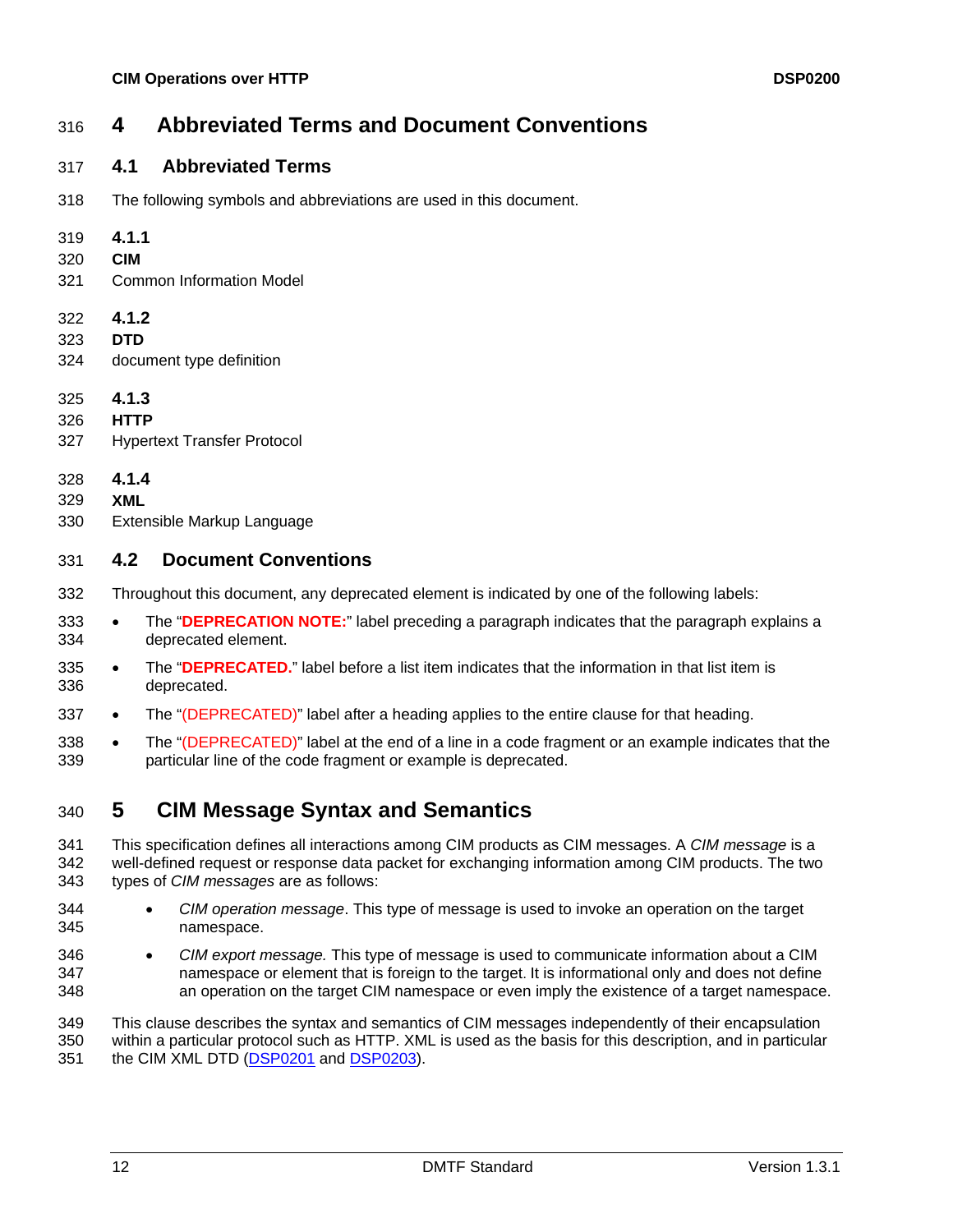## <span id="page-12-0"></span>352 **5.1 Well-Formed, Valid, and Loosely Valid Documents**

In this discussion, any reference to well-formed or valid XML documents has the standard meaning defined in 354 *[Extensible Markup Language \(XML\)](#page-9-0)*. 353

355 XML document type definitions (DTDs) are restricted to be either well-formed or valid. However, this

- 356 document also uses the term *loosely valid* to apply to XML that removes any attributes or elements in the XML document that do not appear in the *[CIM XML DTD](#page-8-0)*. The resulting document is valid with respect to 358 the *[CIM XML DTD](#page-8-0)* and is therefore loosely valid. 357
- In effect, a loosely valid document is valid with respect to the *[CIM XML DTD](#page-8-0)* apart from having additional attributes or elements not defined by that DTD. The concept is very similar to that of an *open content*  359 360
- model as defined by the working draft on **XML Schemas**, expressed within the more limited scope of 361
- DTDs. One corollary of this definition is that any XML document that is valid with respect to the 362 *[CIM XML](#page-8-0)*
- 363 *[DTD](#page-8-0)* is also loosely valid.

364 The motivation for introducing the loosely valid class of XML documents is to relax the restrictions on a [DefCIMClient, CIM server,](#page-68-0) or [CIM listener](#page-68-0) when parsing received XML documents defined within the scope of this mapping. Not all clients (including their respective CIM servers or CIM listeners) should be required to validate each received CIM message response (or its respective CIM message request) because such a requirement would place too heavy a processing burden on the validating entity at the expense of footprint and performance, most notably in communication between robust and conformant implementations of this mapping. 365 366 367 368 369 370

- 371 372 Instead, the following requirements are set forth in this specification. In all cases, a CIM client has a respective alternative CIM server or CIM listener, and a received CIM message response has a
- 373 respective alternative CIM message request:
- 374 375 • A CIM client may include a DOCTYPE element in a CIM message request. If so, an external declaration should be used. In-lining of the complete DTD within a message is discouraged.
- 376 • A CIM client may elect to validate a received CIM message response.
- 377 378 • If a CIM client elects not to validate a received CIM message, then loose validation shall be enforced.
- 379 380 The behavior of a CIM server or CIM listener with respect to a received CIM message request is covered in detail in [7.3.](#page-83-1)

## 381 **5.2 Operational Semantics**

The CIM XML DTD [\(DSP0201](#page-8-0) and [DSP0203\)](#page-8-0) defines a subelement under the root <CIM> element called <MESSAGE>, which contains one of the following subelements: 382 383

- 384 CIM operation message subelements
- 385 – <SIMPLEREQ>
- 386 – <SIMPLERSP>
- 387 – <MULTIREQ>
- 388 – <MULTIRSP>
- 389 • CIM export message subelements
- 390 – <SIMPLEXPREQ>
- 391 – <SIMPLEXPRSP>
- 392 – <MULTIEXPREQ>
- 393 – <MULTIEXPRSP>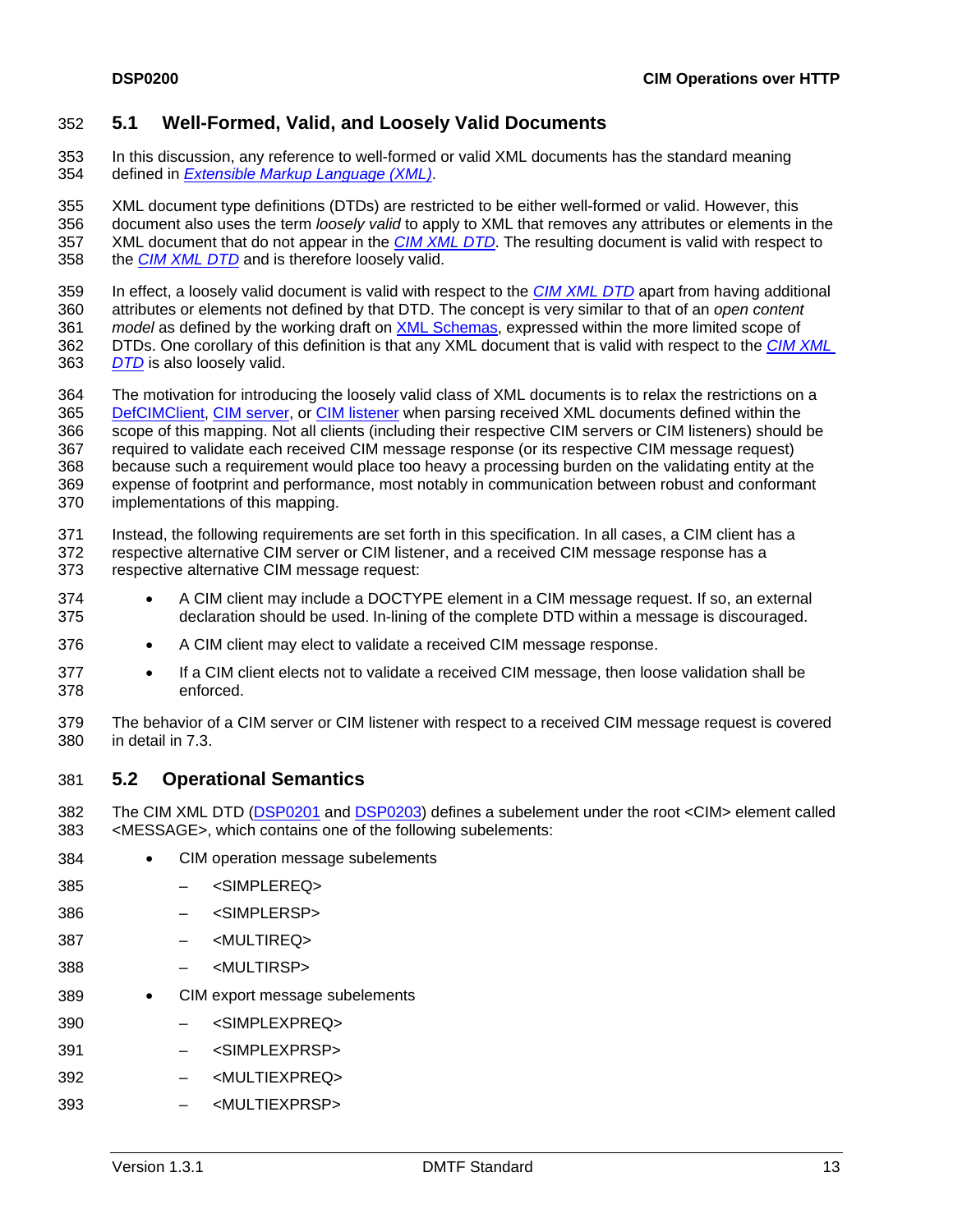- In the remainder of this document, the following terms denote an XML document that is loosely valid with respect to the CIM XML DTD: 394 395
- 396 397 • *Operation request message.* Contains under the root <CIM> node a <MESSAGE> subelement that has a <MULTIREQ> or <SIMPLEREQ> subelement under it.
- 398 399 • *Operation response message.* Contains under the root <CIM> node a <MESSAGE> subelement that has a <MULTIRSP> or <SIMPLERSP> subelement under it.
- 400 401 • *Export request message*. Contains under the root <CIM> node a <MESSAGE> subelement that has a <MULTIEXPREQ> or <SIMPLEEXPREQ> subelement under it.
- 402 403 • *Export response message*. Contains under the root <CIM> node a <MESSAGE> subelement that has a <MULTIEXPRSP> or <SIMPLEEXPRSP> subelement under it.
- 404 405 406 The phrase *CIM message request* refers to either an operation request message or an export request message. The phrase *CIM message response* refers to either an operation response message or an export response message.

407 408 409 A CIM message request shall contain a non-empty value for the ID attribute of the <MESSAGE> element. The corresponding CIM message response shall supply the same value for that attribute. Clients should employ a message ID scheme that minimizes the chance of receiving a stale CIM message response.

410 411 412 Any CIM message conforming to this specification shall have a minimum value of "1.0" and a maximum value that is equal to the latest version of this specification for the PROTOCOLVERSION attribute of the <MESSAGE> element.

- 413 An operation response message sent in response to an operation request message shall specify the
- 414 415 same value for the ID attribute of the <MESSAGE> element that appears in the request message and contain one of the following:
- 416 417 – A <MULTIRSP> subelement, if the operation request message contains a <MULTIREQ> subelement.
- 418 419 – A <SIMPLERSP> subelement, if the operation request message contains a <SIMPLEREQ> subelement.
- 420 A *simple operation request* is an operation request message that contains a <SIMPLEREQ> subelement.

421 422 A *simple operation response* is an Operation Response Message that contains a <SIMPLERSP> subelement.

- 423 A *multiple operation request* is an operation request message that contains a <MULTIREQ> subelement.
- 424 425 A *multiple operation response* is an operation response message that contains a <MULTIRSP> subelement.
- 426 427 An export response message sent in response to an export request message shall specify the same value for the ID attribute of the <MESSAGE> element that appears in the export request message and
- 428 shall contain one of the following:
- 429 430 – A <MULTIEXPRSP> subelement if the export request message contained a <MULTIEXPREQ> subelement, or
- 431 432 – A <SIMPLEEXPRSP> subelement if the export request message contained a <SIMPLEEXPREQ> subelement.
- 433 434 A simple export request is an export request message that contains a <SIMPLEEXPREQ> subelement. A simple export response is an export response message that contains a <SIMPLEEXPRSP> subelement.

435 436 A multiple export request is an export request message that contains a <MULTIEXPREQ> subelement. A multiple export response is an export response message that contains a <MULTIEXPRSP> subelement.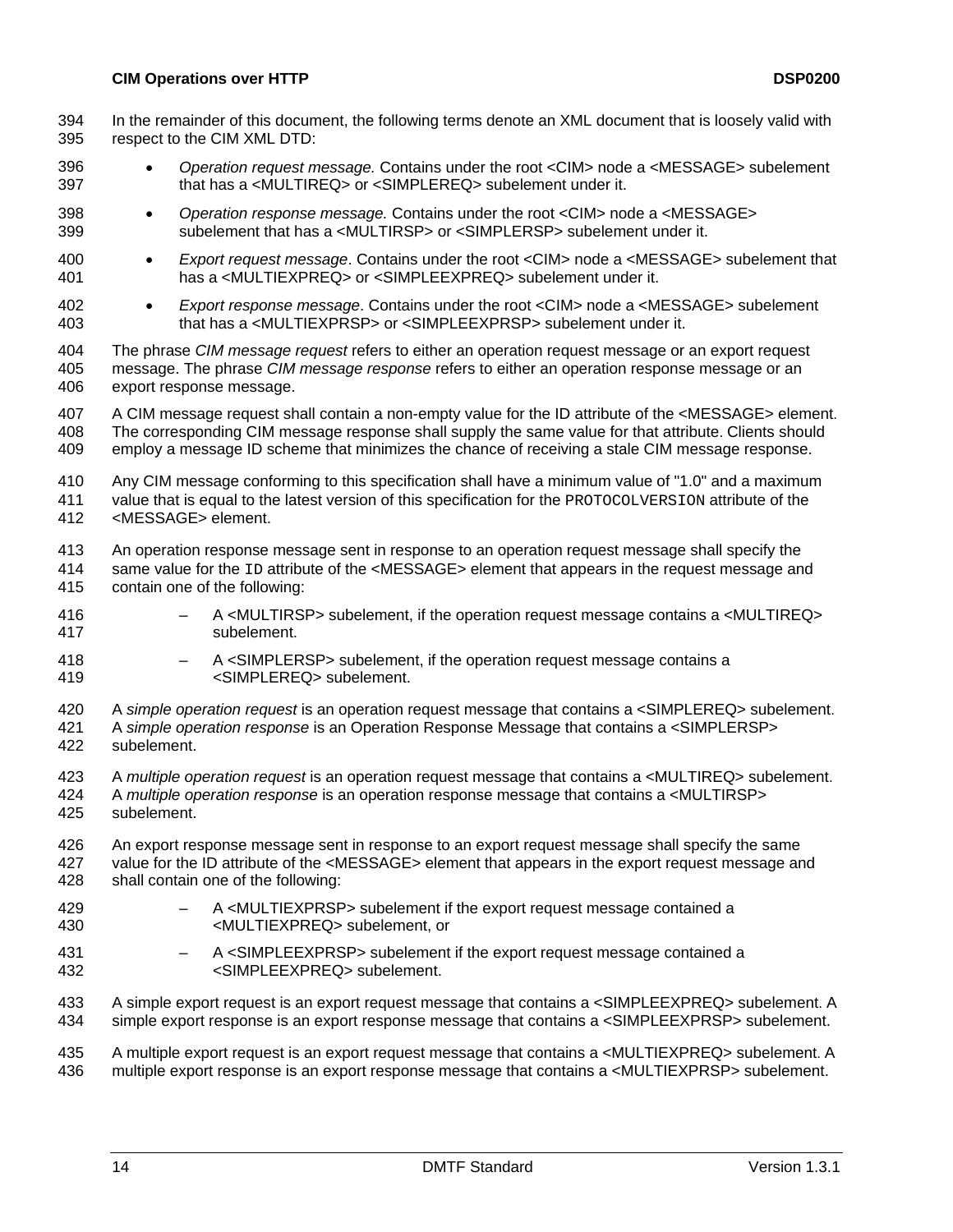## <span id="page-14-0"></span>437 **5.3 CIM Operation Syntax and Semantics**

438 This clause describes method invocations, intrinsic methods, and namespace manipulation.

#### 439 **5.3.1 Method Invocations**

- 440 441 All CIM operation requests defined for this CIM-to-HTTP mapping are defined as invocations of one or more methods. A method can be either:
- 442 • An *intrinsic* method, which is defined for the purposes of modeling a CIM operation.
- 443 • An *extrinsic* method, which is defined on a CIM class in a schema.

444 445 In addition, intrinsic methods are made against a CIM namespace. Extrinsic methods are invoked on a CIM class (if static) or instance otherwise. Intrinsic methods are defined in [5.3.2](#page-17-1).

- 446 447 An extrinsic method call is represented in XML by the <METHODCALL> element, and the response to that call is represented by the <METHODRESPONSE> element.
- 448 449 450 An intrinsic method call is represented in XML by the <IMETHODCALL> element, and the response to that call is represented by the <IMETHODRESPONSE> element. An input parameter has an IN qualifier (with a value of  $true$ ) in the method definition, and an output parameter has an OUT qualifier (with a
- 451 value of true). A parameter can be both an input and an output parameter.
- 452 453 The <METHODCALL> or <IMETHODCALL> element names the method to be invoked and supplies any input parameters to the method call. Note the following rules about parameters:
- 454 • Each input parameter shall be named using the name assigned in the method definition.
- 455 • Input parameters may be supplied in any order.
- 456 457 • Each input parameter of the method, and no others, shall be present in the call, unless it is optional.

458 459 460 The <METHODRESPONSE> or <IMETHODRESPONSE> element defines either an <ERROR> or an optional return value and output parameters if it is decorated with the OUT qualifier in the method definition. In the latter case, the following rules about parameters apply:

- 461 • Each output parameter shall be named using the name assigned in the method definition.
- 462 • Output parameters may be supplied in any order.
- 463 464 • Each output parameter of the method, and no others, shall be present in the response, unless it is optional.
- 465 466 467 468 • The method invocation process can be thought of as the binding of the input parameter values specified as subelements of the <METHODCALL> or <IMETHODCALL> element to the input parameters of the method. This binding is followed by an attempt to execute the method using the bound input parameters with one of the following results:
- 469 470 471 If the attempt to call the method is successful, the return value and output parameters are bound to the subelements of the <METHODRESPONSE> or <IMETHODRESPONSE> element.
- 472 473 474 If the attempt to call the method is unsuccessful, an error code and optional humanreadable description of that code is bound to the <METHODRESPONSE> or <IMETHODRESPONSE> element.

#### 475 **5.3.1.1 Simple Operations**

- 476 A simple operation invokes a single method. A simple operation request is represented by a
- 477 <SIMPLEREQ> element, and a simple operation response is represented by a <SIMPLERSP> element.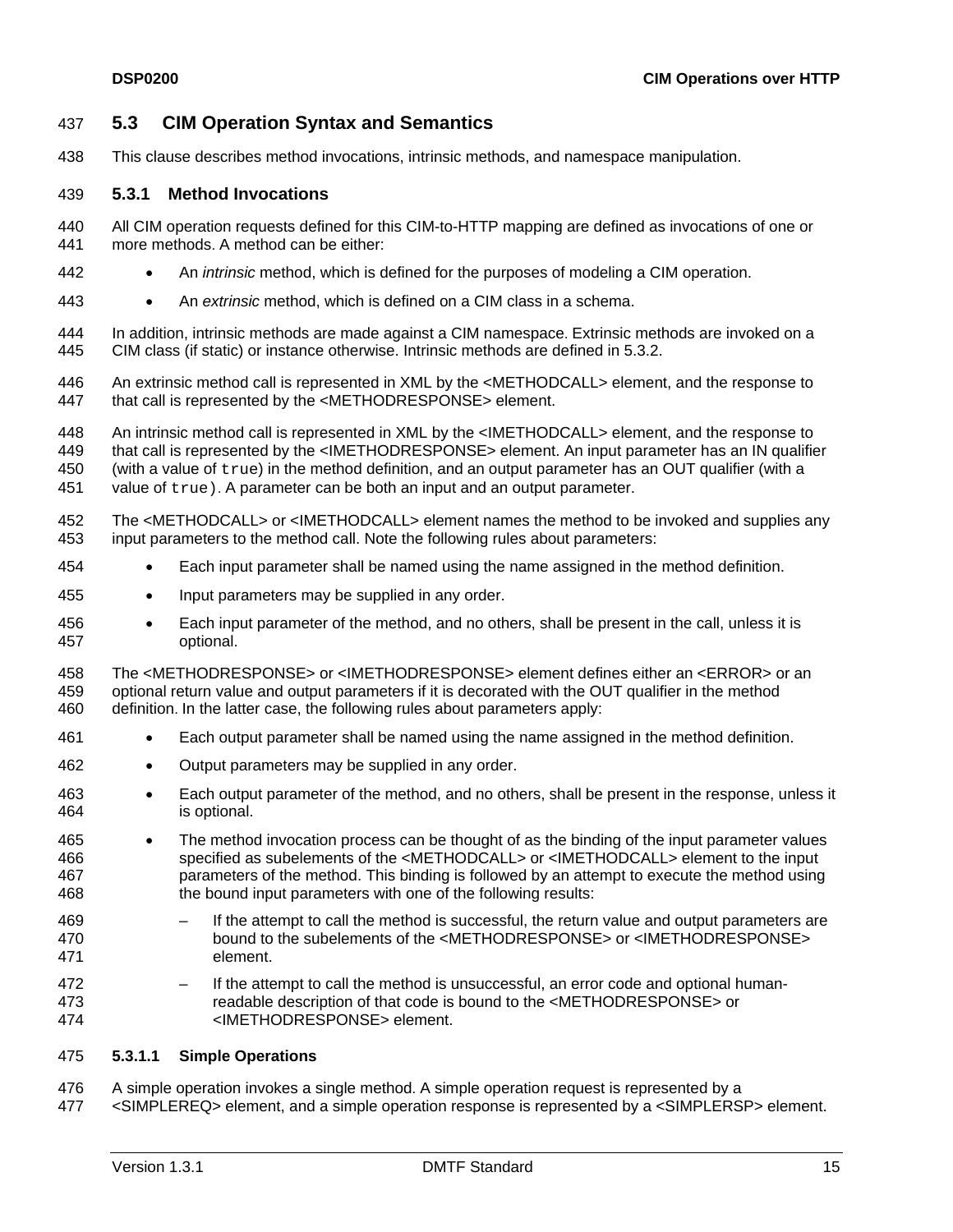<span id="page-15-0"></span>If the method is *intrinsic*, then the <SIMPLEREQ> element shall contain an <IMETHODCALL> element, 478

which in turn contains a <LOCALNAMESPACEPATH> subelement identifying the local CIM namespace against which the method is to execute. If the method is [extrinsic](#page-14-0), then the <SIMPLEREQ> element shall 479 contain a <METHODCALL> element that in turn contains one of the following subelements: 480 481

- 482 483 • A <LOCALCLASSPATH> subelement identifying the CIM class on which the method is to be invoked if the method is static.
- 484 485 • A <LOCALINSTANCEPATH> subelement identifying the CIM instance on which the method is otherwise to be invoked.

#### 486 **5.3.1.2 Multiple Operations**

487 488 489 A multiple operation requires the invocation of more than one method. A multiple operation request is represented by a <MULTIREQ> element, and a multiple operation response is represented by a <MULTIRSP> element.

490 491 A <MULTIREQ> (or its respective <MULTIRSP>) element is a sequence of two or more <SIMPLEREQ> (or their respective <SIMPLERSP>) elements.

492 493 494 495 A <MULTIRSP> element shall contain a <SIMPLERSP> element for every <SIMPLEREQ> element in the corresponding multiple operation response. These <SIMPLERSP> elements shall be in the same order as their <SIMPLEREQ> counterparts so that the first <SIMPLERSP> in the response corresponds to the first <SIMPLEREQ> in the request, and so forth.

496 Multiple operations conveniently allow multiple method invocations to be batched into a single HTTP message. Batching reduces the number of roundtrips between a [CIM client](#page-68-0) and a CIM server and allows the CIM server to make internal optimizations if it chooses. Note that multiple operations do not confer any transactional capabilities in processing the request. For example, the CIM server does not have to guarantee that the constituent method calls either all fail or succeed, only that the entity make a "best effort" to process the operation. However, servers shall finish processing each operation in a batched operation before executing the next one. Clients shall recognize that the order of operations within a batched operation is significant. 497 498 499 500 501 502 503

504 505 Not all CIM servers support multiple operations; the way they declare support for this feature is defined in [7.5.](#page-85-1)

### 506 **5.3.1.3 Status Codes**

507 508 509 This clause defines the status codes and detailed error information that a conforming CIM server application can return. The value of an <ERROR> subelement within a <METHODRESPONSE> or <IMETHODRESPONSE> element includes the following parts:

- 510 • a mandatory status code
- 511 • an optional human-readable description of the status code
- 512 • zero or more CIM Error instances

513 514 [Table 1](#page-16-1) defines the status codes that a conforming CIM server application can return as the value of the CODE attribute of an <ERROR> subelement. In addition to a status code, a conforming CIM server may

515 return zero or more <INSTANCE> subelements as part of an <ERROR> element. Each <INSTANCE>

516 subelement shall be an instance of CIM\_Error. For each instance of CIM\_Error, the value of

517 518 CIMStatusCode shall comply with the definition of expected error codes for the CIM operation request. A CIM client may ignore any <INSTANCE> subelements.

519 The symbolic names defined in [Table 1](#page-16-1) do not appear on the wire. They are used here solely for

520 convenient reference to an error in other parts of this specification.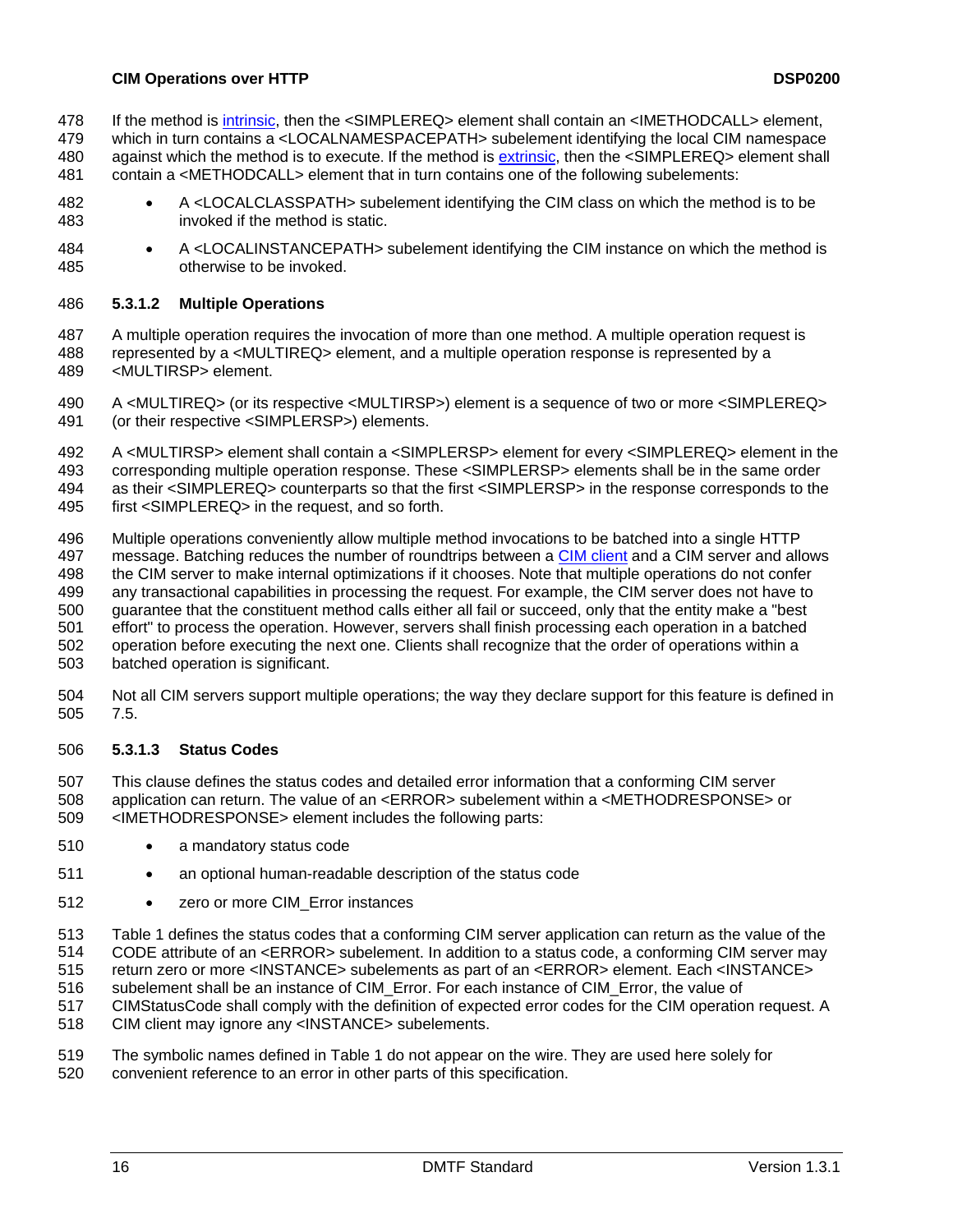- <span id="page-16-0"></span>Not all methods are expected to return all the status codes listed in [Table 1](#page-16-1). For *intrinsic methods*, the 521
- relevant clause on each method in this specification defines the error codes expected to be returned. For 522
- extrinsic methods, [5.3.5](#page-63-1) specifies which of the codes in [Table 1](#page-16-1) can be used. 523

#### <span id="page-16-1"></span>524

## **Table 1 – Status Codes Returned by an <Error> Subelement**

| <b>Symbolic Name</b>                 | Code           | <b>Definition</b>                                                                                                                                                                                                                                                            |
|--------------------------------------|----------------|------------------------------------------------------------------------------------------------------------------------------------------------------------------------------------------------------------------------------------------------------------------------------|
| CIM_ERR_FAILED                       | 1              | A general error occurred that is not<br>covered by a more specific error code.                                                                                                                                                                                               |
| CIM_ERR_ACCESS_DENIED                | $\overline{2}$ | Access to a CIM resource is not<br>available to the client.                                                                                                                                                                                                                  |
| CIM_ERR_INVALID_NAMESPACE            | 3              | The target namespace does not exist.                                                                                                                                                                                                                                         |
| CIM_ERR_INVALID_PARAMETER            | $\overline{4}$ | One or more parameter values passed<br>to the method are not valid.                                                                                                                                                                                                          |
| CIM_ERR_INVALID_CLASS                | 5              | The specified class does not exist.                                                                                                                                                                                                                                          |
| CIM_ERR_NOT_FOUND                    | 6              | The requested object cannot be<br>found. The operation can be<br>unsupported on behalf of the CIM<br>server in general or on behalf of an<br>implementation of a management<br>profile.                                                                                      |
| CIM_ERR_NOT_SUPPORTED                | $\overline{7}$ | The requested operation is not<br>supported on behalf of the CIM server,<br>or on behalf of a provided class. If the<br>operation is supported for a provided<br>class but is not supported for<br>particular instances of that class, then<br>CIM_ERR_FAILED shall be used. |
| CIM_ERR_CLASS_HAS_CHILDREN           | 8              | The operation cannot be invoked on<br>this class because it has subclasses.                                                                                                                                                                                                  |
| CIM_ERR_CLASS_HAS_INSTANCES          | 9              | The operation cannot be invoked on<br>this class because one or more<br>instances of this class exist.                                                                                                                                                                       |
| CIM_ERR_INVALID_SUPERCLASS           | 10             | The operation cannot be invoked<br>because the specified superclass does<br>not exist.                                                                                                                                                                                       |
| CIM_ERR_ALREADY_EXISTS               | 11             | The operation cannot be invoked<br>because an object already exists.                                                                                                                                                                                                         |
| CIM_ERR_NO_SUCH_PROPERTY             | 12             | The specified property does not exist.                                                                                                                                                                                                                                       |
| CIM_ERR_TYPE_MISMATCH                | 13             | The value supplied is not compatible<br>with the type.                                                                                                                                                                                                                       |
| CIM_ERR_QUERY_LANGUAGE_NOT_SUPPORTED | 14             | The query language is not recognized<br>or supported.                                                                                                                                                                                                                        |
| CIM_ERR_INVALID_QUERY                | 15             | The query is not valid for the specified<br>query language.                                                                                                                                                                                                                  |
| CIM_ERR_METHOD_NOT_AVAILABLE         | 16             | The extrinsic method cannot be<br>invoked.                                                                                                                                                                                                                                   |
| CIM_ERR_METHOD_NOT_FOUND             | 17             | The specified extrinsic method does<br>not exist.                                                                                                                                                                                                                            |
| CIM_ERR_NAMESPACE_NOT_EMPTY          | 20             | The specified namespace is not empty.                                                                                                                                                                                                                                        |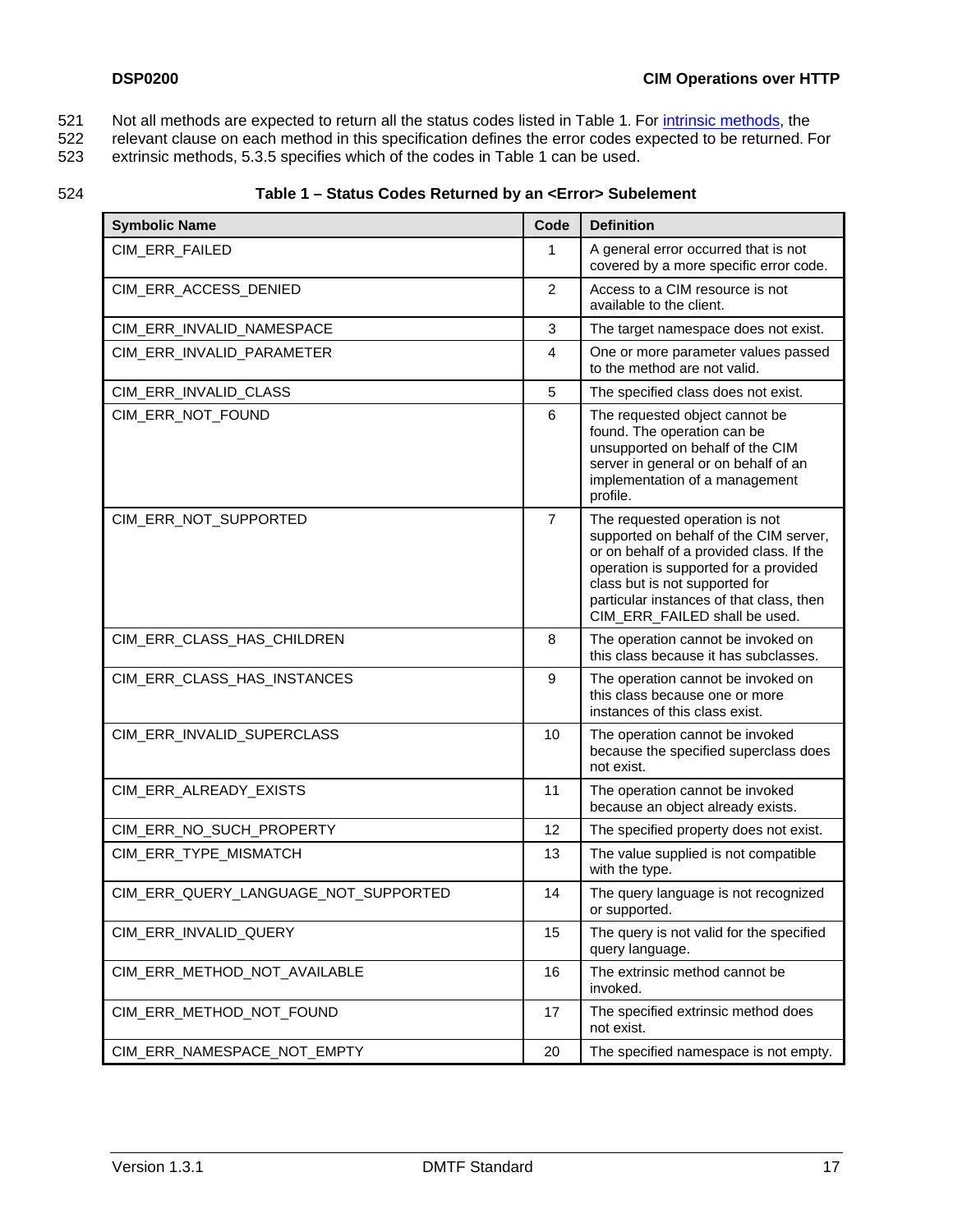<span id="page-17-0"></span>

| <b>Symbolic Name</b>                        | Code | <b>Definition</b>                                                                                                                            |
|---------------------------------------------|------|----------------------------------------------------------------------------------------------------------------------------------------------|
| CIM_ERR_INVALID_ENUMERATION_CONTEXT         | 21   | The enumeration identified by the<br>specified context cannot be found, is in<br>a closed state, does not exist, or is<br>otherwise invalid. |
| CIM_ERR_INVALID_OPERATION_TIMEOUT           | 22   | The specified operation timeout is not<br>supported by the CIM Server.                                                                       |
| CIM_ERR_PULL_HAS_BEEN_ABANDONED             | 23   | The Pull operation has been<br>abandoned due to execution of a<br>concurrent CloseEnumeration<br>operation on the same enumeration.          |
| CIM_ERR_PULL_CANNOT_BE_ABANDONED            | 24   | The attempt to abandon a concurrent<br>Pull operation on the same<br>enumeration failed. The concurrent Pull<br>operation proceeds normally. |
| CIM_ERR_FILTERED_ENUMERATION_NOT_SUPPORTED  | 25   | Using a filter in the enumeration is not<br>supported by the CIM server.                                                                     |
| CIM_ERR_CONTINUATION_ON_ERROR_NOT_SUPPORTED | 26   | The CIM server does not support<br>continuation on error.                                                                                    |
| CIM ERR SERVER LIMITS EXCEEDED              | 27   | The CIM server has failed the<br>operation based upon exceeding<br>server limits.                                                            |
| CIM_ERR_SERVER_IS_SHUTTING_DOWN             | 28   | The CIM server is shutting down and<br>cannot process the operation.                                                                         |

### <span id="page-17-1"></span>525 **5.3.2 Intrinsic Methods**

This clause describes the [Intrinsic](#page-14-0) methods defined outside the schema for CIM operations. These methods can only be called on a CIM namespace, rather than on a CIM class or instance. 526 527

528 The notation used in the following subclauses to define the signatures of the intrinsic methods is a pseudo-MOF notation that extends the standard MOF BNF [\(DSP0004](#page-8-0)) for describing CIM methods with several pseudo-parameter types enclosed within angle brackets (< and >). 529 530

531 532 This notation decorates the parameters with pseudo-qualifiers (IN, OUT, OPTIONAL, and NULL) to define their invocation semantics. These qualifiers are for description purposes only within the scope of this 533 specification; in particular, a [CIM client](#page-68-0) shall not specify them in intrinsic method invocations.

- 534 This notation uses the IN qualifier to denote that the parameter is an input parameter.
- 535 This notation uses the OUT qualifier to denote that the parameter is an output parameter.

536 A CIM client may omit an optional parameter by not specifying an <IPARAMVALUE> element for that

- 537 parameter if the required value is the specified default. It shall not omit a parameter that is not marked as
- 538 optional. A CIM server may omit support for an optional parameter. Any attempt to call a method with an
- 539 optional parameter that is not supported shall return either CIM\_ERR\_NOT\_SUPPORTED or
- 540 CIM\_ERR\_INVALID\_PARAMETER.
- 541 542 This notation uses the NULL qualifier for parameters whose values can be specified as NULL in a method call. A NULL (unassigned) value for a parameter is specified by an <IPARAMVALUE> or
- 543 <PARAMVALUE> element with no subelement. For parameters without the NULL qualifier, the CIM client
- 544 shall specify a value by including a suitable subelement for the <IPARAMVALUE> or <PARAMVALUE>
- 545 element.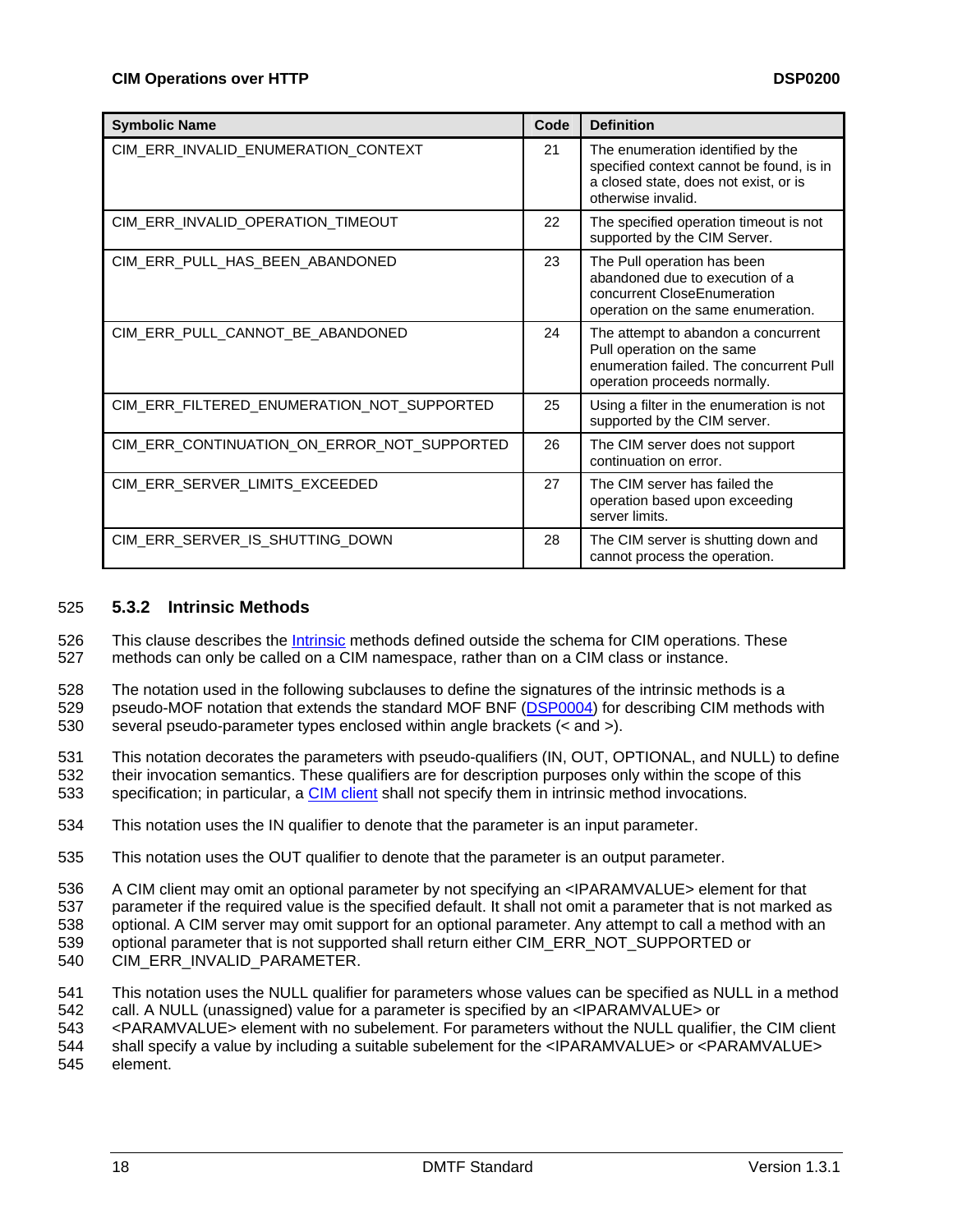<span id="page-18-0"></span>All parameters shall be uniquely named and shall correspond to a valid parameter name for that method as described by this specification. The order of the parameters is not significant. 546 547

548 549 The non-NULL values of intrinsic method parameters or return values modeled as standard CIM types (such as string and Boolean or arrays thereof) are represented as follows:

- 550 551 • Simple values use the <VALUE> subelement within an <IPARAMETER> element for method parameters or within an <IRETURNVALUE> element for method return values.
- 552 553 • Array values use the <VALUE.ARRAY> subelement within an <IPARAMETER> element for method parameters or within an <IRETURNVALUE> element for method return values.

554 [Table 2](#page-18-1) shows how each pseudo-type used by the intrinsic methods shall be mapped to an XML element described in [DSP0201](#page-8-0) in the context of both a parameter value (subelement of <IPARAMVALUE>) and a return value (subelement of <IRETURNVALUE>). 555 556

<span id="page-18-1"></span>

557 **Table 2 – Mapping of Intrinsic Method Pseudo-Types to XML Elements** 

| <b>Type</b>                               | <b>XML Element</b>                                            |
|-------------------------------------------|---------------------------------------------------------------|
| <object></object>                         | (VALUE.OBJECT VALUE.OBJECTWITHLOCALPATH VALUE.OBJECTWITHPATH) |
| <class></class>                           | <b>CLASS</b>                                                  |
| <instance></instance>                     | <b>INSTANCE</b>                                               |
| <classname></classname>                   | <b>CLASSNAME</b>                                              |
| <namedinstance></namedinstance>           | <b>VALUE.NAMEDINSTANCE</b>                                    |
| <instancename></instancename>             | <b>INSTANCENAME</b>                                           |
| <instancepath></instancepath>             | <b>INSTANCEPATH</b>                                           |
| <objectwithpath></objectwithpath>         | VALUE.OBJECTWITHPATH                                          |
| <instancewithpath></instancewithpath>     | VALUE.INSTANCEWITHPATH                                        |
| <objectname></objectname>                 | (CLASSNAME INSTANCENAME)                                      |
| <objectpath></objectpath>                 | <b>OBJECTPATH</b>                                             |
| <propertyvalue></propertyvalue>           | (VALUE VALUE.ARRAY VALUE.REFERENCE)                           |
| <qualifierdecl></qualifierdecl>           | QUALIFIER.DECLARATION                                         |
| <enumerationcontext></enumerationcontext> | <b>ENUMERATIONCONTEXT</b>                                     |

#### 558 **5.3.2.1 GetClass**

```
559 The GetClass operation returns a single CIM class from the target namespace:
```

| 560 | GetClass                                           |
|-----|----------------------------------------------------|
| 561 | <class>GetClass</class>                            |
| 562 | [IN] <classname> ClassName,</classname>            |
| 563 | [IN, OPTIONAL] boolean LocalOnly = true,           |
| 564 | [IN, OPTIONAL] boolean Include Oualifiers = true,  |
| 565 | [IN, OPTIONAL] boolean IncludeClassOrigin = false, |
| 566 | [IN, OPTIONAL, NULL] string PropertyList [] = NULL |
| 567 |                                                    |

- 
- 568 The ClassName input parameter defines the name of the class to be retrieved.
- 569 If the LocalOnly input parameter is true, any CIM elements (properties, methods, and qualifiers),
- 570 except those added or overridden in the class as specified in the classname input parameter, shall not be

571 included in the returned class. If it is false, no additional filtering is defined.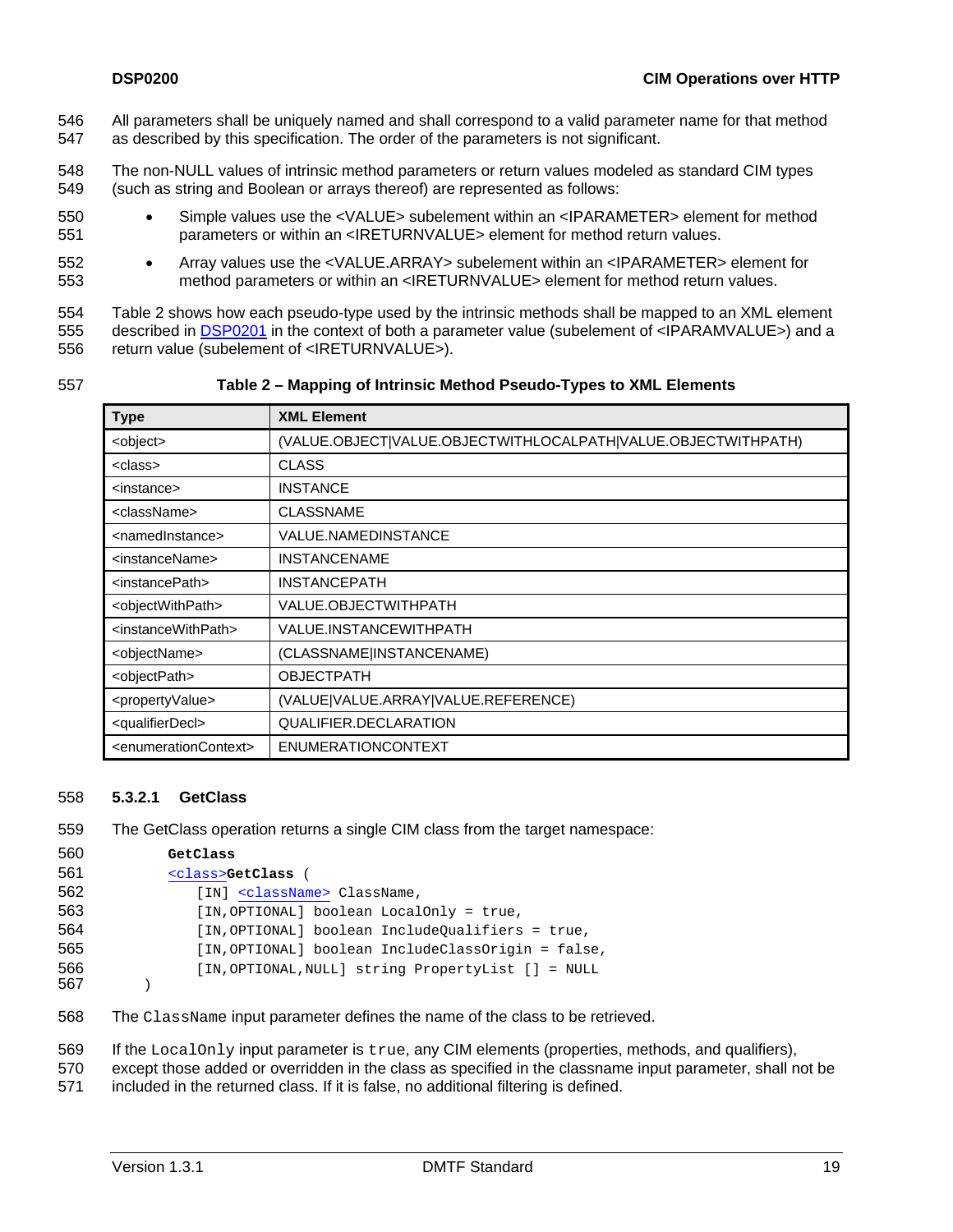- <span id="page-19-0"></span>If the IncludeQualifiers input parameter is true, all qualifiers for that class (including qualifiers on 572
- the class and on any returned properties, methods, or method parameters) shall be included as 573
- <QUALIFIER> elements in the response. If it is false, no <QUALIFIER> elements are present in the 574
- returned class. 575

576 577 578 If the IncludeClassOrigin input parameter is true, the CLASSORIGIN attribute shall be present on all appropriate elements in the returned class. If it is false, no CLASSORIGIN attributes are present in the returned class.

579 580 If the PropertyList input parameter is not NULL, the members of the array define one or more property names. The returned class shall not include elements for properties missing from this list. Note that if

581 582 583 584 LocalOnly is specified as true, it acts as an additional filter on the set of properties returned. For example, if property A is included in the PropertyList but LocalOnly is set to true and A is not local to the requested class, it is not included in the response. If the PropertyList input parameter is an empty array, no properties are included in the response. If the PropertyList input parameter is NULL,

585 no additional filtering is defined.

586 587 588 If the PropertyList contains duplicate elements, the server shall ignore them but otherwise process the request normally. If the PropertyList contains elements that are invalid property names for the target class, the server shall ignore them but otherwise process the request normally.

589 590 591 If GetClass is successful, the return value is a single CIM class that shall include all CIM elements (properties, methods, and qualifiers) defined in or inherited by that class, reduced by any elements excluded as a result of using the LocalOnly or PropertyList filters.

592 593 594 If GetClass is unsuccessful, this method shall return one of the following status codes, where the error returned is the first applicable error in the list, starting with the first element and working down. Any additional method-specific interpretation of the error is enclosed in parentheses:

- 595 • CIM\_ERR\_ACCESS\_DENIED
- 596 • CIM\_ERR\_INVALID\_NAMESPACE
- 597 598 • CIM\_ERR\_INVALID\_PARAMETER (including missing, duplicate, unrecognized or otherwise incorrect parameters)
- 599 • CIM\_ERR\_NOT\_FOUND (The request CIM class does not exist in the specified namespace.)
- 600 • CIM\_ERR\_FAILED (Some other unspecified error occurred.)

### 601 **5.3.2.2 GetInstance**

602 The GetInstance operation returns a single CIM instance from the target namespace:

| 603 | GetInstance                                                   |
|-----|---------------------------------------------------------------|
| 604 | <instance>GetInstance (</instance>                            |
| 605 | [IN] <instancename> InstanceName,</instancename>              |
| 606 | [IN, OPTIONAL] boolean LocalOnly = true, (DEPRECATED)         |
| 607 | [IN,OPTIONAL] boolean IncludeOualifiers = false, (DEPRECATED) |
| 608 | [IN, OPTIONAL] boolean IncludeClassOrigin = false,            |
| 609 | [IN, OPTIONAL, NULL] string PropertyList [] = NULL            |
| 610 |                                                               |

611 The InstanceName input parameter defines the name of the instance to be retrieved.

612 **DEPRECATION NOTE:** With the 1.2 release of this specification, the LocalOnly parameter is

613 DEPRECATED. LocalOnly filtering, as defined in 1.1, will not be supported in the next major revision of

614 this specification. In the 1.1 version of this specification, the definition of the LocalOnly parameter was

615 incorrectly modified. This change introduced a number of interoperability and backward compatibility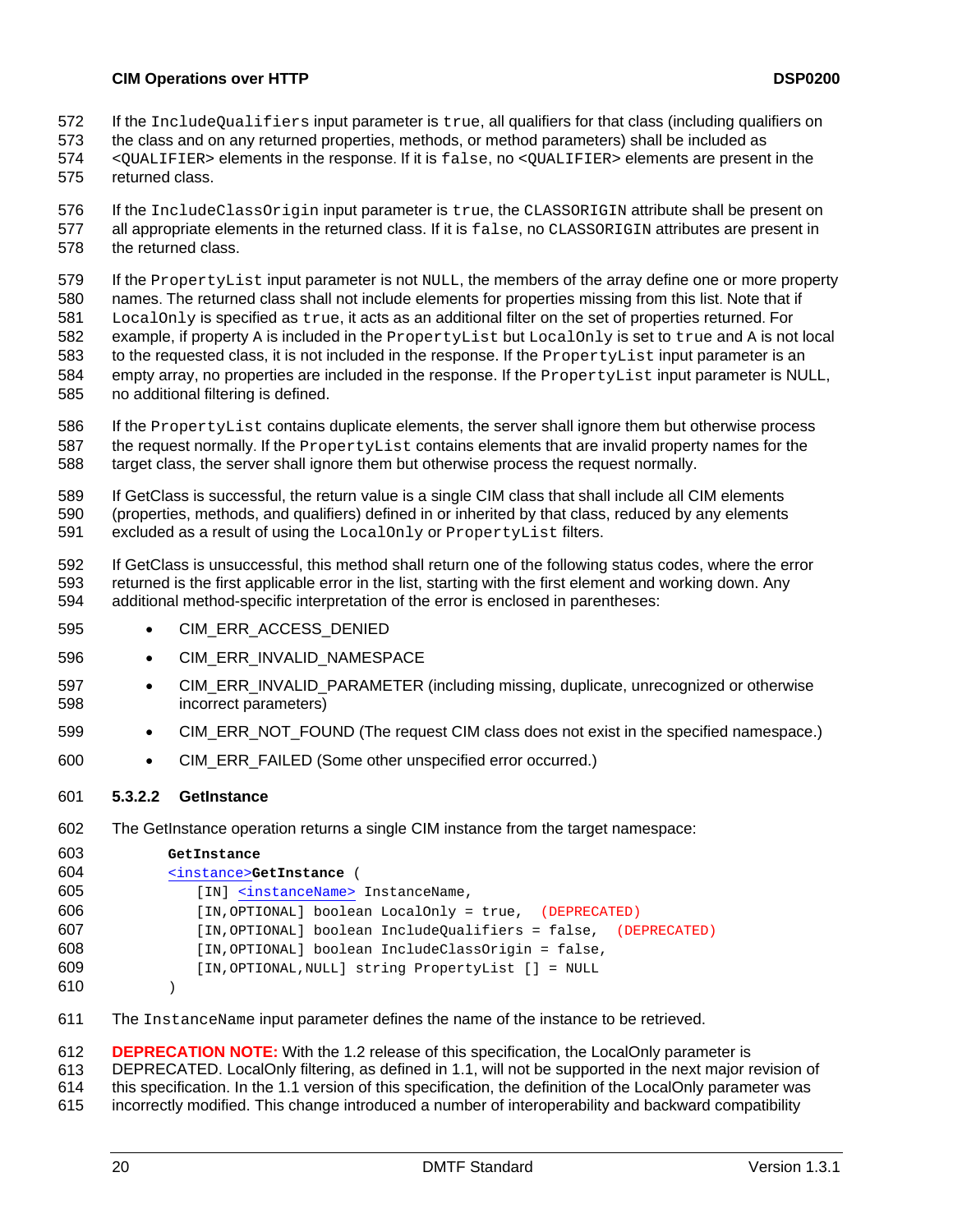problems for CIM clients using the LocalOnly parameter to filter the set of properties returned. The DMTF 616

strongly recommends that CIM clients set LocalOnly to false and do not use this parameter to filter the 617

set of properties returned. To minimize the impact of this recommendation on CIM clients, a CIM server may choose to treat the value of the LocalOnly parameter as false for all requests. A CIM server shall 618 619

consistently support a single interpretation of the LocalOnly parameter. Refer to [ANNEX B](#page-114-0) for additional 620

621 details.

622 623 624 **DEPRECATION NOTE:** The use of the IncludeQualifiers parameter is DEPRECATED and it may be removed in a future version of this specification. The IncludeQualifiers parameter definition is ambiguous and when it is set to true, CIM clients cannot be assured that any qualifiers will be returned.

625 A CIM client should always set IncludeQualifiers to false. To minimize the impact of this

626 recommendation on CIM clients, a CIM server may choose to treat the value of the

627 IncludeQualifiers parameter as false for all requests. The preferred behavior is to use the class

628 629 operations to receive qualifier information and not depend on any qualifiers existing in this response. If the IncludeQualifiers input parameter is true, all qualifiers for that instance (including qualifiers on

630 the instance and on any returned properties) shall be included as <QUALIFIER> elements in the

631 response. If it is false, no <QUALIFIER> elements are present.

632 633 If the IncludeClassOrigin input parameter is true, the CLASSORIGIN attribute shall be present on all appropriate elements in the returned instance. If it is false, no CLASSORIGIN attributes are present.

634 635 636 637 638 639 640 If the PropertyList input parameter is not NULL, the members of the array define one or more property names. The returned instance shall not include elements for properties missing from this list. Note that if LocalOnly is true, this acts as an additional filter on the set of properties returned. For example, if property A is included in the PropertyList but LocalOnly is set to true and A is not local to the requested instance, it is not included in the response. If the PropertyList input parameter is an empty array, no properties are included in the response. If the PropertyList input parameter is NULL, no additional filtering is defined.

641 642 643 If the PropertyList contains duplicate elements, the server shall ignore the duplicates but otherwise process the request normally. If the PropertyList contains elements that are invalid Property names for the target instance, the server shall ignore them but otherwise process the request normally.

644 Properties with the NULL value may be omitted from the response, even if the CIM client has not

645 646 647 requested the exclusion of the property through the LocalOnly or PropertyList filters. The CIM client shall interpret such omitted properties as NULL. Note that the CIM client cannot make any assumptions about properties omitted as a result of using LocalOnly or PropertyList filters.

648 649 650 If GetInstance is successful, the return value is a single CIM instance with all properties defined in and inherited by its class reduced by any properties excluded as a result of using the LocalOnly or PropertyList filters and further reduced by any NULL valued properties omitted from the response.

651 652 653 If GetInstance is unsuccessful, the method shall return one of the following status codes where the error returned is the first applicable error in the list, starting with the first element and working down. Any additional method-specific interpretation of the error is enclosed in parentheses:

- 654 • CIM\_ERR\_ACCESS\_DENIED
- 655 • CIM\_ERR\_INVALID\_NAMESPACE
- 656 657 • CIM\_ERR\_INVALID\_PARAMETER (including missing, duplicate, unrecognized, or otherwise incorrect parameters)
- 658 • CIM\_ERR\_INVALID\_CLASS (The CIM class does not exist in the specified namespace.)
- 659 660 • CIM\_ERR\_NOT\_FOUND (The CIM class does exist, but the requested CIM instance does not exist in the specified namespace.)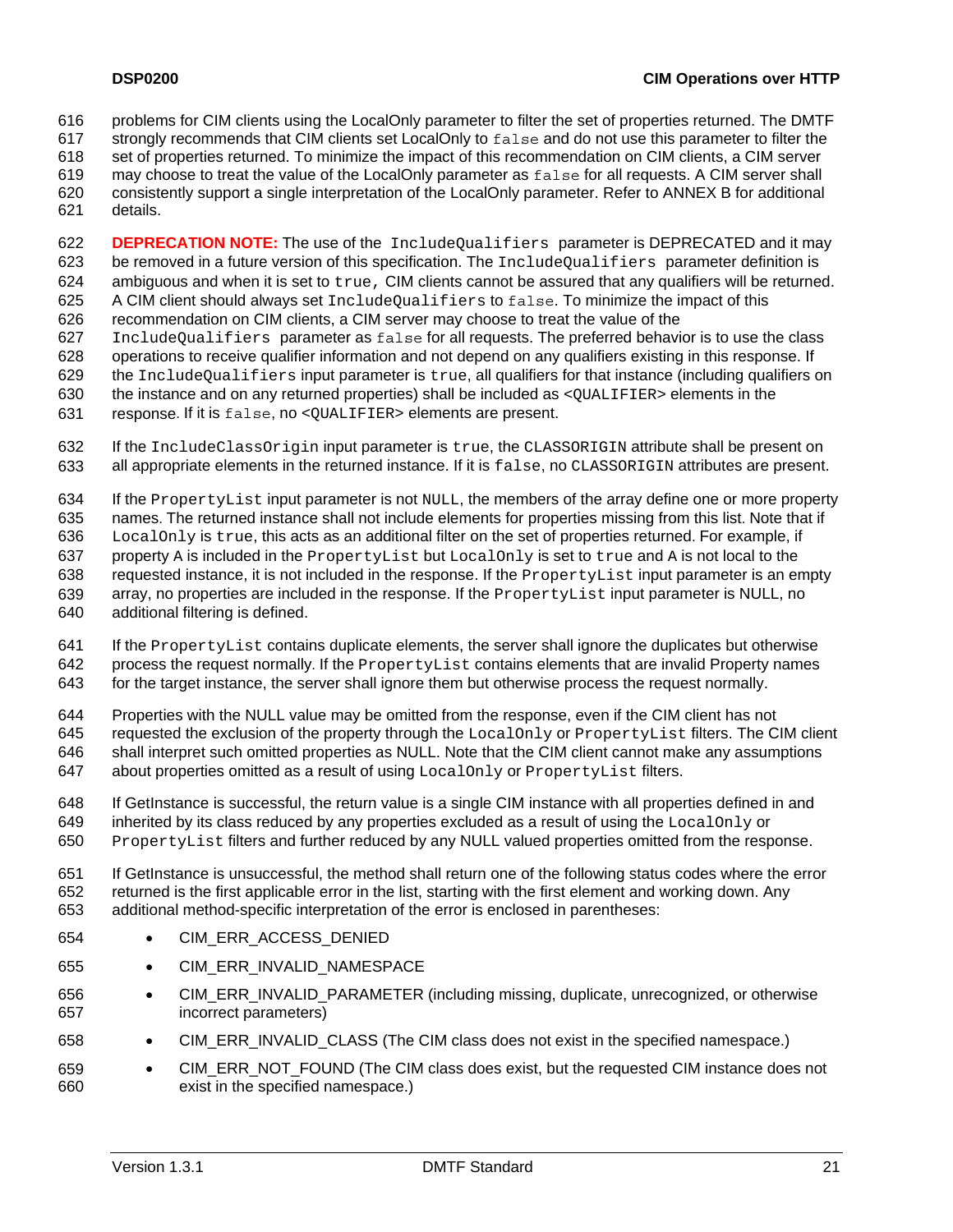#### **CIM Operations over HTTP DEPO200 DSP0200**

<span id="page-21-0"></span>661 • CIM\_ERR\_FAILED (some other unspecified error occurred)

#### 662 **5.3.2.3 DeleteClass**

663 The DeleteClass operation deletes a single CIM class from the target namespace:

| 664 | DeleteClass                            |
|-----|----------------------------------------|
| 665 | void <b>DeleteClass</b> (              |
| 666 | [IN] <classname> ClassName</classname> |
| 667 |                                        |

668 The ClassName input parameter defines the name of the class to be deleted.

669 670 If DeleteClass is successful, the CIM server removes the specified class, including any subclasses and any instances. The operation shall fail if any one of these objects cannot be deleted.

671 672 673 If DeleteClass is unsuccessful, this method shall return one of the following status codes, where the error returned is the first applicable error in the list, starting with the first element and working down. Any additional method-specific interpretation of the error is enclosed in parentheses:

- 674 • CIM\_ERR\_ACCESS\_DENIED
- 675 • CIM\_ERR\_NOT\_SUPPORTED
- 676 • CIM\_ERR\_INVALID\_NAMESPACE
- 677 678 • CIM\_ERR\_INVALID\_PARAMETER (including missing, duplicate, unrecognized, or otherwise incorrect parameters)
- 679 • CIM\_ERR\_NOT\_FOUND (The CIM class to be deleted does not exist.)
- 680 681 CIM\_ERR\_CLASS\_HAS\_CHILDREN (The CIM class has one or more subclasses that cannot be deleted.)
- 682 683 • CIM\_ERR\_CLASS\_HAS\_INSTANCES (The CIM class has one or more instances that cannot be deleted.)
- 684 • CIM\_ERR\_FAILED (Some other unspecified error occurred.)

#### 685 **5.3.2.4 DeleteInstance**

686 The DeleteInstance operation deletes a single CIM instance from the target namespace.

| 687 | DeleteInstance                                  |
|-----|-------------------------------------------------|
| 688 | void DeleteInstance (                           |
| 689 | [IN] <instancename> InstanceName</instancename> |
| 690 |                                                 |

- 691 The InstanceName input parameter defines the name (model path) of the instance to be deleted.
- 692 693 694 Deleting the instance may or may not cause the automatic deletion of additional instances. For example, the deletion of an instance may cause the automatic deletion of all associations that reference that instance. Or the deletion of an instance may cause the automatic deletion of instances (and their
- 695 associations) that have a Min(1) relationship to that instance.
- 696 If DeleteInstance is successful, the CIM server removes the specified instance.

697 698 699 If DeleteInstance is unsuccessful, this method shall return one of the following status codes, where the error returned is the first applicable error in the list, starting with the first element and working down. Any additional method-specific interpretation of the error is enclosed in parentheses.

700 • CIM\_ERR\_ACCESS\_DENIED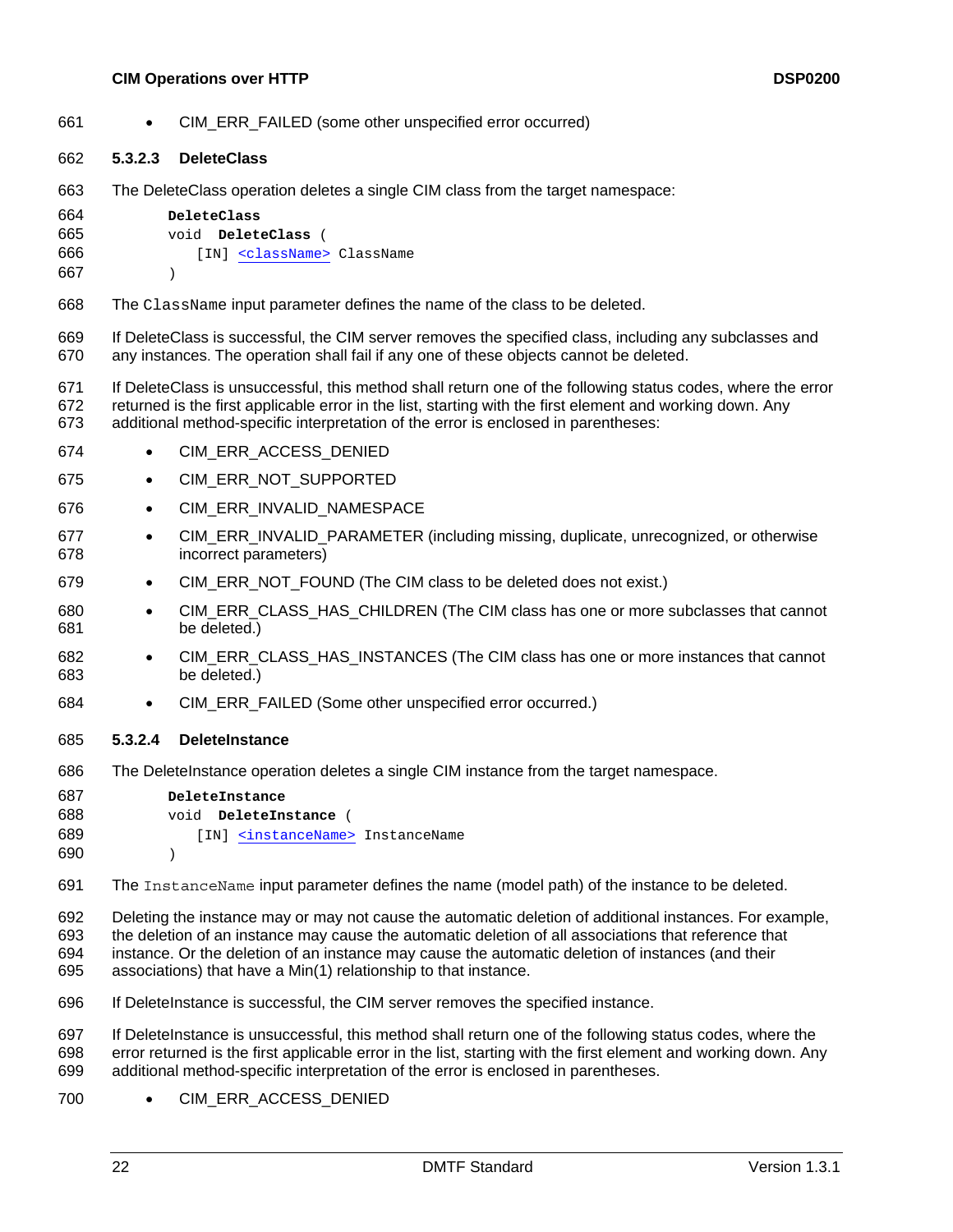<span id="page-22-0"></span>

| 701                             | $\bullet$                                                                                                           | CIM_ERR_NOT_SUPPORTED (by the CIM server for this operation)                                                                                                                                                                                                                                                                                                                         |
|---------------------------------|---------------------------------------------------------------------------------------------------------------------|--------------------------------------------------------------------------------------------------------------------------------------------------------------------------------------------------------------------------------------------------------------------------------------------------------------------------------------------------------------------------------------|
| 702                             | $\bullet$                                                                                                           | CIM_ERR_INVALID_NAMESPACE                                                                                                                                                                                                                                                                                                                                                            |
| 703<br>704                      | $\bullet$                                                                                                           | CIM_ERR_INVALID_PARAMETER (including missing, duplicate, unrecognized, or otherwise<br>incorrect parameters)                                                                                                                                                                                                                                                                         |
| 705                             | $\bullet$                                                                                                           | CIM_ERR_INVALID_CLASS (The CIM class does not exist in the specified namespace.)                                                                                                                                                                                                                                                                                                     |
| 706<br>707                      | $\bullet$                                                                                                           | CIM_ERR_NOT_SUPPORTED (This operation is not supported for the class of the specified<br>instance, if provided.)                                                                                                                                                                                                                                                                     |
| 708<br>709                      | $\bullet$                                                                                                           | CIM_ERR_NOT_FOUND (The CIM class does exist, but the requested CIM instance does not<br>exist in the specified namespace.)                                                                                                                                                                                                                                                           |
| 710<br>711                      | $\bullet$                                                                                                           | CIM_ERR_FAILED (This operation is not supported for the specified instance, or some other<br>unspecified error occurred.)                                                                                                                                                                                                                                                            |
| 712                             | 5.3.2.5                                                                                                             | <b>CreateClass</b>                                                                                                                                                                                                                                                                                                                                                                   |
| 713<br>714                      | The CreateClass operation creates a single CIM class in the target namespace. The class shall not<br>already exist: |                                                                                                                                                                                                                                                                                                                                                                                      |
| 715<br>716<br>717<br>718        | CreateClass<br>void CreateClass (<br>[IN] <class> NewClass<br/><math>\left( \right)</math></class>                  |                                                                                                                                                                                                                                                                                                                                                                                      |
| 719<br>720                      |                                                                                                                     | The NewClass input parameter defines the new class. The proposed definition shall be a correct class<br>definition according to DSP0004.                                                                                                                                                                                                                                             |
| 721                             |                                                                                                                     | In processing the creation of the new class, the CIM server shall conform to the following rules:                                                                                                                                                                                                                                                                                    |
| 722                             |                                                                                                                     | The server shall ignore any CLASSORIGIN and PROPAGATED attributes in the NewClass.                                                                                                                                                                                                                                                                                                   |
| 723<br>724<br>725               | $\bullet$                                                                                                           | If the new class has no superclass, the NewClass parameter defines a new base class. The<br>server shall ensure that all properties and methods of the new class have a CLASSORIGIN<br>attribute whose value is the name of the new class.                                                                                                                                           |
| 726<br>727<br>728               | $\bullet$                                                                                                           | If the new class has a superclass, the NewClass parameter defines a new subclass of that<br>superclass. The superclass shall exist. The server shall ensure that the following conditions are<br>met:                                                                                                                                                                                |
| 729<br>730<br>731<br>732<br>733 |                                                                                                                     | Any properties, methods, or qualifiers in the subclass not defined in the superclass are<br>created as new elements of the subclass. In particular, the server shall set the<br>CLASSORIGIN attribute on the new properties and methods to the name of the subclass<br>and ensure that all others preserve their CLASSORIGIN attribute value from that defined in<br>the superclass. |
| 734<br>735<br>736               |                                                                                                                     | If a property is defined in the superclass and in the subclass, the value assigned to that<br>property in the subclass (including NULL) becomes the default value of the property for the<br>subclass.                                                                                                                                                                               |
| 737<br>738                      |                                                                                                                     | If a property or method of the superclass is not specified in the subclass, then it is inherited<br>without modification by the subclass.                                                                                                                                                                                                                                            |
| 739<br>740<br>741               |                                                                                                                     | Any qualifiers defined in the superclass with a TOSUBCLASS attribute value of true shall<br>appear in the resulting subclass. Qualifiers in the superclass with a TOSUBCLASS attribute<br>value of false shall not be propagated to the subclass.                                                                                                                                    |
| 742<br>743                      |                                                                                                                     | Any qualifier propagated from the superclass cannot be modified in the subclass if the<br>OVERRIDABLE attribute of that qualifier is set to false in the superclass. It is a client error                                                                                                                                                                                            |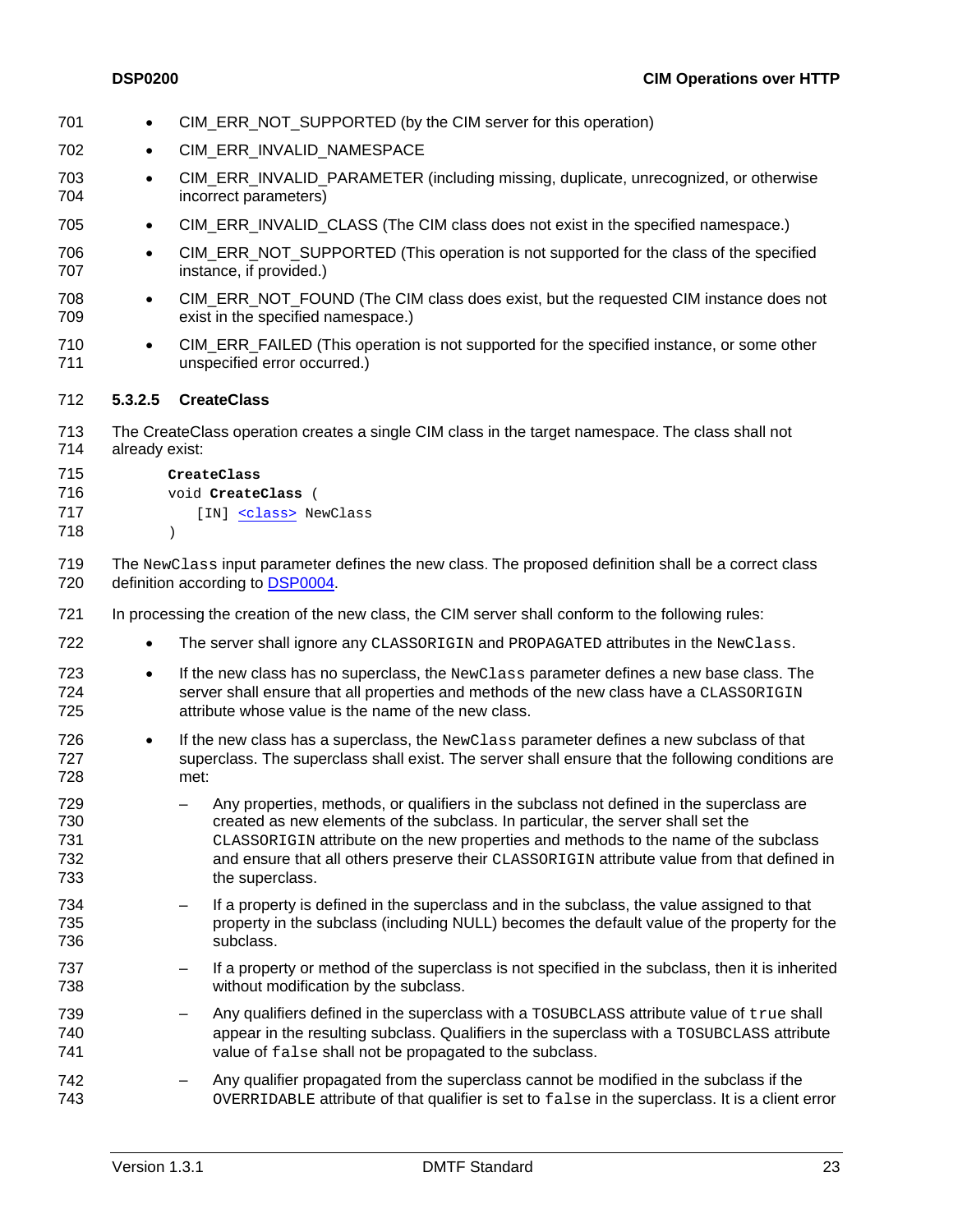- <span id="page-23-0"></span>to specify such a qualifier in the NewClass with a definition different than that in the superclass (where definition encompasses the name, type, and flavor attribute settings of the <QUALIFIER> element and the value of the qualifier). 744 745 746
- 747 If CreateClass is successful, the CIM server creates the specified class.
- 748 749 750 If CreateClass is unsuccessful, this method shall return one of the following status codes, where the error returned is the first applicable error in the list, starting with the first element and working down. Any additional method-specific interpretation of the error is enclosed in parentheses.
- 751 • CIM ERR ACCESS DENIED
- 752 • CIM\_ERR\_NOT\_SUPPORTED
- 753 • CIM\_ERR\_INVALID\_NAMESPACE
- 754 755 • CIM\_ERR\_INVALID\_PARAMETER (including missing, duplicate, unrecognized, or otherwise incorrect parameters)
- 756 • CIM\_ERR\_ALREADY\_EXISTS (The CIM class already exists.)
- 757 758 • CIM\_ERR\_INVALID\_SUPERCLASS (The putative CIM class declares a non-existent superclass.)
- 759 • CIM\_ERR\_FAILED (Some other unspecified error occurred.)

#### 760 **5.3.2.6 CreateInstance**

- 761 762 The CreateInstance operation creates a single CIM Instance in the target namespace. The instance shall not already exist:
- 763  **CreateInstance**  764 [<instanceName>](#page-18-0)**CreateInstance** ( 765 [IN] [<instance>](#page-18-0) NewInstance )
- 766
- 767 768 769 770 **DEPRECATION NOTE:** The use of qualifiers on instances is DEPRECATED and may be removed in a future version of this specification. A CIM client cannot rely on any qualifiers included in the NewInstance to have any impact on the operation. It is recommended that the CIM server ignore any qualifiers included in the instance. The NewInstance input parameter defines the new instance. The proposed definition 771 shall be a correct instance definition for the underlying CIM class according to [DSP0004.](#page-8-0)
- 772 773 In creating the new instance, the CIM server shall conform to the following rules and ensure that they are applied:
- 774 • The server shall ignore any CLASSORIGIN and PROPAGATED attributes in the NewInstance.
- 775 776 • **DEPRECATED.** Any qualifiers in the instance not defined in the class are created as new elements of the instance.
- 777 778 • All properties of the instance preserve their CLASSORIGIN attribute value from that defined in the class.
- 779 780 781 • If a property is specified in the NewInstance parameter, the value assigned to that property in the instance (including NULL) becomes the value of the property for the instance. Note that it is a client error to specify a property that does not belong to the class.
- 782 783 • If a property of the class is not specified in the instance, then the instance inherits that property without modification.
- 784 785 • **DEPRECATION NOTE:** Use of the TOINSTANCE attribute is DEPRECATED**.** Servers may choose to ignore TOINSTANCE. Servers that do not ignore TOINSTANCE shall interpret it so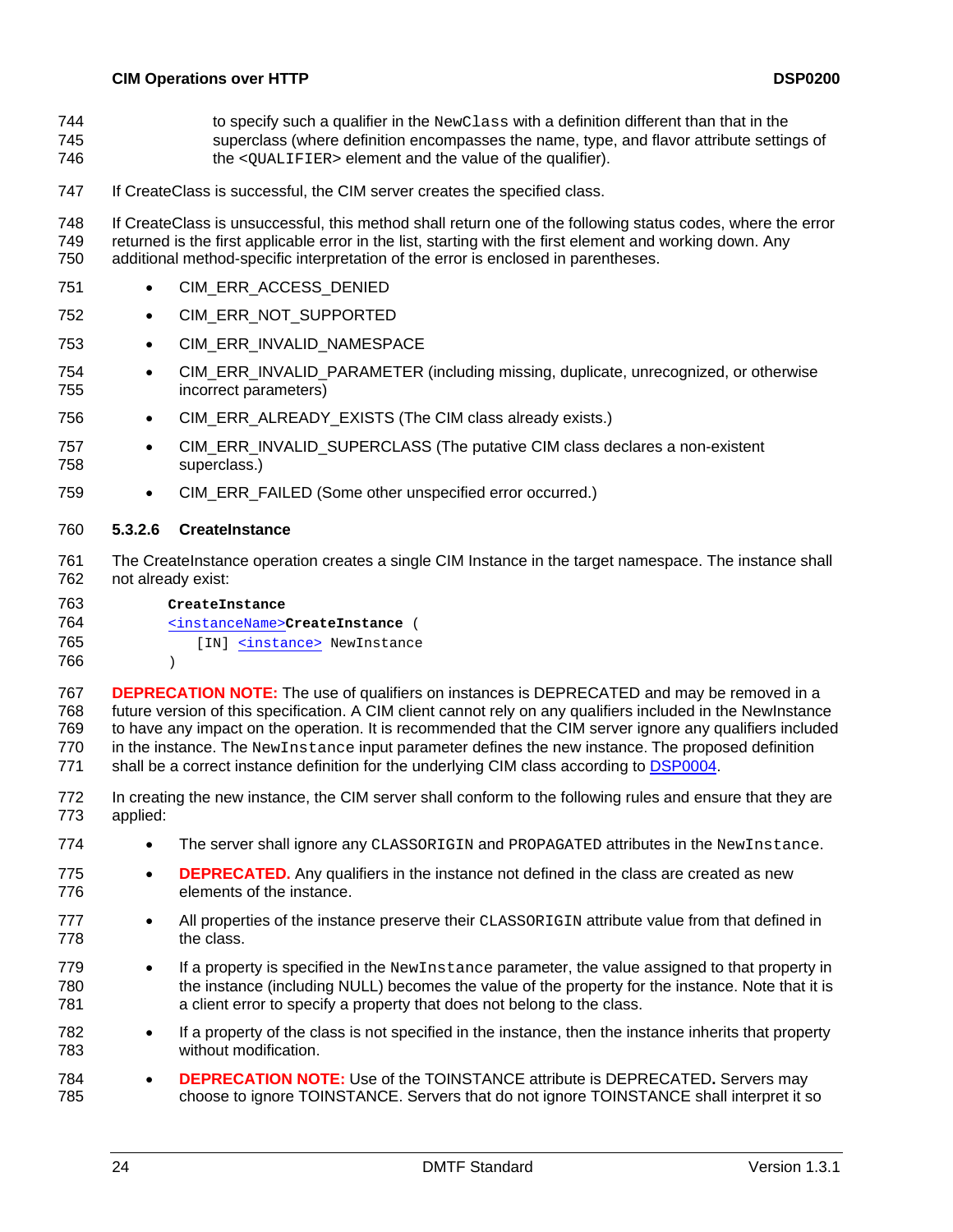- <span id="page-24-0"></span>that any qualifiers defined in the class with a TOINSTANCE attribute value of true appear in the instance. Qualifiers in the class with a value of false shall not be propagated to the instance. 786 787 788
- 789 790 791 792 793 • **DEPRECATED.** Any Qualifier propagated from the class cannot be modified in the instance if the OVERRIDABLE attribute of that qualifier is set to false in the class. It is a client error to specify such a qualifier in the NewInstance with a definition different than that in the class (where definition encompasses the name, type, and flavor attribute settings of the <QUALIFIER> element and the value of the qualifier).

794 If CreateInstance is successful, the return value defines the object path of the new CIM instance relative to the target namespace created by the CIM server (that is, the model path as defined by [DSP0004\)](#page-8-0). It is returned if one or more of the new keys of the instance are dynamically allocated during creation rather than specified in the request. 795 796 797

- 798 799 800 If CreateInstance is unsuccessful, this method shall return one of the following status codes, where the error returned is the first applicable error in the list, starting with the first element and working down. Any additional method-specific interpretation of the error is enclosed in parentheses.
- 801 • CIM\_ERR\_ACCESS\_DENIED
- 802 • CIM\_ERR\_NOT\_SUPPORTED (by the CIM server for this operation)
- 803 • CIM\_ERR\_INVALID\_NAMESPACE
- 804 805 • CIM\_ERR\_INVALID\_PARAMETER (including missing, duplicate, unrecognized, or otherwise incorrect parameters)
- 806 • CIM\_ERR\_INVALID\_CLASS (The CIM class for the new instance does not exist.)
- 807 808 • CIM\_ERR\_NOT\_SUPPORTED (This operation is not supported for the class of the specified instance, if provided.)
- 809 • CIM\_ERR\_ALREADY\_EXISTS (The CIM instance already exists.)
- 810 811 • CIM\_ERR\_FAILED (This operation is not supported for the specified instance or some other unspecified error occurred.)

#### 812 **5.3.2.7 ModifyClass**

- 813 814 The ModifyClass operation modifies an existing CIM class in the target namespace. The class shall already exist:
- 815 816  **ModifyClass**  void **ModifyClass** ( 817 [IN] [<class>](#page-18-0) ModifiedClass 818  $\lambda$
- 819 The ModifiedClass input parameter defines the set of changes to be made to the current class 820 definition, which shall be correct amendments to the CIM class as defined by [DSP0004.](#page-8-0)
- 821 In modifying the class, the CIM server shall conform to the following rules:
- 822 823 • The CIM server shall ignore any CLASSORIGIN and PROPAGATED attributes in the ModifiedClass.
- 824 825 If the modified class has no superclass, the  $ModifiedClass$  parameter defines modifications to a base class. The server shall ensure that the following conditions are met:
- 826 827 All properties and methods of the modified class have a CLASSORIGIN attribute whose value is the name of this class.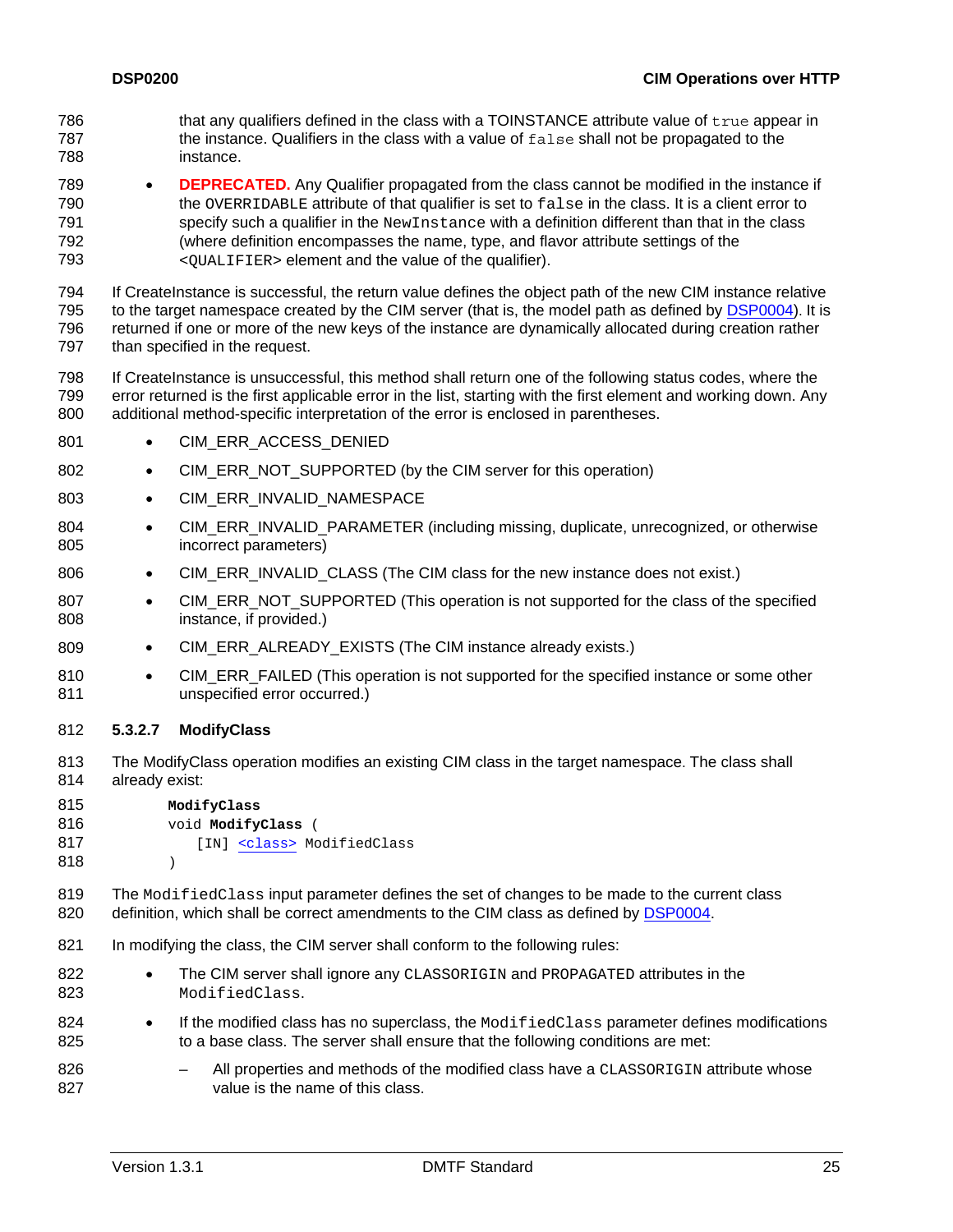– Any properties, methods, or qualifiers in the existing class definition that do not appear in the ModifiedClass parameter are removed from the resulting modified class. 828 829 830 831 832 833 834 835 836 837 838 839 840 841 842 843 844 845 846 847 848 849 850 851 852 853 854 855 856 857 858 859 860 861 862 863 864 865 866 867 868 869 870 871 872 • If the modified class has a superclass, the ModifiedClass parameter defines modifications to a subclass of that superclass. The superclass shall exist, and the client shall not change the name of the superclass in the modified subclass. The server shall ensure that the following conditions are met: – Any properties, methods, or qualifiers in the subclass not defined in the superclass are created as elements of the subclass. In particular, the server shall set the CLASSORIGIN attribute on the new properties and methods to the name of the subclass and shall ensure that all other others preserve their CLASSORIGIN attribute value from that defined in the superclass. – Any property, method, or qualifier previously defined in the subclass but not defined in the superclass, and which is not present in the ModifiedClass parameter, is removed from the subclass. If a property is specified in the ModifiedClass parameter, the value assigned to that property (including NULL) becomes the default value of the property for the subclass. If a property or method of the superclass is not specified in the subclass, then the subclass inherits it without modification. Any previous changes to such an element in the subclass are lost. If a qualifier in the superclass is not specified in the subclass and the qualifier is defined in the superclass with a  $TOSUBCLASS$  attribute value of  $true$ , then the qualifier shall still be present in the resulting modified subclass. A propagated qualifier cannot be removed from a subclass. – Any qualifier propagated from the superclass cannot be modified in the subclass if the OVERRIDABLE attribute of that qualifier is set to false in the superclass. It is a client error to specify such a qualifier in the ModifiedClass with a definition different than that in the superclass (where definition encompasses the name, type, and flavor attribute settings of the <QUALIFIER> element and the value of the qualifier). – Any qualifiers defined in the superclass with a TOSUBCLASS attribute value of false shall not be propagated to the subclass. If ModifyClass is successful, the CIM server updates the specified class. The request to modify the class shall fail if the server cannot consistently update any existing subclasses or instances of that class. If ModifyClass is unsuccessful, this method shall return one of the following status codes, where the error returned is the first applicable error in the list, starting with the first element and working down. Any additional method-specific interpretation of the error is enclosed in parentheses. • CIM\_ERR\_ACCESS\_DENIED • CIM\_ERR\_NOT\_SUPPORTED • CIM\_ERR\_INVALID\_NAMESPACE • CIM\_ERR\_INVALID\_PARAMETER (including missing, duplicate, unrecognized, or otherwise incorrect parameters) • CIM\_ERR\_NOT\_FOUND (The CIM class does not exist.) • CIM\_ERR\_INVALID\_SUPERCLASS (The putative CIM class declares a non-existent or incorrect superclass.) • CIM\_ERR\_CLASS\_HAS\_CHILDREN (The modification could not be performed because the subclasses of the class could not be updated consistently.)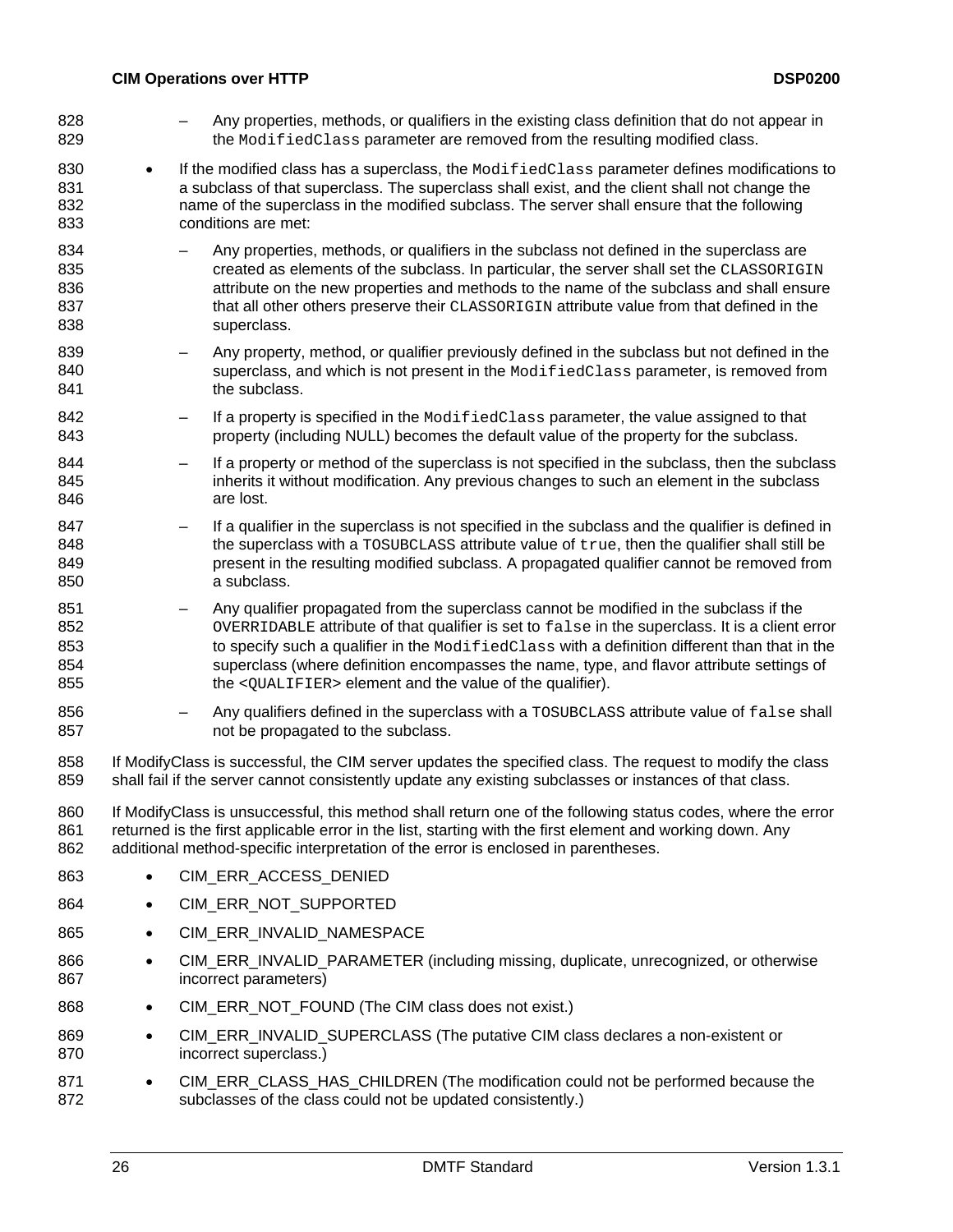- <span id="page-26-0"></span>• CIM\_ERR\_CLASS\_HAS\_INSTANCES (The modification could not be performed because the instances of the class could not be updated consistently.) 873 874
- 875 • CIM\_ERR\_FAILED (Some other unspecified error occurred.)

#### 876 **5.3.2.8 ModifyInstance**

877 878 The ModifyInstance operation modifies an existing CIM instance in the target namespace. The instance shall already exist:

879 880  **ModifyInstance**  void **ModifyInstance** ( 881 [IN] [<namedInstance>](#page-18-0) ModifiedInstance, 882 883 884 [IN, OPTIONAL] boolean IncludeQualifiers = true, (DEPRECATED) [IN, OPTIONAL, NULL] string propertyList[] = NULL  $\lambda$ 

885 886 The ModifiedInstance input parameter identifies the name of the instance to be modified and provides the new property values.

887 888 **DEPRECATION NOTE:** Use of the IncludeQualifiers parameter is DEPRECATED**,** and it may be removed in a future version of this specification. The behavior of the IncludeQualifiers parameter is

889 not specified. A CIM client cannot rely on IncludeQualifiers to have any impact on the operation. It

890 is recommended that the CIM server ignore any qualifiers included in ModifiedInstance. If the

891 IncludeQualifiers input parameter is true, the qualifiers are modified as specified in

892 ModifiedInstance. If the parameter is false, qualifiers in ModifiedInstance are ignored and no qualifiers

893 are explicitly modified.

894 The set of properties to be modified shall be determined as follows:

895 896 897 898 899 If the PropertyList input parameter is not NULL, the members of the array define one or more property names. Only properties specified in the PropertyList are modified. Properties of the ModifiedInstance that are missing from the PropertyList are ignored. If the PropertyList is an empty array, no properties are modified. If the PropertyList is NULL, the set of properties to be modified consists of those of ModifiedInstance with values different from the current values in the instance to be modified.

900 901 902 903 904 905 906 907 If the PropertyList contains duplicate elements, the server shall ignore them but otherwise process the request normally. If the PropertyList contains elements that are invalid property names for the instance to be modified, the server shall reject the request. If a property to be modified as previously defined cannot be modified because it is a key property, non-writable, or cannot be modified at this time for any other reason, the server shall reject the request. Non-writable properties are those defined to be non-writable in the schema implemented for the creation class of the instance to be modified. The value of the WRITE qualifier as defined in the schema for the creation class (or any of its superclasses) has no effect on the behavior of ModifyInstance.

908 In modifying the instance, the CIM server shall conform to the following rules and ensure their application:

| 909 | The server shall ignore any CLASSORIGIN and PROPAGATED attributes in the |
|-----|--------------------------------------------------------------------------|
| 910 | ModifiedInstance.                                                        |

- 911 • The class shall exist, and the client shall not change its name in the instance to be modified.
- 912 913 • **DEPRECATED.** Any qualifiers in the instance not defined in the class are created as new elements of the instance if IncludeQualifiers is true.
- 914 915 • All properties of the instance to be modified preserve their CLASSORIGIN attribute value from that defined in the class.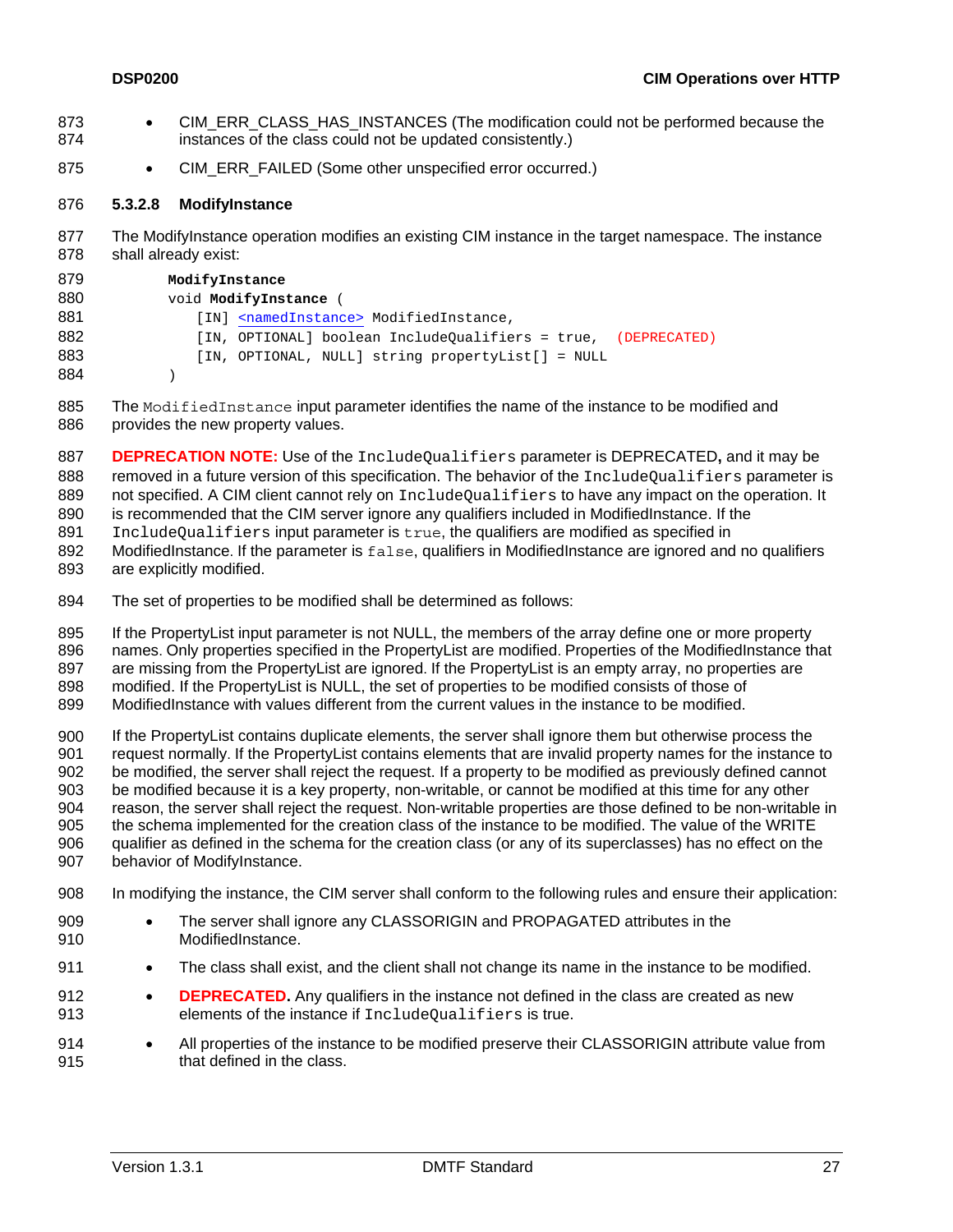- <span id="page-27-0"></span>• **DEPRECATED.** Any qualifier previously defined in the instance to be modified but not defined in the class, and which is not present in the ModifiedInstance parameter, is removed from the instance if IncludeQualifiers is true. 916 917 918
- 919 920 • If a property is to be modified as previously defined, its value in the ModifiedInstance (including NULL) becomes its new value in the instance to be modified.
- 921 922 923 • If a property is not specified in the ModifiedInstance but is specified in the PropertyList, then the class-defined default value (or NULL if none is defined) becomes its new value in the instance to be modified.
- 924 925 926 927 928 929 • **DEPRECATION NOTE:** The use of the TOINSTANCE qualifier attribute is DEPRECATED**.**  Servers may choose to ignore TOINSTANCE. Servers that do not ignore TOINSTANCE shall interpret it so that any qualifiers defined in the class with a TOINSTANCE attribute value of true appear in the instance. A propagated qualifier cannot be removed from an instance. qualifiers in the class with a TOINSTANCE attribute value of false shall not be propagated to the instance
- 930 931 932 933 934 • **DEPRECATED.** Any qualifier propagated from the class cannot be modified in the instance if the OVERRIDABLE attribute of that qualifier is set to false in the class. It is a client error to specify such a qualifier in ModifiedInstance with a definition different than that in the class (where definition encompasses the name, type, and flavor attribute settings of the <QUALIFIER> element and the value of the qualifier).
- 935 If ModifyInstance is successful, all properties to be modified are updated in the specified instance.

936 937 938 If ModifyInstance is unsuccessful, the specified Instance is not updated, and the method shall return one of the following status codes, where the error returned is the first applicable error in the list, starting with the first element and working down. Any additional interpretation of the error is enclosed in parentheses.

- 939 • CIM\_ERR\_ACCESS\_DENIED
- 940 • CIM\_ERR\_NOT\_SUPPORTED (by the CIM server for this operation)
- 941 • CIM\_ERR\_INVALID\_NAMESPACE
- 942 943 • CIM\_ERR\_INVALID\_PARAMETER (including missing, duplicate, unrecognized, or otherwise incorrect parameters and invalid properties to be modified)
- 944 • CIM\_ERR\_INVALID\_CLASS (The CIM class of the instance to be modified does not exist.)
- 945 946 • CIM\_ERR\_NOT\_SUPPORTED (This operation is not supported for the class of the specified instance, if provided.)
- 947 • CIM\_ERR\_NOT\_FOUND (The CIM instance to be modified does not exist.)
- 948 949 950 • CIM ERR FAILED (This operation is not supported for the specified instance or some other unspecified error occurred, including a request for non-writable properties to be modified or a property that cannot be modified at this time.)
- 951 **5.3.2.9 EnumerateClasses**
- 952 The EnumerateClasses operation enumerates subclasses of a CIM class in the target namespace:

| 953 | EnumerateClasses                                             |
|-----|--------------------------------------------------------------|
| 954 | <class>*EnumerateClasses (</class>                           |
| 955 | [IN, OPTIONAL, NULL] <classname> ClassName=NULL,</classname> |
| 956 | [IN, OPTIONAL] boolean DeepInheritance = false,              |
| 957 | [IN, OPTIONAL] boolean LocalOnly = true,                     |
| 958 | [IN, OPTIONAL] boolean Include Oualifiers = true,            |
| 959 | [IN, OPTIONAL] boolean IncludeClassOrigin = false            |
| 960 |                                                              |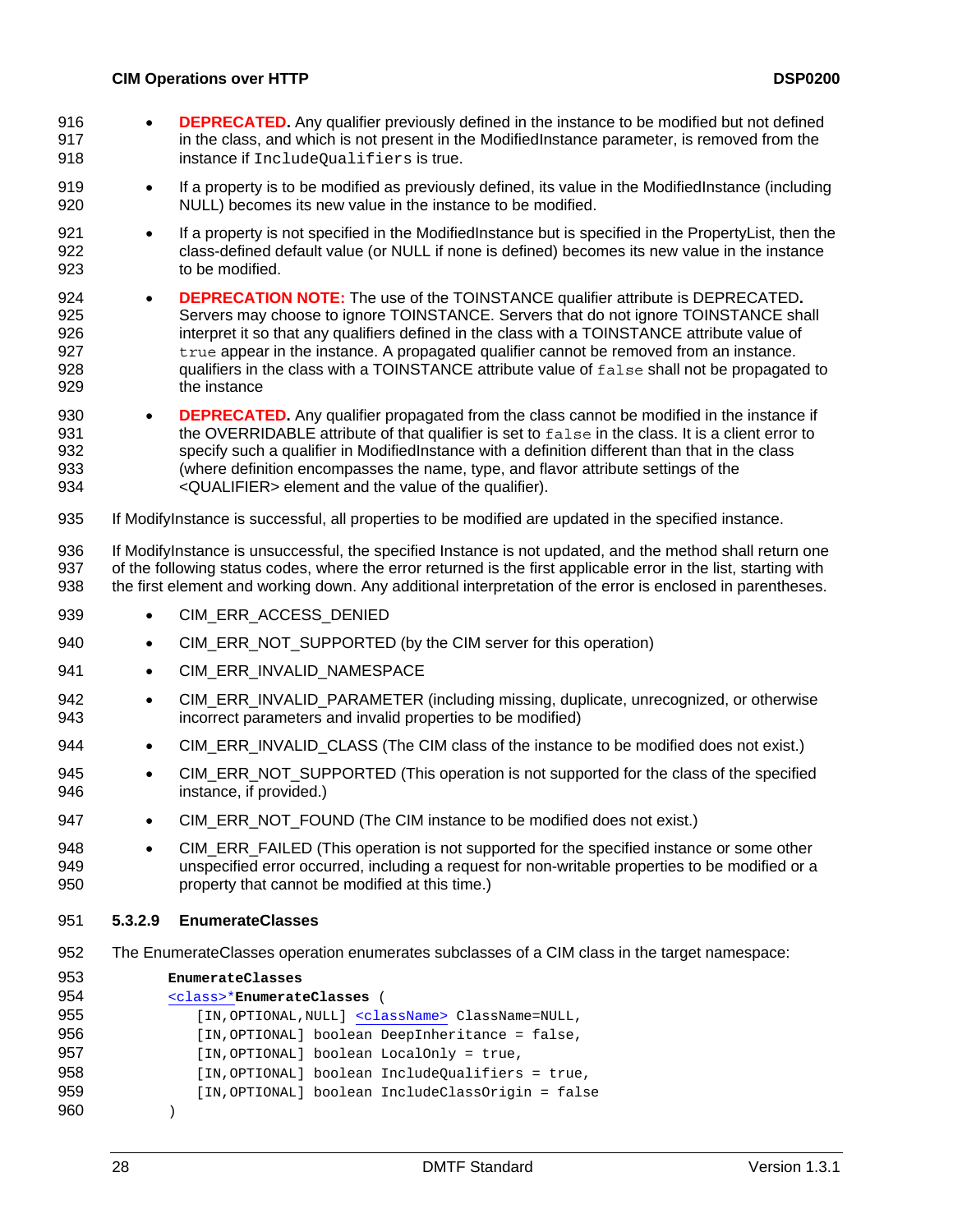- <span id="page-28-0"></span>961 The ClassName input parameter defines the class that is the basis for the enumeration.
- 962 If the DeepInheritance input parameter is true, all subclasses of the specified class should be
- 963 returned. If the ClassName input parameter is absent, this implies that all classes in the target
- 964 namespace should be returned. If DeepInheritance is false, only immediate child subclasses are
- 965 returned. If the ClassName input parameter is NULL, this implies that all base classes in the target
- 966 namespace should be returned. This definition of DeepInheritance applies only to the
- 967 EnumerateClasses and EnumerateClassName operations.
- 968 969 970 If the LocalOnly input parameter is true, any CIM elements (properties, methods, and qualifiers) except those added or overridden in the class as specified in the classname input parameter shall not be included in the returned class. If it is false, this parameter defines no additional filtering.
- 971 972 If the IncludeQualifiers input parameter is true, all qualifiers for each class (including qualifiers on the class and on any returned properties, methods, or method parameters) shall be included as
- 973 <QUALIFIER> elements in the response. If it is false, no <QUALIFIER> elements are present.
- 974 975 If the IncludeClassOrigin input parameter is true, the CLASSORIGIN attribute shall be present on all appropriate elements in each returned class. If it is false, no CLASSORIGIN attributes are present.
- 976 977 978 If EnumerateClasses is successful, the method returns zero or more classes that meet the required criteria. These classes shall include all CIM elements (properties, methods, and qualifiers) defined in or inherited by each class, reduced by any elements excluded as a result of using the LocalOnly filter.
- 979 980 981 If EnumerateClasses is unsuccessful, this method shall return one of the following status codes, where the error returned is the first applicable error in the list, starting with the first element and working down. Any additional method-specific interpretation of the error is enclosed in parentheses.
- 982 • CIM\_ERR\_ACCESS\_DENIED
- 983 • CIM\_ERR\_NOT\_SUPPORTED
- 984 • CIM\_ERR\_INVALID\_NAMESPACE
- 985 986 CIM\_ERR\_INVALID\_PARAMETER (including missing, duplicate, unrecognized, or otherwise incorrect parameters)
- 987 • CIM\_ERR\_INVALID\_CLASS (The CIM class for this enumeration does not exist.)
- 988 • CIM\_ERR\_FAILED (Some other unspecified error occurred.)
- 989 **5.3.2.10 EnumerateClassNames**
- 990 991 The EnumerateClassNames operation enumerates the names of subclasses of a CIM class in the target namespace:
- 992  **EnumerateClassNames**  993 [<className>\\*](#page-18-0)**EnumerateClassNames** ( 994 [IN, OPTIONAL, NULL] [<className>](#page-18-0) ClassName = NULL, 995 996 [IN,OPTIONAL] boolean DeepInheritance = false )
- 997 The ClassName input parameter defines the class that is the basis for the enumeration.

998 If the DeepInheritance input parameter is true, the names of all subclasses of the specified class

- 999 should be returned. If the ClassName input parameter is absent, this implies that the names of all classes
- 1000 in the target namespace should be returned. If DeepInheritance is false, only the names of
- 1001 immediate child subclasses are returned. If the ClassName input parameter is NULL, this implies that the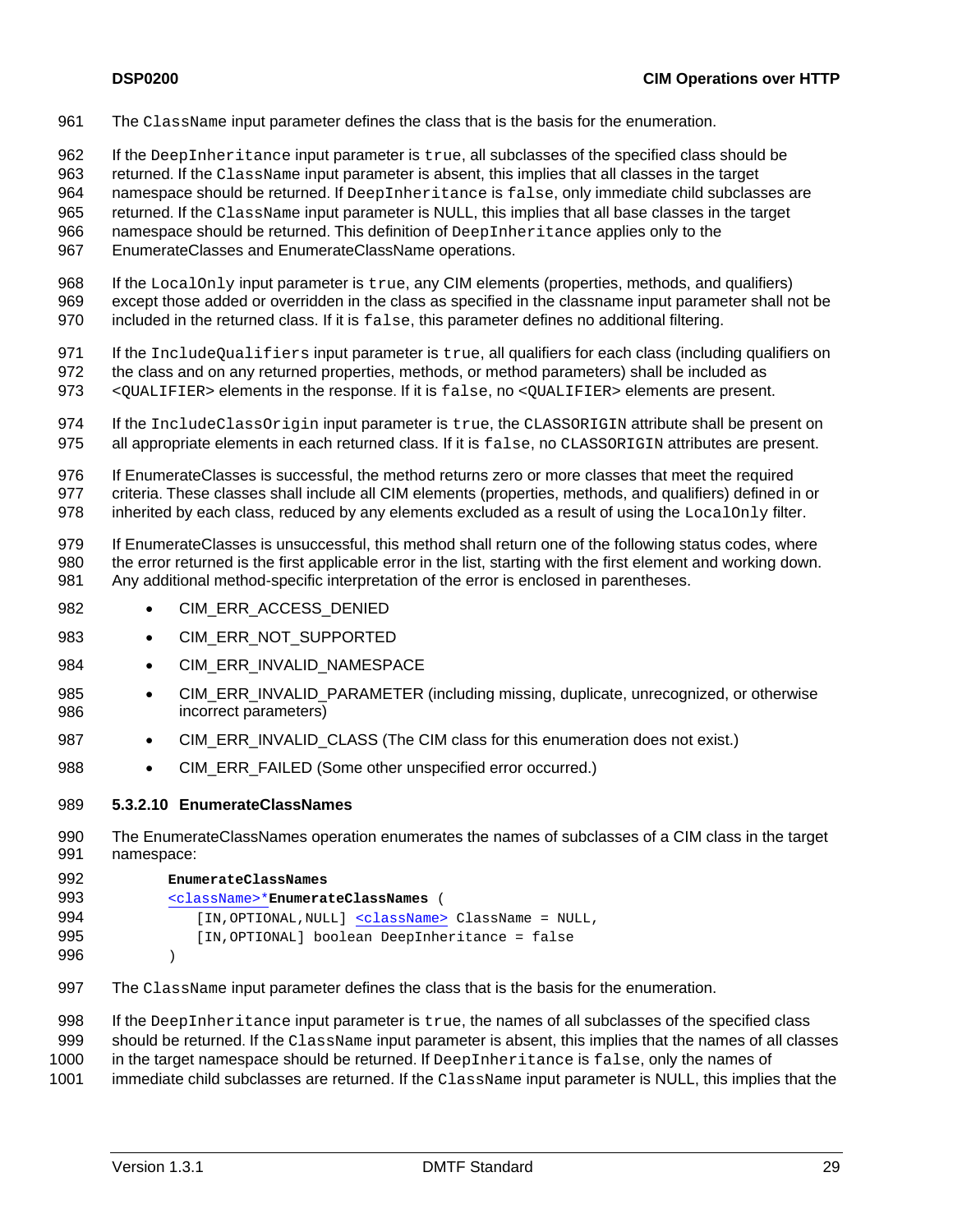- <span id="page-29-0"></span>names of all base classes in the target namespace should be returned. This definition of 1002
- DeepInheritance applies only to the EnumerateClasses and EnumerateClassName operations. 1003
- 1004 1005 If EnumerateClassNames is successful, the method returns zero or more names of classes that meet the requested criteria.
- 1006 1007 1008 If EnumerateClassNames is unsuccessful, this method returns one of the following status codes, where the error returned is the first applicable error in the list, starting with the first element and working down. Any additional method-specific interpretation of the error is enclosed in parentheses.
- 1009 • CIM\_ERR\_ACCESS\_DENIED
- 1010 • CIM\_ERR\_NOT\_SUPPORTED
- 1011 • CIM\_ERR\_INVALID\_NAMESPACE
- 1012 1013 • CIM\_ERR\_INVALID\_PARAMETER (including missing, duplicate, unrecognized, or otherwise incorrect parameters)
- 1014 1015 • CIM\_ERR\_INVALID\_CLASS (The CIM class that is the basis for this enumeration does not exist.)
- 1016 • CIM\_ERR\_FAILED (Some other unspecified error occurred.)
- 1017 **5.3.2.11 EnumerateInstances**
- 1018 1019 1020 The EnumerateInstances operation enumerates instances of a CIM class in the target namespace, including instances in the class and any subclasses in accordance with the polymorphic nature of CIM objects:

| 1021 | EnumerateInstances                                             |
|------|----------------------------------------------------------------|
| 1022 | <namedinstance>*EnumerateInstances</namedinstance>             |
| 1023 | [IN] <classname> ClassName,</classname>                        |
| 1024 | [IN, OPTIONAL] boolean LocalOnly = true, (DEPRECATED)          |
| 1025 | [IN, OPTIONAL] boolean DeepInheritance = true,                 |
| 1026 | [IN, OPTIONAL] boolean IncludeQualifiers = false, (DEPRECATED) |
| 1027 | [IN,OPTIONAL] boolean IncludeClassOrigin = false,              |
| 1028 | [IN, OPTIONAL, NULL] string PropertyList [] = NULL             |
| 1029 |                                                                |

1030 The ClassName input parameter defines the class that is the basis for the enumeration.

1031 1032 1033 1034 1035 1036 1037 1038 1039 1040 **DEPRECATION NOTE:** With the 1.2 release of this specification, the LocalOnly parameter is DEPRECATED. LocalOnly filtering, as defined in 1.1, will not be supported in the next major revision of this specification. In the 1.1 version of this specification, the definition of the LocalOnly parameter was incorrectly modified. This change introduced a number of interoperability and backward compatibility problems for CIM clients using the LocalOnly parameter to filter the set of properties returned. The DMTF strongly recommends that CIM clients set LocalOnly to false and do not use this parameter to filter the set of properties returned. To minimize the impact of this recommendation on CIM clients, a CIM server may choose to treat the value of the LocalOnly parameter as false for all requests. A CIM server shall consistently support a single interpretation of the LocalOnly parameter. Refer to [ANNEX B](#page-114-0) for details.

- 1041 If the DeepInheritance input parameter is false, each returned instance shall not include any
- 1042 properties added by subclasses of the specified class. If it is true, no additional filtering is defined.

1043 1044 1045 **DEPRECATION NOTE:** The use of the IncludeQualifiers parameter is DEPRECATED and it may be removed in a future version of this specification. The definition of IncludeQualifiers is ambiguous and when this parameter is set to true, CIM clients cannot be assured that any qualifiers will be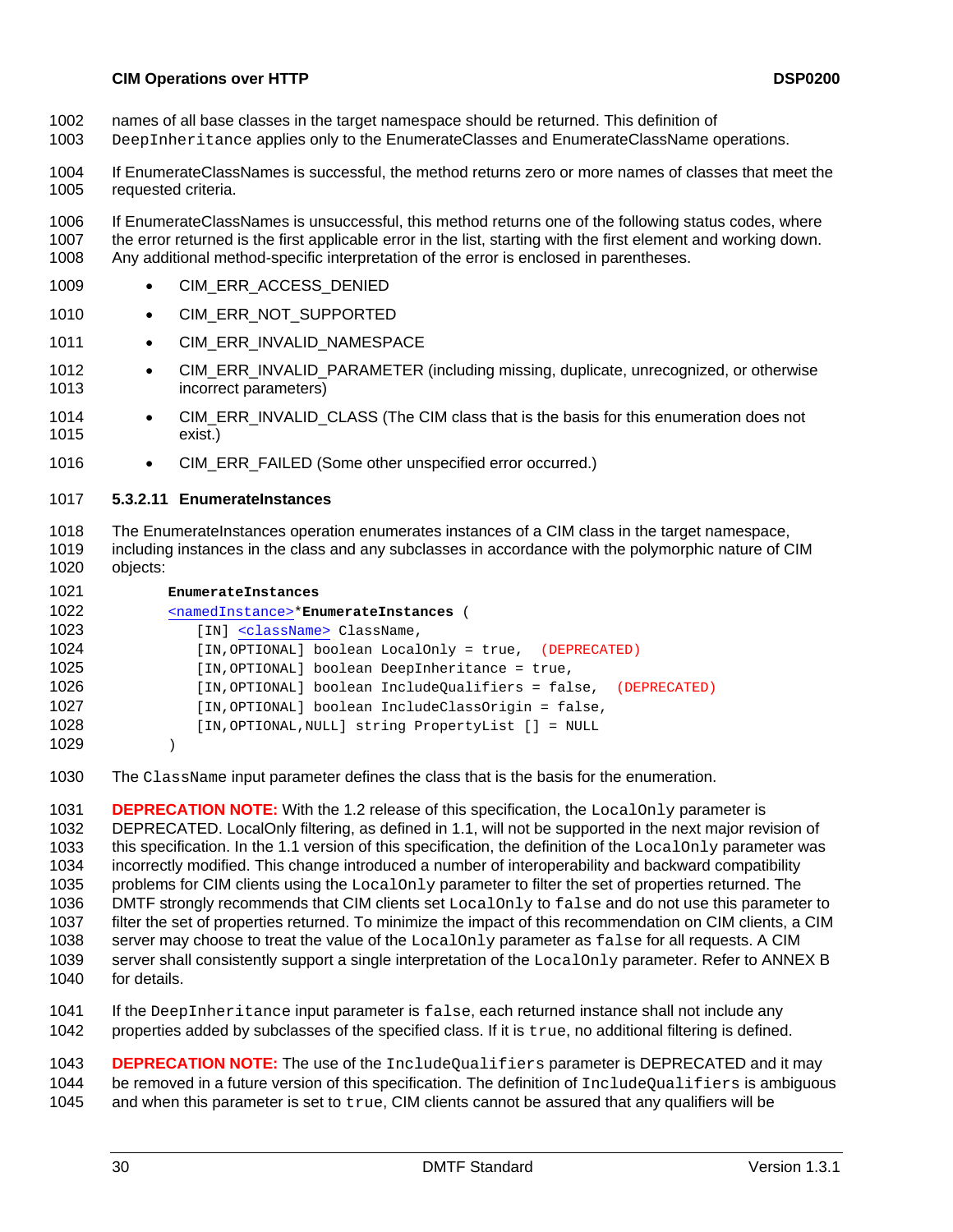- returned. A CIM client should always set this parameter to false. To minimize the impact of this 1046
- recommendation on CIM clients, a CIM server may choose to treat the value of IncludeQualifiers 1047
- as false for all requests. The preferred behavior is to use the class operations to receive qualifier 1048
- information and not depend on any qualifiers in this response. If the IncludeQualifiers input 1049
- parameter is true, all qualifiers for the instance, (including qualifiers on the instance and on any returned 1050
- properties, shall be included as <QUALIFIER> elements in the response. If it is false, no 1051
- <QUALIFIER> elements are present in the returned instance. 1052
- 1053 1054 1055 If the IncludeClassOrigin input parameter is true, the CLASSORIGIN attribute shall be present on all appropriate elements in each returned Instance. If it is false, no CLASSORIGIN attributes are present.
- 1056 1057 1058 1059 1060 1061 1062 If the PropertyList input parameter is not NULL, the members of the array define one or more property names of the designated class. This definition may include inherited property names or property names explicitly defined in the designated class. However, it may not include property names added in subclasses of the designated class. Each returned instance shall not include elements for any properties missing from this list. Note that PropertyList acts as an additional filter on the properties defined by the LocalOnly and DeepInheritance input parameters; if the PropertyList includes a property that is not in the set defined by the LocalOnly and DeepInheritance combination, the element for the
- 1063 property shall not be returned. If PropertyList is an empty array, no elements for properties are
- 1064 included in the returned instances. If PropertyList is NULL, no additional filtering is defined.
- 1065 1066 1067 If the PropertyList contains duplicate elements, the server shall ignore the duplicates but otherwise process the request normally. If the PropertyList contains elements which are invalid Property names for any target instance, the server shall ignore such entries but otherwise process the request normally.
- 1068 Properties with the NULL value may be omitted from the response, even if the CIM client has not
- 1069 requested the exclusion of the property through the LocalOnly, DeepInheritance, or PropertyList
- 1070 filters. The CIM client shall interpret such omitted properties as NULL. Note that the CIM client cannot
- 1071 make any assumptions about properties omitted as a result of using any LocalOnly,
- 1072 DeepInheritance, or PropertyList filters.
- 1073 1074 1075 1076 If EnumerateInstances is successful, the method returns zero or more named instances that meet the required criteria. These instances shall have all properties defined in and inherited by their respective classes, reduced by any properties excluded as a result of using the LocalOnly, DeepInheritance, or PropertyList filters and further reduced by any NULL-valued properties omitted from the response.
- 1077 1078 1079 If EnumerateInstances is unsuccessful, this method shall return one of the following status codes, where the error returned is the first applicable error in the list, starting with the first element and working down. Any additional method-specific interpretation of the error is enclosed in parentheses.
- 1080 • CIM\_ERR\_ACCESS\_DENIED
- 1081 • CIM\_ERR\_NOT\_SUPPORTED (by the CIM server for this operation)
- 1082 • CIM\_ERR\_INVALID\_NAMESPACE
- 1083 1084 • CIM\_ERR\_INVALID\_PARAMETER (including missing, duplicate, unrecognized, or otherwise incorrect parameters)
- 1085 1086 • CIM\_ERR\_INVALID\_CLASS (The CIM class that is the basis for this enumeration does not exist.)
- 1087 1088 • CIM\_ERR\_NOT\_SUPPORTED (This operation is not supported for the specified class and all of its subclasses, if provided.)
- 1089 • CIM\_ERR\_FAILED (Some other unspecified error occurred.)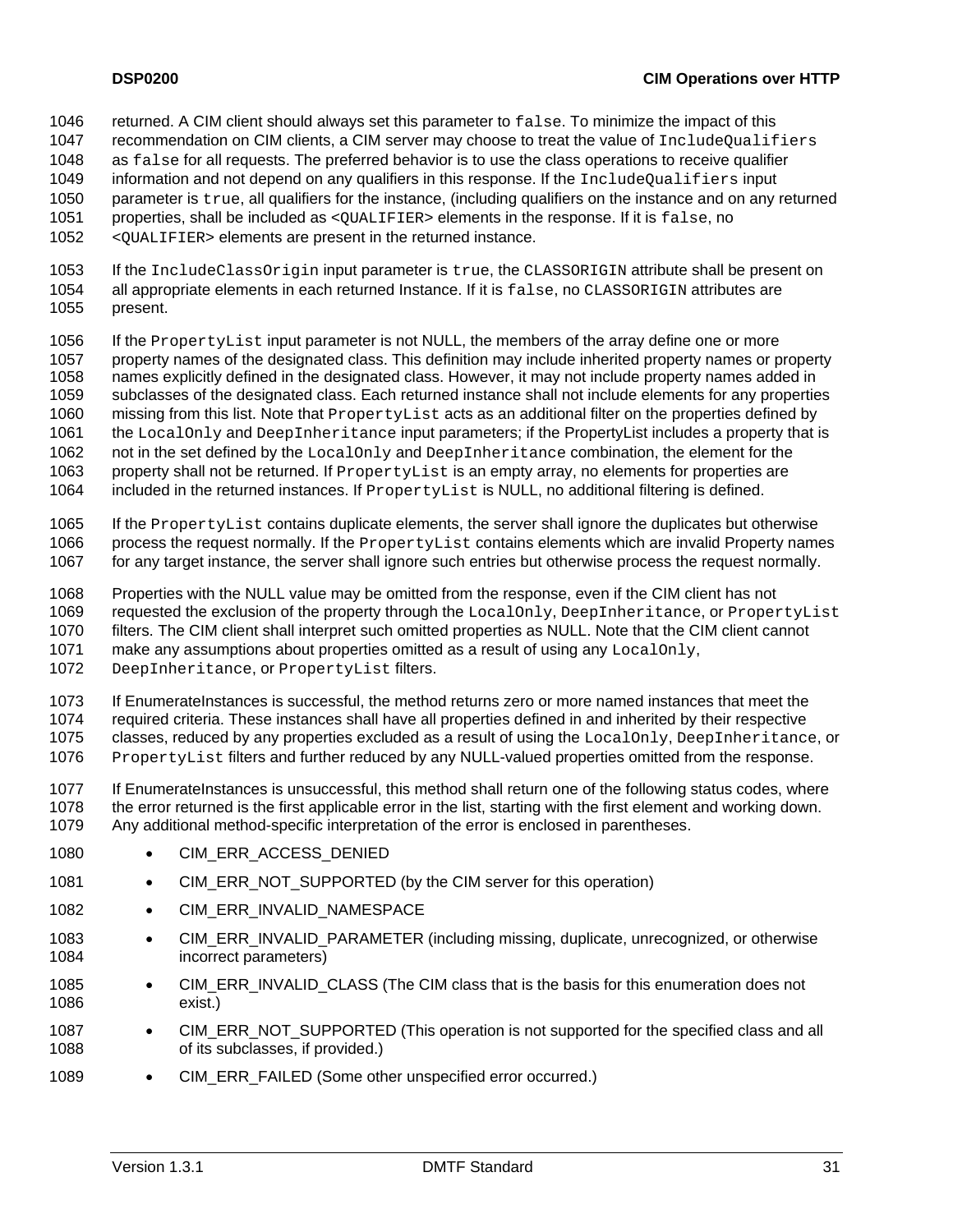#### <span id="page-31-0"></span>1090 **5.3.2.12 EnumerateInstanceNames**

The EnumerateInstanceNames operation enumerates the names (model paths) of the instances of a CIM class in the target namespace, including instances in the class and any subclasses in accordance with 1091 1092

- the polymorphic nature of CIM objects: 1093
- 1094 **EnumerateInstanceNames**  1095 [<instanceName>\\*](#page-18-0)**EnumerateInstanceNames** ( 1096 [IN] [<className>](#page-18-0) ClassName 1097 )
- 1098 The ClassName input parameter defines the class that is the basis for the enumeration.

1099 If EnumerateInstanceNames is successful, the method returns zero or more InstanceNames (referred to in [DSP0004](#page-8-0) as a model path) that meet the requested criteria. The InstanceName shall specify the class from which the instance is instantiated, not any of its base classes. Note that this class may be different from the class specified as input. 1100 1101 1102

- 1103 1104 1105 If EnumerateInstanceNames is unsuccessful, this method shall return one of the following status codes, where the error returned is the first applicable error in the list, starting with the first element and working down. Any additional method-specific interpretation of the error is enclosed in parentheses.
- 1106 • CIM\_ERR\_ACCESS\_DENIED
- 1107 • CIM\_ERR\_NOT\_SUPPORTED (by the CIM server for this operation)
- 1108 • CIM\_ERR\_INVALID\_NAMESPACE
- 1109 1110 • CIM\_ERR\_INVALID\_PARAMETER (including missing, duplicate, unrecognized, or otherwise incorrect parameters)
- 1111 1112 • CIM\_ERR\_INVALID\_CLASS (The CIM class that is the basis for this enumeration does not exist.)
- 1113 1114 • CIM\_ERR\_NOT\_SUPPORTED (This operation is not supported for the specified class and all of its subclasses, if provided.)
- 1115 • CIM\_ERR\_FAILED (Some other unspecified error occurred.)
- 1116 **5.3.2.13 ExecQuery**
- 1117 The ExecQuery operation executes a query against the target namespace:
- 1118  **ExecQuery**  1119 [<object>](#page-18-0)\***ExecQuery** ( 1120 1121 1122 [IN] string QueryLanguage, [IN] string Query  $\lambda$
- 1123 1124 The QueryLanguage input parameter defines the query language in which the query parameter is expressed.
- 1125 1126 1127 1128 1129 1130 The Query input parameter defines the query to be executed. The results of the query shall be constrained to contain only CIM classes that exist in the target namespace or CIM instances whose classes exist in the target namespace. Note that any instances in the result set may or may not exist in any namespace. Note that for query languages supporting select-lists and from-clauses, this implies that all select-list entries resolve to disjoint properties exposed by one CIM class named in the from-clause. This rule does not prevent such queries from using joins.
- 1131 1132 Neither the query language nor the format of the query is defined by this specification. It is anticipated that query languages will be submitted to the DMTF as separate proposals.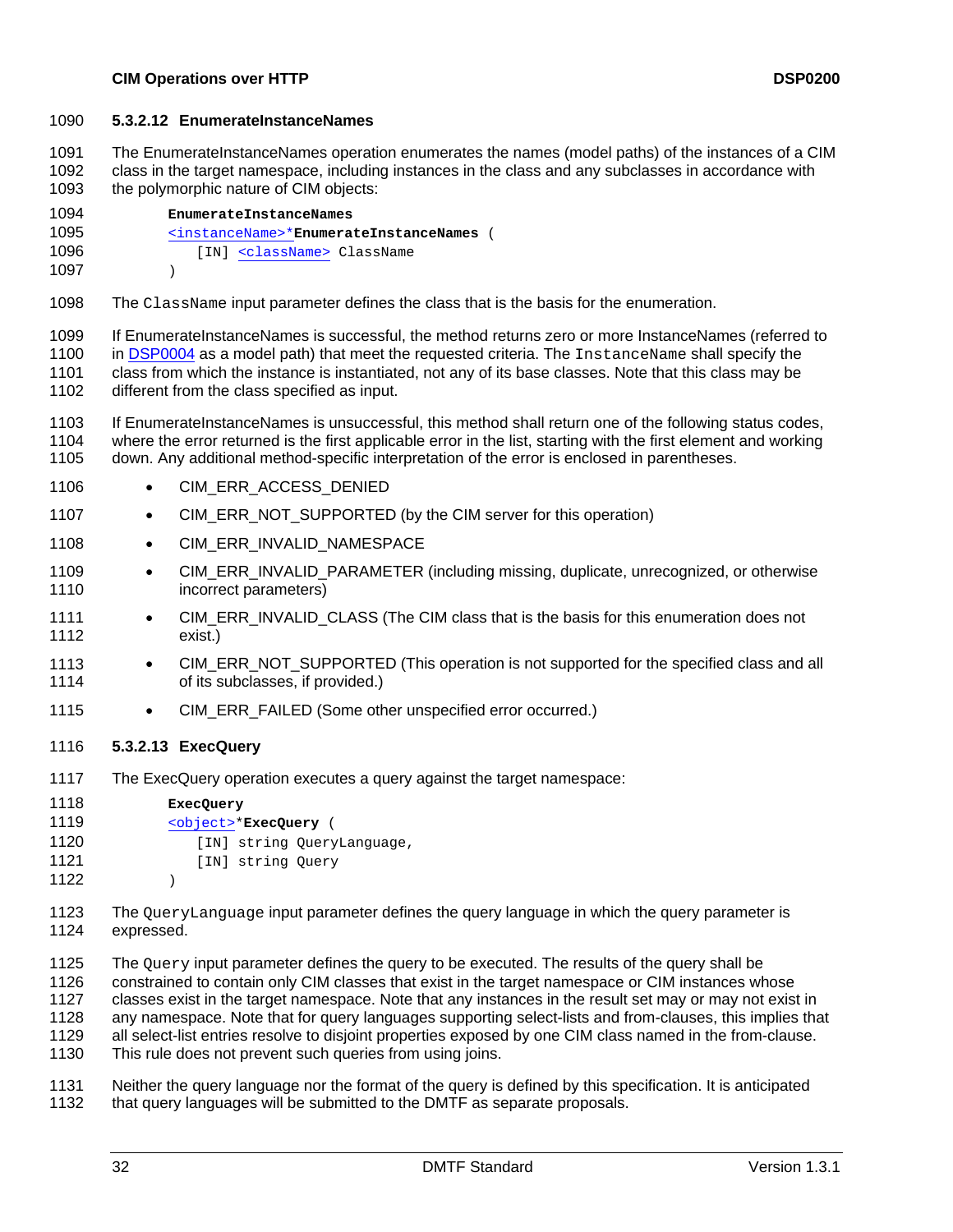<span id="page-32-0"></span>1133 [CIM servers](#page-68-0) can declare which query languages they support (if any) using a mechanism defined in [7.5](#page-85-1).

1134 1135 If ExecQuery is successful, the method returns zero or more CIM classes or instances that correspond to the results of the query.

1136 1137 1138 If ExecQuery is unsuccessful, the method shall return one of the following status codes, where the error returned is the first applicable error in the list, starting with the first element and working down. Any additional method-specific interpretation of the error is enclosed in parentheses.

- 1139 • CIM\_ERR\_ACCESS\_DENIED
- 1140 • CIM\_ERR\_NOT\_SUPPORTED
- 1141 • CIM\_ERR\_INVALID\_NAMESPACE
- 1142 1143 • CIM\_ERR\_INVALID\_PARAMETER (including missing, duplicate, unrecognized, or otherwise incorrect parameters)
- 1144 1145 • CIM\_ERR\_QUERY\_LANGUAGE\_NOT\_SUPPORTED (The requested query language is not recognized.)
- 1146 • CIM\_ERR\_INVALID\_QUERY (The query is not a valid query in the specified query language.)
- 1147 • CIM\_ERR\_FAILED (Some other unspecified error occurred.)

#### 1148 **5.3.2.14 Associators**

1149 1150 The Associators operation enumerates CIM objects (classes or instances) associated with a particular source CIM object:

| 1151 | Associators                                                      |
|------|------------------------------------------------------------------|
| 1152 | <objectwithpath>*Associators (</objectwithpath>                  |
| 1153 | [IN] <objectname> ObjectName,</objectname>                       |
| 1154 | [IN, OPTIONAL, NULL] <classname> AssocClass = NULL,</classname>  |
| 1155 | [IN, OPTIONAL, NULL] <classname> ResultClass = NULL,</classname> |
| 1156 | [IN, OPTIONAL, NULL] string Role = NULL,                         |
| 1157 | [IN, OPTIONAL, NULL] string ResultRole = NULL,                   |
| 1158 | [IN,OPTIONAL] boolean IncludeOualifiers = false, (DEPRECATED)    |
| 1159 | [IN, OPTIONAL] boolean IncludeClassOrigin = false,               |
| 1160 | [IN, OPTIONAL, NULL] string PropertyList [] = NULL               |
| 1161 |                                                                  |

1162 1163 The ObjectName input parameter defines the source CIM object whose associated objects are to be returned. This may be either a class name or instance name (model path).

1164 1165 1166 The AssocClass input parameter, if not NULL, shall be a valid CIM association class name. It acts as a filter on the returned set of objects by mandating that each returned object shall be associated to the source object through an instance of this class or one of its subclasses.

1167 1168 1169 The ResultClass input parameter, if not NULL, shall be a valid CIM class name. It acts as a filter on the returned set of objects by mandating that each returned object shall be either an instance of this class (or one of its subclasses) or be this class (or one of its subclasses).

1170 1171 1172 1173 The Role input parameter, if not NULL, shall be a valid property name. It acts as a filter on the returned set of objects by mandating that each returned object shall be associated with the source object through an association in which the source object plays the specified role. That is, the name of the property in the association class that refers to the source object shall match the value of this parameter.

1174 1175 The ResultRole input parameter, if not NULL, shall be a valid property name. It acts as a filter on the returned set of objects by mandating that each returned object shall be associated to the source object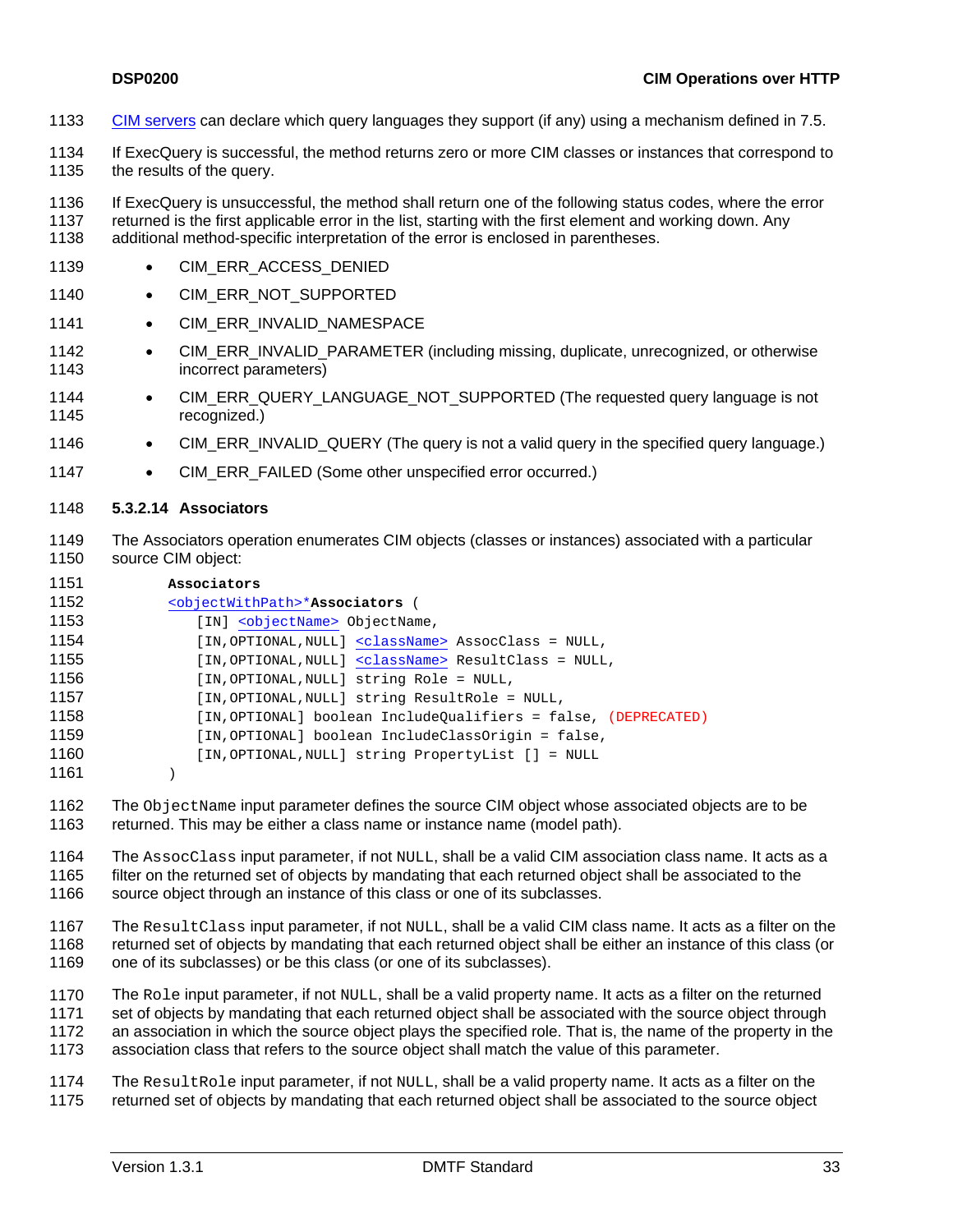- through an association in which the returned object plays the specified role. That is, the name of the 1176
- property in the association class that refers to the returned object shall match the value of this parameter. 1177

1178 **DEPRECATION NOTE:** The use of the IncludeQualifiers parameter is DEPRECATED and it may

1179 1180 be removed in a future version of this specification. The preferred behavior is to use the class operations to receive qualifier information and not depend on any qualifiers in this response. If

- 1181 IncludeQualifiers is true, all qualifiers for each object (including qualifiers on the object and on any
- 1182 returned properties) shall be included as <QUALIFIER> elements in the response. If it is false, no
- 1183 <QUALIFIER> elements are present.
- 1184 1185 If the IncludeClassOrigin input parameter is true, the CLASSORIGIN attribute shall be present on all appropriate elements in each returned object. If it is false, no CLASSORIGIN attributes are present.
- 1186 If the PropertyList input parameter is not NULL, the members of the array define one or more
- 1187 property names. Each returned object shall not include elements for any properties missing from this list.
- 1188 If PropertyList is an empty array, no properties are included in each returned object. If it is NULL, no
- 1189 additional filtering is defined.
- 1190 If PropertyList contains duplicate elements, the server shall ignore them but otherwise process the
- 1191 request normally. If PropertyList contains elements that are invalid property names for any target
- 1192 object, the server shall ignore such entries but otherwise process the request normally.
- 1193 1194 Clients should not explicitly specify properties in the PropertyList parameter unless they specify a non-NULL value for the ResultClass parameter.
- 1195 If instances are returned, properties with the NULL value may be omitted from the response, even if the
- 1196 CIM client has not requested the exclusion of the through the PropertyList filter. The CIM client shall
- 1197 1198 interpret such omitted properties as NULL. Note that the CIM client cannot make any assumptions about properties omitted as a result of using the PropertyList filter. If classes are returned, the CIM server
- 1199 cannot make this choice, and only the CIM client can cause properties to be excluded by using the
- 1200 PropertyList filter.
- 1201 1202 1203 1204 1205 1206 1207 1208 1209 If Associators is successful, the method returns zero or more CIM classes or instances meeting the requested criteria. Because it is possible for CIM objects from different hosts or namespaces to be associated, each returned object includes location information. If the ObjectName refers to a class, then classes are returned. These classes shall have all CIM elements (properties, methods, and qualifiers) defined in and inherited by that class, reduced by any properties excluded as a result of using the PropertyList filter. If the ObjectName refers to an instance, then instances are returned. These instances shall have all properties defined in and inherited by its class, reduced by any properties excluded as a result of using the PropertyList filter and further reduced by any NULL valued properties omitted from the response.
- 1210 1211 1212 If Associators is unsuccessful, this method shall return one of the following status codes, where the error returned is the first applicable error in the list, starting with the first element and working down. Any additional method-specific interpretation of the error is enclosed in parentheses.
- 1213 • CIM\_ERR\_ACCESS\_DENIED
- 1214 • CIM\_ERR\_NOT\_SUPPORTED (by the CIM server for this operation)
- 1215 • CIM\_ERR\_INVALID\_NAMESPACE
- 1216 1217 • CIM\_ERR\_INVALID\_PARAMETER (including missing, duplicate, unrecognized, or otherwise incorrect parameters)
- 1218 1219 • CIM\_ERR\_NOT\_SUPPORTED (This operation is not supported for the class of the specified instance, if provided.)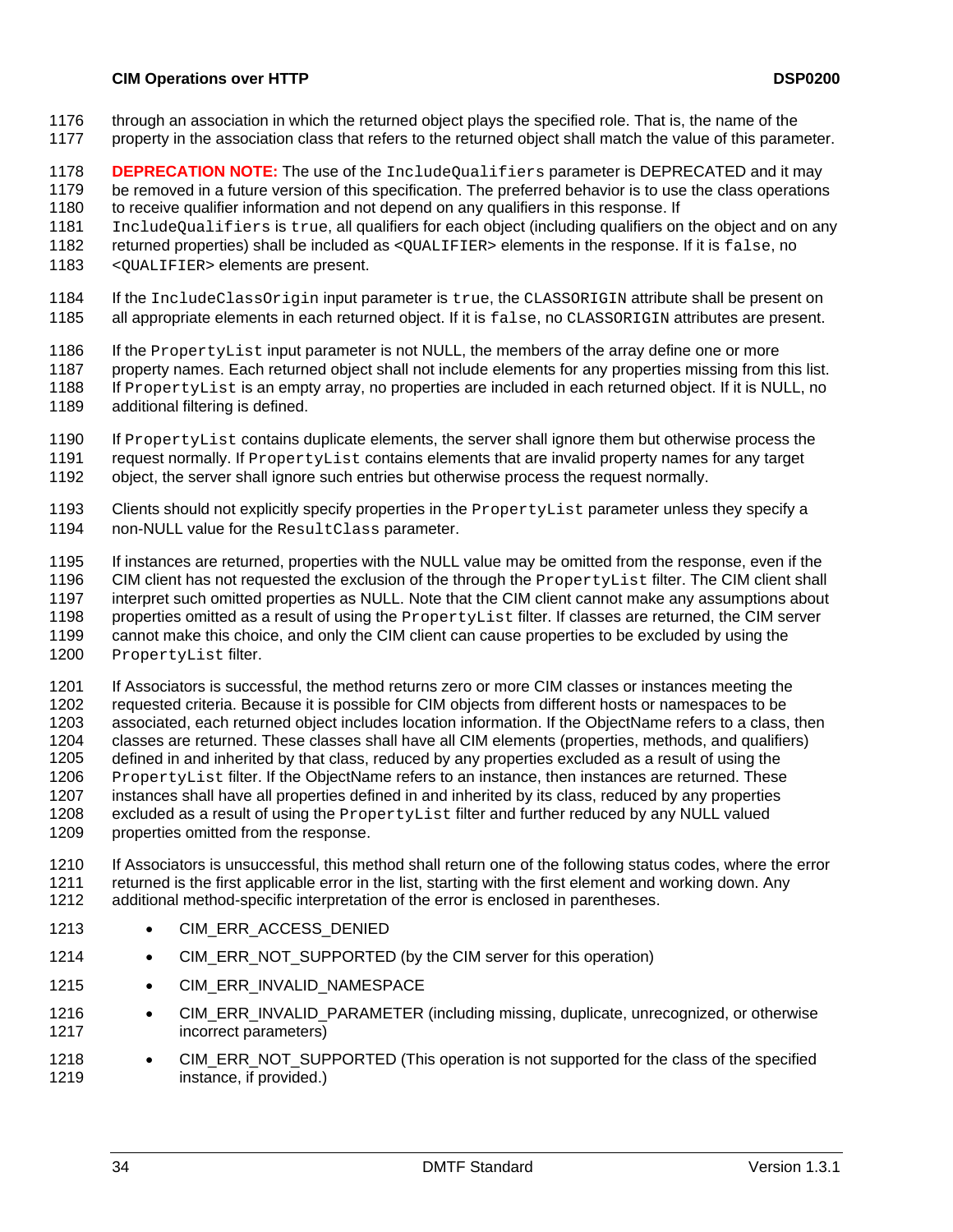<span id="page-34-0"></span>• CIM\_ERR\_FAILED (This operation is not supported for the specified instance, or some other unspecified error occurred.) 1220 1221

#### 1222 **5.3.2.15 AssociatorNames**

- 1223 1224 The AssociatorNames operation enumerates the names of CIM Objects (classes or instances) that are associated with a particular source CIM object:
- 1225  **AssociatorNames**  1226 [<objectPath>\\*](#page-18-0)**AssociatorNames** ( 1227 [IN] [<objectName>](#page-18-0) ObjectName, 1228 [IN, OPTIONAL, NULL] [<className>](#page-18-0) AssocClass = NULL, 1229 [IN, OPTIONAL, NULL] [<className>](#page-18-0) ResultClass = NULL, 1230 1231 1232 [IN,OPTIONAL,NULL] string Role = NULL, [IN,OPTIONAL,NULL] string ResultRole = NULL )
- 1233 1234 The ObjectName input parameter defines the source CIM object whose associated names are to be returned. This is either a class or instance name (model path).
- 1235 1236 1237 The AssocClass input parameter, if not NULL, shall be a valid CIM association class name. It acts as a filter on the returned set of names by mandating that each returned name identify an object that shall be associated to the source object through an instance of this class or one of its subclasses.
- 1238 1239 1240 The ResultClass input parameter, if not NULL, shall be a valid CIM class name. It acts as a filter on the returned set of names by mandating that each returned name identify an object that shall be either an instance of this class (or one of its subclasses) or be this class (or one of its subclasses).
- 1241 1242 1243 1244 The Role input parameter, if not NULL, shall be a valid property name. It acts as a filter on the returned set of names by mandating that each returned name identify an object that shall be associated to the source object through an association in which the source object plays the specified role. That is, the name of the property in the association class that refers to the source object shall match the value of this
- 1245 parameter.
- 1246 The ResultRole input parameter, if not NULL, shall be a valid property name. It acts as a filter on the
- 1247 1248 1249 returned set of names by mandating that each returned name identify an object that shall be associated to the source object through an association in which the named returned object plays the specified role. That is, the name of the property in the association class that refers to the returned object shall match the
- 1250 value of this parameter.
- 1251 1252 1253 1254 1255 If AssociatorNames is successful, the method returns zero or more CIM class paths or instance paths meeting the requested criteria. Because CIM objects from different hosts or namespaces can be associated, each returned object includes location information. If the ObjectName refers to a class path, then class paths are returned. Otherwise, the ObjectName refers to an instance path, and instance paths are returned.
- 1256 1257 1258 If AssociatorNames is unsuccessful, one of the following status codes shall be returned by this method, where the first applicable error in the list (starting with the first element of the list, and working down) is the error returned. Any additional method-specific interpretation of the error is given in parentheses.
- 1259 • CIM\_ERR\_ACCESS\_DENIED
- 1260 • CIM\_ERR\_NOT\_SUPPORTED (by the CIM server for this operation)
- 1261 • CIM\_ERR\_INVALID\_NAMESPACE
- 1262 1263 • CIM\_ERR\_INVALID\_PARAMETER (including missing, duplicate, unrecognized or otherwise incorrect parameters)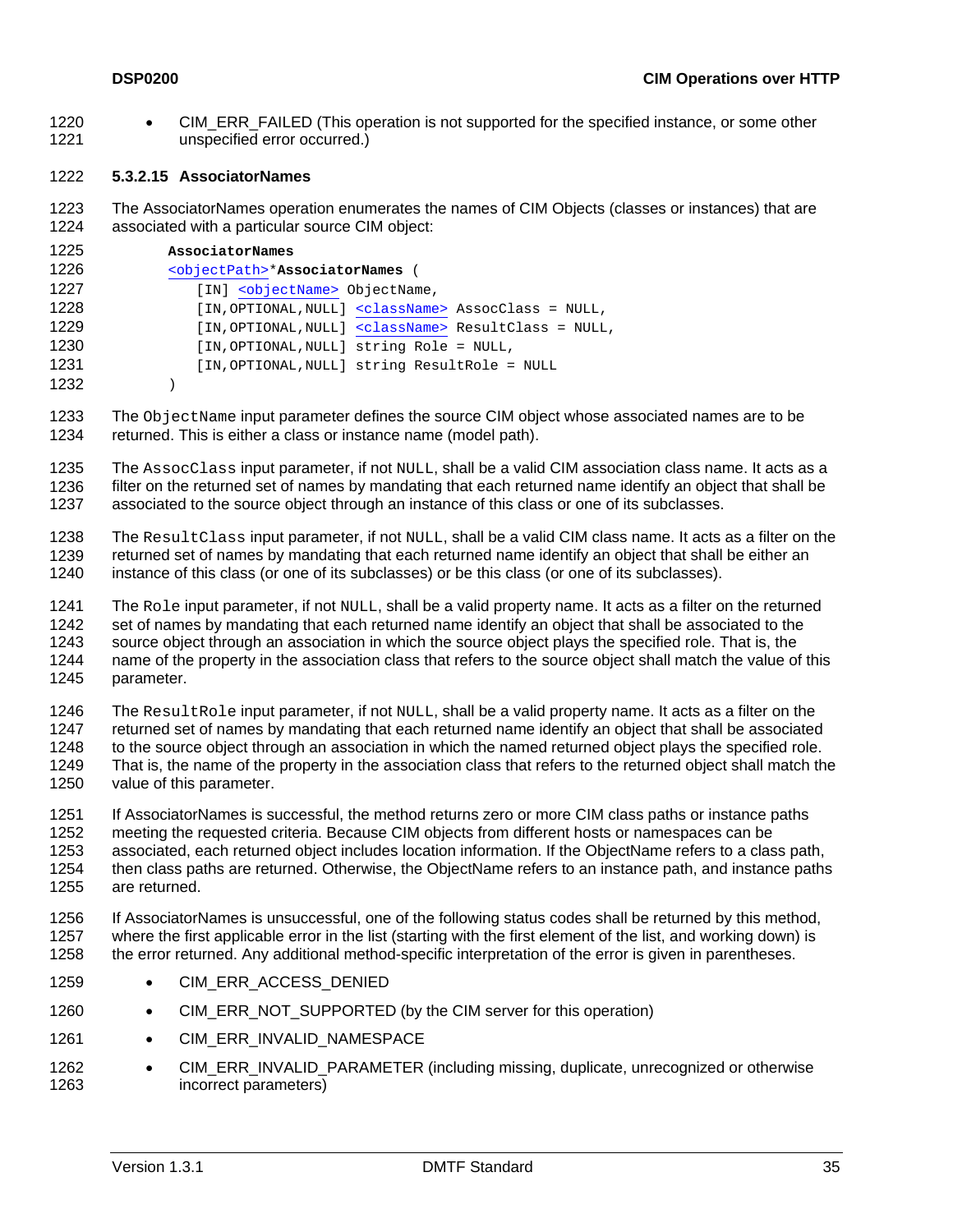- <span id="page-35-0"></span>• CIM\_ERR\_NOT\_SUPPORTED (This operation is not supported for the class of the specified instance, if provided.) 1264 1265
- 1266 1267 • CIM\_ERR\_FAILED (This operation is not supported for the specified instance, or some other unspecified error occurred.)

#### 1268 **5.3.2.16 References**

1269 1270 The References operation enumerates the association objects that refer to a particular target CIM object (class or instance).

| 1271 | References                                                       |
|------|------------------------------------------------------------------|
| 1272 | <objectwithpath>*References (</objectwithpath>                   |
| 1273 | [IN] <objectname> ObjectName,</objectname>                       |
| 1274 | [IN, OPTIONAL, NULL] <classname> ResultClass = NULL,</classname> |
| 1275 | [IN, OPTIONAL, NULL] string Role = NULL,                         |
| 1276 | [IN,OPTIONAL] boolean IncludeOualifiers = false, (DEPRECATED)    |
| 1277 | [IN, OPTIONAL] boolean IncludeClassOrigin = false,               |
| 1278 | [IN, OPTIONAL, NULL] string PropertyList [] = NULL               |
| 1279 |                                                                  |

1280 1281 The ObjectName input parameter defines the target CIM object whose referring objects are to be returned. This is either a class or instance name (model path).

1282 1283 1284 The ResultClass input parameter, if not NULL, shall be a valid CIM class name. It acts as a filter on the returned set of objects by mandating that each returned object shall be an instance of this class (or one of its subclasses) or this class (or one of its subclasses).

1285 1286 1287 The Role input parameter, if not NULL, shall be a valid property name. It acts as a filter on the returned set of objects by mandating that each returned object shall refer to the target object through a property with a name that matches the value of this parameter.

1288 1289 1290 **DEPRECATION NOTE:** The use of the IncludeQualifiers parameter is DEPRECATED and it may be removed in a future version of this specification. The preferred behavior is to use the class operations to receive qualifier information and not depend on any qualifiers in this response. If

1291 1292 IncludeQualifiers is true, all qualifiers for each object (including qualifiers on the object and on any returned properties) shall be included as <QUALIFIER> elements in the response. If this parameter is

1293 false, no <QUALIFIER> elements are present in each returned Object.

- 1294 1295 If the IncludeClassOrigin input parameter is true, the CLASSORIGIN attribute shall be present on all appropriate elements in each returned object. If it is false, no CLASSORIGIN attributes are present.
- 1296 1297 If the PropertyList input parameter is not NULL, the members of the array define one or more property names. Each returned object shall not include elements for any properties missing from this list.
- 1298 If PropertyList is an empty array, no properties are included in each returned object. If
- 1299 PropertyList is NULL, no additional filtering is defined.
- 1300 1301 1302 If PropertyList contains duplicate elements, the server shall ignore them but otherwise process the request normally. If PropertyList contains elements that are invalid property names for any target object, the server shall ignore them but otherwise process the request normally.
- 1303 1304 Clients should not explicitly specify properties in the PropertyList parameter unless they specify a non-NULL value for the ResultClass parameter.
- 1305 1306 If instances are returned, properties with the NULL value may be omitted from the response, even if the CIM client has not requested the exclusion of the property through the PropertyList filter. The CIM
- 1307 client must interpret such omitted properties as NULL. Note that the CIM client cannot make any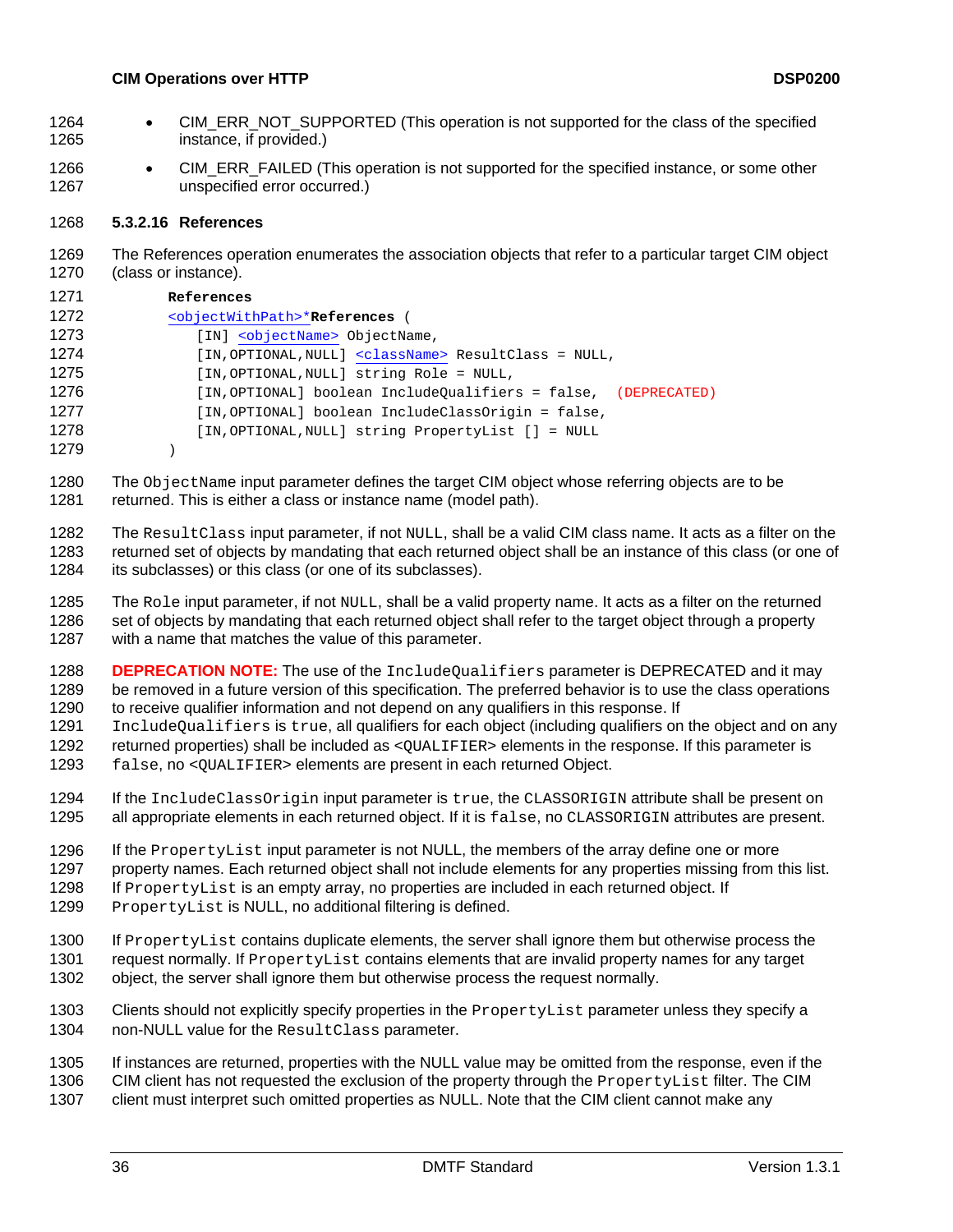- <span id="page-36-0"></span>assumptions about properties omitted as a result of using the PropertyList filter. If classes are 1308
- returned, the CIM server cannot make this choice, and only the CIM client can cause properties to be 1309 1310
- excluded by using the PropertyList filter.

1311 1312 1313 1314 1315 1316 1317 1318 1319 If References is successful, the method returns zero or more CIM classes or instances meeting the requested criteria. Because CIM objects from different hosts or namespaces can be associated, each returned object includes location information. If the ObjectName refers to a class, then classes are returned. These classes shall have all CIM elements (properties, methods, and qualifiers) defined in and inherited by that class, reduced by any properties excluded as a result of using the PropertyList filter. If the ObjectName refers to an instance, then instances are returned. These instances shall have all properties defined in and inherited by their respective classes, reduced by any properties excluded as a result of using the PropertyList filter and further reduced by any NULL valued properties omitted from the response.

1320 1321 1322 If References is unsuccessful, this method shall return one of the following status codes, where the error returned is the first applicable error in the list, starting with the first element and working down. Any additional method-specific interpretation of the error is enclosed in parentheses.

- 1323 • CIM\_ERR\_ACCESS\_DENIED
- 1324 • CIM\_ERR\_NOT\_SUPPORTED (by the CIM server for this operation)
- 1325 • CIM\_ERR\_INVALID\_NAMESPACE
- 1326 1327 • CIM\_ERR\_INVALID\_PARAMETER (including missing, duplicate, unrecognized, or otherwise incorrect parameters)
- 1328 1329 • CIM\_ERR\_NOT\_SUPPORTED (This operation is not supported for the class of the specified instance, if provided.)
- 1330 1331 • CIM\_ERR\_FAILED (This operation is not supported for the specified instance, or some other unspecified error occurred.)

#### 1332 **5.3.2.17 ReferenceNames**

1333 1334 The ReferenceNames operation enumerates the association objects that refer to a particular target CIM object (class or instance):

| 1335 | ReferenceNames                                                   |
|------|------------------------------------------------------------------|
| 1336 | <objectpath>*ReferenceNames (</objectpath>                       |
| 1337 | [IN] <objectname> ObjectName,</objectname>                       |
| 1338 | [IN, OPTIONAL, NULL] <classname> ResultClass = NULL,</classname> |
| 1339 | [IN, OPTIONAL, NULL] string Role = NULL                          |
| 1340 |                                                                  |

- 1341 1342 The ObjectName input parameter defines the target CIM object with the referring object names to be returned. It may be either a class or an instance name (model path).
- 1343 1344 1345 The ResultClass input parameter, if not NULL, shall be a valid CIM class name. It acts as a filter on the returned set of object names by mandating that each returned Object Name identify an instance of this class (or one of its subclasses) or this class (or one of its subclasses).
- 1346 1347 1348 The Role input parameter, if not NULL, shall be a valid property name. It acts as a filter on the returned set of object names by mandating that each returned object name shall identify an object that refers to the target instance through a property with a name that matches the value of this parameter.
- 1349 If ReferenceNames is successful, the method returns zero or more CIM class paths or instance paths
- 1350 meeting the requested criteria. Because CIM objects from different hosts or namespaces can be
- 1351 associated, each returned object includes location information. If the ObjectName refers to a class path,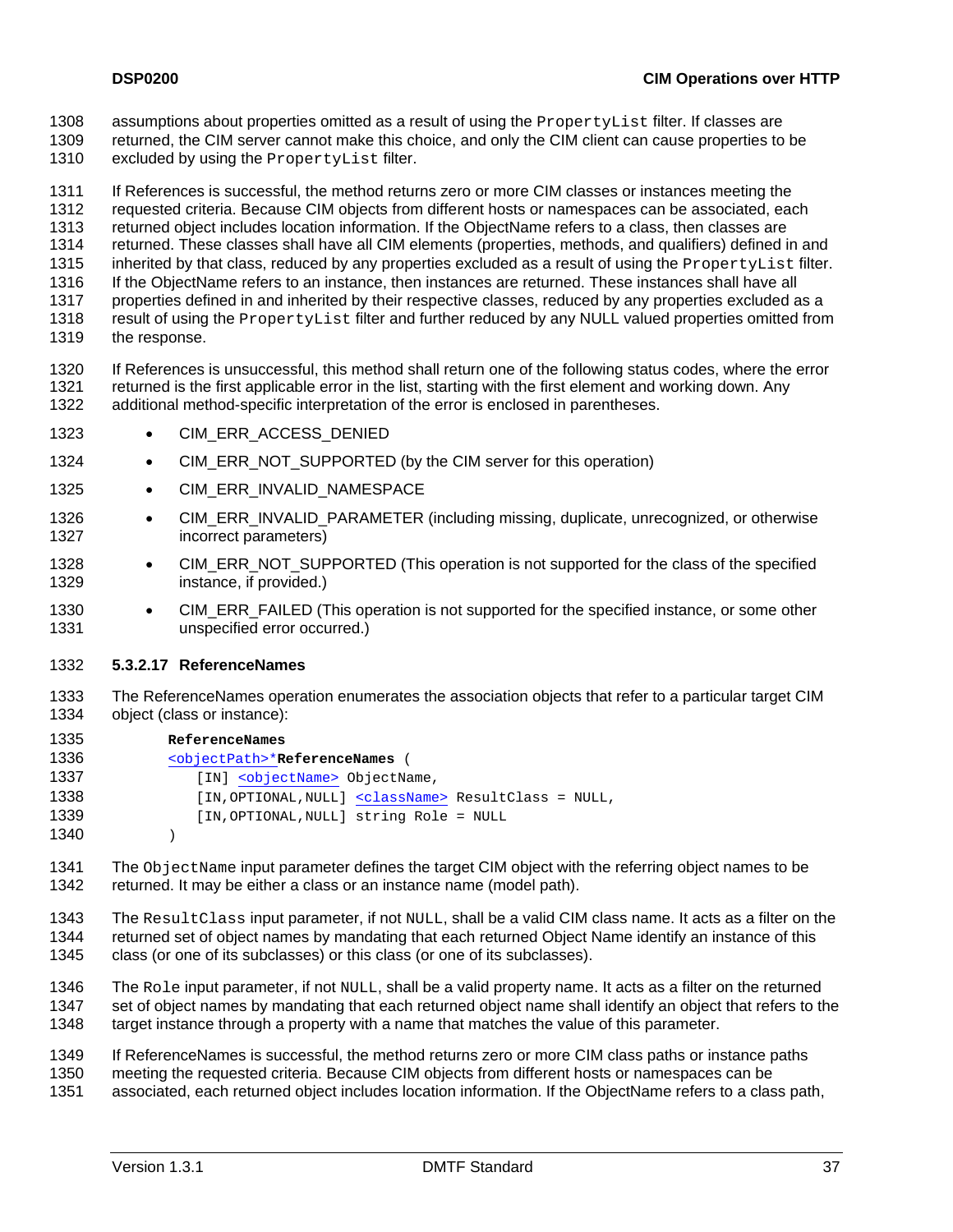<span id="page-37-0"></span>then class paths are returned. Otherwise, the ObjectName refers to an instance path, and instance paths are returned. 1352 1353

1354 1355 1356 If ReferenceNames is unsuccessful, this method shall return one of the following status codes, where the error returned is the first applicable error in the list, starting with the first element and working down. Any additional method-specific interpretation of the error is enclosed in parentheses.

- 1357 CIM\_ERR\_ACCESS\_DENIED
- 1358 • CIM\_ERR\_NOT\_SUPPORTED (by the CIM server for this operation)
- 1359 • CIM\_ERR\_INVALID\_NAMESPACE
- 1360 1361 • CIM\_ERR\_INVALID\_PARAMETER (including missing, duplicate, unrecognized, or otherwise incorrect parameters)
- 1362 1363 • CIM\_ERR\_NOT\_SUPPORTED (This operation is not supported for the class of the specified instance, if provided.)
- 1364 1365 • CIM\_ERR\_FAILED (This operation is not supported for the specified instance, or some other unspecified error occurred.)

#### 1366 **5.3.2.18 GetProperty**

- 1367 1368 The GetProperty operation retrieves a single property value from a CIM instance in the target namespace:
- 1369  **GetProperty**  1370 [<propertyValue>](#page-18-0)**GetProperty** ( 1371 [IN] [<instanceName>](#page-18-0) InstanceName, 1372 1373 [IN] string PropertyName  $\lambda$
- 1374 1375 The InstanceName input parameter specifies the name of the instance (model path) from which the property value is requested.
- 1376 The PropertyName input parameter specifies the name of the property with the value to be returned.
- 1377 1378 If GetProperty is successful, the return value specifies the value of the requested property. If the value is NULL, no element is returned.
- 1379 1380 1381 If GetProperty is unsuccessful, this method shall return one of the following status codes, where the error returned is the first applicable error in the list, starting with the first element and working down. Any additional method-specific interpretation of the error is enclosed in parentheses.
- 1382 • CIM\_ERR\_ACCESS\_DENIED
- 1383 • CIM\_ERR\_INVALID\_NAMESPACE
- 1384 1385 • CIM\_ERR\_INVALID\_PARAMETER (including missing, duplicate, unrecognized, or otherwise incorrect parameters)
- 1386 • CIM\_ERR\_INVALID\_CLASS (The CIM class does not exist in the specified namespace.)
- 1387 1388 • CIM\_ERR\_NOT\_FOUND (The CIM class exists, but the requested CIM instance does not exist in the specified namespace.)
- 1389 1390 • CIM\_ERR\_NO\_SUCH\_PROPERTY (The CIM instance exists, but the requested property does not.)
- 1391 • CIM\_ERR\_FAILED (Some other unspecified error occurred.)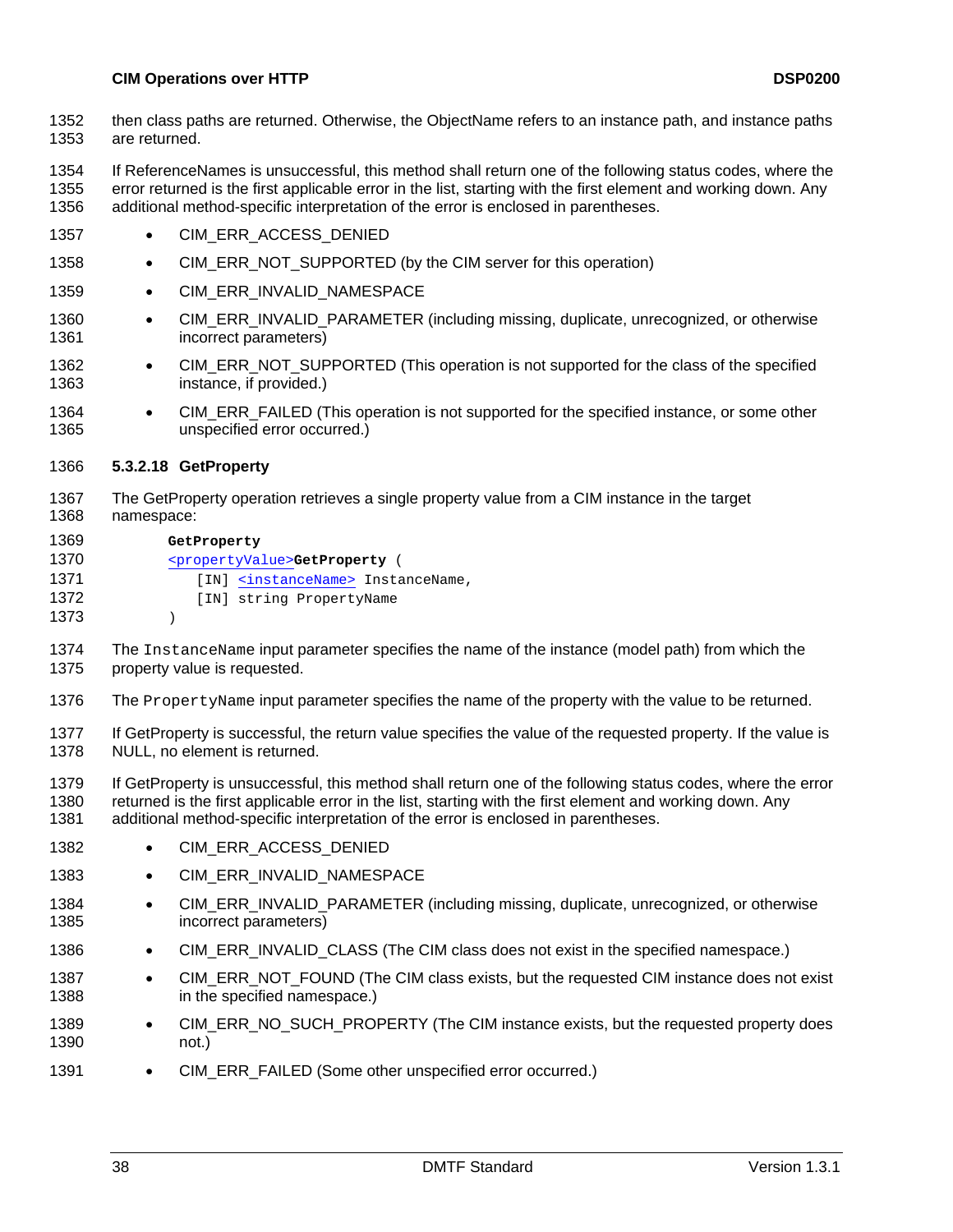#### <span id="page-38-0"></span>1392 **5.3.2.19 SetProperty**

- 1393 The SetProperty operation sets a single property value in a CIM instance in the target namespace:
- 1394  **SetProperty**
- 1395 void **SetProperty** ( 1396 [IN] [<instanceName>](#page-18-0) InstanceName, 1397 [IN] string PropertyName, 1398 [IN, OPTIONAL, NULL] [<propertyValue>](#page-18-0) NewValue = NULL
- 1399 1400 The InstanceName input parameter specifies the name of the instance (model path) with the property value to be updated.
- 1401 The PropertyName input parameter specifies the name of the property with the value to be updated.
- 1402 The NewValue input parameter specifies the new value for the property (which may be NULL).
- 1403 1404 1405 If SetProperty is unsuccessful, this method shall return one of the following status codes, where the error returned is the first applicable error in the list, starting with the first element and working down. Any additional method-specific interpretation of the error is enclosed in parentheses.
- 1406 • CIM\_ERR\_ACCESS\_DENIED
- 1407 • CIM\_ERR\_NOT\_SUPPORTED (by the CIM server for this operation)
- 1408 • CIM\_ERR\_INVALID\_NAMESPACE
- 1409 1410 • CIM\_ERR\_INVALID\_PARAMETER (including missing, duplicate, unrecognized, or otherwise incorrect parameters)
- 1411 • CIM\_ERR\_INVALID\_CLASS (The CIM class does not exist in the specified namespace.)
- 1412 1413 • CIM\_ERR\_NOT\_FOUND (The CIM class exists, but the requested CIM instance does not exist in the specified namespace.)
- 1414 1415 • CIM\_ERR\_NOT\_SUPPORTED (This operation is not supported for the class of the specified instance, if provided.)
- 1416 1417 • CIM\_ERR\_NO\_SUCH\_PROPERTY (The CIM instance exists, but the requested property does not.)
- 1418 1419 • CIM\_ERR\_TYPE\_MISMATCH (The supplied value is incompatible with the type of the property.)
- 1420 1421 • CIM\_ERR\_FAILED (This operation is not supported for the specified instance, or some other unspecified error occurred.)

## 1422 **5.3.2.20 GetQualifier**

- 1423 The GetQualifier operation retrieves a single qualifier declaration from the target namespace.
- 1424  **GetQualifier**  1425 [<qualifierDecl>](#page-18-0)**GetQualifier** ( 1426 1427 [IN] string QualifierName )
- 1428 The  $\alpha$ ualifierName input parameter identifies the qualifier with the declaration to be retrieved.
- 1429 If GetQualifier is successful, the method returns the qualifier declaration for the named qualifier.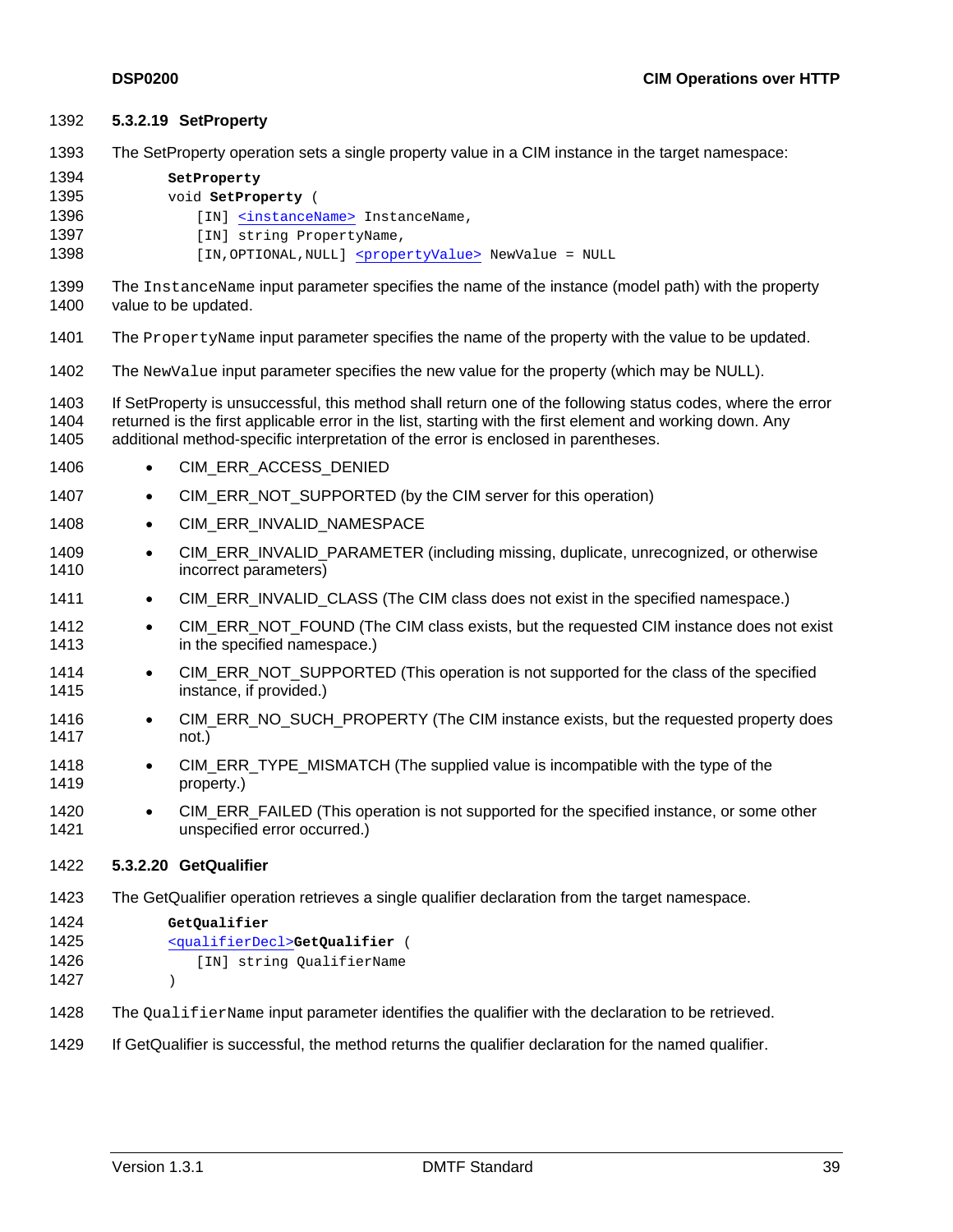<span id="page-39-0"></span>If GetQualifier is unsuccessful, this method shall return one of the following status codes, where the error 1430

returned is the first applicable error in the list, starting with the first element and working down. Any additional method-specific interpretation of the error is enclosed in parentheses. 1431 1432

- 1433 CIM\_ERR\_ACCESS\_DENIED
- 1434 • CIM\_ERR\_NOT\_SUPPORTED
- 1435 • CIM\_ERR\_INVALID\_NAMESPACE
- 1436 1437 • CIM\_ERR\_INVALID\_PARAMETER (including missing, duplicate, unrecognized, or otherwise incorrect parameters)
- 1438 • CIM\_ERR\_NOT\_FOUND (The requested qualifier declaration does not exist.)
- 1439 • CIM\_ERR\_FAILED (Some other unspecified error occurred.)

## 1440 **5.3.2.21 SetQualifier**

1441 1442 The SetQualifier operation creates or updates a single qualifier declaration in the target namespace. If the qualifier declaration already exists, it is overwritten:

| 1443 | SetOualifier                                              |
|------|-----------------------------------------------------------|
| 1444 | void SetQualifier (                                       |
| 1445 | [IN] <qualifierdecl> OualifierDeclaration</qualifierdecl> |
| 1446 |                                                           |

1447 1448 The QualifierDeclaration input parameter defines the qualifier declaration to add to the namespace.

1449 1450 If SetQualifier is successful, the qualifier declaration is added to the target namespace. If a qualifier declaration with the same qualifier name already exists, the new declaration replaces it.

1451 1452 1453 If SetQualifier is unsuccessful, this method returns one of the following status codes, where the error returned is the first applicable error in the list, starting with the first element and working down. Any additional method-specific interpretation of the error is enclosed in parentheses.

- 1454 CIM\_ERR\_ACCESS\_DENIED
- 1455 • CIM\_ERR\_NOT\_SUPPORTED
- 1456 • CIM\_ERR\_INVALID\_NAMESPACE
- 1457 1458 • CIM\_ERR\_INVALID\_PARAMETER (including missing, duplicate, unrecognized, or otherwise incorrect parameters)
- 1459 • CIM\_ERR\_FAILED (Some other unspecified error occurred.)
- 1460 **5.3.2.22 DeleteQualifier**
- 1461 The DeleteQualifier operation deletes a single qualifier declaration from the target namespace.
- 1462 1463 1464  **DeleteQualifier**  void **DeleteQualifier** ( [IN] string QualifierName )
- 1465
- 1466 The QualifierName input parameter identifies the qualifier with the declaration to be deleted.
- 1467 If DeleteQualifier is successful, the specified qualifier declaration is deleted from the namespace.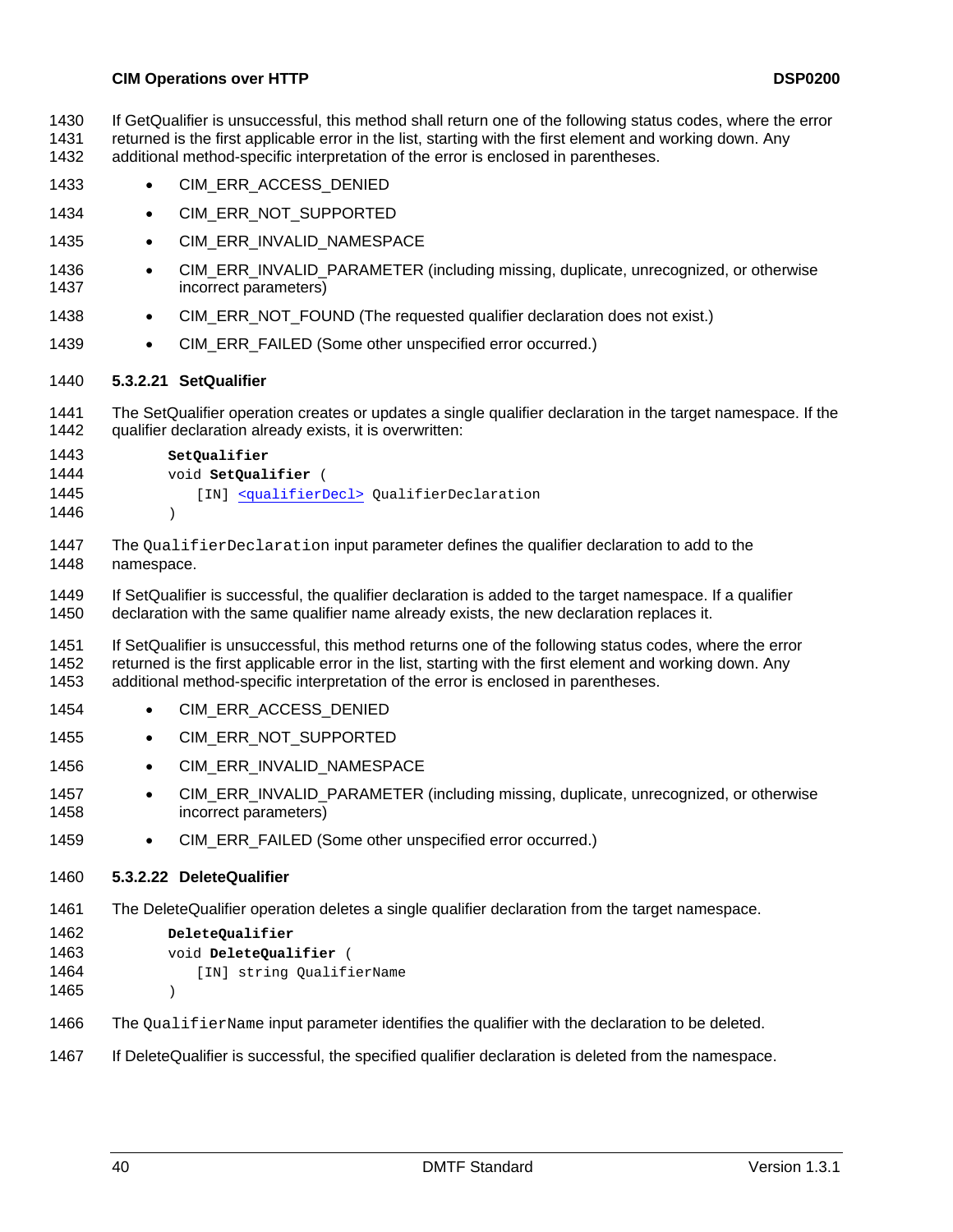If DeleteQualifier is unsuccessful, this method shall return one of the following status codes, where the error returned is the first applicable error in the list, starting with the first element and working down. Any additional method-specific interpretation of the error is enclosed in parentheses. 1468 1469 1470

- 1471 CIM\_ERR\_ACCESS\_DENIED
- 1472 • CIM\_ERR\_NOT\_SUPPORTED
- 1473 • CIM\_ERR\_INVALID\_NAMESPACE
- 1474 1475 • CIM\_ERR\_INVALID\_PARAMETER (including missing, duplicate, unrecognized, or otherwise incorrect parameters)
- 1476 • CIM\_ERR\_NOT\_FOUND (The requested qualifier declaration does not exist.)
- 1477 • CIM\_ERR\_FAILED (Some other unspecified error occurred.)

#### 1478 **5.3.2.23 EnumerateQualifiers**

1479 The EnumerateQualifiers operation enumerates qualifier declarations from the target namespace.

| 1480 | EnumerateOualifiers                                 |  |
|------|-----------------------------------------------------|--|
| 1481 | <gualifierdecl>*EnumerateOualifiers</gualifierdecl> |  |
| 1482 |                                                     |  |

1483 If EnumerateQualifiers is successful, the method returns zero or more qualifier declarations.

1484 1485 1486 If EnumerateQualifiers is unsuccessful, this method shall return one of the following status codes, where the error returned is the first applicable error in the list, starting with the first element and working down. Any additional method-specific interpretation of the error is enclosed in parentheses.

- 1487 CIM\_ERR\_ACCESS\_DENIED
- 1488 • CIM\_ERR\_NOT\_SUPPORTED
- 1489 • CIM\_ERR\_INVALID\_NAMESPACE
- 1490 1491 • CIM\_ERR\_INVALID\_PARAMETER (including missing, duplicate, unrecognized, or otherwise incorrect parameters)
- 1492 • CIM\_ERR\_FAILED (Some other unspecified error occurred.)

#### 1493 **5.3.2.24 Pulled Enumeration Operations**

1494 1495 1496 1497 1498 This clause defines a set of operations that return CIM instances or instance paths in portions controlled by the CIM client. These operations are called *pulled enumerations*. Usually, an enumeration session is established through an Open operation, and subsequent repeated executions of a Pull operation on the enumeration session are used to retrieve them. Optionally, the Open operation can also pull a first set of items.

- 1499 Pulled enumeration operations consist of the following individual operations:
- 1500 • Open operations open an enumeration of the following elements:
- 1501 – OpenEnumerateInstances (instances of a class)
- 1502 – OpenEnumerateInstancePaths (instance paths of instances of a class)
- 1503 – OpenReferenceInstances (association instances referencing a target instance)
- 1504 1505 – OpenReferenceInstancePaths (the instance paths of association instances referencing a target instance)
- 1506 – OpenAssociatorInstances (instances associated with a source instance)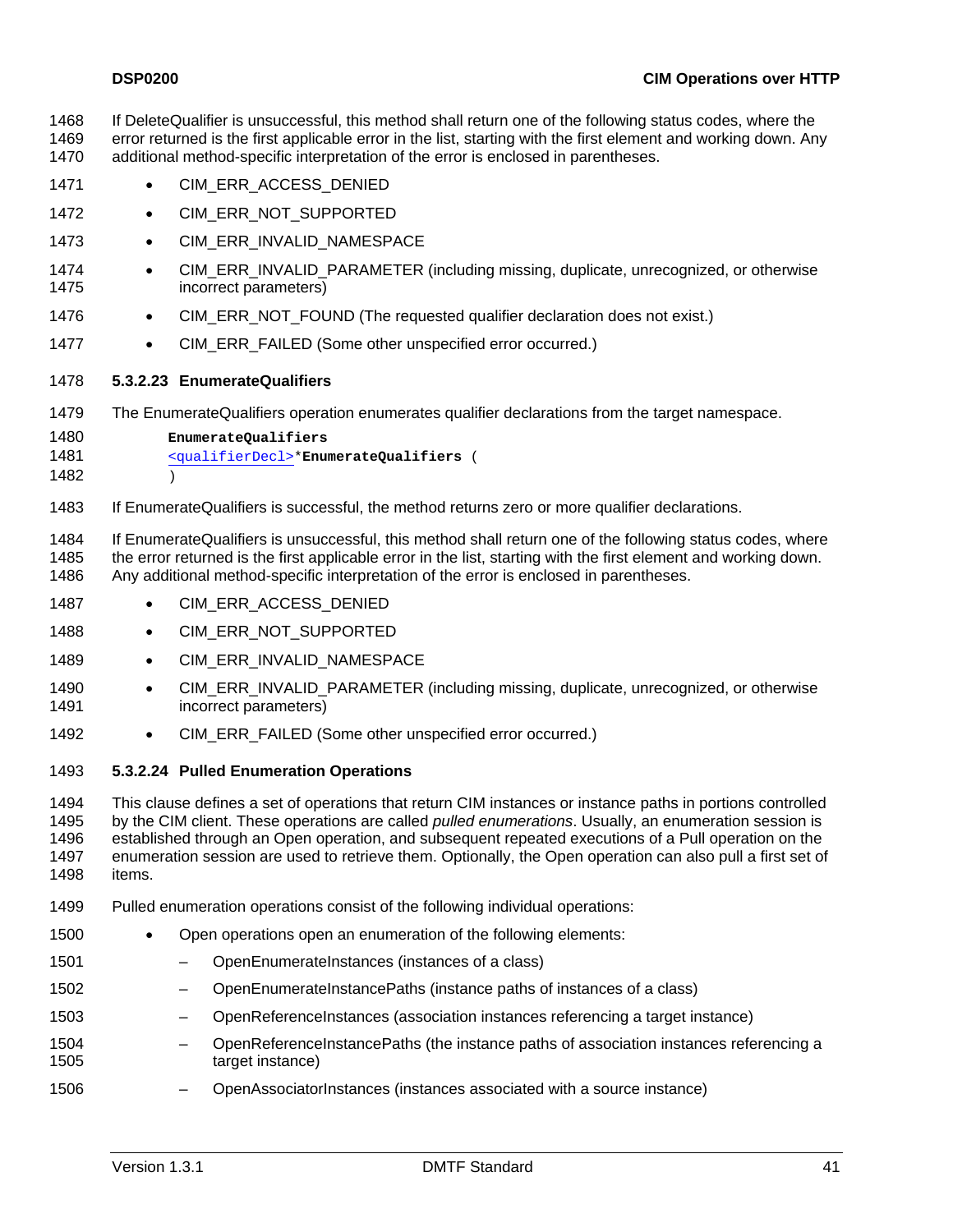- OpenAssociatorInstancePaths (the instance paths of instances associated to a source instance) 1507 1508 1509 1510 1511 1512 1513 1514 – OpenQueryInstances (the rows resulting from a query) • Pull operations are for the following cases: – PullInstances (Instances are enumerated, and instance paths are either not available, for example as in for OpenQueryInstances, or not desired.) – PullInstancesWithPath (Instances with paths are enumerated.) – PullInstancePaths (Instance paths are enumerated.)
- 1515 • Other operations are as follows:
- 1516 – CloseEnumeration (closes an open enumeration)
- 1517 – EnumerationCount (estimates the number of items in an open enumeration)

## <span id="page-41-0"></span>1518 **5.3.2.24.1 Behavioral Rules for Pulled Enumeration Operations**

1519 1520 1521 1522 1523 A central concept of pulled enumeration operations is the "enumeration session," which provides a context in which the operations perform their work and which determines the set of elements to be returned. To process the operations of an enumeration session, some parameters of the Open operation need to be maintained as long as the enumeration session is open. In addition, some state data about where the enumeration session is with regard to elements already returned must be maintained.

1524 1525 1526 1527 1528 1529 1530 From a CIM client perspective, an enumeration session is an enumeration context value. A successful Open operation establishes the enumeration session and returns an enumeration context value representing it. This value is used as an input/output parameter in subsequent Pull operations on that enumeration session. The enumeration context value shall uniquely identify the open enumeration session within the target CIM namespace of the Open operation that established the enumeration session. It is valid for a CIM server to use NULL as an enumeration context value representing a closed enumeration session, but a CIM client shall not rely on that.

1531 1532 1533 1534 Defining the enumeration context value in Pull operations as both an input parameter and an output parameter allows the CIM server to change the enumeration context value during the execution of a pull operation. This ability to change allows different implementation approaches on the CIM server side, which are transparent for the CIM client. Example approaches are as follows:

- 1535 1536 1537 1538 1539 • Maintain any state data describing the enumeration session internally in the CIM server. The enumeration context value does not need to change in subsequent Pull operations. The CIM server uses this value only to identify the internal state data for the open enumeration session. It does not use the value to store any state data. A variation of this approach is to hand back modified enumeration context values for additional CIM server-side sequence checking.
- 1540 1541 1542 1543 • Maintain any state data describing the enumeration session only on the CIM client side. All state data is stored in the enumeration context value, and the CIM server does not maintain any state data about the enumeration session, essentially being completely stateless with regard to the enumeration session.
- 1544 • A combination of the two previous approaches.

1545 1546 1547 1548 1549 1550 1551 A CIM server may support keeping enumeration sessions open across connection terminations and shutdowns of the server. Elements may be created, deleted, or modified concurrently with an enumeration session that involves these elements. Such changes may or may not be reflected in the enumeration set. Therefore, there is no guarantee to the CIM client that the enumeration set represents a consistent snapshot of its elements at a point in time. However, the CIM server should make a best effort attempt for the returned enumeration set to represent a consistent snapshot of its elements at a point in time. The order of elements in the enumeration set is undefined.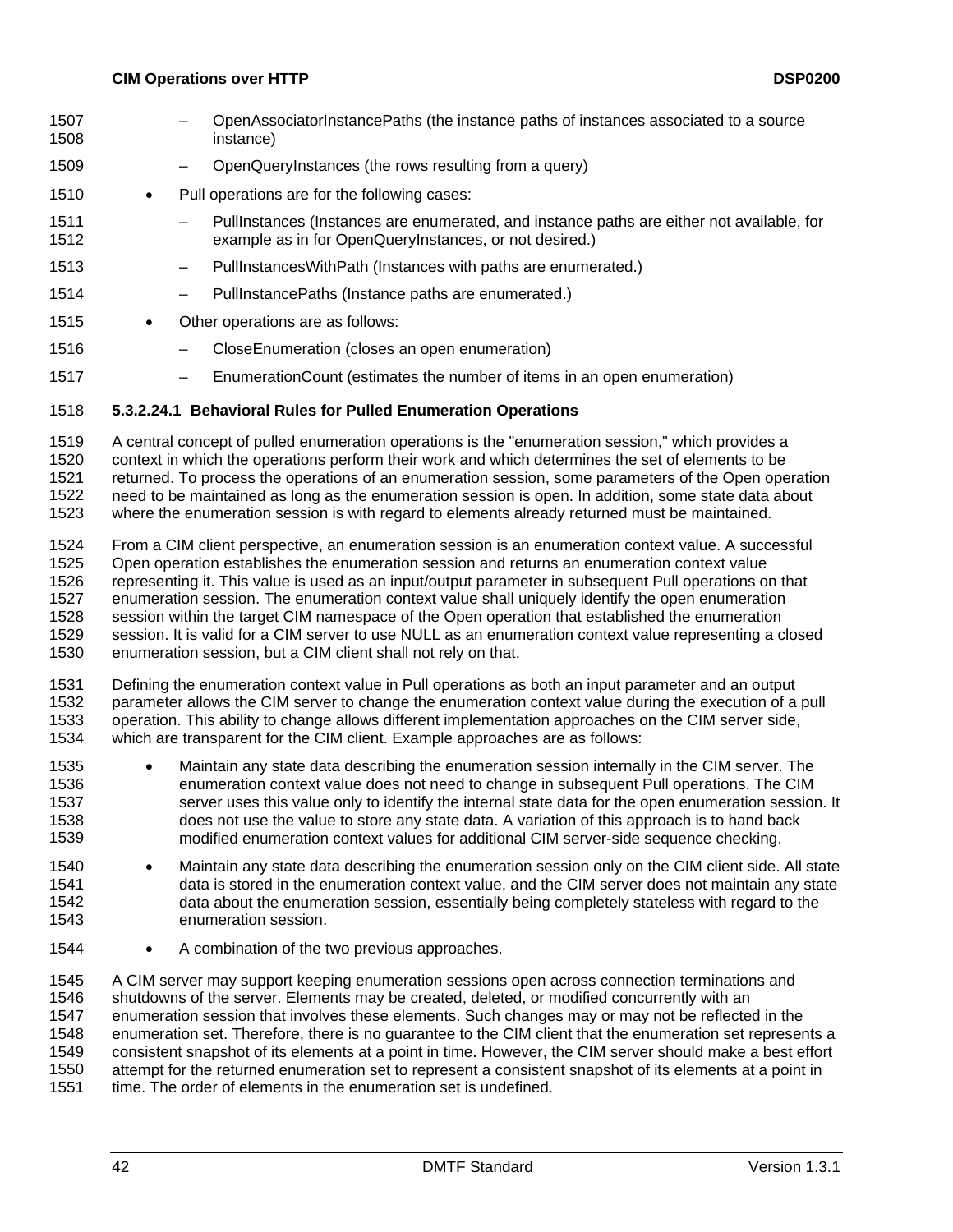- This specification does not restrict the number of enumeration sessions that can be established or 1552
- executed concurrently in the same CIM server or client. This remains true even if the enumeration sets of such concurrently established enumeration sessions contain the same elements. 1553 1554

1555 1556 1557 1558 Except for CloseEnumeration, all operations on a particular enumeration session shall be executed sequentially. An enumeration session can be open or closed. It is considered open if operations using its enumeration context value as an input parameter can be executed successfully. It is opened by the successful completion of an Open operation and closed by one of the following events:

- 1559 • Successful completion of a CloseEnumeration operation
- 1560 1561 • Successful completion of an open or pull operation with the EndOfSequence output parameter set to true
- 1562 • Unsuccessful completion of a pull operation when ContinueOnError is not requested
- 1563 • CIM server-side decision to close the enumeration session based upon an operation timeout
- 1564 1565 • CIM server-side decision to close an enumeration session during an operation on that enumeration session based upon exceeding server limits
- 1566 1567 A conformant CIM server may support closure of enumeration sessions based upon exceeding server limits. Example situations for such a decision are:
- 1568 1569 • Pull operations with no objects requested that are repeated with a high frequency on the same enumeration session
- 1570 1571 • EnumerationCount operations repeated with a high frequency on the same enumeration session
- 1572 1573 1574 1575 1576 A mechanism by which CIM servers can declare support for closure of enumeration sessions based upon exceeding server limits is defined in [7.5.](#page-85-0) If a CIM server supports such closure of enumeration sessions, it shall make the decision to close during an operation on that enumeration session. There is no way to indicate the reason for the closure if the decision is made elsewhere. If a CIM server closes an enumeration session based upon exceeding server limits, it shall return failure on the operation on that 1577 enumeration session with the status code [CIM\\_ERR\\_SERVER\\_LIMITS\\_EXCEEDED](#page-17-0).

## <span id="page-42-0"></span>1578 **5.3.2.24.2 Common Parameters for the Open Operations**

- 1579 1580 1581 This clause defines commonly used parameters for the Open operations. The description of the individual Open operations references these parameters as appropriate. Note that not every Open operation uses every one of these common parameters:
- 1582 • EnumerationContext
- 1583

- 1584 – This output parameter is the enumeration context value representing the enumeration session. If the EndOfSequence is true, the EnumerationContext value may be NULL.
- 1585 • EndOfSequence
- 1586 1587 1588 1589 1590 1591 1592 1593 – This output parameter indicates to the CIM client whether the enumeration session is exhausted. If EndOfSequence is true upon successful completion of an Open operation, no more elements are available and the CIM server closes the enumeration session, releasing any allocated resources related to the enumeration session. If the enumeration set is empty, it is valid for a CIM server to set EndOfSequence to true, even if MaxObjectCount is 0. In this case, the enumeration session is closed upon successful completion of the Open operation. If EndOfSequence is false, additional elements may be available and the CIM server shall not close the enumeration session.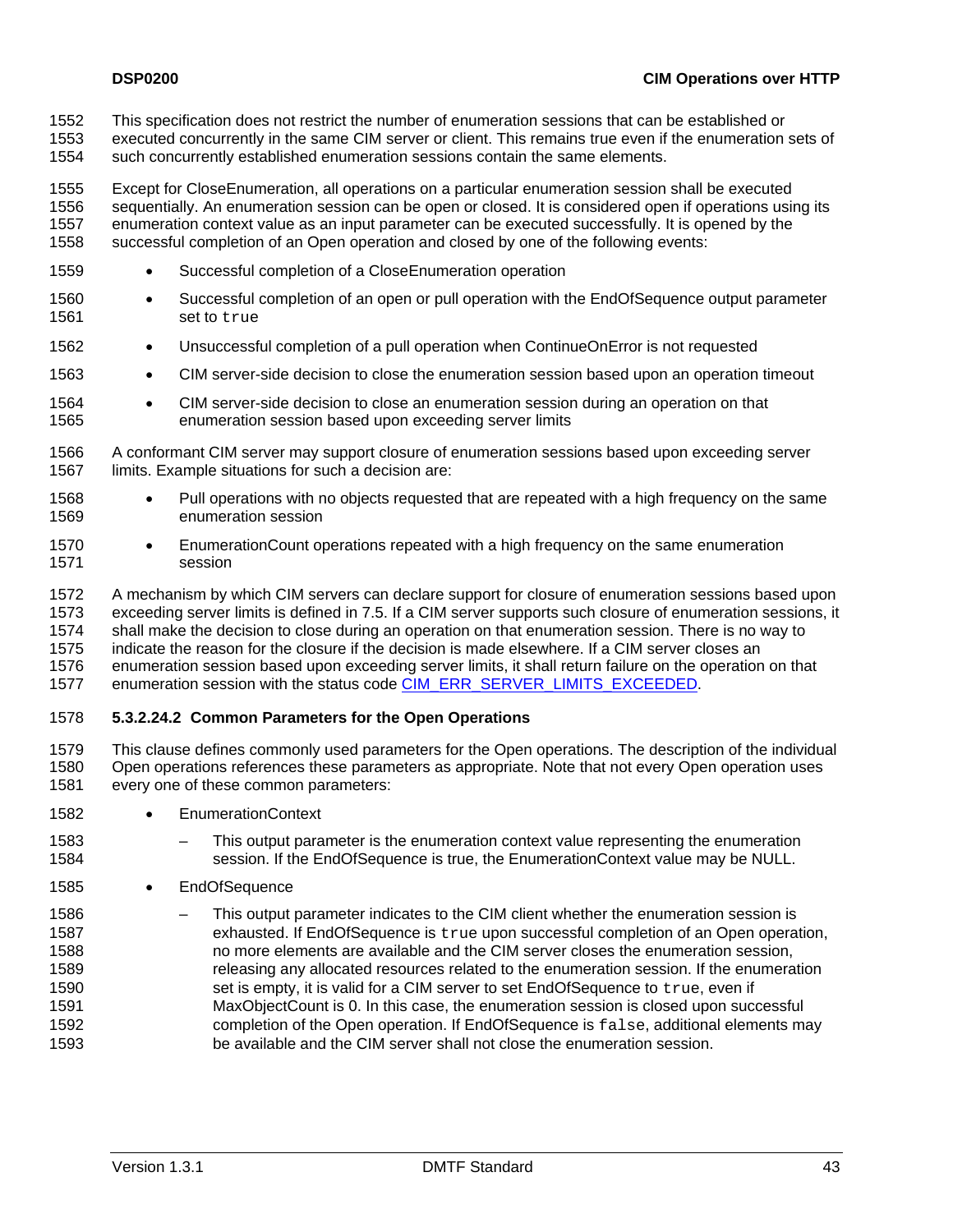| 1594                                                 | $\bullet$ | IncludeClassOrigin                                                                                                                                                                                                                                                                                                                                                                                                                                                                                                                                                    |
|------------------------------------------------------|-----------|-----------------------------------------------------------------------------------------------------------------------------------------------------------------------------------------------------------------------------------------------------------------------------------------------------------------------------------------------------------------------------------------------------------------------------------------------------------------------------------------------------------------------------------------------------------------------|
| 1595<br>1596<br>1597<br>1598<br>1599<br>1600<br>1601 |           | This input parameter is used only on Open operations that enumerate CIM instances. It<br>controls whether information about the class origin of properties, references or methods is<br>included in any enumerated CIM instances. If IncludeClassOrigin is true, the<br>CLASSORIGIN attribute shall be present on all appropriate elements in each CIM instance<br>returned by any subsequent PullInstance operations on this enumeration session. If<br>IncludeClassOrigin is false, any CLASSORIGIN attributes shall not be present in any<br>enumerated instances. |
| 1602                                                 | $\bullet$ | FilterQueryLanguage and FilterQuery                                                                                                                                                                                                                                                                                                                                                                                                                                                                                                                                   |
| 1603<br>1604                                         |           | These input parameters act as an additional restricting filter on the set of enumerated<br>elements (for example, instances or instance paths).                                                                                                                                                                                                                                                                                                                                                                                                                       |
| 1605<br>1606<br>1607<br>1608<br>1609<br>1610         |           | If FilterQueryLanguage is not NULL, it shall specify a query language and FilterQuery shall<br>—<br>be a valid query in that query language. Neither the query language nor the format of the<br>query is defined by this specification. It is anticipated that query languages will be<br>submitted to the DMTF as separate proposals. A mechanism by which CIM servers can<br>declare the query languages they support for filtering in Pulled enumerations (if any) is<br>defined in 7.5.                                                                          |
| 1611<br>1612<br>1613<br>1614                         |           | The query specified in FilterQuery shall address (for example, in its FROM list) the class<br>specified in ClassName and shall not address any other classes. The result set specified<br>by the query (for example, SELECT list) shall be ignored. The query shall not define any<br>ordering criteria or any grouping of objects.                                                                                                                                                                                                                                   |
| 1615<br>1616<br>1617                                 |           | If the CIM server does not support filtered enumerations and FilterQueryLanguage is not<br>NULL, the CIM server shall return a failure with the status code<br>CIM_ERR_FILTERED_ENUMERATION_NOT_SUPPORTED.                                                                                                                                                                                                                                                                                                                                                            |
| 1618                                                 | $\bullet$ | OperationTimeout                                                                                                                                                                                                                                                                                                                                                                                                                                                                                                                                                      |
| 1619<br>1620<br>1621<br>1622<br>1623                 |           | This input parameter determines the minimum time the CIM server shall maintain the open<br>enumeration session after the last Open or Pull operation (unless the enumeration session<br>is closed during the last operation). If the operation timeout is exceeded, the CIM server<br>may close the enumeration session at any time, releasing any resources allocated to the<br>enumeration session.                                                                                                                                                                 |
| 1624<br>1625                                         |           | An Operation Timeout of 0 means that there is no operation timeout. That is, the<br>enumeration session is never closed based on time.                                                                                                                                                                                                                                                                                                                                                                                                                                |
| 1626                                                 |           | If OperationTimeout is NULL, the CIM server shall choose an operation timeout.                                                                                                                                                                                                                                                                                                                                                                                                                                                                                        |
| 1627                                                 |           | All other values for OperationTimeout specify the operation timeout in seconds.                                                                                                                                                                                                                                                                                                                                                                                                                                                                                       |
| 1628<br>1629<br>1630<br>1631<br>1632                 |           | A CIM server may restrict the set of allowable values for OperationTimeout. Specifically,<br>the CIM server may not allow 0 (no timeout). If the specified value is not an allowable<br>value, the CIM server shall return failure with the status code<br>CIM_ERR_INVALID_OPERATION_TIMEOUT. A mechanism by which CIM servers can<br>declare the allowable values for Operation Timeout is defined in 7.5.                                                                                                                                                           |
| 1633                                                 | $\bullet$ | ContinueOnError                                                                                                                                                                                                                                                                                                                                                                                                                                                                                                                                                       |
| 1634<br>1635<br>1636<br>1637                         |           | This input parameter, if true, requests a continuation on error, which is the ability to<br>resume an enumeration session successfully after a Pull operation returns an error. A<br>mechanism by which conformant CIM servers can declare support for continuation on<br>error is defined in 7.5.                                                                                                                                                                                                                                                                    |
| 1638<br>1639                                         |           | If a CIM server does not support continuation on error and ContinueOnError is true, it<br>shall return a failure with the status code                                                                                                                                                                                                                                                                                                                                                                                                                                 |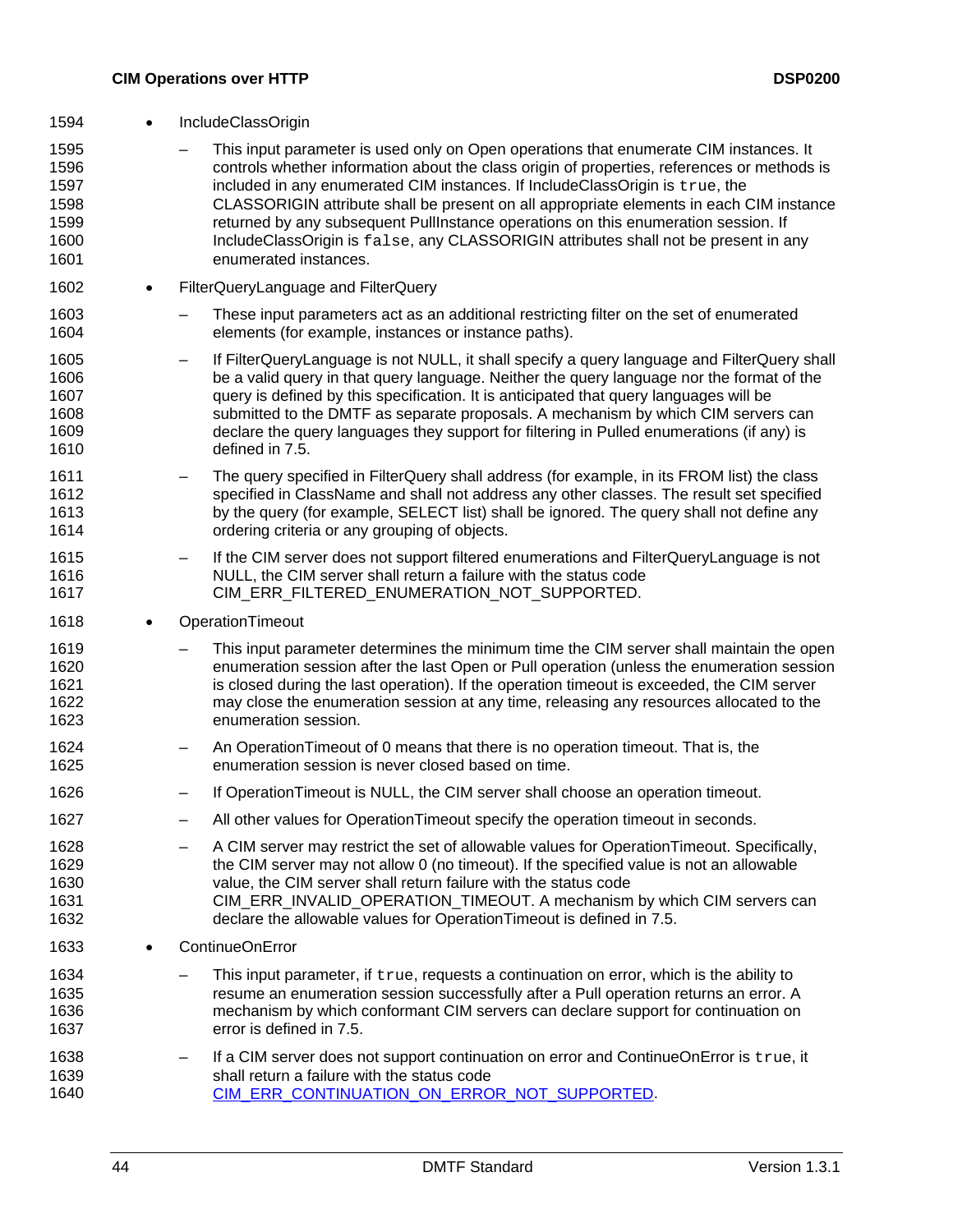- <span id="page-44-0"></span>If a CIM server supports continuation on error and ContinueOnError is  $true$ , the enumeration session shall remain open when a Pull operation fails, and any subsequent successful Pull operations shall return the set of elements that would have been returned if the failing Pull operations were successful. This behavior is subject to the consistency rules defined for pulled enumerations. If ContinueOnError is false, the enumeration session shall be closed when a Pull operation returns a failure. 1641 1642 1643 1644 1645 1646
- 1647 MaxObjectCount
- 1648 1649 1650 1651 1652 1653 1654 – This input parameter defines the maximum number of elements that this Open operation can return. Any uint32 number is valid, including 0. The CIM server may deliver any number of elements up to MaxObjectCount but shall not deliver more than MaxObjectCount elements. A conformant CIM server implementation may choose to never return any elements during an Open operation, regardless of the value of MaxObjectCount. Note that a CIM client can use a MaxObjectCount value of 0 to specify that it does not want to retrieve any instances in the Open operation.
- 1655 • Return Value (array of enumerated elements)
- 1656 1657 1658 1659 1660 – The return value of a successful Open operation is an array of enumerated elements with a number of entries from 0 up to a maximum defined by MaxObjectCount. These entries meet the criteria defined in the Open operation. Note that returning no entries in the array does not imply that the enumeration session is exhausted. Only the EndOfSequence output parameter indicates whether the enumeration session is exhausted.

#### 1661 **5.3.2.24.3 OpenEnumerateInstances**

1662 1663 1664 The OpenEnumerateInstances operation establishes and opens an enumeration session of the instances of a CIM class (including instances of its subclasses) in the target namespace. Optionally, it retrieves a first set of instances.

| 1665 | OpenEnumerateInstances                                              |
|------|---------------------------------------------------------------------|
| 1666 | <instancewithpath>* OpenEnumerateInstances (</instancewithpath>     |
| 1667 | [OUT] <enumerationcontext> EnumerationContext,</enumerationcontext> |
| 1668 | [OUT] Boolean EndOfSequence,                                        |
| 1669 | [IN] <classname> ClassName,</classname>                             |
| 1670 | [IN, OPTIONAL] boolean DeepInheritance = true,                      |
| 1671 | [IN, OPTIONAL] boolean IncludeClassOrigin = false,                  |
| 1672 | [IN, OPTIONAL, NULL] string PropertyList [] = NULL,                 |
| 1673 | [IN, OPTIONAL, NULL] string FilterQueryLanguage = NULL,             |
| 1674 | [IN, OPTIONAL, NULL] string FilterQuery = NULL,                     |
| 1675 | [IN, OPTIONAL, NULL] uint32 OperationTimeout = NULL,                |
| 1676 | [IN, OPTIONAL] Boolean ContinueOnError = false,                     |
| 1677 | [IN, OPTIONAL] uint32 MaxObjectCount = 0                            |
| 1678 |                                                                     |

- 1679 The OpenEnumerateInstances operation shall comply with the behavior defined in [5.3.2.24.1](#page-41-0).
- 1680 The EnumerationContext output parameter is defined in [5.3.2.24.2](#page-42-0).
- 1681 The EndOfSequence output parameter is defined in [5.3.2.24.2](#page-42-0).

1682 1683 1684 The ClassName input parameter defines the class that is the basis for the enumeration. The enumeration set shall consist of all instances of that specified class, including any instances of any of its subclasses, in accordance with the polymorphic nature of CIM objects.

1685 The DeepInheritance input parameter acts as a filter on the properties included in any enumerated

1686 CIM instances. If the DeepInheritance input parameter is true, all properties of each enumerated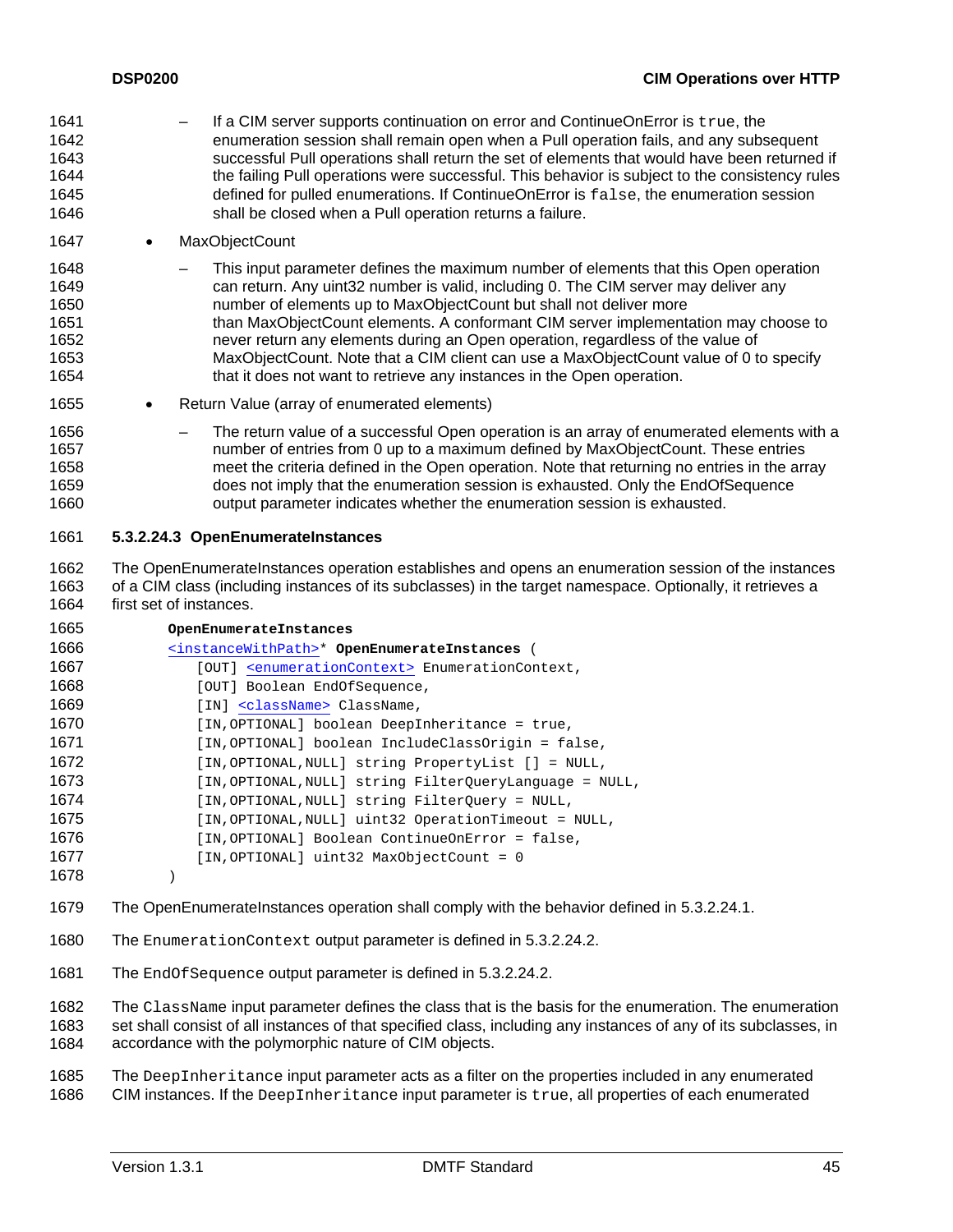- instance of the class shall be present (subject to constraints imposed by the other parameters), including 1687
- any added by subclassing the specified class. If DeepInheritance is false, each enumerated 1688
- instance includes only properties defined for the class specified by ClassName. 1689
- 1690 The IncludeClassOrigin input parameter is defined in [5.3.2.24.2](#page-42-0).

1691 1692 1693 1694 1695 1696 1697 The PropertyList input parameter acts as a filter on the properties in any enumerated CIM instances. If PropertyList is not NULL, the members of the array define zero or more property names of the specified class. This array may include inherited property names or property names explicitly defined in the specified class. However, it shall not include property names defined in subclasses of the specified class. Each enumerated instance shall not include elements for properties missing from this list. Note that PropertyList acts as an additional filter on the properties defined by the DeepInheritance input parameter. If PropertyList includes a property that is not in the set defined by

- 1698 DeepInheritance, the element for the property shall not be included. If PropertyList is an empty
- 1699 array, no elements for properties are included in the enumerated instances. If PropertyList is NULL,
- 1700 no additional filtering is defined. If PropertyList contains duplicate elements, the CIM server shall
- 1701 ignore them but otherwise process the request normally. If PropertyList contains elements that are
- 1702 1703 invalid property names for any target instance, the CIM server shall ignore such entries but otherwise process the request normally.
- 1704 The FilterQueryLanguage and FilterQuery input parameters are defined in [5.3.2.24.2.](#page-42-0)
- 1705 The OperationTimeout input parameter is defined in [5.3.2.24.2](#page-42-0).
- 1706 The ContinueOnError input parameter is defined in [5.3.2.24.2](#page-42-0).
- 1707 The MaxObjectCount input parameter is defined in [5.3.2.24.2](#page-42-0).
- 1708 1709 If OpenEnumerateInstances is successful, the return value shall be an array of enumerated instances as defined in [5.3.2.24.2.](#page-42-0)
- 1710 The PullInstancesWithPath operation shall be used to pull instances for an enumeration session opened
- 1711 1712 using OpenEnumerateInstances. If any other operation is used to pull instances, the CIM server shall return failure with the status code CIM\_ERR\_FAILED.
- 1713 1714 1715 If OpenEnumerateInstances is unsuccessful, this operation shall return one of the following status codes, where the error returned is the first applicable error in the list, starting with the first element and working down. Any additional operation-specific interpretation of the error is enclosed in parentheses.
- 1716 • CIM\_ERR\_ACCESS\_DENIED
- 1717 • CIM\_ERR\_SERVER\_IS\_SHUTTING\_DOWN
- 1718 • CIM\_ERR\_NOT\_SUPPORTED
- 1719 • CIM\_ERR\_INVALID\_NAMESPACE
- 1720 • CIM\_ERR\_INVALID\_OPERATION\_TIMEOUT
- 1721 • CIM\_ERR\_CONTINUATION\_ON\_ERROR\_NOT\_SUPPORTED
- 1722 1723 • CIM\_ERR\_INVALID\_PARAMETER (including missing, duplicate, unrecognized, or otherwise incorrect parameters)
- 1724 1725 • CIM\_ERR\_INVALID\_CLASS (The CIM class that is the basis for this enumeration does not exist.)
- 1726 • CIM\_ERR\_FILTERED\_ENUMERATION\_NOT\_SUPPORTED
- 1727 1728 • CIM\_ERR\_QUERY\_LANGUAGE\_NOT\_SUPPORTED (The requested filter query language is not recognized.)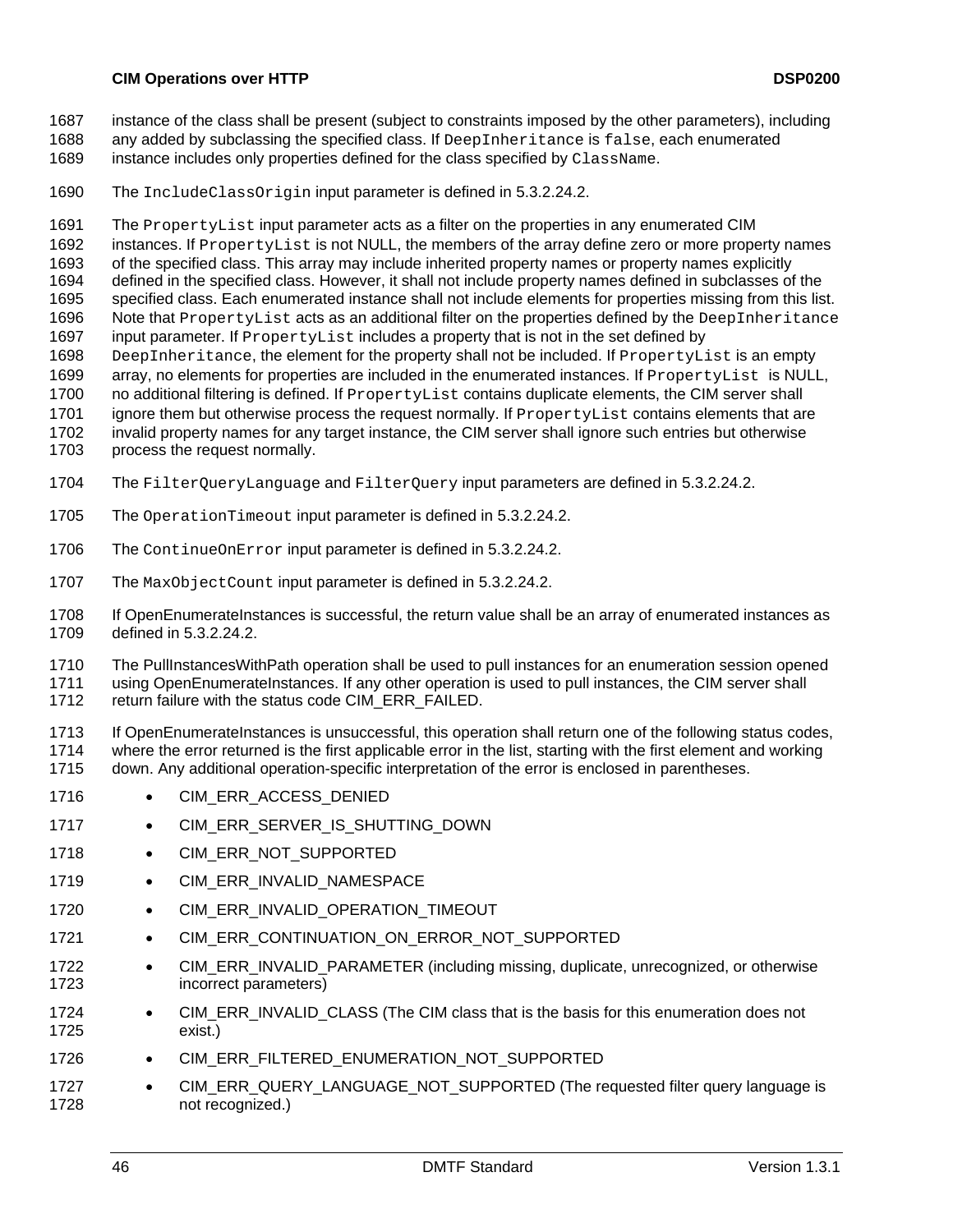- <span id="page-46-0"></span>• CIM\_ERR\_INVALID\_QUERY (The filter query is not a valid query in the specified filter query language.) 1729 1730
- 1731 • CIM\_ERR\_FAILED (Some other unspecified error occurred.)

#### 1732 **5.3.2.24.4 OpenEnumerateInstancePaths**

- 1733 1734 1735 The OpenEnumerateInstancePaths operation establishes and opens an enumeration session of the instance paths of the instances of a CIM class (including instances of its subclasses) in the target namespace. Optionally, it retrieves a first set of instance paths:
- 1736  **OpenEnumerateInstancePaths**

| 1737 | <instancepath>* OpenEnumerateInstancePaths (</instancepath>         |
|------|---------------------------------------------------------------------|
| 1738 | [OUT] <enumerationcontext> EnumerationContext,</enumerationcontext> |
| 1739 | [OUT] Boolean EndOfSequence,                                        |
| 1740 | [IN] <classname> ClassName,</classname>                             |
| 1741 | [IN, OPTIONAL, NULL] string FilterQueryLanguage = NULL,             |
| 1742 | [IN, OPTIONAL, NULL] string FilterQuery = NULL,                     |
| 1743 | [IN, OPTIONAL, NULL] uint32 OperationTimeout = NULL,                |
| 1744 | [IN, OPTIONAL] Boolean ContinueOnError = false,                     |
| 1745 | [IN, OPTIONAL] uint32 MaxObjectCount = 0                            |
| 1746 |                                                                     |

- 1747 The OpenEnumerateInstancePaths operation shall comply with the behavior defined in [5.3.2.24.1.](#page-41-0)
- 1748 The EnumerationContext output parameter is defined in [5.3.2.24.2.](#page-42-0)
- 1749 The EndOfSequence output parameter is defined in [5.3.2.24.2.](#page-42-0)

1750 The ClassName input parameter defines the class that is the basis for the enumeration. The

- 1751 1752 enumeration set shall consist of the instance paths of all instances of the specified class, including any instances of any of its subclasses, in accordance with the polymorphic nature of CIM objects.
- 1753 The FilterQueryLanguage and FilterQuery input parameters are defined in [5.3.2.24.2.](#page-42-0)
- 1754 The OperationTimeout input parameter is defined in [5.3.2.24.2](#page-42-0).
- 1755 The ContinueOnError input parameter is defined in [5.3.2.24.2](#page-42-0).
- 1756 The MaxObjectCount input parameter is defined in [5.3.2.24.2](#page-42-0).
- 1757 1758 If OpenEnumerateInstancePaths is successful, the return value shall be an array of enumerated instance paths as defined in [5.3.2.24.2](#page-42-0).
- 1759 1760 1761 The PullInstancePaths operation shall be used to pull instances for an enumeration session opened using OpenEnumerateInstancePaths. If any other operation is used to pull instances, the CIM server shall return failure with the status code CIM\_ERR\_FAILED.
- 1762 1763 1764 If OpenEnumerateInstancePaths is unsuccessful, this operation shall return one of the following status codes, where the error returned is the first applicable error in the list, starting with the first element and working down. Any additional operation-specific interpretation of the error is enclosed in parentheses.
- 1765 • CIM\_ERR\_ACCESS\_DENIED
- 1766 • CIM\_ERR\_SERVER\_IS\_SHUTTING\_DOWN
- 1767 • CIM\_ERR\_NOT\_SUPPORTED
- 1768 • CIM\_ERR\_INVALID\_NAMESPACE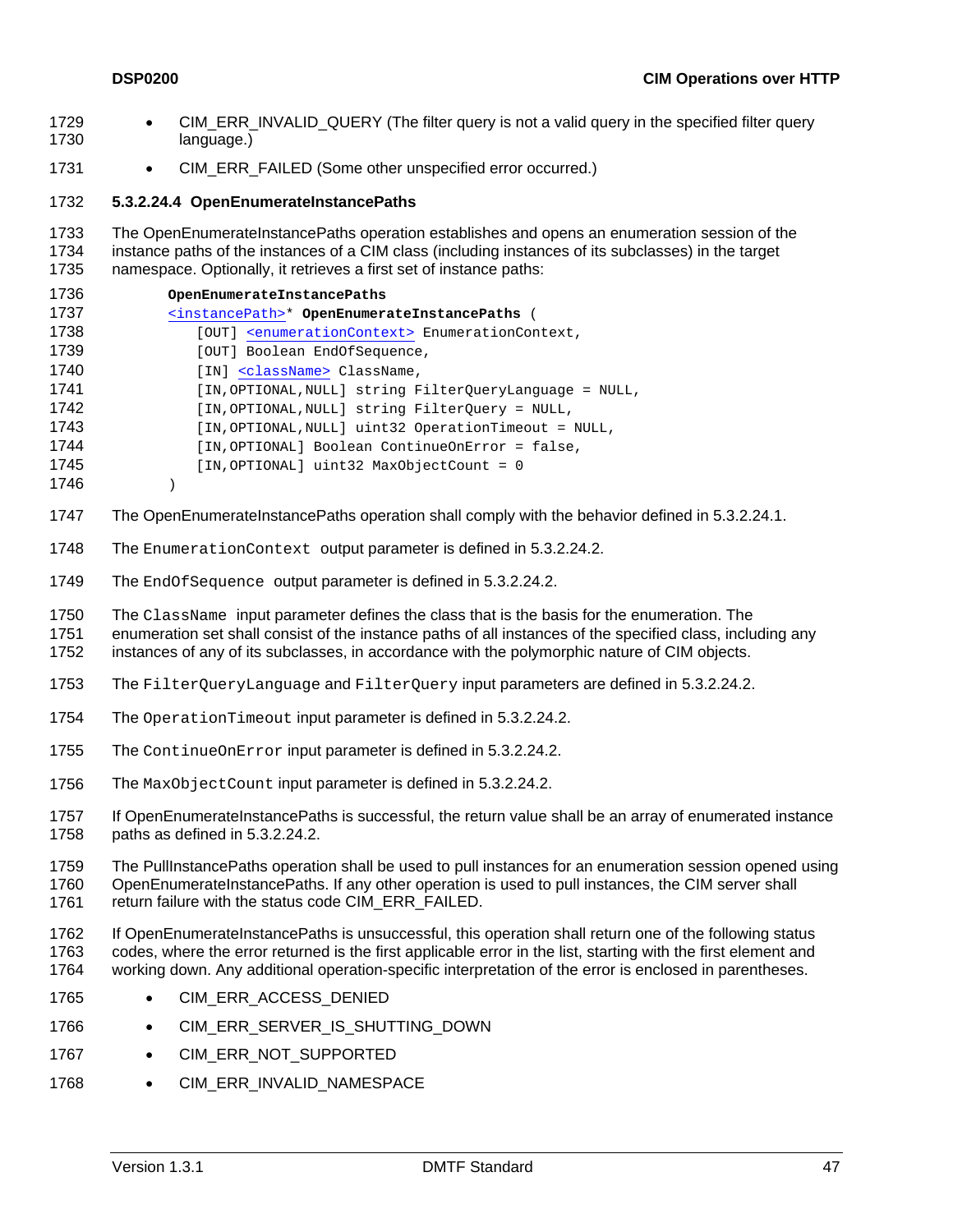<span id="page-47-0"></span>

| 1769                         | $\bullet$ | CIM_ERR_INVALID_OPERATION_TIMEOUT                                                                                                                                                                                                                                                                                                                                                                                    |
|------------------------------|-----------|----------------------------------------------------------------------------------------------------------------------------------------------------------------------------------------------------------------------------------------------------------------------------------------------------------------------------------------------------------------------------------------------------------------------|
| 1770                         | $\bullet$ | CIM_ERR_CONTINUATION_ON_ERROR_NOT_SUPPORTED                                                                                                                                                                                                                                                                                                                                                                          |
| 1771<br>1772                 | $\bullet$ | CIM_ERR_INVALID_PARAMETER (including missing, duplicate, unrecognized, or otherwise<br>incorrect parameters)                                                                                                                                                                                                                                                                                                         |
| 1773<br>1774                 | $\bullet$ | CIM_ERR_INVALID_CLASS (The CIM class that is the basis for this enumeration does not<br>exist.)                                                                                                                                                                                                                                                                                                                      |
| 1775                         | $\bullet$ | CIM_ERR_FILTERED_ENUMERATION_NOT_SUPPORTED                                                                                                                                                                                                                                                                                                                                                                           |
| 1776<br>1777                 | $\bullet$ | CIM_ERR_QUERY_LANGUAGE_NOT_SUPPORTED (The requested filter query language is<br>not recognized.)                                                                                                                                                                                                                                                                                                                     |
| 1778<br>1779                 | $\bullet$ | CIM_ERR_INVALID_QUERY (The filter query is not a valid query in the specified filter query<br>language.)                                                                                                                                                                                                                                                                                                             |
| 1780                         | $\bullet$ | CIM_ERR_FAILED (Some other unspecified error occurred.)                                                                                                                                                                                                                                                                                                                                                              |
| 1781                         |           | 5.3.2.24.5 OpenReferenceInstances                                                                                                                                                                                                                                                                                                                                                                                    |
| 1782<br>1783<br>1784         |           | The OpenReferenceInstances operation establishes and opens the enumeration session of association<br>instances that refer to a particular target CIM instance in the target namespace. Optionally, it retrieves a<br>first set of instances:                                                                                                                                                                         |
| 1785                         |           | OpenReferenceInstances                                                                                                                                                                                                                                                                                                                                                                                               |
| 1786                         |           | <instancewithpath>* OpenReferenceInstances (</instancewithpath>                                                                                                                                                                                                                                                                                                                                                      |
| 1787                         |           | [OUT] <enumerationcontext> EnumerationContext,</enumerationcontext>                                                                                                                                                                                                                                                                                                                                                  |
| 1788                         |           | [OUT] Boolean EndOfSequence,                                                                                                                                                                                                                                                                                                                                                                                         |
| 1789                         |           | [IN] <instancename> InstanceName,</instancename>                                                                                                                                                                                                                                                                                                                                                                     |
| 1790                         |           | [IN, OPTIONAL, NULL] <classname> ResultClass = NULL,</classname>                                                                                                                                                                                                                                                                                                                                                     |
| 1791                         |           | [IN, OPTIONAL, NULL] string Role = NULL,                                                                                                                                                                                                                                                                                                                                                                             |
| 1792                         |           | [IN, OPTIONAL] boolean IncludeClassOrigin = false,                                                                                                                                                                                                                                                                                                                                                                   |
| 1793                         |           | [IN, OPTIONAL, NULL] string PropertyList [] = NULL,                                                                                                                                                                                                                                                                                                                                                                  |
| 1794                         |           | [IN, OPTIONAL, NULL] string FilterQueryLanguage = NULL,                                                                                                                                                                                                                                                                                                                                                              |
| 1795                         |           | [IN, OPTIONAL, NULL] string FilterQuery = NULL,                                                                                                                                                                                                                                                                                                                                                                      |
| 1796                         |           | [IN, OPTIONAL, NULL] uint32 OperationTimeout = NULL,                                                                                                                                                                                                                                                                                                                                                                 |
| 1797                         |           | [IN, OPTIONAL] Boolean ContinueOnError = false,                                                                                                                                                                                                                                                                                                                                                                      |
| 1798                         |           | [IN, OPTIONAL] uint32 MaxObjectCount = 0                                                                                                                                                                                                                                                                                                                                                                             |
| 1799                         | $\lambda$ |                                                                                                                                                                                                                                                                                                                                                                                                                      |
| 1800                         |           | The OpenReferenceInstances operation shall comply with the behavior defined in 5.3.2.24.1.                                                                                                                                                                                                                                                                                                                           |
| 1801                         |           | The EnumerationContext output parameter is defined in 5.3.2.24.2.                                                                                                                                                                                                                                                                                                                                                    |
| 1802                         |           | The EndOf Sequence output parameter is defined in 5.3.2.24.2.                                                                                                                                                                                                                                                                                                                                                        |
| 1803<br>1804<br>1805<br>1806 |           | The InstanceName input parameter specifies an instance name (model path) that identifies the target<br>CIM instance with the referring association instances to be enumerated. Unless restricted by any of the<br>filter parameters of this operation, the enumeration set shall consist of all association instances that<br>reference the target instance.                                                         |
| 1807<br>1808<br>1809<br>1810 |           | The Result Class input parameter, if not NULL, shall be a CIM class name. It acts as a filter on the<br>enumerated set of instances by mandating that each enumerated instance shall be an instance of this<br>class or one of its subclasses. The CIM server shall not return an error if the ResultClass input<br>parameter value is an invalid class name or if the class does not exist in the target namespace, |
|                              |           |                                                                                                                                                                                                                                                                                                                                                                                                                      |

1811 1812 The Role input parameter, if not NULL, shall be a property name. It acts as a filter on the enumerated set of instances by mandating that each enumerated instance shall refer to the target instance through a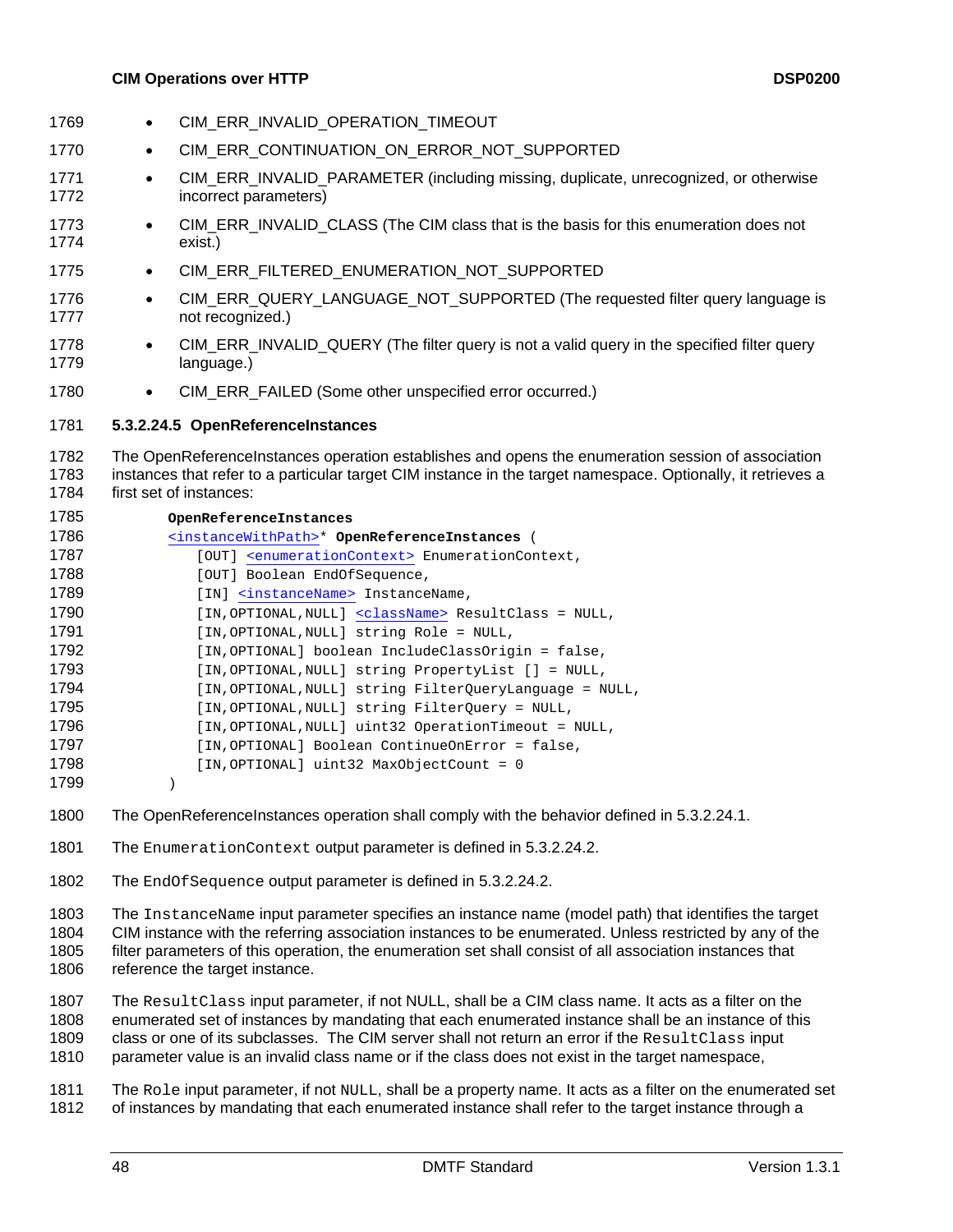- property with a name that matches the value of this parameter. The CIM server shall not return an error if 1813
- the Role input parameter value is an invalid property name or if the property does not exist, 1814
- 1815 The IncludeClassOrigin input parameter is defined in [5.3.2.24.2](#page-42-0).

1816 The PropertyList input parameter acts as a filter on the properties included in any enumerated CIM

1817 instances. If PropertyList is not NULL, the members of the array define zero or more property names.

1818 Each enumerated instance shall not include elements for any properties missing from this list.

1819 If PropertyList is an empty array, no properties are included in each enumerated instance. If

1820 PropertyList is NULL, all properties are included in each enumerated instance, subject to the

1821 conditions expressed by the other parameters. If PropertyList contains duplicate elements, the CIM

1822 1823 server shall ignore them but otherwise process the request normally. If PropertyList contains elements that are invalid property names for any target instance, the CIM server shall ignore them but

1824 otherwise process the request normally. CIM clients should not specify properties in PropertyList

1825 unless they specify a non-NULL value for the ResultClass parameter.

- 1826 The FilterQueryLanguage and FilterQuery input parameters are defined in [5.3.2.24.2.](#page-42-0)
- 1827 The OperationTimeout input parameter is defined in [5.3.2.24.2](#page-42-0).
- 1828 The ContinueOnError input parameter is defined in [5.3.2.24.2](#page-42-0).
- 1829 The MaxObjectCount input parameter is defined in [5.3.2.24.2](#page-42-0).
- 1830 1831 If OpenReferenceInstances is successful, the return value shall be an array of enumerated instances as defined in [5.3.2.24.2.](#page-42-0)

1832 The PullInstancesWithPath operation shall be used to pull instances for an enumeration session opened

1833 1834 using OpenReferenceInstances. If any other operation is used to pull instances, the CIM server shall return failure with the status code CIM\_ERR\_FAILED.

1835 1836 1837 If OpenReferenceInstances is unsuccessful, this operation shall return one of the following status codes, where the error returned is the first applicable error in the list, starting with the first element of and working down. Any additional operation-specific interpretation of the error is enclosed in parentheses.

- 1838 • CIM\_ERR\_ACCESS\_DENIED
- 1839 • CIM\_ERR\_SERVER\_IS\_SHUTTING\_DOWN
- 1840 • CIM\_ERR\_NOT\_SUPPORTED
- 1841 • CIM\_ERR\_INVALID\_NAMESPACE
- 1842 • CIM\_ERR\_INVALID\_OPERATION\_TIMEOUT
- 1843 • CIM\_ERR\_CONTINUATION\_ON\_ERROR\_NOT\_SUPPORTED
- 1844 1845 • CIM\_ERR\_INVALID\_PARAMETER (including missing, duplicate, unrecognized or otherwise incorrect parameters)
- 1846 • CIM\_ERR\_NOT\_FOUND (The target instance was not found.)
- 1847 • CIM\_ERR\_FILTERED\_ENUMERATION\_NOT\_SUPPORTED
- 1848 1849 • CIM\_ERR\_QUERY\_LANGUAGE\_NOT\_SUPPORTED (The requested filter query language is not recognized.)
- 1850 1851 • CIM\_ERR\_INVALID\_QUERY (The filter query is not a valid query in the specified filter query language.)
- 1852 CIM\_ERR\_FAILED (Some other unspecified error occurred.)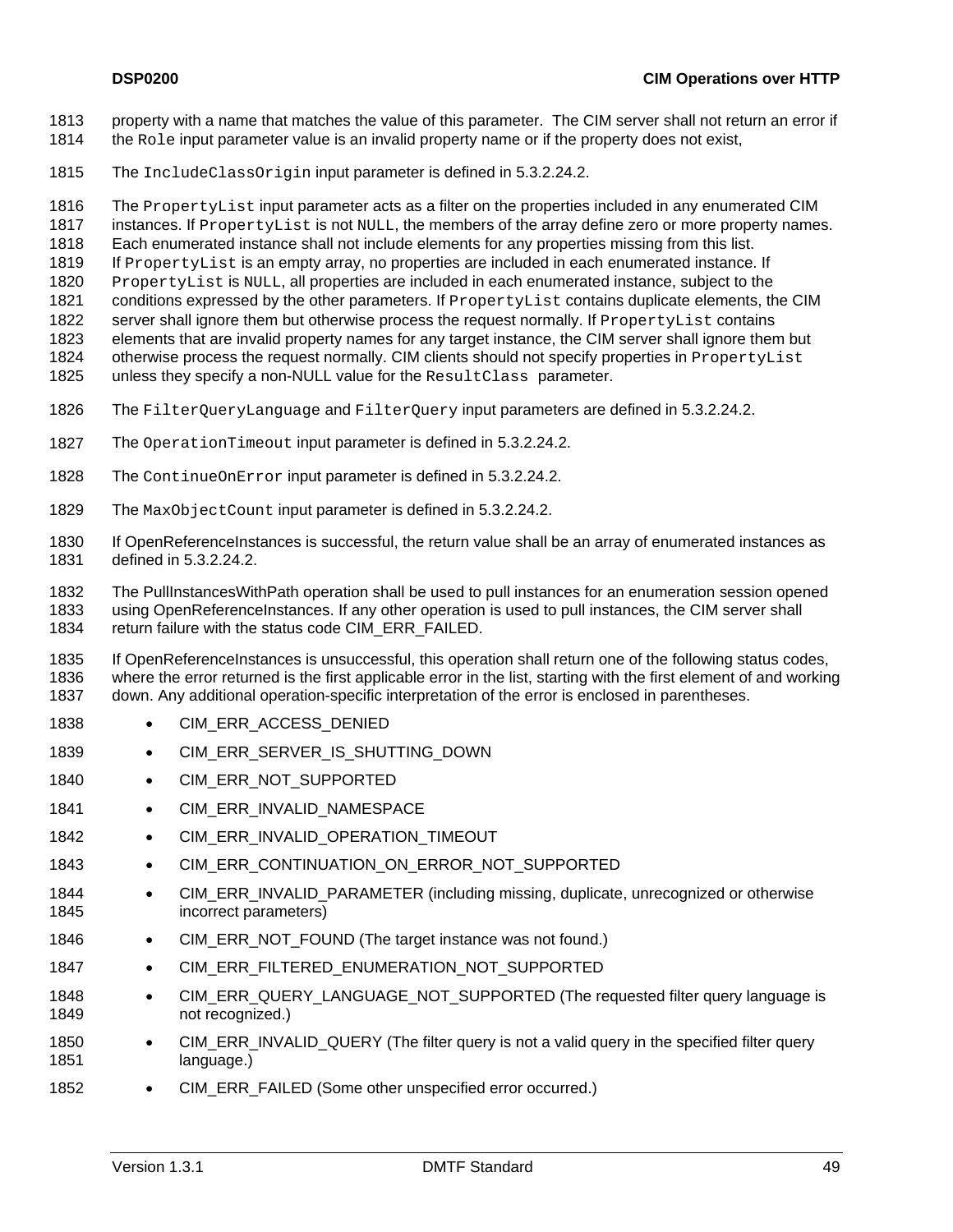### <span id="page-49-0"></span>1853 **5.3.2.24.6 OpenReferenceInstancePaths**

The OpenReferenceInstancePaths operation establishes and opens an enumeration session of the instance paths of the association instances that refer to a particular target CIM instance in the target namespace. Optionally, it retrieves a first set of instance paths. 1854 1855 1856

| 1857 | OpenReferenceInstancePaths                                          |
|------|---------------------------------------------------------------------|
| 1858 | <instancepath>* OpenReferenceInstancePaths (</instancepath>         |
| 1859 | [OUT] <enumerationcontext> EnumerationContext,</enumerationcontext> |
| 1860 | [OUT] Boolean EndOfSequence,                                        |
| 1861 | [IN] <instancename> InstanceName,</instancename>                    |
| 1862 | [IN, OPTIONAL, NULL] <classname> ResultClass = NULL,</classname>    |
| 1863 | [IN, OPTIONAL, NULL] string Role = NULL,                            |
| 1864 | [IN, OPTIONAL, NULL] string FilterQueryLanguage = NULL,             |
| 1865 | [IN, OPTIONAL, NULL] string FilterOuery = NULL,                     |
| 1866 | [IN, OPTIONAL, NULL] uint32 OperationTimeout = NULL,                |
| 1867 | [IN, OPTIONAL] Boolean ContinueOnError = false,                     |
| 1868 | [IN, OPTIONAL] uint32 MaxObjectCount = 0                            |
| 1869 |                                                                     |

- 1870 The OpenReferenceInstancePaths operation shall comply with the behavior defined in [5.3.2.24.1](#page-41-0).
- 1871 The EnumerationContext output parameter is defined in [5.3.2.24.2](#page-42-0).
- 1872 The EndOfSequence output parameter is defined in [5.3.2.24.2](#page-42-0).

1873 The InstanceName input parameter specifies an instance name (model path) that identifies the target

1874 CIM instance with the referring association instances (respectively, their instance paths) to be

1875 enumerated. Unless restricted by any filter parameters of this operation, the enumeration set shall consist

1876 of the instance paths of all association instances that reference the target instance.

1877 1878 The ResultClass input parameter, if not NULL, shall be a CIM class name. It acts as a filter on the enumerated set of instance paths by mandating that each enumerated instance path shall identify an

1879 instance of this class or one of its subclasses. The CIM server shall not return an error if the

- 1880 1881 ResultClass input parameter value is an invalid class name or if the class does not exist in the target namespace.
- 1882 The Role input parameter, if not NULL, shall be a property name. It acts as a filter on the enumerated set
- 1883 1884 of instance paths by mandating that each enumerated instance path shall identify an instance that refers to the target instance through a property with a name that matches the value of this parameter. The CIM
- 1885 1886 server shall not return an error if the Role input parameter value is an invalid property name or if the property does not exist,
- 1887 The FilterQueryLanguage and FilterQuery input parameters are defined in [5.3.2.24.2.](#page-42-0)
- 1888 The OperationTimeout input parameter is defined in [5.3.2.24.2](#page-42-0).
- 1889 The ContinueOnError input parameter is defined in [5.3.2.24.2](#page-42-0).
- 1890 The MaxObjectCount input parameter is defined in [5.3.2.24.2](#page-42-0).
- 1891 1892 If OpenReferenceInstancePaths is successful, the return value shall be an array of enumerated instance paths as defined in [5.3.2.24.2](#page-42-0).
- 1893 1894 The PullInstancePaths operation shall be used to pull instances for an enumeration session opened using OpenReferenceInstancePaths. If any other operation is used to pull instances, the CIM server shall return

1895 failure with the status code CIM\_ERR\_FAILED.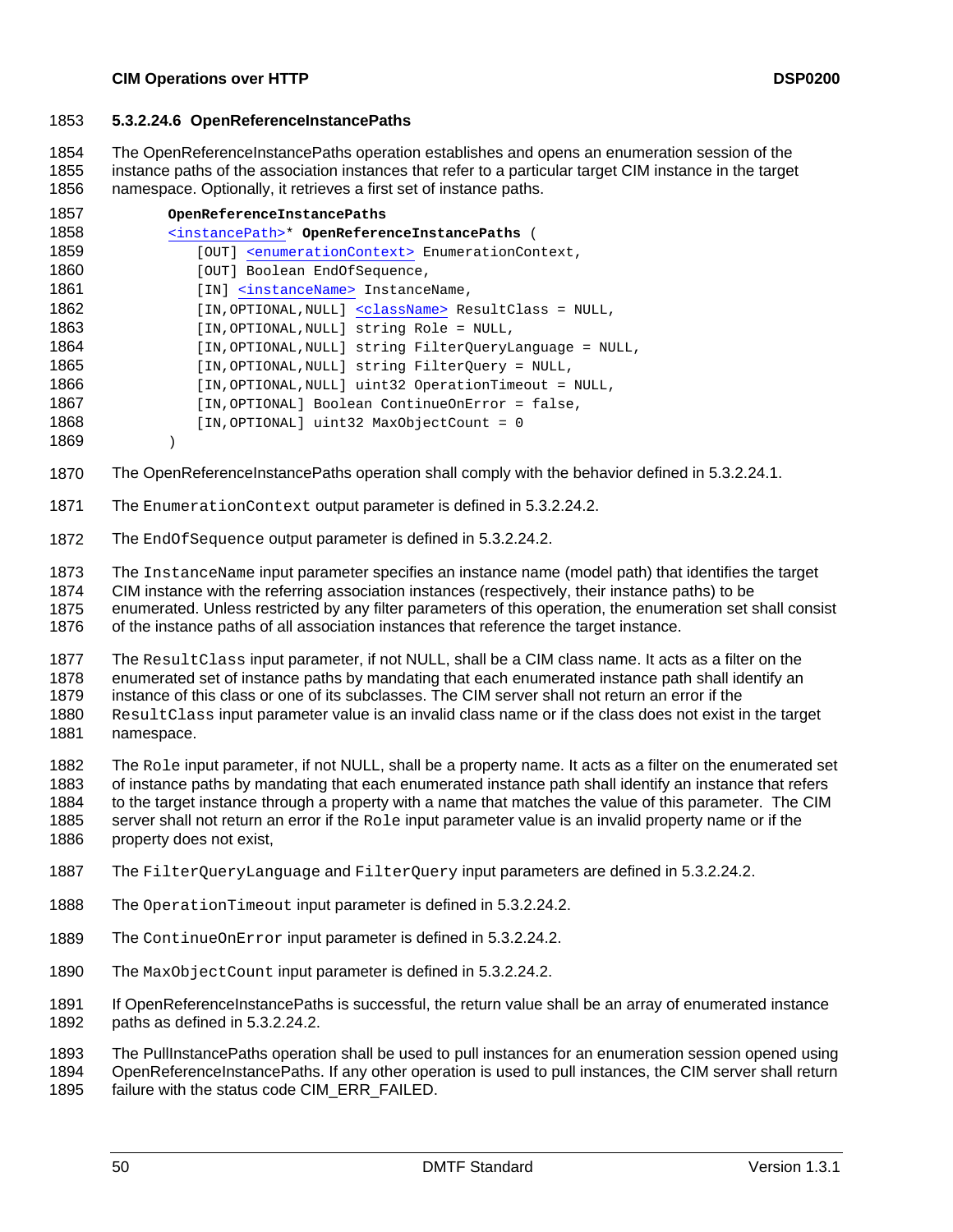<span id="page-50-0"></span>If OpenReferenceInstancePaths is unsuccessful, this operation shall return one of the following status codes, where the error returned is the first applicable error in the list, starting with the first element and working down. Any additional operation-specific interpretation of the error is enclosed in parentheses. 1896 1897 1898

- 1899 CIM\_ERR\_ACCESS\_DENIED
- 1900 • CIM\_ERR\_SERVER\_IS\_SHUTTING\_DOWN
- 1901 • CIM\_ERR\_NOT\_SUPPORTED
- 1902 • CIM\_ERR\_INVALID\_NAMESPACE
- 1903 • CIM\_ERR\_INVALID\_OPERATION\_TIMEOUT
- 1904 • CIM\_ERR\_CONTINUATION\_ON\_ERROR\_NOT\_SUPPORTED
- 1905 1906 • CIM\_ERR\_INVALID\_PARAMETER (including missing, duplicate, unrecognized, or otherwise incorrect parameters)
- 1907 • CIM\_ERR\_NOT\_FOUND (The target instance was not found.)
- 1908 • CIM\_ERR\_FILTERED\_ENUMERATION\_NOT\_SUPPORTED
- 1909 1910 • CIM\_ERR\_QUERY\_LANGUAGE\_NOT\_SUPPORTED (The requested filter query language is not recognized.)
- 1911 1912 • CIM\_ERR\_INVALID\_QUERY (The filter query is not a valid query in the specified filter query language.)
- 1913 • CIM\_ERR\_FAILED (Some other unspecified error occurred.)

#### 1914 **5.3.2.24.7 OpenAssociatorInstances**

1915 1916 The OpenAssociatorInstances operation establishes and opens an enumeration session of the instances associated with a particular source CIM instance in the target namespace. Optionally, it retrieves a first

1917 set of instances.

1918

| 1918 | OpenAssociatorInstances                                             |
|------|---------------------------------------------------------------------|
| 1919 | <instancewithpath>* OpenAssociatorInstances (</instancewithpath>    |
| 1920 | [OUT] <enumerationcontext> EnumerationContext,</enumerationcontext> |
| 1921 | [OUT] Boolean EndOfSequence,                                        |
| 1922 | [IN] <instancename> InstanceName,</instancename>                    |
| 1923 | [IN, OPTIONAL, NULL] <classname> AssocClass = NULL,</classname>     |
| 1924 | [IN, OPTIONAL, NULL] <classname> ResultClass = NULL,</classname>    |
| 1925 | [IN, OPTIONAL, NULL] string Role = NULL,                            |
| 1926 | [IN, OPTIONAL, NULL] string ResultRole = NULL,                      |
| 1927 | [IN,OPTIONAL] boolean IncludeClassOrigin = false,                   |
| 1928 | [IN, OPTIONAL, NULL] string PropertyList [] = NULL,                 |
| 1929 | [IN, OPTIONAL, NULL] string FilterQueryLanguage = NULL,             |
| 1930 | [IN, OPTIONAL, NULL] string FilterOuery = NULL,                     |
| 1931 | [IN, OPTIONAL, NULL] uint32 OperationTimeout = NULL,                |
| 1932 | [IN, OPTIONAL] Boolean ContinueOnError = false,                     |
| 1933 | [IN, OPTIONAL] uint32 MaxObjectCount = 0                            |
| 1934 |                                                                     |

- 1935 The OpenAssociatorInstances operation shall comply with the behavior defined in [5.3.2.24.1.](#page-41-0)
- 1936 The EnumerationContext output parameter is defined in [5.3.2.24.2](#page-42-0).
- 1937 The EndOfSequence output parameter is defined in [5.3.2.24.2](#page-42-0).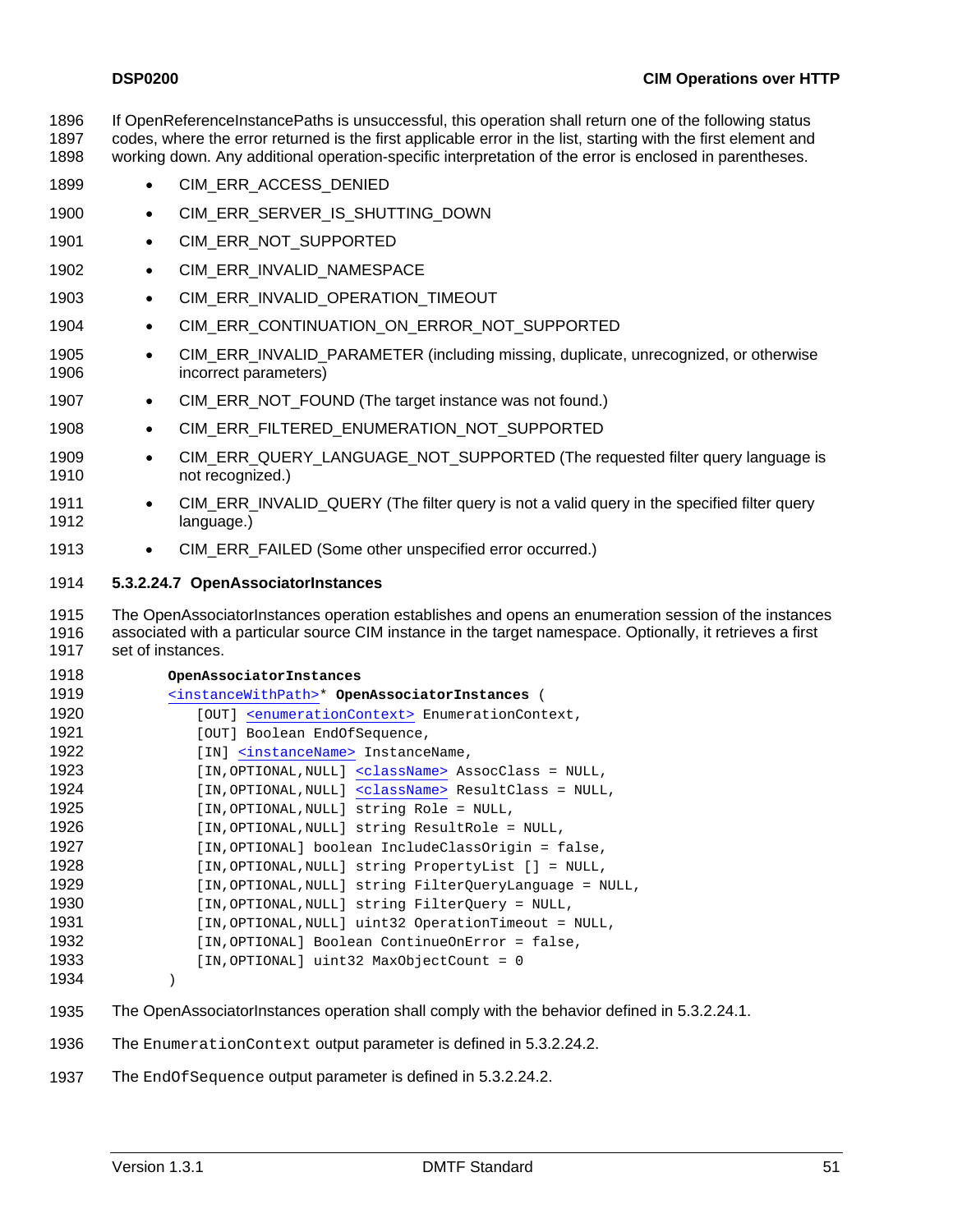#### **CIM Operations over HTTP DESP0200**

The InstanceName input parameter specifies an instance name (model path) that identifies the source CIM instance with the associated instances to be enumerated. Unless restricted by any filter parameters 1938 1939

of this operation, the enumeration set shall consist of all instances associated with the source instance. 1940

1941 1942 1943 1944 1945 The AssocClass input parameter, if not NULL, shall be a CIM association class name. It acts as a filter on the enumerated set of instances by mandating that each enumerated instance shall be associated with the source instance through an instance of this class or one of its subclasses. The CIM server shall not return an error if the AssocClass input parameter value is an invalid class name or if the class does not exist in the target namespace.

1946 1947 1948 1949 The ResultClass input parameter, if not NULL, must be a CIM class name. It acts as a filter on the enumerated set of instances by mandating that each enumerated instance shall be an instance of this class or one of its subclasses. The CIM server shall not return an error if the ResultClass input parameter value is an invalid class name or if the class does not exist in the target namespace.

1950 1951 1952 1953 1954 1955 The Role input parameter, if not NULL, shall be a property name. It acts as a filter on the enumerated set of instances by mandating that each enumerated instance shall be associated with the source instance through an association in which the source instance plays the specified role. That is, the name of the property in the association class that refers to the source instance shall match the value of this parameter. The CIM server shall not return an error if the Role input parameter value is an invalid property name or if the property does not exist.

1956 1957 1958 1959 1960 1961 The ResultRole input parameter, if not NULL, shall be a property name. It acts as a filter on the enumerated set of instances by mandating that each enumerated instance shall be associated with the source instance through an association in which the enumerated instance plays the specified role. That is, the name of the property in the association class that refers to the enumerated instance shall match the value of this parameter. The CIM server shall not return an error if the ResultRole input parameter value is an invalid property name or if the property does not exist.

- 1962 The IncludeClassOrigin input parameter is defined in [5.3.2.24.2](#page-42-0).
- 1963 The PropertyList input parameter acts as a filter on the properties included in any enumerated CIM
- 1964 instances. If PropertyList is not NULL, the members of the array define zero or more property names.
- 1965 Each enumerated instance shall not include elements for any properties missing from this list.
- 1966 If PropertyList is an empty array, no properties are included in each enumerated instance. If
- 1967 PropertyList is NULL, all properties are included in each enumerated instance, subject to the
- 1968 conditions expressed by the other parameters. If PropertyList contains duplicate elements, the CIM
- 1969 1970 server shall ignore them but otherwise process the request normally. If PropertyList contains elements that are invalid property names for any target instance, the CIM server shall ignore them but
- 1971 otherwise process the request normally. CIM clients should not specify properties in PropertyList
- 1972 unless they specify a non-NULL value for the ResultClass parameter.
- 1973 The FilterQueryLanguage and FilterQuery input parameters are defined in [5.3.2.24.2.](#page-42-0)
- 1974 The OperationTimeout input parameter is defined in [5.3.2.24.2](#page-42-0).
- 1975 The ContinueOnError input parameter is defined in [5.3.2.24.2](#page-42-0).
- 1976 The MaxObjectCount input parameter is defined in [5.3.2.24.2](#page-42-0).
- 1977 1978 If OpenAssociatorInstances is successful, the return value shall be an array of enumerated instances as defined in [5.3.2.24.2.](#page-42-0)
- 1979 The PullInstancesWithPath operation shall be used to pull instances for an enumeration session opened
- 1980 1981 using OpenAssociatorInstances. If any other operation is used to pull instances, the CIM server shall return failure with the status code CIM\_ERR\_FAILED.
-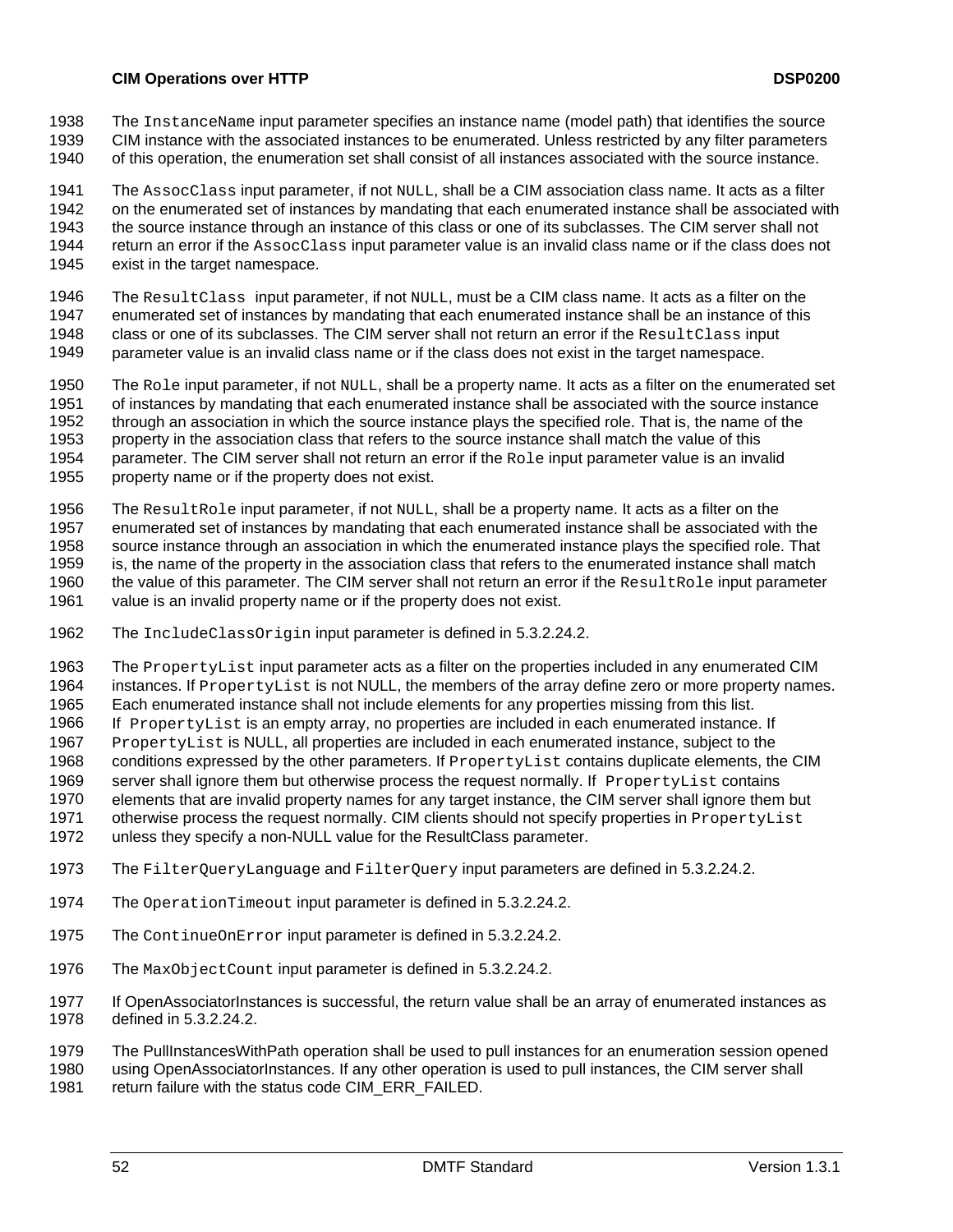<span id="page-52-0"></span>If OpenAssociatorInstances is unsuccessful, this operation shall return one of the following status codes, where the error returned is the first applicable error in the list, starting with the first element and working down. Any additional operation-specific interpretation of the error is given in parentheses. 1982 1983 1984

- 1985 CIM\_ERR\_ACCESS\_DENIED
- 1986 • CIM\_ERR\_SERVER\_IS\_SHUTTING\_DOWN
- 1987 • CIM\_ERR\_NOT\_SUPPORTED
- 1988 • CIM\_ERR\_INVALID\_NAMESPACE
- 1989 • CIM\_ERR\_INVALID\_OPERATION\_TIMEOUT
- 1990 • CIM\_ERR\_CONTINUATION\_ON\_ERROR\_NOT\_SUPPORTED
- 1991 1992 • CIM\_ERR\_INVALID\_PARAMETER (including missing, duplicate, unrecognized, or otherwise incorrect parameters)
- 1993 • CIM\_ERR\_NOT\_FOUND (The source instance was not found.)
- 1994 • CIM\_ERR\_FILTERED\_ENUMERATION\_NOT\_SUPPORTED
- 1995 1996 • CIM\_ERR\_QUERY\_LANGUAGE\_NOT\_SUPPORTED (The requested filter query language is not recognized.)
- 1997 1998 • CIM\_ERR\_INVALID\_QUERY (The filter query is not a valid query in the specified filter query language.)
- 1999 • CIM\_ERR\_FAILED (Some other unspecified error occurred.)

#### 2000 **5.3.2.24.8 OpenAssociatorInstancePaths**

2001 2002 2003 The OpenAssociatorInstancePaths operation establishes and opens an enumeration session of the instance paths of the instances associated with a particular source CIM instance in the target namespace. Optionally, it retrieves a first set of instance paths.

| 2004 | OpenAssociatorInstancePaths |
|------|-----------------------------|
|------|-----------------------------|

| 2005 | <instancepath>* OpenAssociatorInstancePaths (</instancepath>       |
|------|--------------------------------------------------------------------|
| 2006 | [OUT] <enumerationcontext>EnumerationContext,</enumerationcontext> |
| 2007 | [OUT] Boolean EndOfSequence,                                       |
| 2008 | [IN] <instancename> InstanceName,</instancename>                   |
| 2009 | [IN, OPTIONAL, NULL] <classname>AssocClass= NULL,</classname>      |
| 2010 | [IN, OPTIONAL, NULL] <classname>ResultClass = NULL,</classname>    |
| 2011 | [IN, OPTIONAL, NULL] string Role = NULL,                           |
| 2012 | [IN, OPTIONAL, NULL] string ResultRole = NULL,                     |
| 2013 | [IN, OPTIONAL, NULL] string FilterQueryLanguage = NULL,            |
| 2014 | [IN, OPTIONAL, NULL] string FilterQuery = NULL,                    |
| 2015 | [IN, OPTIONAL, NULL] uint32 OperationTimeout = NULL,               |
| 2016 | [IN, OPTIONAL] Boolean ContinueOnError = false,                    |
| 2017 | [IN, OPTIONAL] uint32 MaxObjectCount = 0                           |
| 2018 |                                                                    |

- 2019 This operation shall comply with the behavior defined in [5.3.2.24.1.](#page-41-0)
- 2020 The EnumerationContext output parameter is defined in [5.3.2.24.2](#page-42-0).

2021 The EndOfSequence output parameter is defined in [5.3.2.24.2](#page-42-0).

2022 2023 The InstanceName input parameter specifies an instance name (model path) that identifies the source CIM instance with the associated instances (respectively, their instance paths) to be enumerated. Unless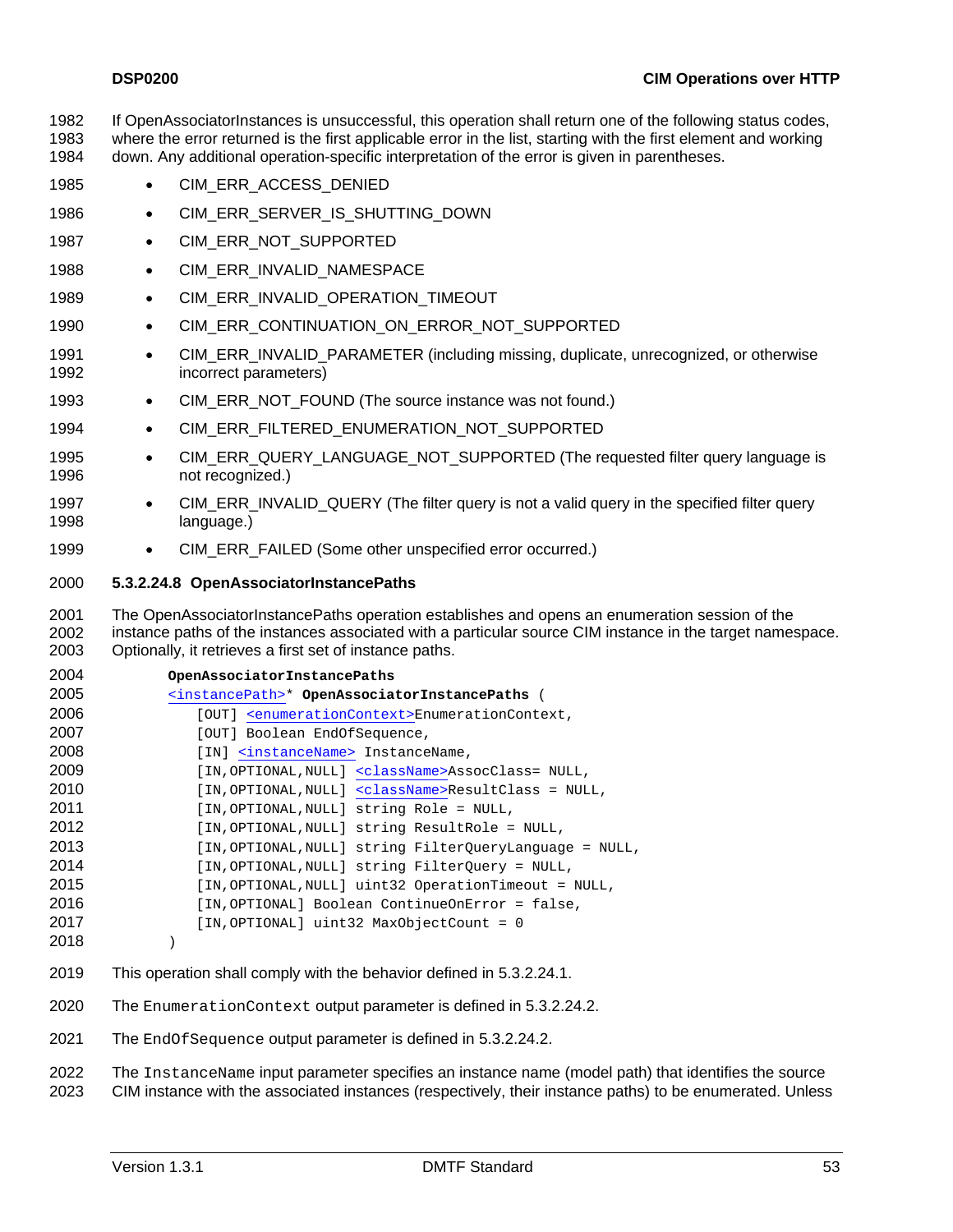restricted by any filter parameters of this operation, the enumeration set shall consist of the instance paths of all instances associated with the source instance. 2024 2025

2026 2027 2028 2029 2030 The AssocClass input parameter, if not NULL, shall be a CIM association class name. It acts as a filter on the enumerated set of instance paths by mandating that each instance path identify an instance that shall be associated with the source instance through an instance of this class or one of its subclasses. The CIM server shall not return an error if the AssocClass input parameter value is an invalid class name or if the class does not exist in the target namespace.

2031 2032 2033 2034 2035 The ResultClass input parameter, if not NULL, shall be a CIM class name. It acts as a filter on the enumerated set of instance paths by mandating that each instance path identify an instance that shall be an instance of this class or one of its subclasses. The CIM server shall not return an error if the ResultClass input parameter value is an invalid class name or if the class does not exist in the target namespace.

2036 2037 2038 2039 2040 2041 The Role input parameter, if not NULL, shall be a property name. It acts as a filter on the enumerated set of instance paths by mandating that each instance path identify an instance that shall be associated with the source instance through an association in which the source instance plays the specified role. That is, the name of the property in the association class that refers to the source instance shall match the value of this parameter. The CIM server shall not return an error if the Role input parameter value is an invalid property name or if the property does not exist.

2042 2043 2044 2045 2046 2047 2048 The ResultRole input parameter, if not NULL, shall be a property name. It acts as a filter on the enumerated set of instance paths by mandating that each instance path identify an instance that shall be associated with the source instance through an association in which the instance identified by the enumerated instance path plays the specified role. That is, the name of the property in the association class that refers to the instance identified by the enumerated instance path shall match the value of this parameter. The CIM server shall not return an error if the ResultRole input parameter value is an invalid property name or if the property does not exist.

- 2049 The FilterQueryLanguage and FilterQuery input parameters are defined in [5.3.2.24.2.](#page-42-0)
- 2050 The OperationTimeout input parameter is defined in [5.3.2.24.2](#page-42-0).
- 2051 The ContinueOnError input parameter is defined in [5.3.2.24.2](#page-42-0).
- 2052 The MaxObjectCount input parameter is defined in [5.3.2.24.2](#page-42-0).
- 2053 2054 If OpenAssociatorInstancePaths is successful, the return value shall be an array of enumerated instance paths as defined in [5.3.2.24.2](#page-42-0).

2055 2056 2057 The PullInstancePaths operation shall be used to pull instances for an enumeration session opened using OpenAssociatorInstancePaths. If any other operation is used to pull instances, the CIM server shall return failure with the status code CIM\_ERR\_FAILED.

2058 2059 2060 If OpenAssociatorInstancePaths is unsuccessful, this operation shall return one of the following status codes, where the error returned is the first applicable error in the list, starting with the first element and working down. Any additional operation-specific interpretation of the error is enclosed in parentheses.

- 2061 • CIM\_ERR\_ACCESS\_DENIED
- 2062 • CIM\_ERR\_SERVER\_IS\_SHUTTING\_DOWN
- 2063 • CIM\_ERR\_NOT\_SUPPORTED
- 2064 • CIM\_ERR\_INVALID\_NAMESPACE
- 2065 • CIM\_ERR\_INVALID\_OPERATION\_TIMEOUT
- 2066 • CIM\_ERR\_CONTINUATION\_ON\_ERROR\_NOT\_SUPPORTED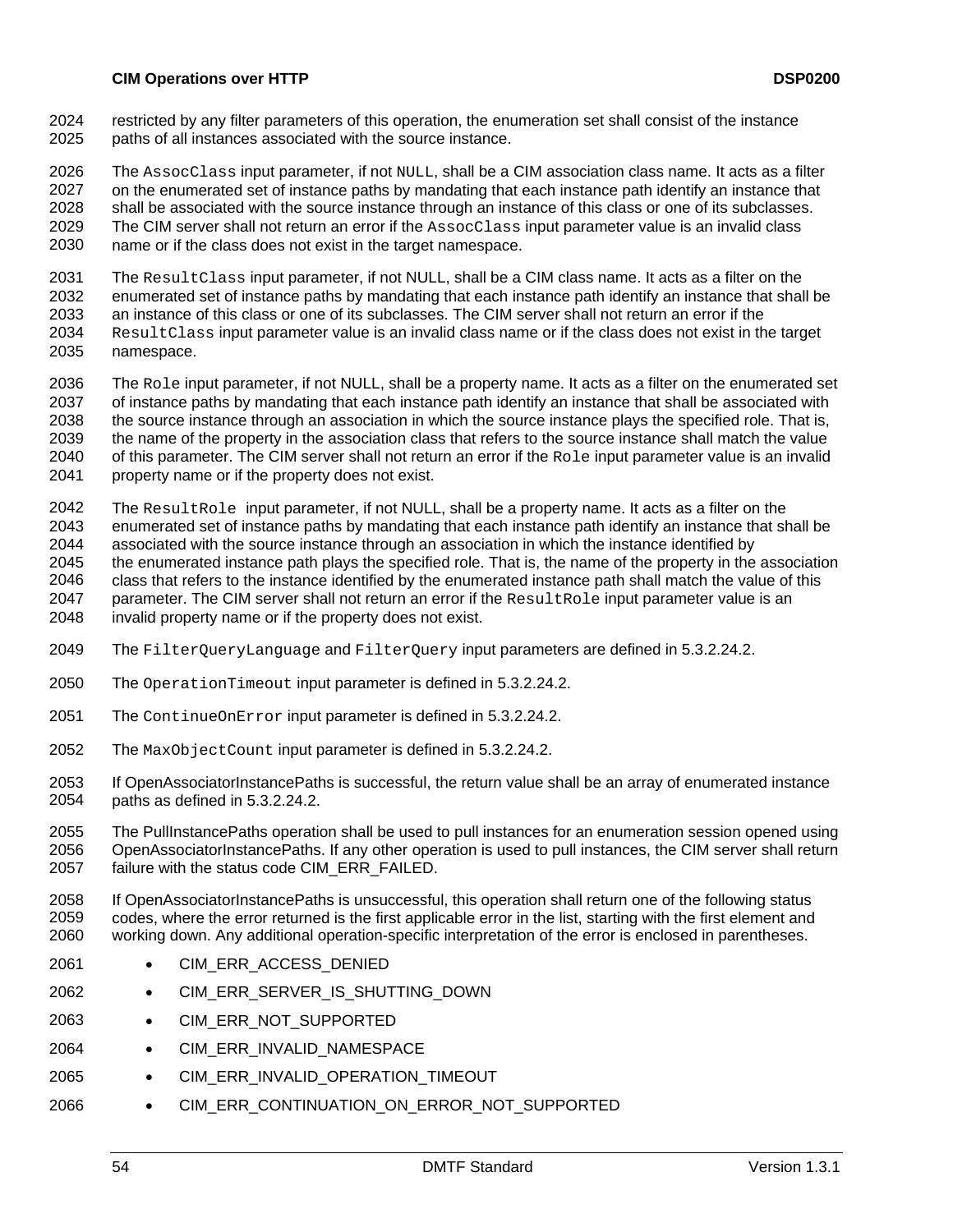<span id="page-54-0"></span>• CIM\_ERR\_INVALID\_PARAMETER (including missing, duplicate, unrecognized, or otherwise incorrect parameters) 2067 2068 2069 2070 2071 2072 2073 2074 2075 2077 2078 2079 2080 2081 2082 2083 2084 2085 2086 2087 2088 2089 2090 2091 2092 2093 2094 2095 2096 2097 2098 2099 2100 2101 2102 2103 2104 2105 2106 2107 2108 2109 2110 2111 • CIM\_ERR\_NOT\_FOUND (The source instance was not found.) • CIM\_ERR\_FILTERED\_ENUMERATION\_NOT\_SUPPORTED • CIM\_ERR\_QUERY\_LANGUAGE\_NOT\_SUPPORTED (The requested filter query language is not recognized.) • CIM ERR INVALID QUERY (The filter query is not a valid query in the specified filter language.) • CIM\_ERR\_FAILED (Some other unspecified error occurred.) 2076 **5.3.2.24.9 Common Parameters for the Pull Operations**  This clause defines commonly used parameters for the Pull operations. The description of the individual Pull operations references these parameters as appropriate. Note that not every Pull operation uses every one of these common parameters. • EnumerationContext – This parameter is the enumeration context value representing the enumeration session to be used. – When the Pull operation is invoked, the enumeration session represented by the EnumerationContext input parameter shall be open. The first enumeration session shall use one of the Open operations with a type of enumerated element that matches the Pull operation. For the first Pull operation on an enumeration session, the value of the EnumerationContext input parameter shall be the enumeration context value returned by a successful Open operation. For subsequent Pull operations on that enumeration session, the value of the EnumerationContext input parameter shall be the value of the EnumerationContext output parameter returned by the previous Pull operation on the same enumeration session. – After the Pull operation is completed, the enumeration session represented by the EnumerationContext output parameter shall be open or closed. • EndOfSequence – This output parameter indicates to the CIM client whether the enumeration session is exhausted. If EndOfSequence is true upon successful completion of a Pull operation, no more elements are available and the CIM server shall close the enumeration session, releasing any allocated resources related to the session. If EndOfSequence is false, additional elements may be available, and the CIM server shall not close the session. **MaxObjectCount** This input parameter defines the maximum number of elements that may be returned by this Pull operation. Any uint32 number is valid, including 0. The CIM server may deliver any number of elements up to MaxObjectCount but shall not deliver more than MaxObjectCount elements. The CIM client may use a MaxObjectCount value of 0 to restart the OperationTimeout for the enumeration session when it does not need to not retrieve any elements. • Return Value (array of enumerated elements) – The return value of a Pull operation upon successful completion is an array of enumerated elements with a number of entries from 0 up to a maximum defined by MaxObjectCount. These entries meet the criteria defined in the Open operation that established this enumeration session. Note that returning no entries in the array does not imply that the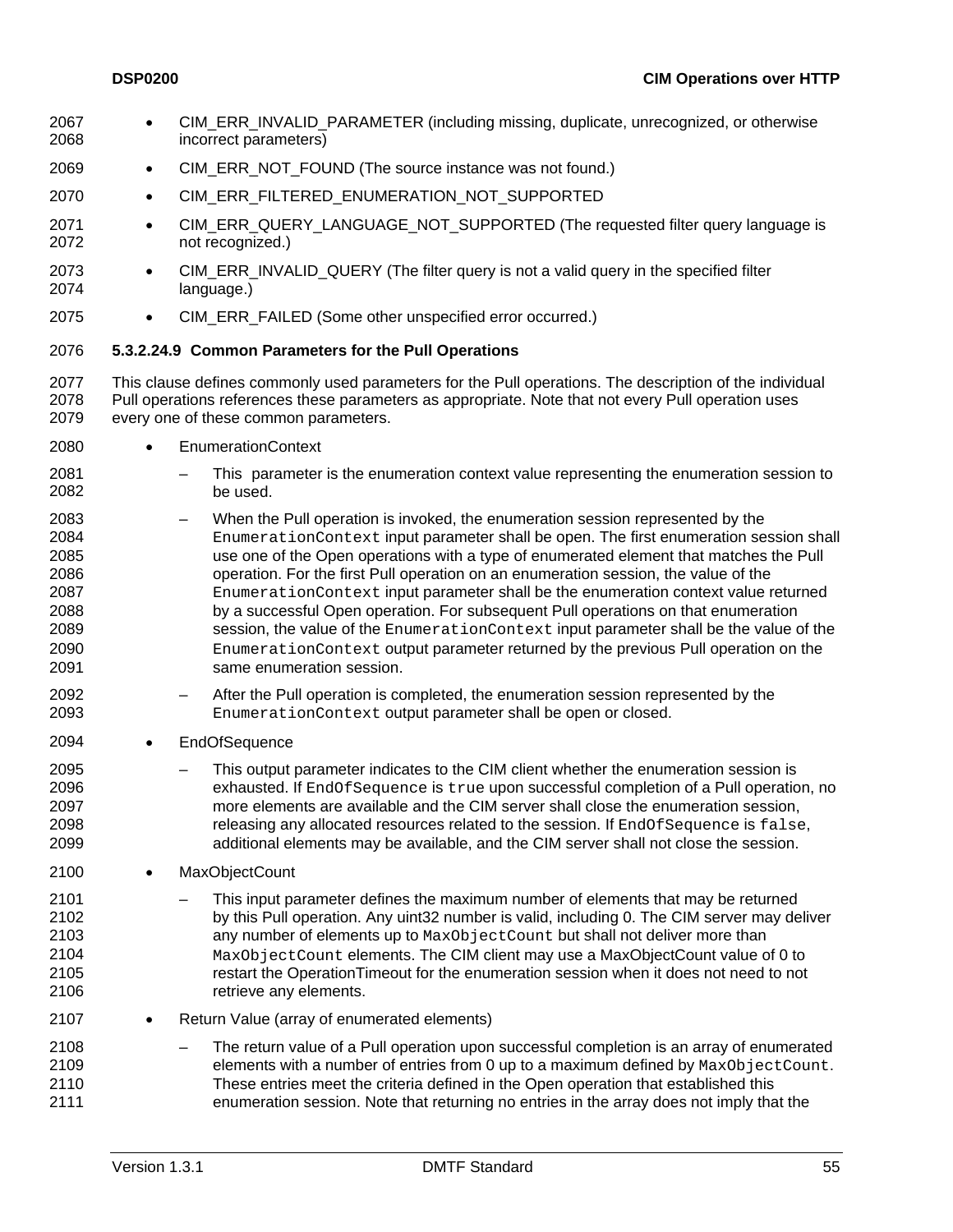### **CIM Operations over HTTP DEPO200**

<span id="page-55-0"></span>enumeration session is exhausted. Only the EndOfSequence output parameter indicates whether the enumeration session is exhausted. 2112 2113

#### 2114 **5.3.2.24.10PullInstancesWithPath**

- 2115 2116 The PullInstancesWithPath operation retrieves instances including their instance paths from an open enumeration session represented by an enumeration context value:
- 2117  **PullInstancesWithPath**  2118 [<instanceWithPath>](#page-18-0)\* **PullInstancesWithPath** ( 2119 [IN, OUT] [<enumerationContext>](#page-18-0) EnumerationContext, 2120 2121 2122 [OUT] Boolean EndOfSequence, [IN] uint32 MaxObjectCount )/td>
- 2123 The PullInstancesWithPath operation shall comply with the behavior defined in [5.3.2.24.1](#page-41-0).
- 2124 The EnumerationContext input/output parameter is defined in [5.3.2.24.9.](#page-54-0) The enumeration session
- 2125 2126 shall be established using one of the OpenEnumerateInstances, OpenReferenceInstances, or OpenAssociatorInstances operations.
- 2127 The EndOfSequence output parameter is defined in [5.3.2.24.9](#page-54-0).
- 2128 The MaxObjectCount input parameter is defined in [5.3.2.24.9](#page-54-0).
- 2129 2130 If PullInstancesWithPath is successful, the return value shall be an array of enumerated instances including their instance paths as defined in [5.3.2.24.9.](#page-54-0)
- 2131 2132 2133 If PullInstancesWithPath is unsuccessful, this operation shall return one of the following status codes, where the error returned is the first applicable error in the list, starting with the first element and working down. Any additional operation-specific interpretation of the error is enclosed in parentheses.
- 2134 • CIM\_ERR\_ACCESS\_DENIED
- 2135 • CIM\_ERR\_SERVER\_IS\_SHUTTING\_DOWN
- 2136 • CIM\_ERR\_NOT\_SUPPORTED
- 2137 • CIM\_ERR\_INVALID\_NAMESPACE
- 2138 2139 • CIM\_ERR\_INVALID\_PARAMETER (including missing, duplicate, unrecognized, or otherwise incorrect parameters)
- 2140 • CIM\_ERR\_INVALID\_ENUMERATION\_CONTEXT
- 2141 • CIM\_ERR\_PULL\_HAS\_BEEN\_ABANDONED
- 2142 • CIM\_ERR\_SERVER\_LIMITS\_EXCEEDED
- 2143 • CIM\_ERR\_FAILED (Some other unspecified error occurred.)
- 2144 **5.3.2.24.11PullInstancePaths**
- 2145 2146 The PullInstancePaths operation retrieves instance paths from an open enumeration session represented by an enumeration context value:

| 2147 | PullInstancePaths                                                       |
|------|-------------------------------------------------------------------------|
| 2148 | <instancepath>* PullInstancePaths (</instancepath>                      |
| 2149 | [IN, OUT] <enumerationcontext> EnumerationContext,</enumerationcontext> |
| 2150 | [OUT] Boolean EndOfSequence,                                            |
| 2151 | [IN] uint32 MaxObjectCount                                              |
| 2152 |                                                                         |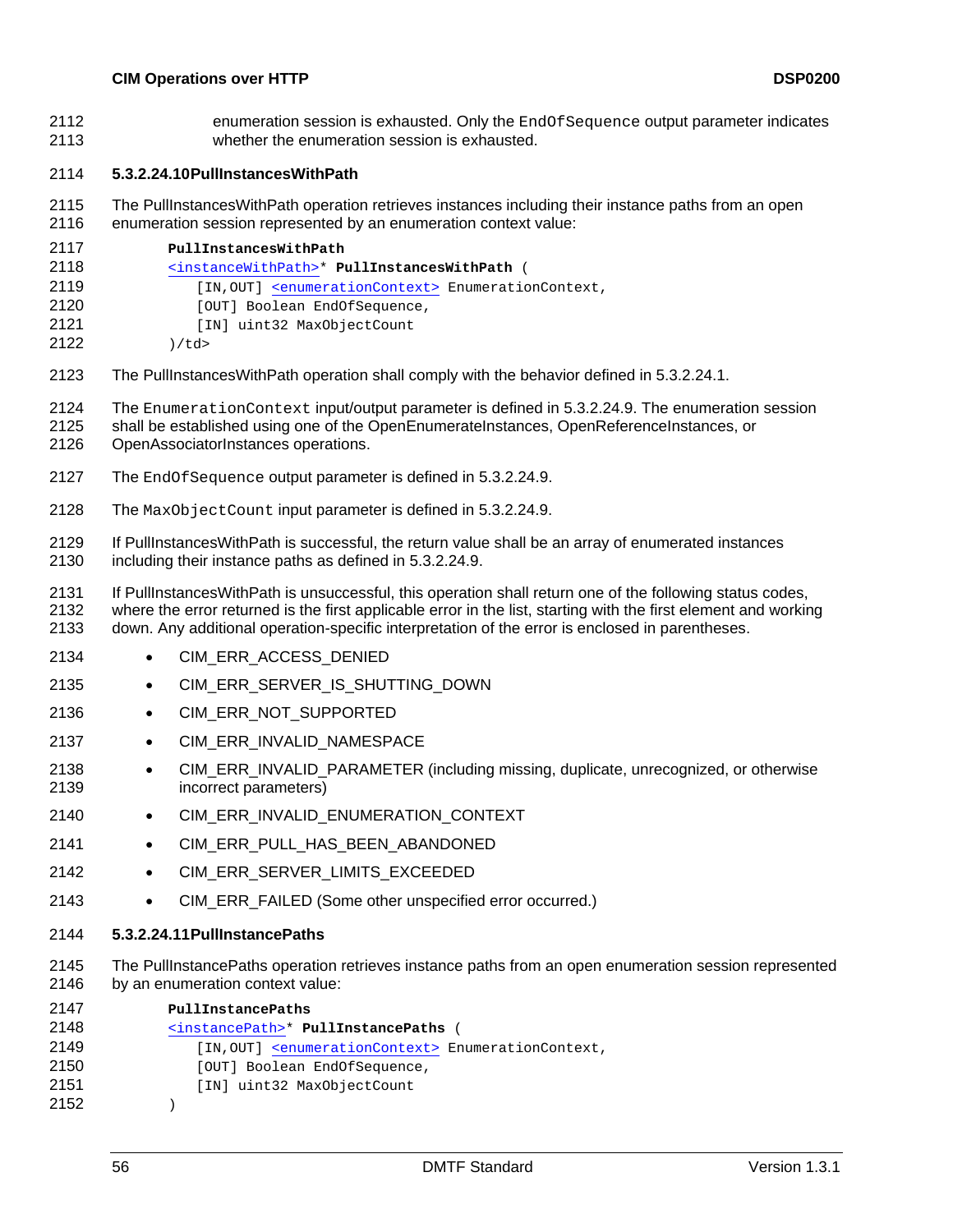- <span id="page-56-0"></span>2153 The PullInstancePaths operation shall comply with the behavior defined in [5.3.2.24.1](#page-41-0).
- 2154 The EnumerationContext input/output parameter is defined in [5.3.2.24.9](#page-54-0). The enumeration session
- 2155 2156 shall have been established using one of the OpenEnumerateInstancePaths, OpenReferenceInstancePaths, or OpenAssociatorInstancePaths operations.
- 
- 2157 The EndOfSequence output parameter is defined in [5.3.2.24.9](#page-54-0).
- 2158 The MaxObjectCount input parameter is defined in [5.3.2.24.9](#page-54-0).
- 2159 2160 If PullInstancePaths is successful, the return value shall be an array of enumerated instance paths as defined in [5.3.2.24.9.](#page-54-0)
- 2161 2162 2163 If PullInstancePaths is unsuccessful, this operation shall return one of the following status codes, where the error returned is the first applicable error in the list, starting with the first element and working down. Any additional operation-specific interpretation of the error is enclosed in parentheses.
- 2164 • CIM\_ERR\_ACCESS\_DENIED
- 2165 • CIM\_ERR\_SERVER\_IS\_SHUTTING\_DOWN
- 2166 • CIM\_ERR\_NOT\_SUPPORTED
- 2167 • CIM\_ERR\_INVALID\_NAMESPACE
- 2168 2169 • CIM\_ERR\_INVALID\_PARAMETER (including missing, duplicate, unrecognized, or otherwise incorrect parameters)
- 2170 • CIM\_ERR\_INVALID\_ENUMERATION\_CONTEXT
- 2171 • CIM\_ERR\_SERVER\_LIMITS\_EXCEEDED
- 2172 • CIM\_ERR\_PULL\_HAS\_BEEN\_ABANDONED
- 2173 • CIM\_ERR\_FAILED (Some other unspecified error occurred.)
- 2174 **5.3.2.24.12CloseEnumeration**
- 2175 2176 The CloseEnumeration operation closes an open enumeration session, performing an early termination of an enumeration sequence:
- 2177 2178  **CloseEnumeration**  void **CloseEnumeration** ( 2179 [IN] [<enumerationContext>](#page-18-0) EnumerationContext 2180 )
- 2181 The EnumerationContext parameter is the value representing the enumeration session to be closed.
- 2182 2183 The enumeration session shall be open and shall be established using one of the Open operations. This
- 2184 implies that this operation is not to close an enumeration sequence already indicated by EndOfSequence because the sequence has already been closed. The value of the
- 2185 EnumerationContext parameter shall be the value of the EnumerationContext output parameter
- 2186 returned by the previous Pull operation on the enumeration session to be closed.
- 2187 If CloseEnumeration is successful, the CIM server shall close the enumeration session represented by
- 2188 EnumerationContext, releasing any allocated resources. Any subsequent use of the
- 2189 EnumerationContext value is unsuccessful.
- 2190 CloseEnumeration may be executed concurrently with a Pull operation or an EnumerationCount operation
- 2191 2192 on the same enumeration session. If a CIM server receives a CloseEnumeration operation request while it is processing a Pull operation on the same enumeration session, the server shall attempt to abandon
- 2193 that Pull operation. If the Pull operation can be abandoned, it shall return a failure with the status code
- 2194 [CIM\\_ERR\\_PULL\\_HAS\\_BEEN\\_ABANDONED](#page-17-0) and the CloseEnumeration operation shall return success.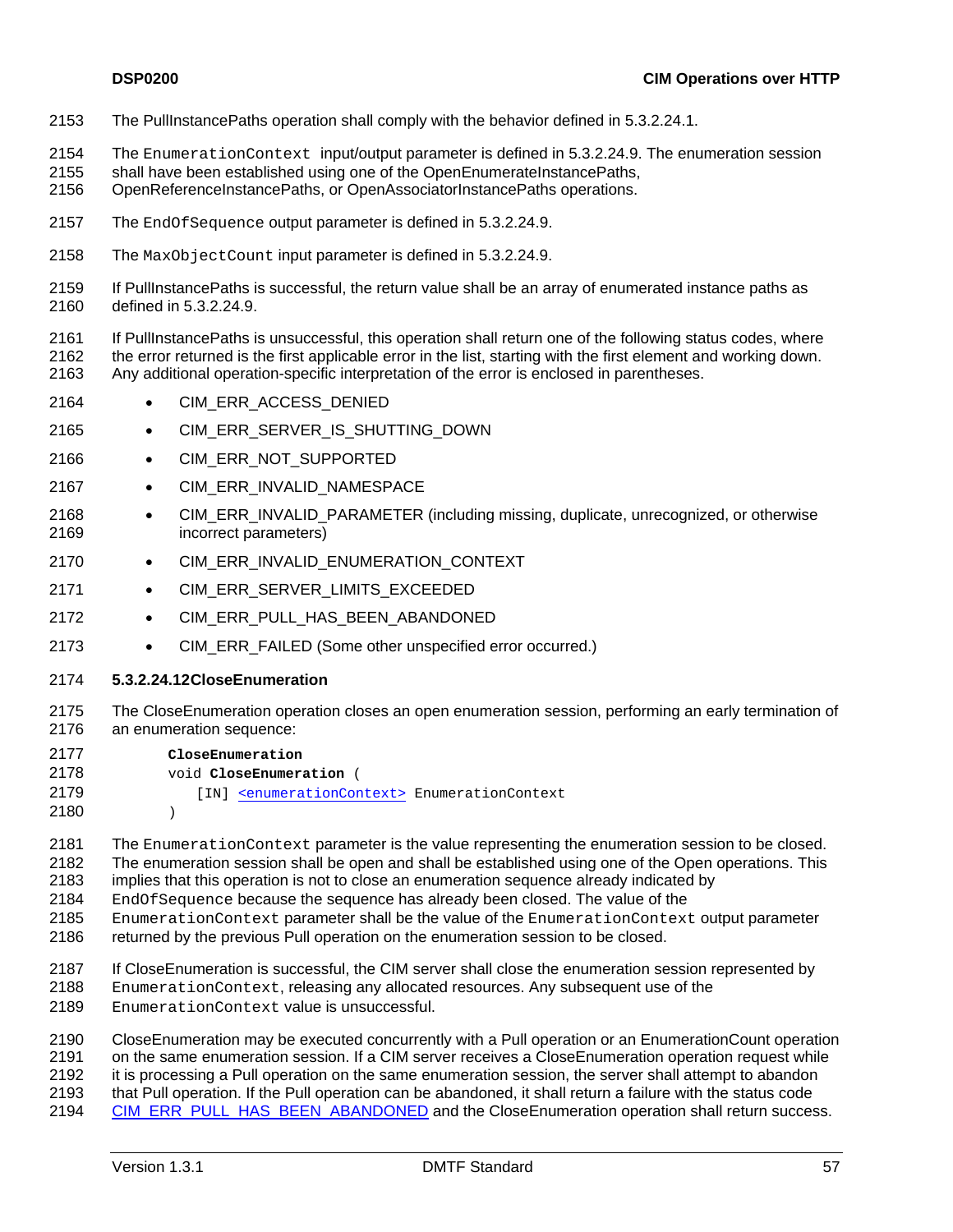## **CIM Operations over HTTP DESP0200**

- <span id="page-57-0"></span>If the Pull operation cannot be abandoned, it shall proceed as if the CloseEnumeration operation has not 2195
- been issued, and the CloseEnumeration operation shall return a failure with the status code 2196
- 2197 [CIM\\_ERR\\_PULL\\_CANNOT\\_BE\\_ABANDONED](#page-17-0).

2198 2199 2200 If CloseEnumeration is unsuccessful, this operation shall return one of the following status codes, where the error returned is the first applicable error in the list, starting with the first element and working down. Any additional operation-specific interpretation of the error is enclosed in parentheses.

- 2201 CIM\_ERR\_ACCESS\_DENIED
- 2202 • CIM\_ERR\_SERVER\_IS\_SHUTTING\_DOWN
- 2203 • CIM\_ERR\_NOT\_SUPPORTED
- 2204 • CIM\_ERR\_INVALID\_NAMESPACE
- 2205 2206 • CIM\_ERR\_INVALID\_PARAMETER (including missing, duplicate, unrecognized, or otherwise incorrect parameters)
- 2207 • CIM\_ERR\_INVALID\_ENUMERATION\_CONTEXT
- 2208 • CIM\_ERR\_PULL\_CANNOT\_BE\_ABANDONED
- 2209 • CIM\_ERR\_FAILED (Some other unspecified error occurred.)
- 2210 **5.3.2.24.13EnumerationCount**
- 2211 2212 The EnumerationCount operation provides an estimated count of the total number of objects in an open enumeration session represented by an EnumerationContext:
- 2213 2214  **EnumerationCount**  uint64 **EnumerationCount** ( 2215 [IN] [<enumerationContext>](#page-18-0)EnumerationContext 2216 )
- 2217 2218 2219<br>2220 The EnumerationContext parameter identifies the enumeration session for the EnumerationCount operation. It shall be established using any of the Open operations and shall be open at the time of the CloseEnumeration request. A conformant CIM server may support this operation. A CIM server that does not support this operation should respond with the [CIM\\_ERR\\_NOT\\_SUPPORTED](#page-16-0) status.
- 2221 2222 2223 2224 2225 2226 2227 2228 If EnumerationCount is successful, the operation returns an approximate count of the number of objects in the enumeration session. This is the number of items remaining to be sent with subsequent Pull operations. Thus, executing this operation immediately after the open may provide an approximate estimate of the total number of objects to be returned in the enumeration set. The returned count is only an estimate of the number of objects to be pulled in the enumeration sequence. This mechanism is intended to assist CIM clients in determining the overall size of an enumeration set and the number of objects remaining in the enumeration session. It should not be used instead of the EndOfSequence parameter to determine the end of an enumeration sequence.
- 2229 2230 If the CIM server cannot or will not return an estimate of the number of objects to be returned for the enumerationContext, it may return success and the NULL value.
- 2231 2232 2233 If EnumerationCount is unsuccessful, this operation shall return one of the following status codes, where the error returned is the first applicable error in the list, starting with the first element and working down. Any additional operation-specific interpretation of the error is enclosed in parentheses.
- 2234 • CIM\_ERR\_ACCESS\_DENIED
- 2235 • CIM\_ERR\_SERVER\_IS\_SHUTTING\_DOWN
- 2236 • CIM\_ERR\_NOT\_SUPPORTED
- 2237 • CIM\_ERR\_INVALID\_NAMESPACE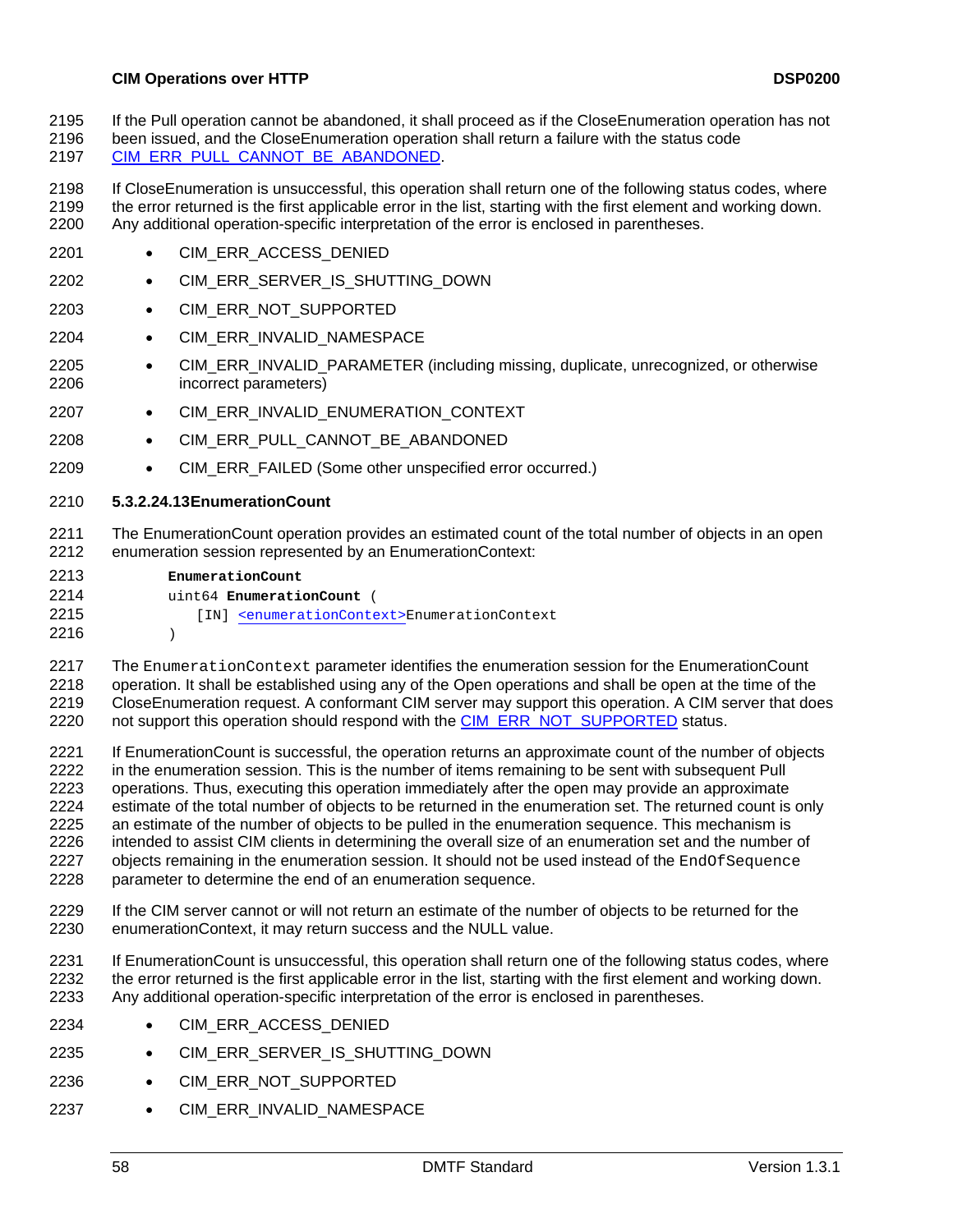- <span id="page-58-0"></span>• CIM\_ERR\_INVALID\_PARAMETER (including missing, duplicate, unrecognized, or otherwise incorrect parameters) 2238 2239
- 2240 • CIM\_ERR\_INVALID\_ENUMERATION\_CONTEXT
- 2241 • CIM\_ERR\_SERVER\_LIMITS\_EXCEEDED
- 2242 • CIM\_ERR\_FAILED (Some other unspecified error occurred.)

#### 2243 **5.3.2.24.14OpenQueryInstances**

2244 2245 2246 The OpenQueryInstances operation establishes and opens an enumeration session of the instances of a CIM class (including instances of its subclasses) in the target namespace. Optionally, it retrieves a first set of instances:

| 2247 | OpenQueryInstances                                                  |
|------|---------------------------------------------------------------------|
| 2248 | <instance>* OpenQueryInstances (</instance>                         |
| 2249 | [IN] string FilterOuery,                                            |
| 2250 | [IN] string FilterOueryLanguage,                                    |
| 2251 | [IN, OPTIONAL] Boolean ReturnOueryResultClass = false,              |
| 2252 | [IN, OPTIONAL, NULL] uint32 OperationTimeout = NULL,                |
| 2253 | [IN, OPTIONAL] Boolean ContinueOnError = false,                     |
| 2254 | $[IN, OPTIONAL]$ uint32 MaxObjectCount = 0,                         |
| 2255 | [OUT, OPTIONAL, NULL] <class> QueryResultClass,</class>             |
| 2256 | [OUT] <enumerationcontext> EnumerationContext,</enumerationcontext> |
| 2257 | [OUT] Boolean EndOfSequence                                         |
| 2258 |                                                                     |

2259 The OpenQueryInstances shall comply with the behavior defined in [5.3.2.24.1](#page-41-0).

2260 2261 The FilterQuery and FilterQueryLanguage input parameters specify the set of enumerated instances.

2262 2263 2264 2265 2266 FilterQueryLanguage shall specify a query language and the value of FilterQuery shall be a valid query in that query language. This specification defines neither the query language nor the format of the query. It is anticipated that query languages will be submitted to the DMTF as separate proposals. A mechanism by which CIM servers can declare the query languages they support for filtering in Pulled enumerations (if any) is defined in [7.5.](#page-85-0)

- 2267 2268 2269 2270 The ReturnQueryResultClass input parameter controls whether a class definition is returned in QueryResultClass. If it is set to false, QueryResultClass shall be set to NULL on output. If it is set to true, the value of the OueryResultClass on output shall be a class definition that defines the properties (columns) of each row of the query result.
- 2271 The OperationTimeout input parameter is defined in [5.3.2.24.2](#page-42-0).
- 2272 The ContinueOnError input parameter is defined in [5.3.2.24.2](#page-42-0).
- 2273 The MaxObjectCount input parameter is defined in [5.3.2.24.2](#page-42-0).

2274 2275 2276 2277 2278 The QueryResultClass output parameter shall be set to NULL if the ReturnQueryResultClass input parameter is set to false. Otherwise, it shall return a class definition where each property of the class corresponds to one entry of the query select list. The class definition corresponds to one row of the query result. The class name of this returned class shall be "CIM\_QueryResult." This class definition is valid only in the context of this enumeration.

- 2279 The EnumerationContext output parameter is defined in [5.3.2.24.2](#page-42-0).
- 2280 The EndOfSequence output parameter is defined in [5.3.2.24.2](#page-42-0).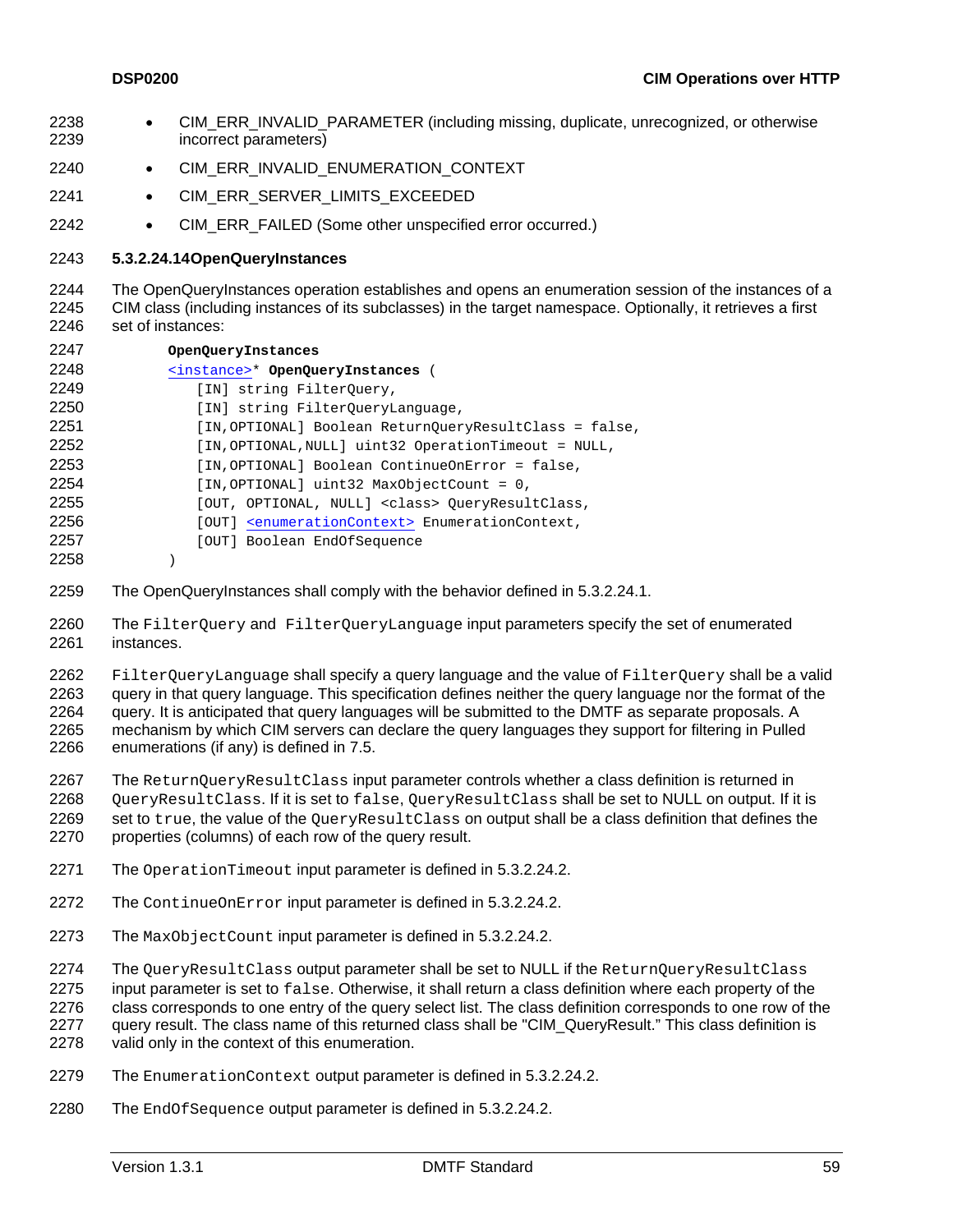### **CIM Operations over HTTP DESP0200**

<span id="page-59-0"></span>If OpenQueryInstances is successful, the return value shall be an array of enumerated instances as 2281

defined in [5.3.2.24.2.](#page-42-0) Such instances are available only in the context of the enumeration and do not 2282 2283 2284 return an instance path. The PullInstancesWithPath operation may not be used to continue an enumeration started by the OpenQueryInstances operation.

2285 2286 2287 The PullInstances operation shall be used to pull instances for an enumeration session opened using If OpenQueryInstances. If any other operation is used to pull instances, the CIM server shall return failure with the status code CIM\_ERR\_FAILED.

2288 2289 2290 If OpenQueryInstances is unsuccessful, this operation shall return one of the following status codes, where the error returned is the first applicable error in the list, starting with the first element and working down. Any additional operation-specific interpretation of the error is enclosed in parentheses.

- 2291 • CIM\_ERR\_ACCESS\_DENIED
- 2292 • CIM\_ERR\_SERVER\_IS\_SHUTTING\_DOWN
- 2293 • CIM\_ERR\_NOT\_SUPPORTED
- 2294 • CIM\_ERR\_INVALID\_NAMESPACE
- 2295 • CIM\_ERR\_INVALID\_OPERATION\_TIMEOUT
- 2296 • CIM\_ERR\_CONTINUATION\_ON\_ERROR\_NOT\_SUPPORTED
- 2297 2298 • CIM\_ERR\_INVALID\_PARAMETER (including missing, duplicate, unrecognized, or otherwise incorrect parameters)
- 2299 2300 • CIM\_ERR\_QUERY\_LANGUAGE\_NOT\_SUPPORTED (The requested filter query language is not recognized.)
- 2301 2302 • CIM\_ERR\_INVALID\_QUERY (The filter query is not a valid query in the specified filter query language.)
- 2303 2304 • CIM\_ERR\_QUERY\_FEATURE\_NOT\_SUPPORTED (The query requires support for features that are not supported.)
- 2305 • CIM\_ERR\_FAILED (Some other unspecified error occurred.)

## 2306 **5.3.2.24.15PullInstances**

2307 2308 The PullInstances operation retrieves instances from an OpenQueryInstances session represented by an enumeration context value:

- 2309  **PullInstances**  2310 [<instance>](#page-18-0)\* **PullInstances** ( 2311 [IN, OUT] [<enumerationContext>](#page-18-0) EnumerationContext, 2312 2313 2314 [OUT] Boolean EndOfSequence, [IN] uint32 MaxObjectCount )
- 2315 The PullInstances operation shall comply with the behavior defined in [5.3.2.24.1.](#page-41-0)
- 2316 2317 The EnumerationContext input/output parameter is defined in [5.3.2.24.9.](#page-54-0) The enumeration session shall be established using the OpenQueryInstances operation.
- 2318 The EndOfSequence output parameter is defined in [5.3.2.24.9](#page-54-0).
- 2319 The MaxObjectCount input parameter is defined in [5.3.2.24.9](#page-54-0).
- 2320 2321 If PullInstances is successful, the return value shall be an array of enumerated instances as defined in [5.3.2.24.9](#page-54-0).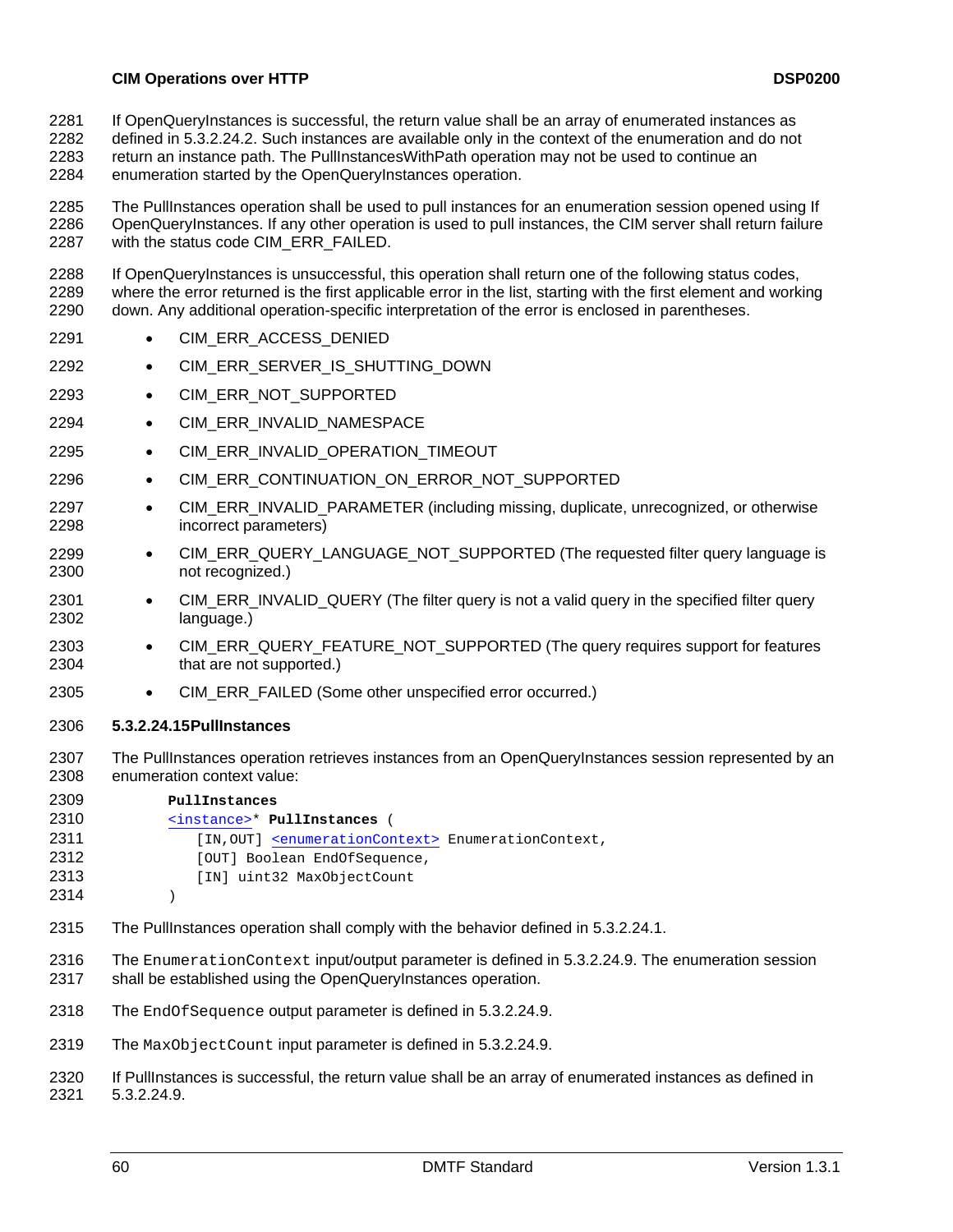If PullInstances is unsuccessful, this operation shall return one of the following status codes, where the error returned is the first applicable error in the list, starting with the first element and working down. Any additional operation-specific interpretation of the error is enclosed in parentheses. 2322 2323 2324

- 2325 CIM\_ERR\_ACCESS\_DENIED
- 2326 • CIM\_ERR\_SERVER\_IS\_SHUTTING\_DOWN
- 2327 • CIM\_ERR\_NOT\_SUPPORTED
- 2328 • CIM\_ERR\_INVALID\_NAMESPACE
- 2329 2330 • CIM\_ERR\_INVALID\_PARAMETER (including missing, duplicate, unrecognized, or otherwise incorrect parameters)
- 2331 • CIM\_ERR\_INVALID\_ENUMERATION\_CONTEXT
- 2332 • CIM\_ERR\_SERVER\_LIMITS\_EXCEEDED
- 2333 • CIM\_ERR\_PULL\_HAS\_BEEN\_ABANDONED
- 2334 • CIM\_ERR\_FAILED (Some other unspecified error occurred.)

## 2335 **5.3.3 Namespace Manipulation Using the CIM\_Namespace Class**

2336 2337 No intrinsic methods are defined specifically to manipulate namespaces. Namespaces shall be manipulated using intrinsic methods on the CIM\_Namespace class.

#### 2338 **5.3.3.1 Namespace Creation**

2339 2340 2341 A namespace is created by calling the intrinsic method CreateInstance for the CIM\_Namespace class. A value is specified for the new instance parameter that defines a valid instance of the CIM\_Namespace class and that has a name property that is the desired name of the new namespace.

The proposed definition shall be a correct namespace definition according to [DSP0004.](#page-8-0) Despite the naming conventions used in the CIM specifications (use of / in namespaces such as root/CIMV2 and root/CIMV2/test), there is no hierarchy implied among different namespaces. Each namespace is independent of all others. The namespaces are to be considered flat, and there is no defined behavior for navigating namespaces. 2342 2343 2344 2345 2346

- 2347 In creating the new namespace, the CIM server shall conform to the following rules:
- 2348 • The namespace defined by name property shall not already exist in the CIM server.
- 2349 2350 • The <LOCALNAMESPACEPATH> defined for the operation defines the namespace in which the CIM\_Namespace instance associated with this new namespace is created.
- 2351 2352 2353 It is recommended that instances of CIM\_Namespace be created in root unless there is a specific reason to define them in another namespace. The inclusion of a CIM\_Namespace instance within a namespace other than root is allowed.
- 2354 2355 2356 In addition to creating instances of CIM Namespace, compliant implementations shall also create an instance of the association class CIM\_NamespaceInManager defining the linking of the namespace created to the current CIM\_ObjectManager.

2357 2358 2359 2360 If CreateInstance is successful, the CIM server creates the specified namespace. In addition, the CIM server shall return information about the namespace as an instance of the class CIM\_Namespace and of returning instances of the association class CIM\_NamespaceInManager for each CIM\_Namespace instance created.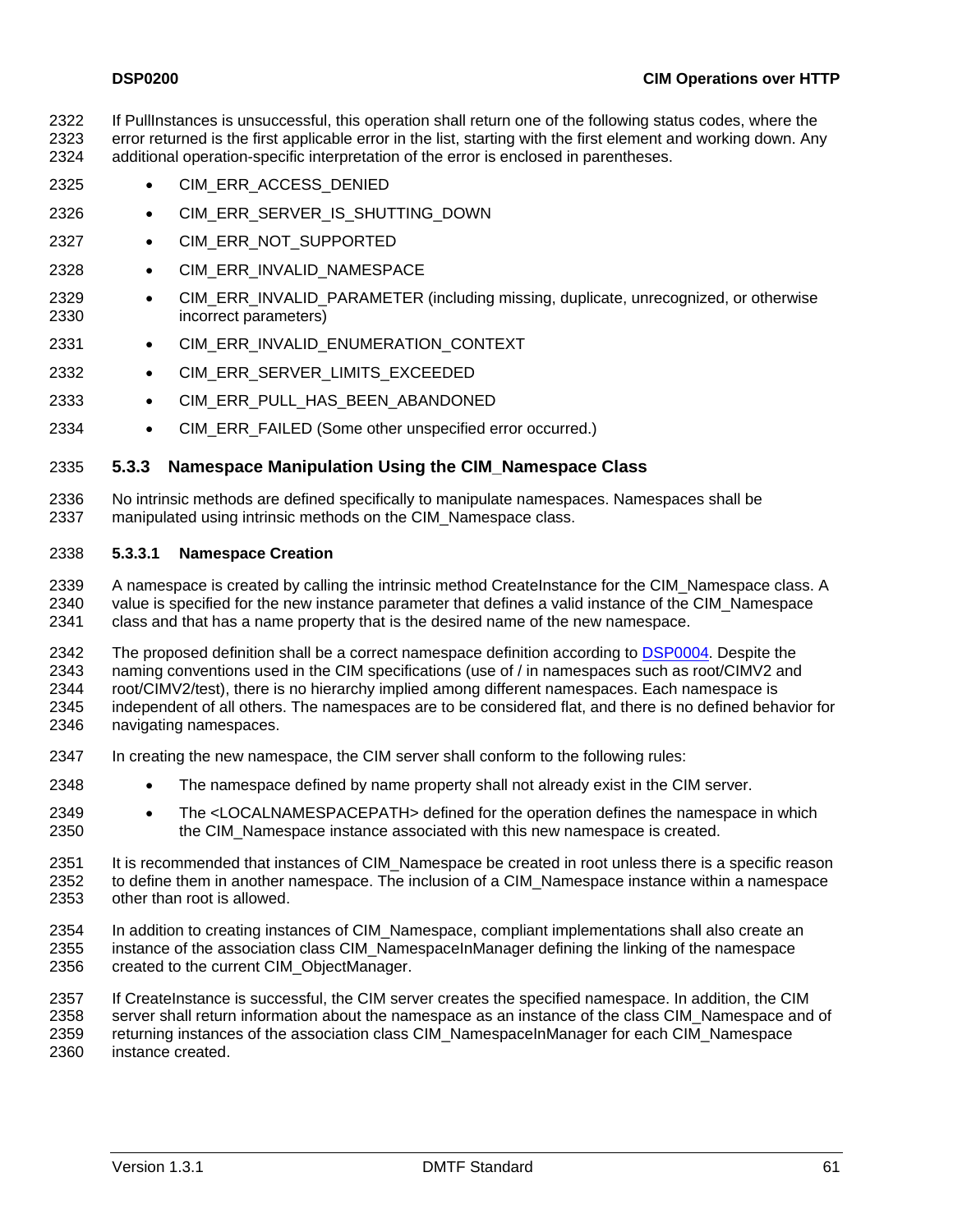### 2361 **5.3.3.2 Namespace Deletion**

- If the CIM server supports the CIM\_Namespace class, all valid namespaces shall be represented by an 2362
- instance of the CIM\_Namespace class. A namespace is deleted using the intrinsic method 2363
- DeleteInstance to delete the instance of the class CIM\_Namespace that represents the namespace. The namespace to be deleted shall exist. 2364 2365
- 2366 If DeleteInstance is successful, the CIM server shall remove the specified CIM\_Namespace instance.

2367 If DeleteInstance is unsuccessful, one of the status codes defined for the DeleteInstance operation shall be returned. A CIM server may return [CIM\\_ERR\\_FAILED](#page-16-0) if a non-empty namespace cannot successfully be deleted. 2368 2369

## 2370 **5.3.3.3 Manipulation and Query of Namespace Information**

- 2371 The query of namespaces is provided through the following means:
- 2372 • Query of the CIM\_Namespace class on an individual namespace
- 2373 2374 2375 • Use of the CIM NamespaceInManager association to link the target CIM ObjectManager and the instances of CIM\_Namespace representing all namespaces defined in the target CIM\_ObjectManager

#### 2376 **5.3.3.4 Use of the \_\_Namespace Pseudo Class (DEPRECATED)**

- 2377 2378 In previous versions of this specification, namespaces were manipulated through the pseudo class Namespace as follows:
- 2379 2380 2381 No intrinsic methods are specifically defined for manipulating CIM namespaces. However, modeling a CIM namespace using class Namespace, together with the requirement that the root namespace be supported by all CIM servers, implies that all namespace operations can be supported.
- 2382 2383 2384 2385 2386 2387 For example, all child namespaces of a particular namespace are enumerated by calling the intrinsic method EnumerateInstanceNames against the parent namespace, specifying a value for the ClassName parameter of Namespace. A child namespace is created by calling the intrinsic method CreateInstance against the parent namespace, specifying a value for the NewInstance parameter that defines a valid instance of the class \_\_Namespace and that has a name property that is the desired name of the new namespace.
- 2388 2389 **DEPRECATION NOTE:** The use of the Namespace class is DEPRECATED. In its place, use the CIM\_Namespace class.

#### 2390 **5.3.4 Functional Profiles**

- 2391 To establish conformance, this clause partitions the [intrinsic methods](#page-14-0) into functional groups.
- 2392 2393 Support for a particular group does *not* guarantee that all invocations of a method in that group will succeed. Rather, the exclusion of a group is a declaration that any attempt to call a method in that group 2394 always returns [CIM\\_ERR\\_NOT\\_SUPPORTED.](#page-16-0)
- 2395 Mechanisms by which a [CIM server](#page-68-0) may declare the functional groups that it supports are defined in [7.5](#page-85-0).
- 2396 To limit the number of different profiles that a CIM server may support, each functional group has a
- 2397 2398 dependency on another group (with the exception of the Basic Read functional group). If functional group  $G_1$  has a dependency on functional group  $G_2$ , then a CIM server that supports  $G_1$  shall also support  $G_2$ .
- 2399 2400 The dependency relation is transitive, so if  $G_1$  depends on  $G_2$ , and  $G_2$  depends on  $G_3$ , then  $G_1$  depends on  $G_3$ . It is also anti-symmetric, so if  $G_1$  depends on  $G_2$ , then  $G_2$  cannot depend on  $G_1$ .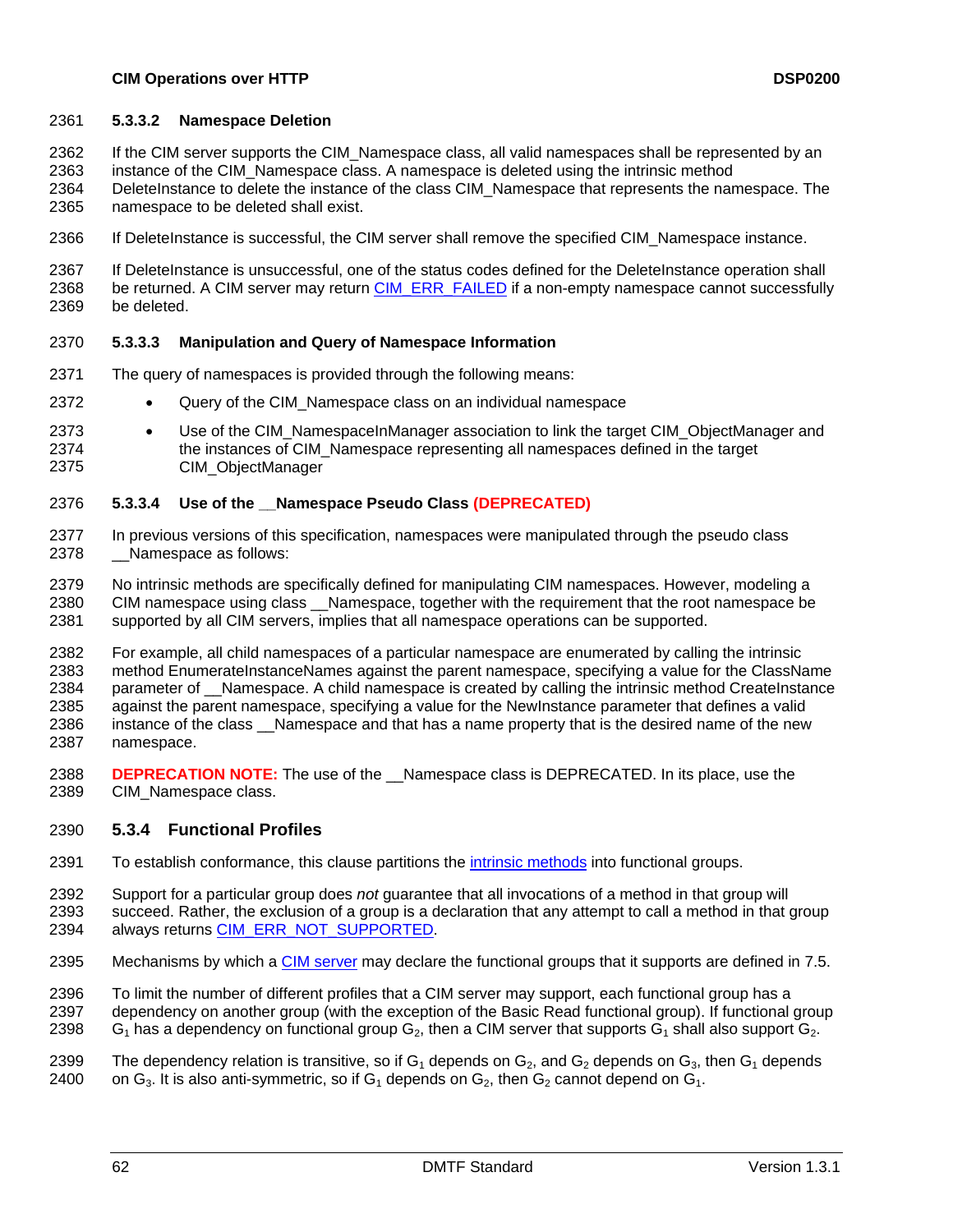- Using these rules, [Table 3](#page-62-0) defines a rooted-directed tree of dependencies with the Basic Read dependency representing the root node. 2401 2402
- 2403 2404 For example, a CIM server that supports the Schema Manipulation functional group shall also support the Instance Manipulation, Basic Write, and Basic Read.
- 2405 A CIM server shall support the Basic Read functional group.
- <span id="page-62-0"></span>2406

## **Table 3 – Root-Directed Tree of Functional Profile Dependencies**

| <b>Functional Group</b>       | <b>Dependency</b>     | <b>Methods</b>                 |
|-------------------------------|-----------------------|--------------------------------|
| <b>Basic Read</b>             | none                  | <b>GetClass</b>                |
|                               |                       | <b>EnumerateClasses</b>        |
|                               |                       | <b>EnumerateClassNames</b>     |
|                               |                       | GetInstance                    |
|                               |                       | EnumerateInstances             |
|                               |                       | <b>EnumerateInstanceNames</b>  |
|                               |                       | GetProperty                    |
| <b>Pulled Read</b>            | <b>Basic Read</b>     | <b>OpenEnumerateInstances</b>  |
|                               |                       | OpenEnumerateInstancePaths     |
|                               |                       | <b>OpenReferenceInstances</b>  |
|                               |                       | OpenReferenceInstancePaths     |
|                               |                       | <b>OpenAssociatorInstances</b> |
|                               |                       | OpenAssociatorInstancePaths    |
|                               |                       | <b>PullInstancesWithPath</b>   |
|                               |                       | <b>PullInstancePaths</b>       |
|                               |                       | <b>CloseEnumeration</b>        |
| PulledReadCount               | <b>Pulled Read</b>    | <b>EnumerationCount</b>        |
| <b>Pulled Query Execution</b> | <b>Pulled Read</b>    | <b>OpenQueryInstances</b>      |
|                               |                       | <b>PullInstances</b>           |
| <b>Basic Write</b>            | <b>Basic Read</b>     | SetProperty                    |
| Schema Manipulation           | Instance Manipulation | <b>CreateClass</b>             |
|                               |                       | <b>ModifyClass</b>             |
|                               |                       | <b>DeleteClass</b>             |
| Instance Manipulation         | <b>Basic Write</b>    | CreateInstance                 |
|                               |                       | <b>ModifyInstance</b>          |
|                               |                       | <b>DeleteInstance</b>          |
| <b>Association Traversal</b>  | <b>Basic Read</b>     | <b>Associators</b>             |
|                               |                       | <b>AssociatorNames</b>         |
|                               |                       | <b>References</b>              |
|                               |                       | <b>ReferenceNames</b>          |
| Query Execution               | <b>Basic Read</b>     | <b>ExecQuery</b>               |
| <b>Qualifier Declaration</b>  | Schema Manipulation   | <b>GetQualifier</b>            |
|                               |                       | <b>SetQualifier</b>            |
|                               |                       | <b>DeleteQualifier</b>         |
|                               |                       | <b>EnumerateQualifiers</b>     |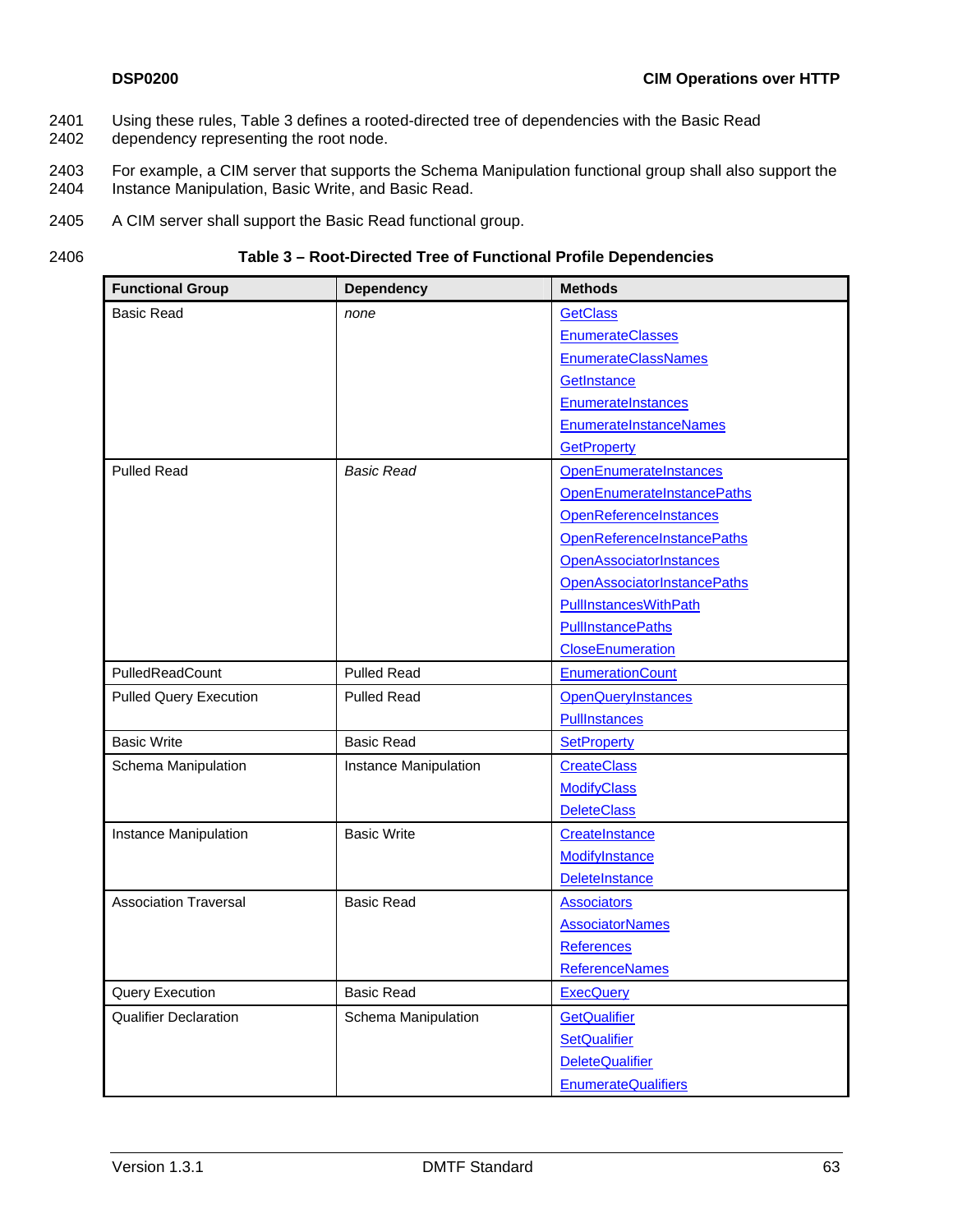## 2407 **5.3.5 Extrinsic Method Invocation**

Any [CIM server](#page-68-0) is assumed to support extrinsic methods, which are defined by the schema supported by the CIM server. If a CIM server does not support extrinsic method invocations, it shall return the error code [CIM\\_ERR\\_NOT\\_SUPPORTED](#page-16-0) to any request to execute an extrinsic method (subject to the 2408 2409 considerations described in the rest of this clause). This allows a [CIM client](#page-68-0) to determine that all attempts 2410 to execute extrinsic methods will fail. 2411 2412

2413 2414 2415 If the CIM server cannot invoke extrinsic methods, it shall return one of the following status codes, where the error returned is the first applicable error in the list, starting with the first element and working down. Any additional specific interpretation of the error is enclosed in parentheses.

- 2416 • CIM\_ERR\_ACCESS\_DENIED
- 2417 2418 • CIM\_ERR\_NOT\_SUPPORTED (The CIM server does not support extrinsic method invocations.)
- 2419 • CIM\_ERR\_INVALID\_NAMESPACE
- 2420 2421 • CIM\_ERR\_INVALID\_PARAMETER (including missing, duplicate, unrecognized, or otherwise incorrect parameters)
- 2422 2423 • CIM\_ERR\_NOT\_FOUND (The target CIM class or instance does not exist in the specified namespace.)
- 2424 • CIM\_ERR\_METHOD\_NOT\_FOUND
- 2425 2426 • CIM\_ERR\_METHOD\_NOT\_AVAILABLE (The CIM server is unable to honor the invocation request.)
- 2427 • CIM\_ERR\_FAILED (Some other unspecified error occurred.)
- 2428 **5.4 CIM Export Syntax and Semantics**
- 2429 This clause focuses on export methods and their invocation, as well as on functional profiles.

## 2430 **5.4.1 Export Method Invocations**

- 2431 2432 All CIM export message requests defined for the CIM-to-HTTP mapping are invocations of one or more export methods. Export methods do not operate against CIM namespaces.
- 2433 2434 An export method call is represented in XML by the <EXPMETHODCALL> element, and the response to that call is represented by the <EXPMETHODRESPONSE> element.
- 2435 2436 2437 An input parameter has an IN qualifier with value true in the method definition. An output parameter has an OUT qualifier with value true in the method definition. A parameter may be both an input parameter and an output parameter.
- 2438 2439 The <EXPMETHODCALL> element names the method to be invoked and supplies any input parameters to the export method call:
- 2440 • Each input parameter shall be named using the name assigned in the method definition.
- 2441 • Input parameters may be supplied in any order.
	- Each input parameter of the method, and no others, shall be present in the call unless it is optional.

2444 2445 2446 The <EXPMETHODRESPONSE> element defines either an <ERROR> or a (possibly optional) return value and output parameters, which are decorated with the OUT qualifier in the method definition. In the latter case, the following rules apply:

2442 2443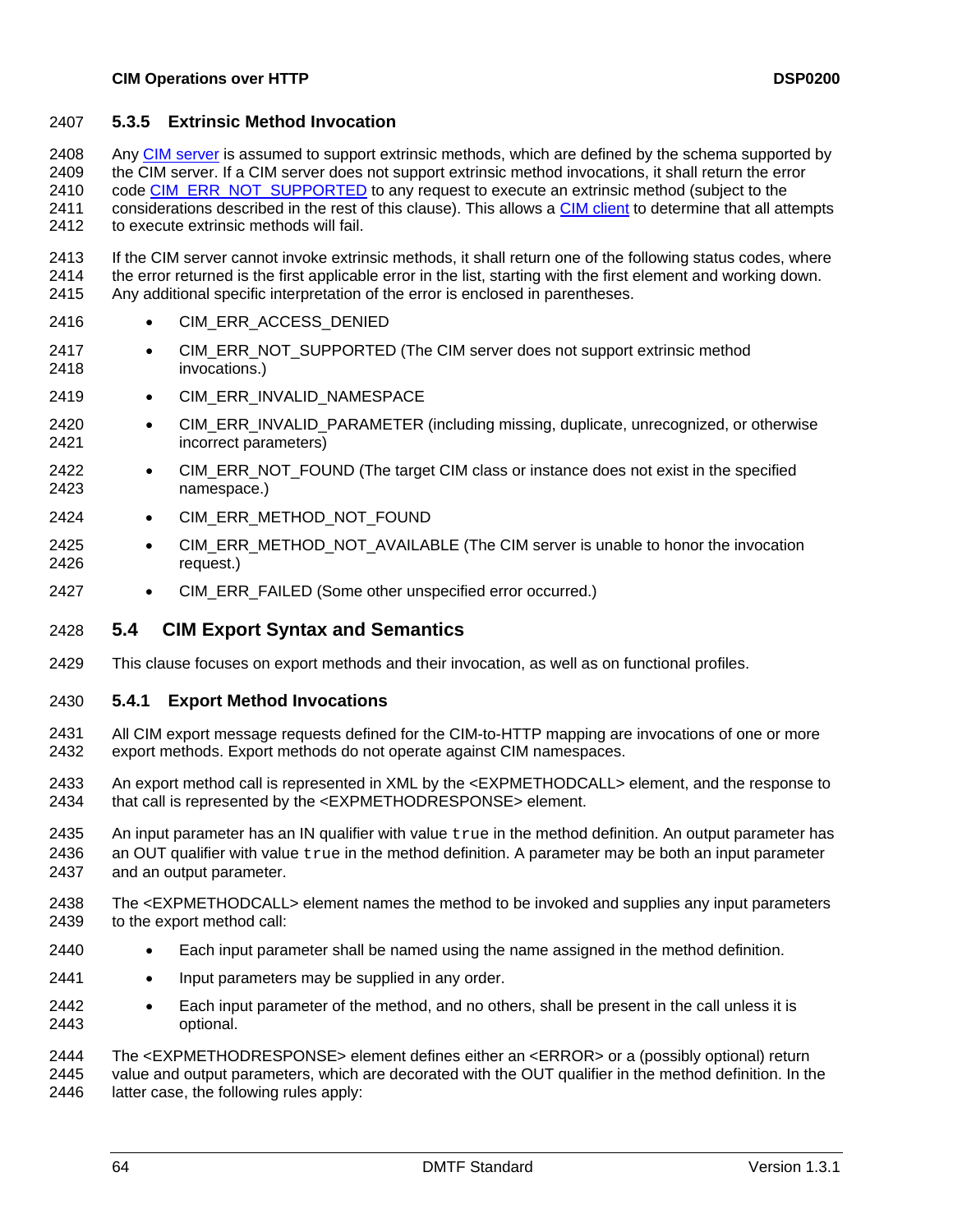- 2447 Each output parameter shall be named using the name assigned in the method definition.
- 2448 • Output parameters may be supplied in any order.
- 2449 2450 • Each output parameter of the method, and no others, shall be present in the response, unless it is optional.
- 2451 The method invocation process may be thought of as a two-part process:
- 2452 2453 • Binding the input parameter values specified as subelements of the <EXPMETHODCALL> element to the input parameters of the method.
- 2454 2455 • Attempting to execute the method using the bound input parameters, with one of the following results:
- 2456 2457 – If the attempt to call the method is successful, the return value and output parameters are bound to the subelements of the <EXPMETHODRESPONSE> element.
- 2458 2459 If the attempt to call the method is unsuccessful, an error code and (optional) humanreadable description of that code is bound to the <EXPMETHODRESPONSE> element.

#### 2460 **5.4.1.1 Simple Export**

2461 2462 2463 A simple export requires the invocation of a single export method. A simple export request is represented by a <SIMPLEEXPREQ> element, and a simple export response is represented by a <SIMPLEEXPRSP> element.

2464 A <SIMPLEEXPREQ> shall contain a <EXPMETHODCALL> element.

#### 2465 **5.4.1.2 Multiple Export**

2466 2467 2468 A multiple export requires the invocation of more than one export method. A multiple export request is represented by a <MULTIEXPREQ> element, and a multiple export response is represented by a <MULTIEXPRSP> element.

2469 2470 A <MULTIEXPREQ> (or its respective <MULTIEXPRSP>) element is a sequence of two or more <SIMPLEEXPREQ> (or its respective <SIMPLEEXPRSP>) elements.

2471 2472 2473 2474 A <MULTIEXPRSP> element shall contain a <SIMPLEEXPRSP> element for every <SIMPLEEXPREQ> element in the corresponding multiple export response. These <SIMPLEEXPRSP> elements shall be in the same order as their <SIMPLEEXPREQ> counterparts. The first <SIMPLEEXPRSP> in the response corresponds to the first <SIMPLEEXPREQ> in the request, and so forth.

- 2475 2476 2477 2478 2479 2480 2481 2482 Multiple exports conveniently batch the delivery of multiple export method invocations into a single HTTP message, reducing the number of roundtrips between a CIM client and a CIM listener and allowing the CIM listener to make certain internal optimizations. Note that multiple exports do not confer any transactional capabilities in processing the request. For example, the CIM listener does not have to guarantee that the constituent export method calls either all failed or all succeeded. The CIM listener must only make a "best effort" to process the operation. However, CIM listeners shall finish processing each method invocation in a batched message before executing the next method invocation in the batch. Clients shall recognize that the order of method calls within a batched message is significant.
- 2483 2484 Not all CIM listeners support multiple exports. If a CIM listener does not support multiple exports, it shall return the status code CIM\_ERR\_NOT\_SUPPORTED.

## 2485 **5.4.1.3 Status Codes**

2486 2487 This clause defines the status codes and detailed error information that a conforming CIM listener may return.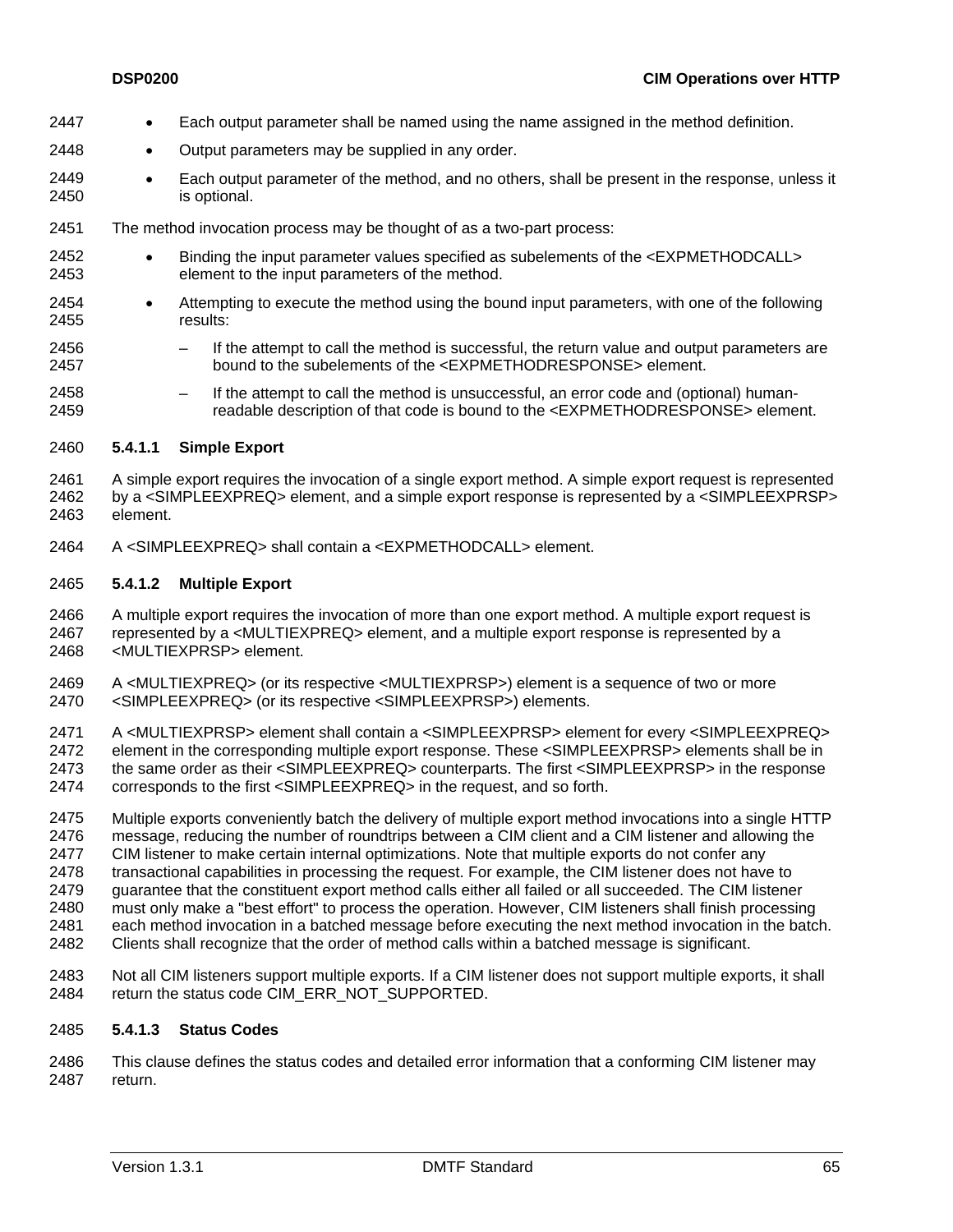- The value of an <ERROR> subelement within a <EXPMETHODRESPONSE> element includes the following parts: 2488 2489
- 2490 • mandatory status code
- 2491 • optional human-readable description of the status code
- 2492 • zero or more CIM\_Error instances

2493 2494 2495 The symbolic names defined in [Table 4](#page-65-0) do not appear on the wire. They are used here solely for convenient reference to an error in other parts of this specification. Not all methods are expected to return all these status codes.

2496 2497 2498 2499 In addition to returning a status code, a conforming CIM listener may return zero or more <INSTANCE> subelements as part of an <ERROR> element. Each <INSTANCE> subelement shall be an instance of CIM\_Error, and the value of CIMStatusCode shall comply with the definition of expected error codes for the CIM export request. A CIM client may ignore any <INSTANCE> subelements.

<span id="page-65-0"></span>2500

**Table 4 – Symbolic Names for Referencing Error Codes** 

| <b>Symbolic Name</b>  | Code | <b>Definition</b>                                                              |
|-----------------------|------|--------------------------------------------------------------------------------|
| CIM ERR FAILED        |      | A general error occurred that is not covered by a more<br>specific error code. |
| CIM ERR ACCESS DENIED | 2    | Access was not available to the client.                                        |
| CIM_ERR_NOT_SUPPORTED |      | The requested operation is not supported.                                      |
| CIM ERR TYPE MISMATCH | 13   | The value supplied is incompatible with the type.                              |

### 2501 **5.4.2 Export Methods**

This clause describes the methods that can be defined within a CIM export message. These methods operate only on an external data representation of a CIM entity, namespace, or element. Specifically, export methods do not operate on CIM namespaces or elements. The export method defined in this specification is Export an Indication. 2502 2503 2504 2505

2506 The notation used in the following subclauses to define the signatures of the export methods is a pseudo-MOF notation that extends the standard MOF BNF [\(DSP0004\)](#page-8-0) for describing CIM export methods with a number of pseudo parameter types. The pseudo parameter types are enclosed in angle brackets (< >). 2507 2508

2509 2510 This notation allows parameters to be decorated with pseudo-qualifiers (IN, OPTIONAL, and NULL) to define their invocation semantics. Note that these qualifiers are for description purposes only within the

2511 scope of this specification. In particular, a CIM client shall not specify them in export method invocations.

2512 This notation uses the IN qualifier for input parameters.

2513 2514 A CIM client may omit an optional parameter if the required value is the specified default by not specifying an <EXPPARAMVALUE> element for the parameter. It shall not omit a parameter that is not optional.

2515 2516 The NULL qualifier indicates parameters with values that may be specified as NULL in an export method call. A NULL (unassigned) value for a parameter is specified by an <EXPPARAMVALUE> element with

- 2517 no subelement. The CIM client shall specify a value for parameters without the NULL qualifier by
- 2518 including a suitable subelement for the <EXPPARAMVALUE> element.
- 2519 2520 All parameters shall be uniquely named and shall correspond to a valid parameter name for that method as described by this specification. The order of the parameters is not significant.

2521 2522 The non-NULL values of export method parameters or return values that are modeled as standard CIM types (such as string and Boolean, or arrays thereof) are represented as follows: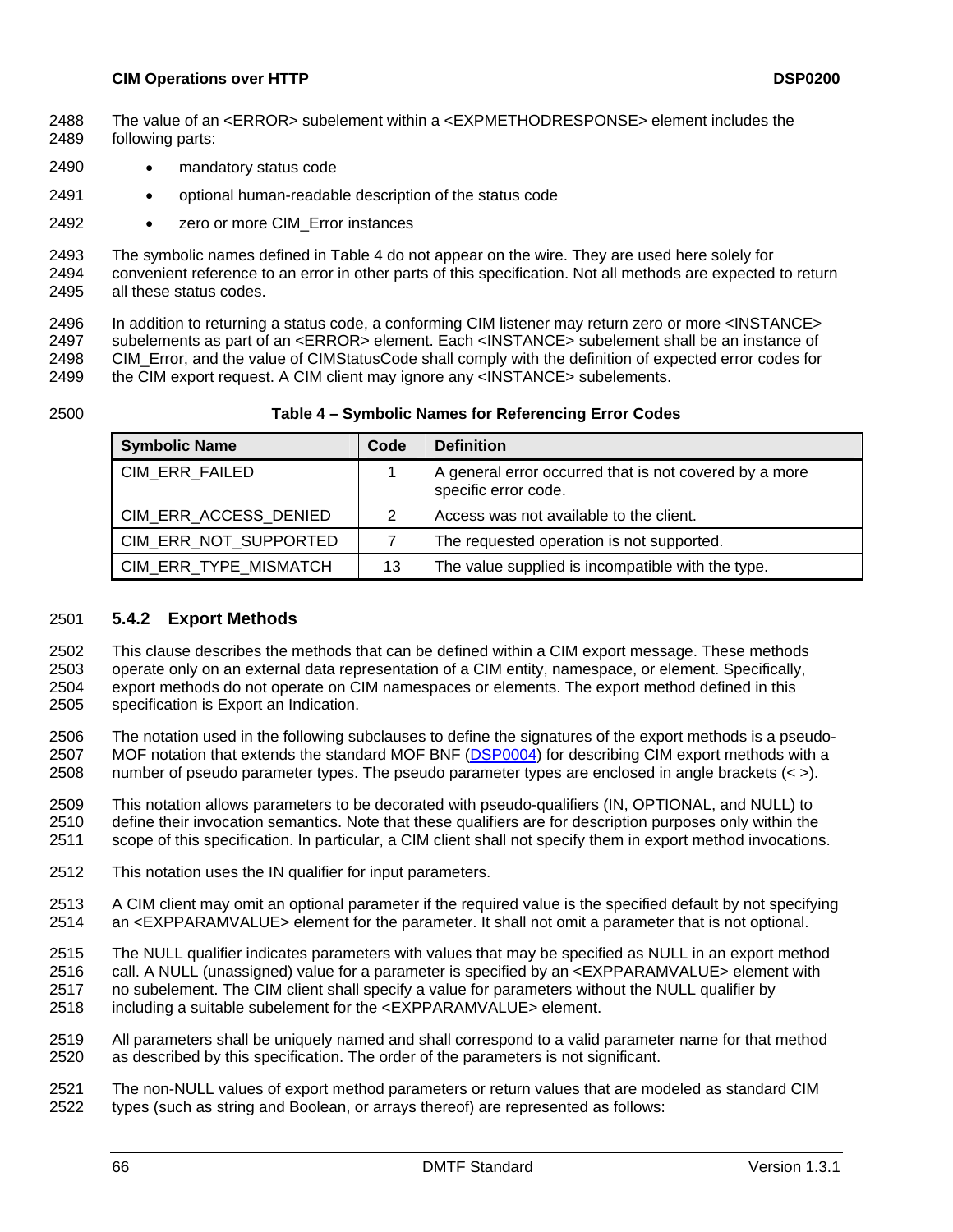- Simple values shall be represented by the <VALUE> subelement in an <EXPPARAMVALUE> element (for export method parameters) or in an <IRETURNVALUE> element (for export method return values). 2523 2524 2525 2526 • Array values shall be represented by the <VALUE.ARRAY> subelement in an
- 2527 2528 <EXPPARAMVALUE> element (for export method parameters) or in an <IRETURNVALUE> element (for export method return values).

2529 [Table 5](#page-67-0) shows how each pseudo-type used by the export methods shall be mapped to an XML element described in [DSP0201](#page-8-0) in the context of both a parameter value (subelement of <EXPPARAMVALUE>) 2530

and a return value (subelement of <IRETURNVALUE>). 2531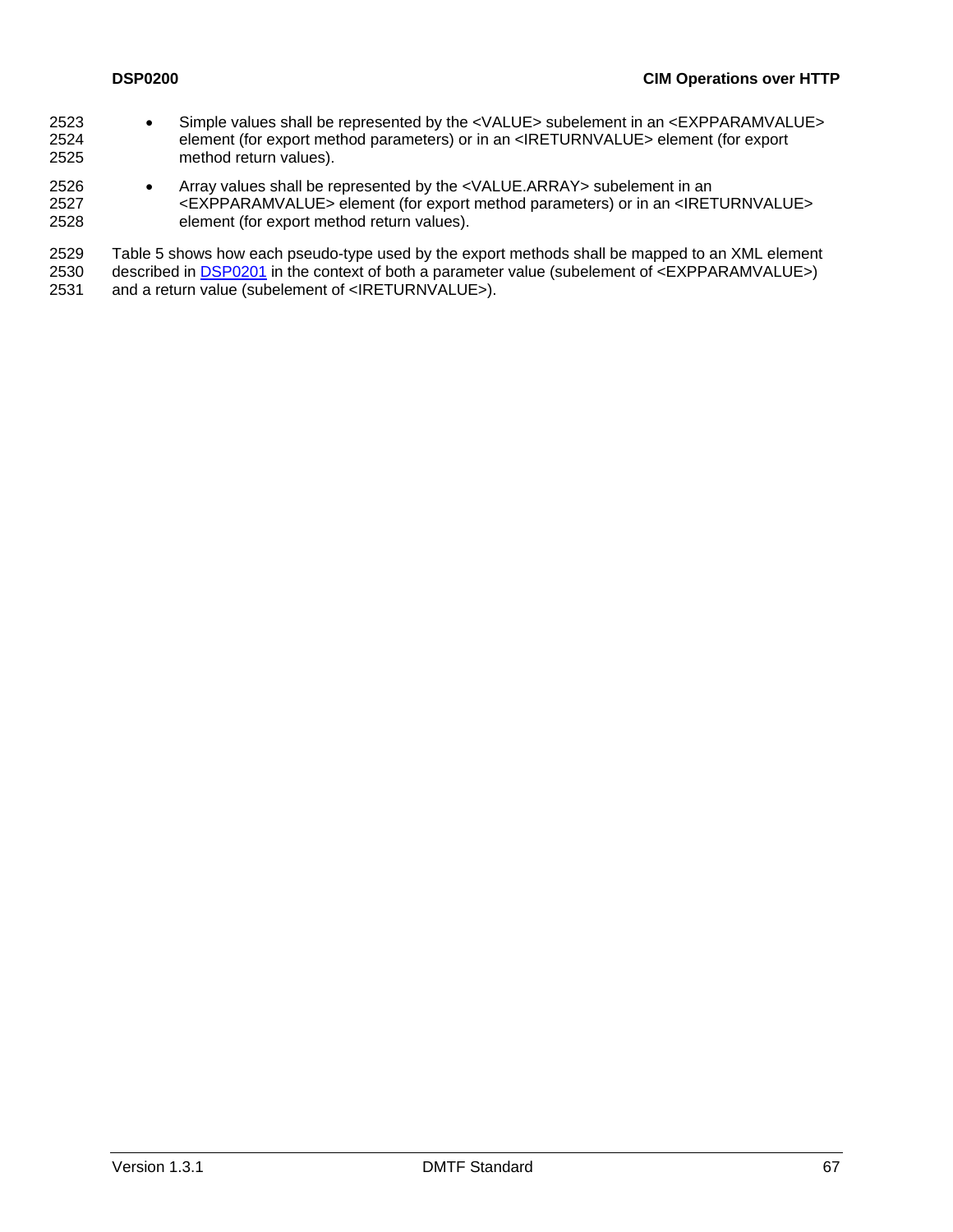## <span id="page-67-0"></span>2532 **Table 5 – Mapping of Export Method Pseudo-Types to XML Elements**

| <b>Type</b>                       | <b>XML Element</b>                                            |
|-----------------------------------|---------------------------------------------------------------|
| <object></object>                 | (VALUE.OBJECT VALUE.OBJECTWITHLOCALPATH VALUE.OBJECTWITHPATH) |
| <class></class>                   | <b>CLASS</b>                                                  |
| <instance></instance>             | <b>INSTANCE</b>                                               |
| <classname></classname>           | <b>CLASSNAME</b>                                              |
| <namedinstance></namedinstance>   | <b>VALUE.NAMEDINSTANCE</b>                                    |
| <instancename></instancename>     | <b>INSTANCENAME</b>                                           |
| <objectwithpath></objectwithpath> | VALUE.OBJECTWITHPATH                                          |
| <objectname></objectname>         | (CLASSNAME INSTANCENAME)                                      |
| <propertyvalue></propertyvalue>   | (VALUE VALUE.ARRAY VALUE.REFERENCE)                           |
| <qualifierdecl></qualifierdecl>   | <b>QUALIFIER.DECLARATION</b>                                  |

## 2533 **5.4.2.1 ExportIndication**

2534 The ExportIndication operation exports a single CIM indication to the destination CIM listener:

| 2535 | ExportIndication                         |
|------|------------------------------------------|
| 2536 | void <b>ExportIndication</b> (           |
| 2537 | [IN] <instance> NewIndication</instance> |
| 2538 |                                          |

- 2539 The NewIndication input parameter defines the indication to be exported. The proposed definition 2540 should be a correct instance definition for the underlying [CIM](#page-0-0) indication class according to the CIM 2541 [specification](#page-0-0).
- 2542 2543 2544 If ExportIndication is unsuccessful, this method shall return one of the following status codes, where the error returned is the first applicable error in the list, starting with the first element and working down. Any additional method-specific interpretation of the error is enclosed in parentheses.
- 2545 • CIM\_ERR\_ACCESS\_DENIED
- 2546 • CIM\_ERR\_NOT\_SUPPORTED
- 2547 2548 • CIM\_ERR\_INVALID\_PARAMETER (including missing, duplicate, unrecognized, or otherwise incorrect parameters)
- 2549 2550 • CIM\_ERR\_INVALID\_CLASS (The CIM class of which this is to be a new instance does not exist.)
- 2551 • CIM\_ERR\_FAILED (Some other unspecified error occurred.)

## 2552 **5.4.3 Functional Profiles**

2553 This clause partitions the export methods into functional groups to establish conformance. See [Table 6.](#page-68-1)

2554 2555 2556 Support for a particular group does not guarantee that all invocations of an export method in that group will succeed. Rather, the exclusion of a group is a declaration that any attempt to call an export method in that group always returns CIM\_ERR\_NOT\_SUPPORTED.

2557 2558 The dependency relation is transitive, so if group  $G_1$  depends on  $G_2$ , and  $G_2$  depends on  $G_3$ , then  $G_1$ depends on  $G_3$ . It is also anti-symmetric, so if  $G_1$  depends on  $G_2$ , then  $G_2$  cannot depend on  $G_1$ .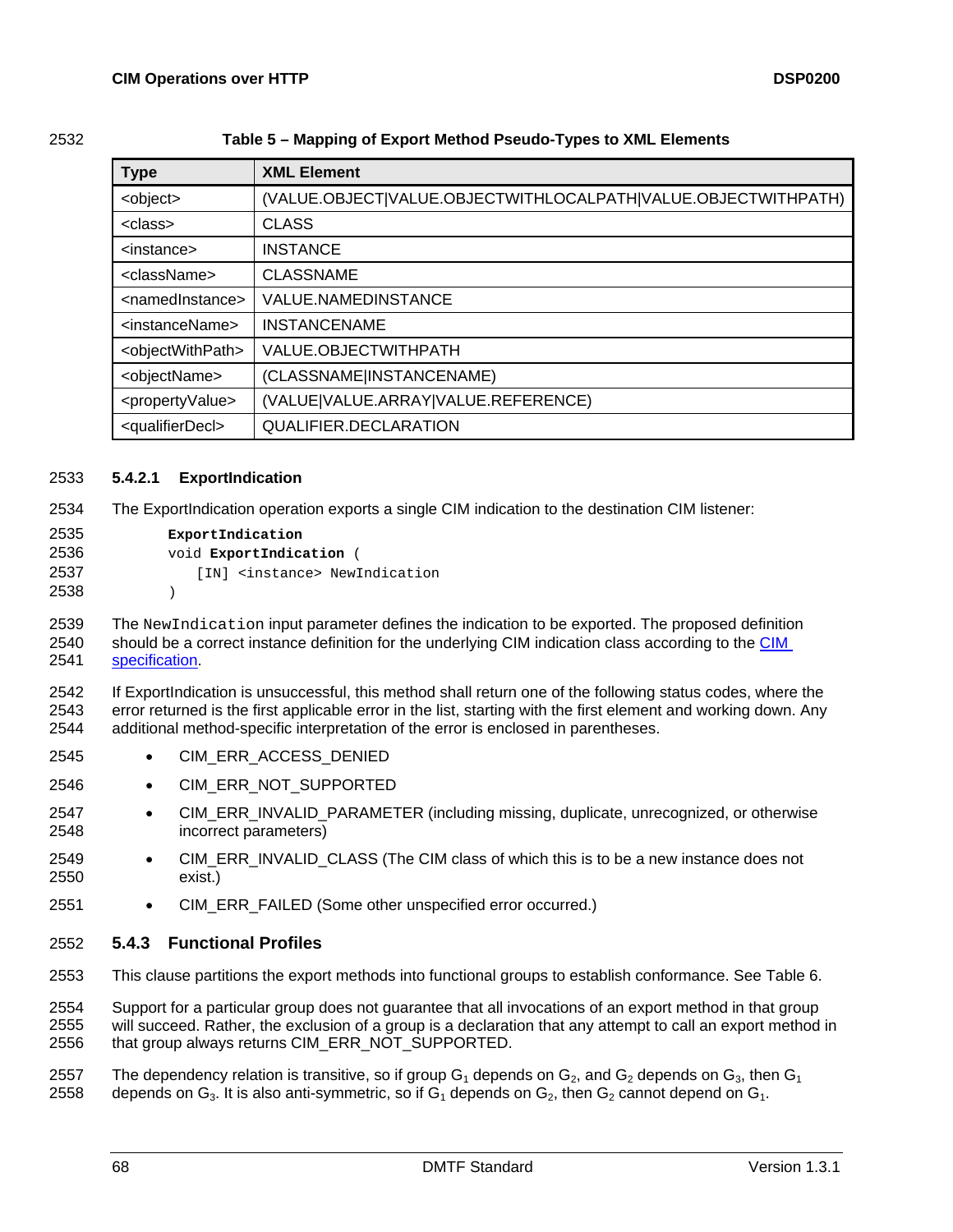<span id="page-68-0"></span>

### <span id="page-68-1"></span>2559 **Table 6 – Functional Groups of Export Methods**

| <b>Functional Group</b> | <b>Dependency</b> | <b>Method</b>    |
|-------------------------|-------------------|------------------|
| Indication              | None              | ExportIndication |

# 2560 **6 Encapsulation of CIM Messages**

This clause describes how to use CIM messages in HTTP. CIM message requests may be used with or 2562 without the [HTTP Extension Framework.](http://www.ietf.org/rfc/rfc2774.txt) 2561

2563 2564 2565 Although CIM messages can be used in combination with a variety of HTTP request methods, this specification defines CIM messages only within HTTP POST requests. (M-POST may be used in place of POST. For details on how to use CIM messages with the HTTP Extension Framework, see [6.2.](#page-69-0))

2566 2567 All CIM message responses are carried in the corresponding HTTP response. In the remaining discussion, the following terms are used as convenient shorthand for the definitions provided here:

- 2568 • *CIM operation request.* An HTTP POST request message with an XML entity body that defines 2569 an [Operation Request Message](#page-13-0).
- 2570 *CIM operation response.* An HTTP response message, issued in response to a CIM operation 2571 request, with an entity body that defines an [Operation Response Message](#page-13-0).
- 2572 2573 • *CIM export request*. An HTTP POST request message with an XML entity body that defines a CIM export message request.
- 2574 2575 • *CIM export response.* An HTTP response message, issued in response to a CIM export message request, with an entity body that defines a CIM export message response.
- 2576 2577 • *CIM message request*. An HTTP POST request message with an XML entity body that defines either a CIM operation or export message request.
- 2578 2579 2580 • *CIM message response.* An HTTP response message, issued in response to a CIM operation message (or CIM export message) request, with an entity body that defines a CIM operation message (or CIM export message) response.
- 2581 2582 Note that an HTTP response to a CIM request is not always a CIM response. For example, a "505 HTTP Version Not Supported" response is not a CIM response.

## 2583 **6.1 CIM Clients, CIM Servers, and CIM Listeners**

- 2584 2585 A CIM product is any product that can supply and/or consume management information using the CIM schema. In particular, CIM clients, CIM servers, and CIM listeners are examples of CIM products:
- A *CIM client* issues [CIM operation requests](#page-68-0) (CIM message requests) and receives and 2587 **[CIM operation responses](#page-68-0) (CIM message responses).** 2586
- 2588 2589 • A *CIM server* receives and processes CIM operation message requests and issues CIM operation message responses.
- 2590 2591 • A *CIM listener* is a server that receives and processes CIM export message requests and issues CIM export message responses.

2592 2593 2594 A CIM server may be act as any combination of CIM client, CIM server, and CIM listener. For example, a CIM server that supports indication subscription and generation acts as a CIM client when delivering an indication, through ExportIndication, to a CIM listener.

2595 2596 Throughout this document, the terms CIM client, CIM server, CIM listener, and CIM product are used as convenient shorthand to refer to the subset of CIM products that conform to this specification.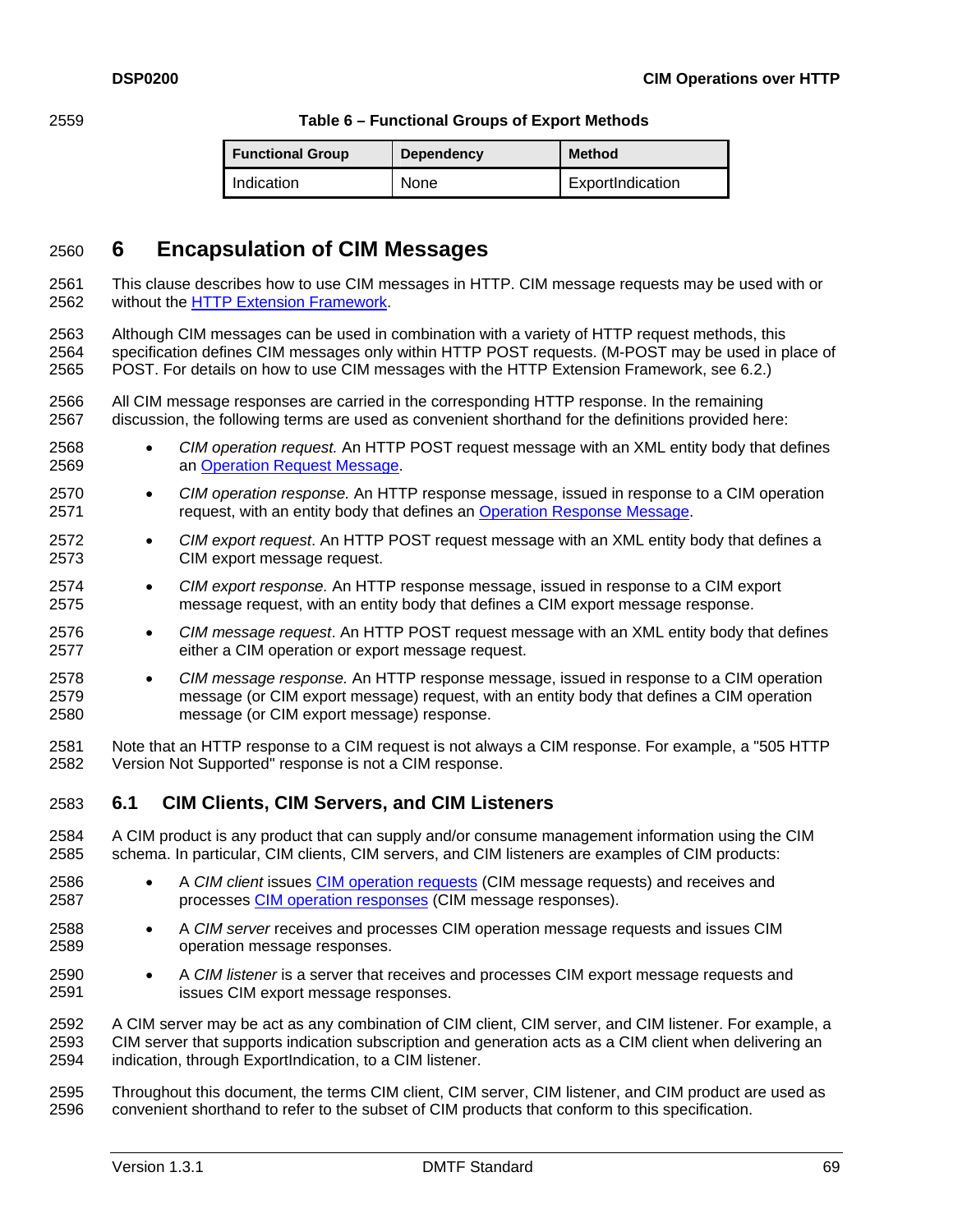## <span id="page-69-0"></span>2597 **6.2 Use of M-POST**

A [CIM client](#page-68-0) attempting to invoke a CIM message using the HTTP Extension Framework method "M-POST" shall follow these steps: 2598 2599

- 2600 2601 2602 • If the M-POST invocation fails with an HTTP status of "501 Not Implemented" or "510 Not Extended," the client should retry the request using the HTTP method "POST" with the appropriate modifications (described in [6.2.2\)](#page-69-1).
- 2603 2604 • If the M-POST invocation fails with an HTTP status of "405 Method Not Allowed," the client should fail the request.
- 2605 For all other status codes, the client shall act in accordance with standard HTTP ([RFC 1945](#page-8-0), 2606 [RFC 2068\)](#page-8-0).
- 2607 2608 This extended invocation mechanism gives Internet proxies and firewalls greater filtering control and administrative flexibility over CIM message invocations.

2609 2610 2611 2612 If a client receives a 501 or 510 status in response to an M-POST request, in subsequent invocations to the same HTTP server, the client may omit the attempt at M-POST invocations for a suitable period. This omission avoids the need for an extra round trip on each and every method invocation. The details of the caching strategy employed by the client are outside the scope of this specification.

## 2613 **6.2.1 Use of the Ext Header**

If a [CIM server](#page-68-0) or [CIM listener](#page-68-0) receives a valid M-POST request and has fulfilled all mandatory extension header declarations in the request, it shall include in the response the "Ext" header defined by [RFC 2774.](#page-9-0) 2614 2616 This included header shall be protected by the appropriate [Cache-Control](#page-0-0) directive. 2615

## <span id="page-69-1"></span>2617 **6.2.2 Naming of Extension Headers**

2618 In M-POST request messages (and their responses), CIM extension headers shall be declared using the name space prefix allotted by the "Man" extension header (in accordance with [RFC 2774\)](#page-9-0) that refers to the name space "http://www.dmtf.org/cim/mapping/http/v1.0". The full format of the "Man" header declaration for this specification is: 2619 2620 2621

| 2622 | Man | = "Man" ":" "http://www.dmtf.org/cim/mapping/http/v1.0" |
|------|-----|---------------------------------------------------------|
| 2623 |     | ";" "ns" "=" header-prefix                              |

2624 header-prefix  $= 2*DIGIT$ 

- 2625 2626 This header-prefix should be generated at random on a per-HTTP message basis, and should not necessarily be a specific number.
- In accordance with [RFC 2774,](#page-9-0) all POST request messages (and their responses) shall not include such a mandatory extension declaration. In POST request messages (and their responses), name space prefixes shall not be used. 2627 2628 2629
- 2630 EXAMPLE 1:
- 2631 Using M-POST:
- 2632 2633 2634 2635 M-POST /cimom HTTP/1.1 Man: http://www.dmtf.org./cim/mapping/http/v1.0 ; ns=23 23-CIMOperation: MethodCall ...
- 2636 EXAMPLE 2:
- 2637 2638 2639 Using POST: POST /cimom HTTP/1.1 CIMOperation: MethodCall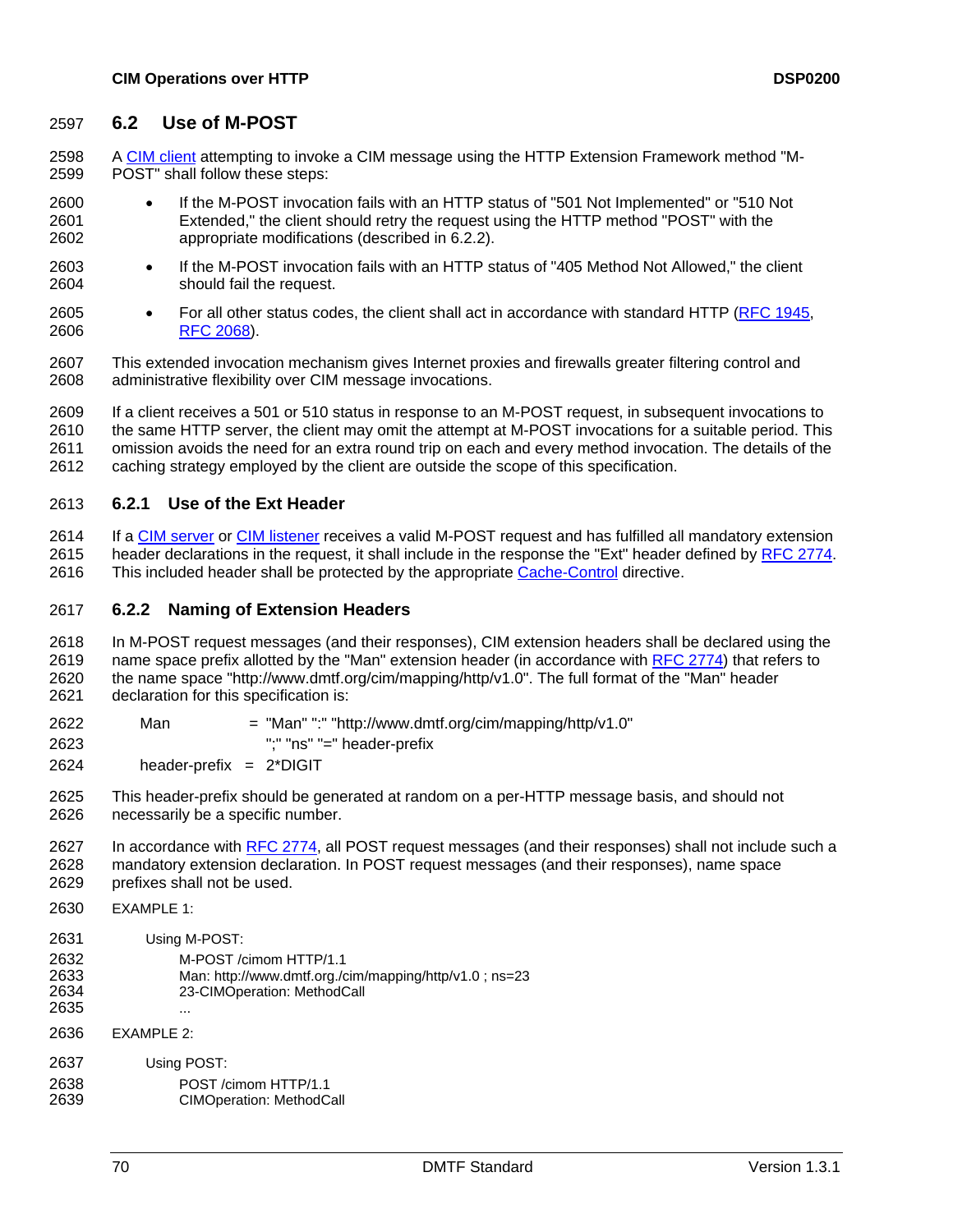2640 ...

## 2641 **6.3 Extension Headers Defined for CIM Message Requests and Responses**

2642 2643 2644 A CIM message contains exactly one CIM operation request, CIM operation response, CIM export request, or CIM export response. This clause describes the extension headers to specify CIM message semantics in the HTTP header of a POST message.

- Any [CIM Operation Request](#page-68-0) or [CIM Operation Response](#page-68-0) shall, and only CIM operation requests and responses may, include the following CIM extension header: 2645 2646
- 2647 [CIMOperation](#page-72-0)
- Any [CIM Operation Request](#page-68-0) shall, and only CIM operation requests may, include one and only one of the following CIM extension header sets: 2648 2649
- 2650 [CIMMethod a](#page-74-0)nd [CIMObject](#page-74-0), or
- 2651 [CIMBatch](#page-76-0)
- 2652 2653 Any CIM export request or CIM export response shall, and only CIM export requests and responses may, include the following CIM extension header:
- 2654 [CIMExport](#page-73-0)
- 2655 2656 Any CIM export request shall, and only CIM export requests may, include one and only one of the following CIM extension headers:
- 2657 [CIMExportMethod](#page-75-0)
- 2658 [CIMExportBatch](#page-77-0)
- 2659 2660 An HTTP response with an error status code to a CIM message request may include the following CIM extension header:
- 2661 [CIMError](#page-77-0)
- 2662 All CIM messages may include the following CIM extension header:
- 2663 [CIMProtocolVersion](#page-73-0)

#### 2664 **6.3.1 Encoding of CIM Element Names within HTTP Headers and Trailers**

2665 2666 2667 2668 CIM element (class, property, qualifier, method, or method parameter) names are natively Unicode, and may use UCS-2 characters unsuitable for inclusion within an HTTP message header or trailer. To encode CIM element names represented in Unicode to values within HTTP headers or trailers, the following twostep mapping process shall be used:

- 2669 Encode the full Unicode CIM element name using [UTF-8.](#page-8-0)
- Using the ""%" HEX HEX" convention, apply the standard URI **[\[RFC 2396](#page-8-0), section 2]** escaping mechanism to the resulting string to escape any characters that are unsafe within an HTTP header or trailer. 2670 2671 2672
- 2673 2674 In this specification, the token CIMIdentifier represents a CIM element name to which this transformation has been applied.

2675 2676 One characteristic of this mapping is that CIM elements named with an ASCII representation appear in ASCII in the resulting URL.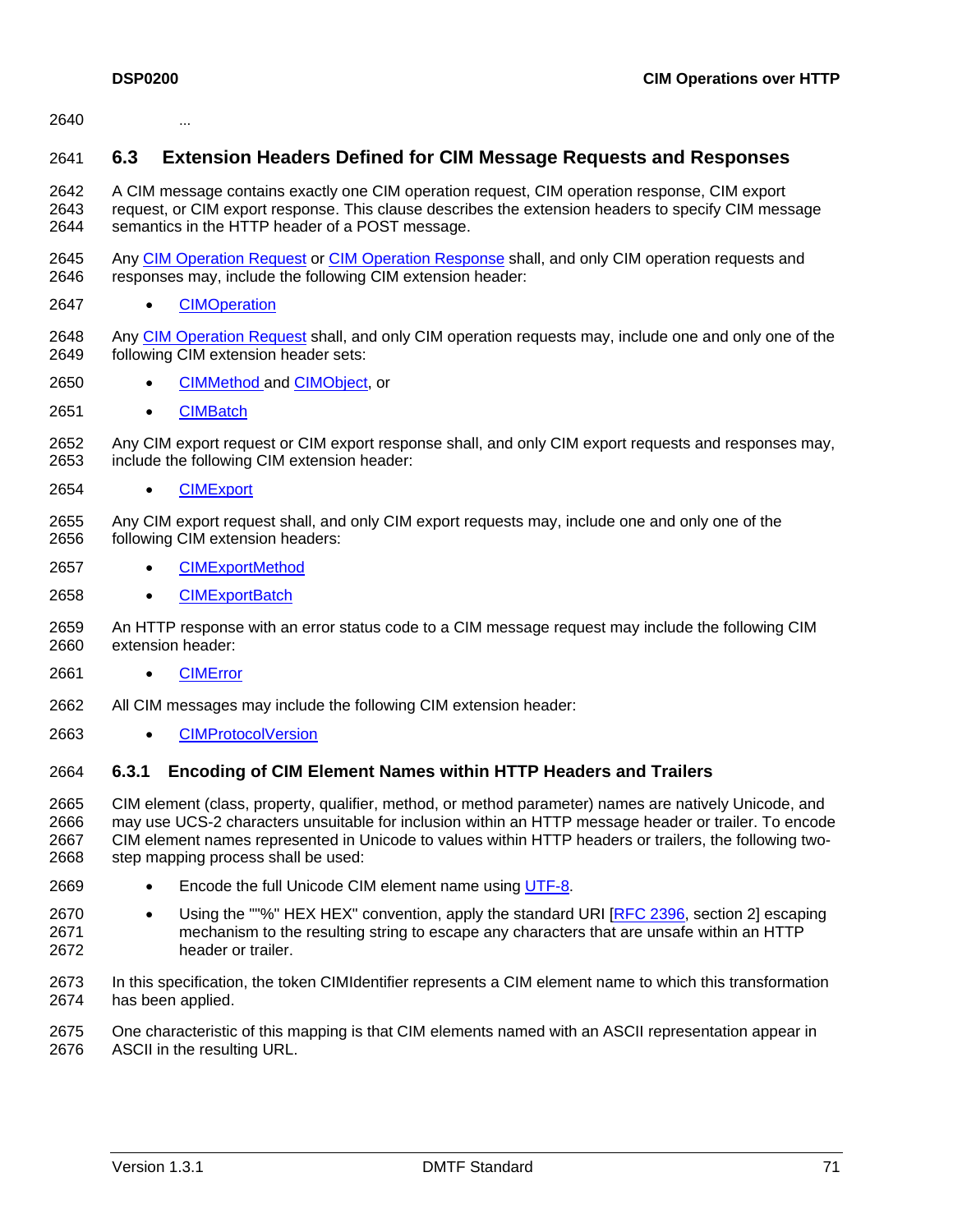- 2677 EXAMPLE:
- 2678 CIM\_LogicalElement is unchanged under this transformation.
- 2679 2680 The class named using the UCS-2 sequence representing the Hangul characters for the Korean word "hangugo" (D55C, AD6D, C5B4) becomes
- 2681 %ED%95%9C%EA%B5%AD%EC%96%B4=10
- 2682 after UTF-8 transformation and escaping all characters with their % HEX HEX equivalent.

### 2683 **6.3.2 Encoding of CIM Object Paths within HTTP Headers and Trailers**

- 2684 This clause describes the mapping that shall be applied to represent CIM object paths, as described within an [Operation Request Message](#page-13-0) using the <LOCALNAMESPACEPATH>, <LOCALCLASSPATH>, or <LOCALINSTANCEPATH> elements, in a format that is safe for representation within an HTTP header or trailer. 2685 2686 2687
- 2688 If the element to be transformed is a <LOCALNAMESPACEPATH>, the algorithm is as follows:
- 2689 • For the first NAMESPACE subelement, output the textual content of that element.
- 2690 2691 • For each subsequent NAMESPACE subelement, output the forward slash character (/) followed by the textual content of that NAMESPACE element.
- 2692 If the element to be transformed is a <LOCALCLASSPATH>, the algorithm is as follows:
- 2693 2694 • Transform the <LOCALNAMESPACEPATH> subelement using the rules previously described, and output a colon character (:).
- 2695 • Output the value of the NAME attribute of the <CLASSNAME> subelement.
- 2696 If the element to be transformed is a <LOCALINSTANCEPATH>, the algorithm is as follows:
- 2697 2698 • Transform the <LOCALNAMESPACEPATH> subelement using the rules previously described, and output a colon character (:).
- 2699 • Output the value of the CLASSNAME attribute of the <INSTANCENAME> subelement.
- 2700 2701 • If there is at least one <KEYBINDING> subelement under the <INSTANCENAME> subelement, then for each such subelement:
- 2702 2703 – Output a period character (.) if this is the first <KEYBINDING> subelement; otherwise, output a comma character (,).
- 2704 Output the value of the NAME attribute, followed by an equal character  $(=)$ .
- 2705 2706 – If there is a <KEYVALUE> subelement, output the textual element content of that element, subject to the following transformation:
	- If the VALUETYPE attribute is numeric or Boolean, the output is identical to the content of the element.
	- If the VALUETYPE attribute is a string, the output is obtained by enclosing the content of the element in double quote (") characters and escaping any double quote characters or backslash character within the value with a preceding backslash (\) character.
- 2713 – If there is a <VALUE.REFERENCE> subelement
	- Output a double quote character (").

2714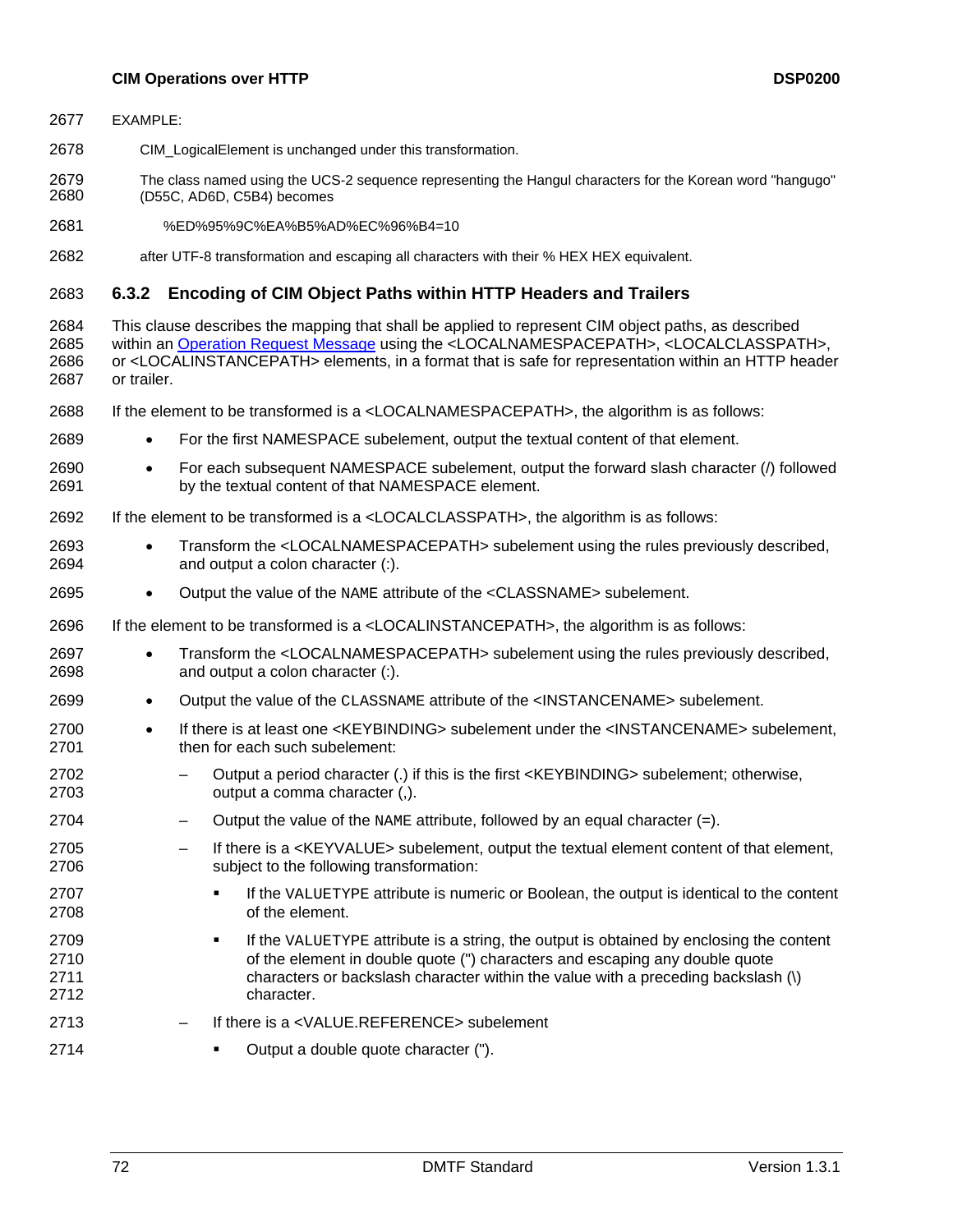- <span id="page-72-0"></span> Apply the process recursively to the <CLASSPATH> or <INSTANCEPATH> subelement of the <VALUE.REFERENCE> element, escaping any double quote or backslash character thereby generated with a preceding backslash (\) character. 2715 2716 2717 2718 Output a closing double quote character (").
- 2719 2720 • If there is no <KEYBINDING> subelement but there is a <KEYVALUE> or <VALUE.REFERENCE> subelement under the <INSTANCENAME> subelement, then:
- 2721 Output an equal character  $(=)$ .
- 2722 2723 – Output the transformed value of the <KEYVALUE> or <VALUE.REFERENCE> using the previously-described rules.
- 2724 2725 2726 • If there are no <KEYBINDING> subelements or no <KEYVALUE> or <VALUE.REFERENCE> subelement, then indicate a singleton instance by outputting the string "=@" under the <INSTANCENAME> subelement.
- 2727 2728 2729 Finally, after applying these rules to the <LOCALNAMESPACEPATH>, <LOCALCLASSPATH>, or <LOCALINSTANCEPATH> element, transform the entire output string into URI-safe format in the following two-step procedure:
- 2730 Encode the string using UTF-8 [\[RFC 2279\]](#page-8-0) if it is not already in this format.
- Using the ""%" HEX HEX" convention, apply the standard URI [\[RFC 2396](#page-8-0), section 2] escaping mechanism to the resulting string to escape any characters that are unsafe within an HTTP header or trailer. 2731 2732 2733
- 2734 2735 2736 In this specification, the token CIMObjectPath represents a <LOCALNAMESPACEPATH>, <LOCALCLASSPATH>, or <LOCALINSTANCEPATH> element to which the preceding transformation has been applied.

# 2737 **6.3.3 CIMOperation**

- The CIMOperation header shall be present in all [CIM Operation Request](#page-68-0) and [CIM Operation Response](#page-68-0) messages. It identifies the HTTP message as carrying a CIM operation request or response. 2738 2739
- 2740 CIMOperation = "CIMOperation" ":" ("MethodCall" | "MethodResponse")

A [CIM client](#page-68-0) shall include this header, with the value "MethodCall," in all CIM operation requests that it issues. A [CIM server](#page-68-0) shall include this header in all CIM operation responses that it issues, with the value 2741 "MethodResponse". 2742 2743

- 2744 2745 If a CIM server receives a CIM operation request with this header, but with a missing value or a value that is not "MethodCall," then it shall fail the request with status "400 Bad Request". The CIM server shall 2746 include a [CIMError](#page-77-0) header in the response with a value of unsupported-operation.
- 2747 2748 2749 If a CIM server receives a CIM operation request without this header, it shall not process it as a CIM operation request. The status code returned by the CIM server in response to such a request is outside the scope of this specification.
- 2750 2751 2752 2753 If a CIM client receives a response to a CIM operation request without this header (or if this header has a value that is not "MethodResponse"), it should discard the response and take appropriate measures to publicize that it has received an incorrect response. The details as to how this is done are outside the scope of this specification.
- 2754 2755 The CIMOperation header affords a simple mechanism by which firewall or proxy administrators can make global administrative decisions on all CIM operations.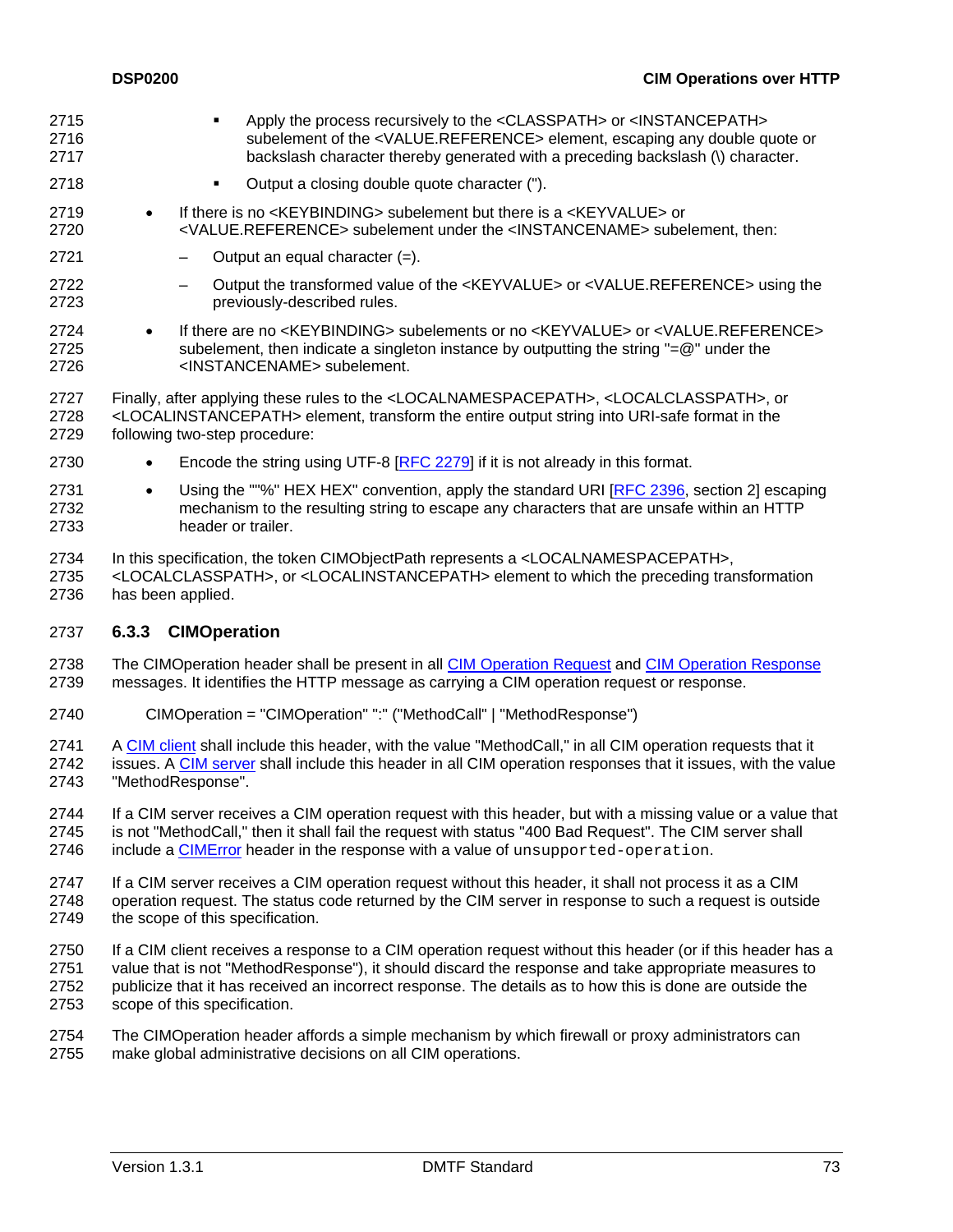# <span id="page-73-0"></span>2756 **6.3.4 CIMExport**

- The CIMExport header shall be present in all CIM export request and response messages. It identifies the HTTP message as carrying a CIM export method request or response. 2757 2758
- 2759 CIMExport = "CIMExport" ":" ("MethodRequest" | "MethodResponse")

2760 2761 2762 A CIM client shall include this header with the value "MethodRequest" in all CIM export requests that it issues. A CIM listener shall include this header in all CIM export responses that it issues, with the value "MethodResponse".

2763 2764 2765 If a CIM listener receives a CIM export request with this header, but with a missing value or a value that is not "MethodRequest", then it shall fail the request with status "400 Bad Request". The CIM listener shall include a CIMError header in the response with a value of unsupported-operation.

2766 2767 If a CIM listener receives a CIM export request without this header, it shall not process it. The status code returned by the CIM listener in response to such a request is outside of the scope of this specification.

2768 2769 2770 2771 If a CIM client receives a response to a CIM export request without this header (or if this header has a value that is not "MethodResponse"), it should discard the response and take appropriate measures to publicize that it has received an incorrect response. The details as to how this is done are outside the scope of this specification.

2772 2773 The CIMExport header affords a simple mechanism by which firewall or proxy administrators can make global administrative decisions on all CIM exports.

# 2774 **6.3.5 CIMProtocolVersion**

2775 2776 The CIMProtocolVersion header may be present in any CIM message. The header identifies the version of the CIM operations over the HTTP specification in use by the sending entity.

- 2777 CIMProtocolVersion = "CIMProtocolVersion" ":" 1\*DIGIT "." 1\*DIGIT
- 2778 If the header is omitted, then a value of 1.0 must be assumed.
- 2779 The major and minor revision numbers must be treated as independent integers.
- 2780 2781 The CIMProtocolVersion  $x_1, y_1$  is less than CIMProtocolVersion  $x_2, y_2$  if and only if one of the following statements is true:
- 2782 •  $x_1$  is less than  $x_2$
- 2783 •  $x_1$  equals  $x_2$ , and  $y_1$  is less than  $y_2$
- 2784 2785 The CIMProtocolVersion  $x_1,y_1$  is greater than CIMProtocolVersion  $x_2,y_2$  if and only if one of the following statements is true:
- 2786 •  $x_1$  is greater than  $x_2$ ,
- 2787 •  $x_1$  equals  $x_2$ , and  $y_1$  is greater than  $y_2$
- 2788 A CIMProtocolVersion  $x_1 \cdot y_1$  is within tolerance of CIMProtocolVersion  $x_2 \cdot y_2$  if:
- 2789 •  $x_1$  equals  $x_2$ , and
- 2790 •  $y_1$  is less than or equal to  $y_2$

2791 If the CIMProtocolVersion of the CIM message received is within tolerance of the CIMProtocolVersion supported for a [CIM server](#page-68-0) or [CIM listener](#page-68-0) implementation, the receiving implementation shall accept that 2793 CIM message. Equivalent CIMProtocolVersion values between [CIM server](#page-68-0) or [CIM listener](#page-68-0) and the CIM 2792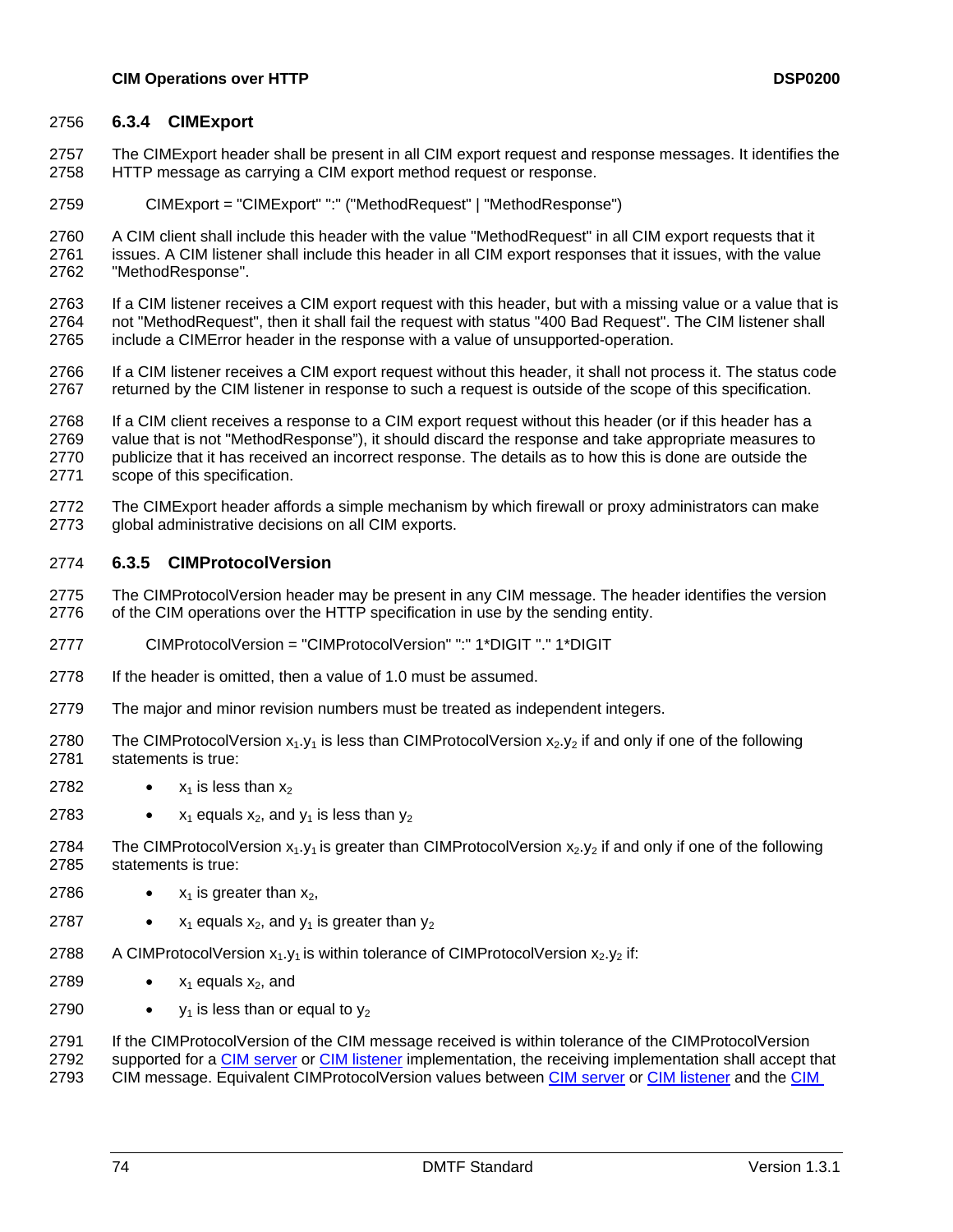- [client](#page-68-0) shall be accepted. The [CIM server](#page-68-0) or [CIM listener](#page-68-0) implementation may reject a CIM message in all other cases. For information about how CIM messages are rejected, see [7.3.](#page-83-0) 2794 2795
- 2796 Beyond tolerance considerations, the implementation should reject the received CIM message *only* if the
- 2797 design as defined by the CIMProtocolVersion of the receiving implementation has changed in the
- 2798 declaration of the API, method parameters, or behavior since the design defined by the
- 2799 CIMProtocolVersion of the received CIM message.

### 2800 **6.3.6 CIMMethod**

- 2801 The CIMMethod header shall be present in any [CIM Operation Request](#page-68-0) message that contains a Simple 2802 [Operation Request.](#page-13-0)
- It shall not be present in any [CIM Operation Response](#page-68-0) message nor in any [CIM Operation Request](#page-68-0) message unless it is a simple operation request. It shall not be present in any CIM export request or response message. 2803 2804 2805
- 2806 The header identifies the name of the CIM method to be invoked, encoded in an HTTP-safe
- [representation.](#page-70-0) Firewalls and proxies may use this header to carry out routing and forwarding decisions based on the CIM method to be invoked. 2807 2808

2809 2810 The name of the CIM method within a simple operation request is the value of the NAME attribute of the <METHODCALL> or <IMETHODCALL> element.

- 2811 CIMMethod = "CIMMethod" ":" MethodName
- 2812 MethodName = [CIMIdentifier](#page-70-0)
- If a [CIM server](#page-68-0) receives a CIM operation request for which any one of the following statements is true, then it shall fail the request and return a status of "400 Bad Request". Also, it shall include a *[CIMError](#page-77-0)* 2813 2814
- header in the response with a value of header-mismatch, subject to the considerations specified in [7.3:](#page-83-0) 2815
- 2816 • The CIMMethod header is present, but it has an invalid value.
- 2817 The CIMMethod header is not present, but the operation request message is a Simple 2818 [Operation Request](#page-13-0).
- 2819 2820 • The CIMMethod header is present, but the operation request message is not a simple operation request.
- 2821 2822 2823 • The CIMMethod header is present and the operation request message is a simple operation request, but the CIMIdentifier value (when unencoded) does not match the unique method name within the simple operation request.
- 2824 2825 2826 2827 2828 Note that this verification provides a *basic* level of assurance that any intermediate firewall or proxy was not acting on misleading information when it decided to forward the request based on the content of the CIMMethod header. Additional securing of HTTP messages against modification in transit (such as the encryption of the payload or appending of a digital signature thereto) would be required to provide a higher degree of integrity.

# 2829 **6.3.7 CIMObject**

- 2830 The CIMObject header shall be present in any [CIM Operation Request](#page-68-0) message that contains a Simple 2831 [Operation Request.](#page-13-0)
- It shall not be present in any [CIM Operation Response](#page-68-0) message nor in any [CIM Operation Request](#page-68-0) 2832
- message unless it is a simple operation Request. It shall not be present in any CIM export request or response message. 2833 2834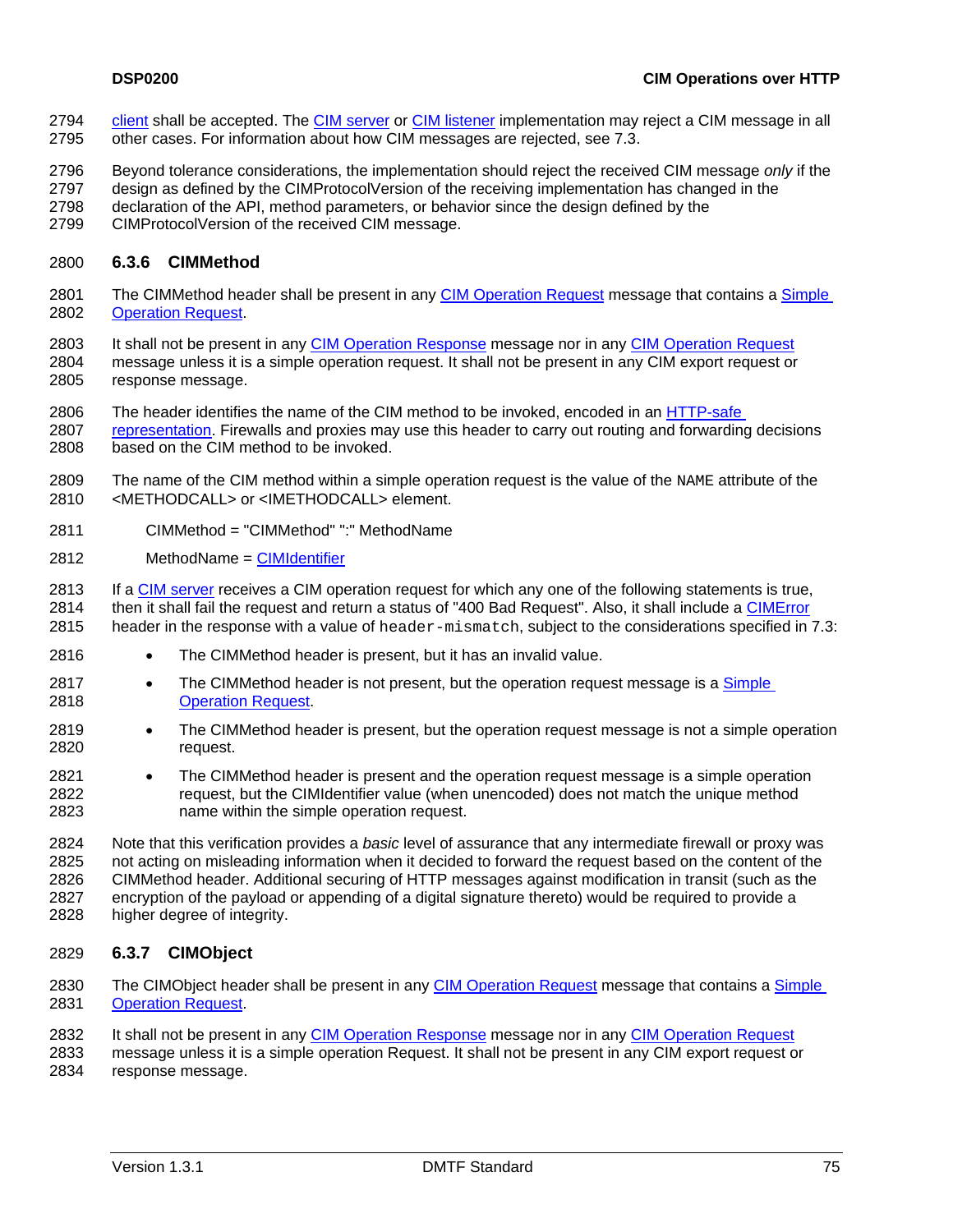#### **CIM Operations over HTTP DESP0200**

The header identifies the CIM object on which the method is to be invoked using a CIM object path encoded in an [HTTP-safe representation.](#page-71-0) This object shall be a class or instance for an [extrinsic](#page-14-0) method 2835 or a namespace for an *intrinsic* method. Firewalls and proxies may use this header to carry out routing 2836 2837

and forwarding decisions based on the CIM object that is the target of a method invocation. 2838

- 2839 CIMObject = "CIMObject" ":" ObjectPath
- 2840 ObjectPath = [CIMObjectPath](#page-72-0)
- 2841 2842 The ObjectPath value is constructed by applying the algorithm defined in [6.3.2](#page-71-1) to either of the following subelements within the CIM operation request:
- 2843 • The <LOCALNAMESPACEPATH> subelement of the <IMETHODCALL> element.

```
2844 
2845 
           • The <LOCALCLASSPATH> or <LOCALINSTANCEPATH> subelement of the 
               <METHODCALL> element.
```
- If a [CIM server](#page-68-0) receives a CIM operation request for which any one of the following statements is true, then it shall fail the request and return a status of "400 Bad Request". Also, it shall include a *[CIMError](#page-77-0)* 2846 header in the response with a value of header-mismatch, subject to the considerations specified in [7.3:](#page-83-0) 2847 2848
- 2849 The CIMObject header is present, but it has an invalid value.
- 2850 The CIMObject header is not present, but the operation request message is a Simple Operation 2851 [Request](#page-13-0).
- 2852 2853 • The CIMObject header is present, but the operation request message is not a simple operation request.
- 2854 2855 2856 • The CIMObject header is present and the operation request message is a simple operation request, but the ObjectPath value does not match the operation request message (where a match is defined in [6.3.2\)](#page-71-1).
- 2857 2858 2859 2860 Note that this verification provides a *basic* level of assurance that any intermediate firewall or proxy is not acting on misleading information when it forwards the request based on the content of the CIMObject header. Additional securing of HTTP messages against modification in transit, such as encrypting the payload or appending a digital signature to it, would be required to provide a higher degree of integrity.

# 2861 **6.3.8 CIMExportMethod**

- 2862 2863 The CIMExportMethod header shall be present in any CIM export request message that contains a simple export request.
- 2864 2865 2866 This header shall not be present in any CIM export response message nor in any CIM export request message unless it is a simple export request. It shall not be present in any CIM operation request or response message.
- 2867 2868 2869 The CIMExportMethod header identifies the name of the CIM export method to be invoked, encoded in an HTTP-safe representation. Firewalls and proxies may use this header to carry out routing and forwarding decisions based on the CIM export method to be invoked.
- 2870 2871 The name of the CIM export method within a simple export request is the value of the NAME attribute of the <EXPMETHODCALL> element.
- 2872 CIMExportMethod = "CIMExportMethod" ":" ExportMethodName
- 2873 ExportMethodName = CIMIdentifier

2874 2875 If a CIM listener receives a CIM export request for which any one of the following statements is true, then it shall fail the request and return a status of "400 Bad Request". Also, it shall include a CIMError header

2876 in the response with a value of header-mismatch, subject to the considerations specified in [7.3:](#page-83-0)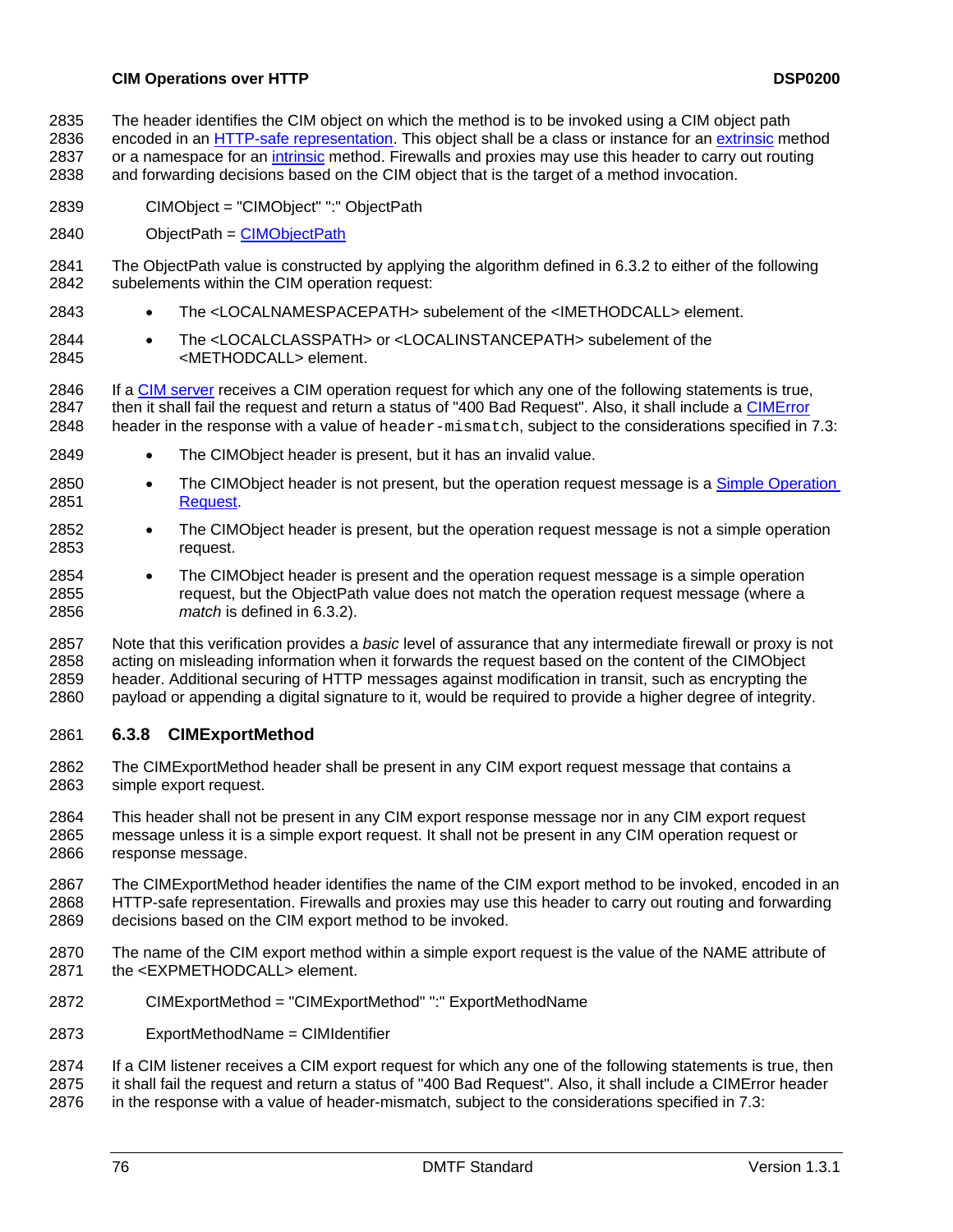- 2877 The CIMExportMethod header is present, but it has an invalid value.
- 2878 2879 • The CIMExportMethod header is not present, but the export request message is a simple export request.
- 2880 2881 • The CIMExportMethod header is present, but the export request message is not a simple export request.
- 2882 2883 2884 • The CIMExportMethod header is present and the export request message is a simple export request, but the CIMIdentifier value (when unencoded) does not match the unique method name within the simple export request.
- 2885 2886 2887 2888 2889 Note that this verification provides a basic level of assurance that any intermediate firewall or proxy is not acting on misleading information when it forwards the request based on the content of the CIMExportMethod header. Additional securing of HTTP messages against modification in transit, such as encrypting the payload or appending a digital signature to it, would be required to provide a higher degree of integrity.

#### 2890 **6.3.9 CIMBatch**

2891 The CIMBatch header shall be present in any [CIM Operation Request](#page-68-0) message that contains a [Multiple](#page-13-0)  2892 [Operation Request.](#page-13-0)

- 2893 This header shall not be present in any [CIM Operation Response](#page-68-0) message nor in any [CIM Operation](#page-68-0)  [Request](#page-68-0) message unless it is a multiple operation request. It shall not be present in any CIM export request or response message. 2894 2895
- 2896 2897 2898 The CIMBatch header identifies the encapsulated operation request message as containing multiple method invocations. Firewalls and proxies may use this header to carry out routing and forwarding decisions for batched CIM method invocations.
- 2899 CIMBatch = "CIMBatch" ":"
- If a [CIM server](#page-68-0) receives a CIM operation request for which any one of the following statements is true, then it must fail the request and return a status of "400 Bad Request". Also it must include a [CIMError](#page-77-0) 2900 header in the response with a value of header-mismatch, subject to the considerations specified in [7.3:](#page-83-0) 2901 2902
- 2903 The CIMBatch header is present, but it has an invalid value.
- 2904 2905 • The CIMBatch header is not present, but the operation request message is a multiple operation request.
- 2906 2907 • The CIMBatch header is present, but the operation request message is not a multiple operation request.
- 2908 2909 2910 2911 Note that this verification provides a *basic* level of assurance that any intermediate firewall or proxy is not acting on misleading information when it forwards the request based on the content of the CIMBatch header. Additional securing of HTTP messages against modification in transit, such as encrypting the payload or appending a digital signature to it, would be required to provide a higher degree of integrity.
- 2912 2913 If a CIM server receives a CIM operation request for which the CIMBatch header is present but the server does not support multiple operations, then it shall fail the request and return a status of "501 Not
- Implemented". Firewalls or Proxies may also employ this mechanism to compel a [CIM client](#page-68-0) to use simple operation requests rather than multiple operation requests. 2914 2915
- 2916 2917 A CIM client that receives a response of "501 Not Implemented" to a multiple operation request should resubmit that request as a series of simple operation requests.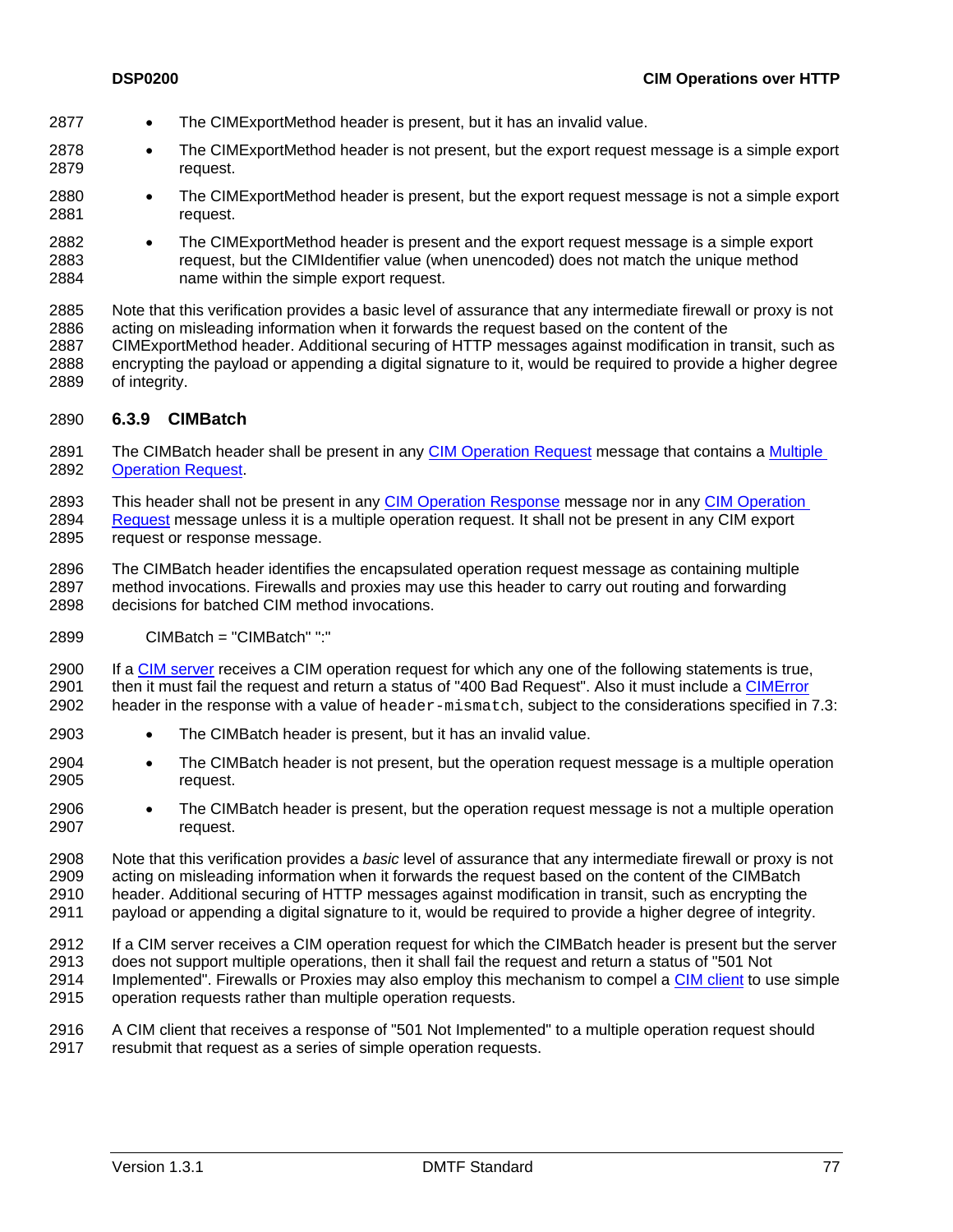# <span id="page-77-0"></span>2918 **6.3.10 CIMExportBatch**

- The CIMExportBatch header shall be present in any CIM export request message that contains a multiple export request. 2919 2920
- 2921 2922 2923 It shall not be present in any CIM operation request or response message. Also, it shall not be present in any CIM export response message nor in any CIM export request message unless it is a multiple export request.

2924 2925 2926 The header identifies the encapsulated Export Request Message as containing multiple export method invocations. Firewalls and proxies may use this header to carry out routing and forwarding decisions for batched CIM Export method invocations.

2927 CIMExportBatch = "CIMExportBatch" ":"

2928 2929 If a CIM listener receives a CIM export request for which any one of the following statements is true, then it must fail the request and return a status of "400 Bad Request". Also, it must include a CIMError header 2930 in the response with a value of header-mismatch, subject to the considerations specified in [Errors](#page-83-1):

- 2931 • The CIMExportBatch header is present, but it has an invalid value.
- 2932 2933 • The CIMExportBatch header is not present, but the export request message is a multiple export request.
- 2934 2935 • The CIMExportBatch header is present, but the export request message is not a multiple export request.
- 2936 2937 Note that this verification provides a *basic* level of assurance that any intermediate firewall or proxy is not acting on misleading information when it forwards the request based on the content of the
- 2938 2939 2940 CIMExportBatch header. Additional securing of HTTP messages against modification in transit, such as encrypting the payload or appending a digital signature to it, would be required to provide a higher degree of integrity.
- 2941 2942 2943 2944 If a CIM listener receives a CIM export request for which the CIMExportBatch header is present, but the CIM listener does not support multiple exports, then it shall fail the request and return a status of "501 Not Implemented". Firewalls or Proxies may also employ this mechanism to compel a CIM client to use simple rather than multiple export requests.
- 2945 2946 A CIM client that receives a response of "501 Not Implemented" to a multiple export request should resubmit that request as a series of simple export requests.

# 2947 **6.3.11 CIMError**

2948 2949 The CIMError header may be present in any HTTP response to a CIM message request that is not a CIM message response.

- 2950 It shall not be present in any CIM message response or in any CIM message request.
- 2951 The CIMError header provides further CIM-specific diagnostic information if the [CIM server](#page-68-0) or [CIM listener](#page-68-0) encounters a fundamental error during processing of the CIM operation request and is intended to assist clients to further disambiguate errors with the same HTTP status code: 2952 2953

| 2954 | CIMError = "CIMError" ":" cim-error          |
|------|----------------------------------------------|
| 2955 | $cim-error = "unsupported-protocol-version"$ |
| 2956 | "multiple-requests-unsupported"              |
| 2957 | "unsupported-cim-version"                    |
| 2958 | "unsupported-dtd-version"                    |
| 2959 | "request-not-valid"                          |
| 2960 | "request-not-well-formed"                    |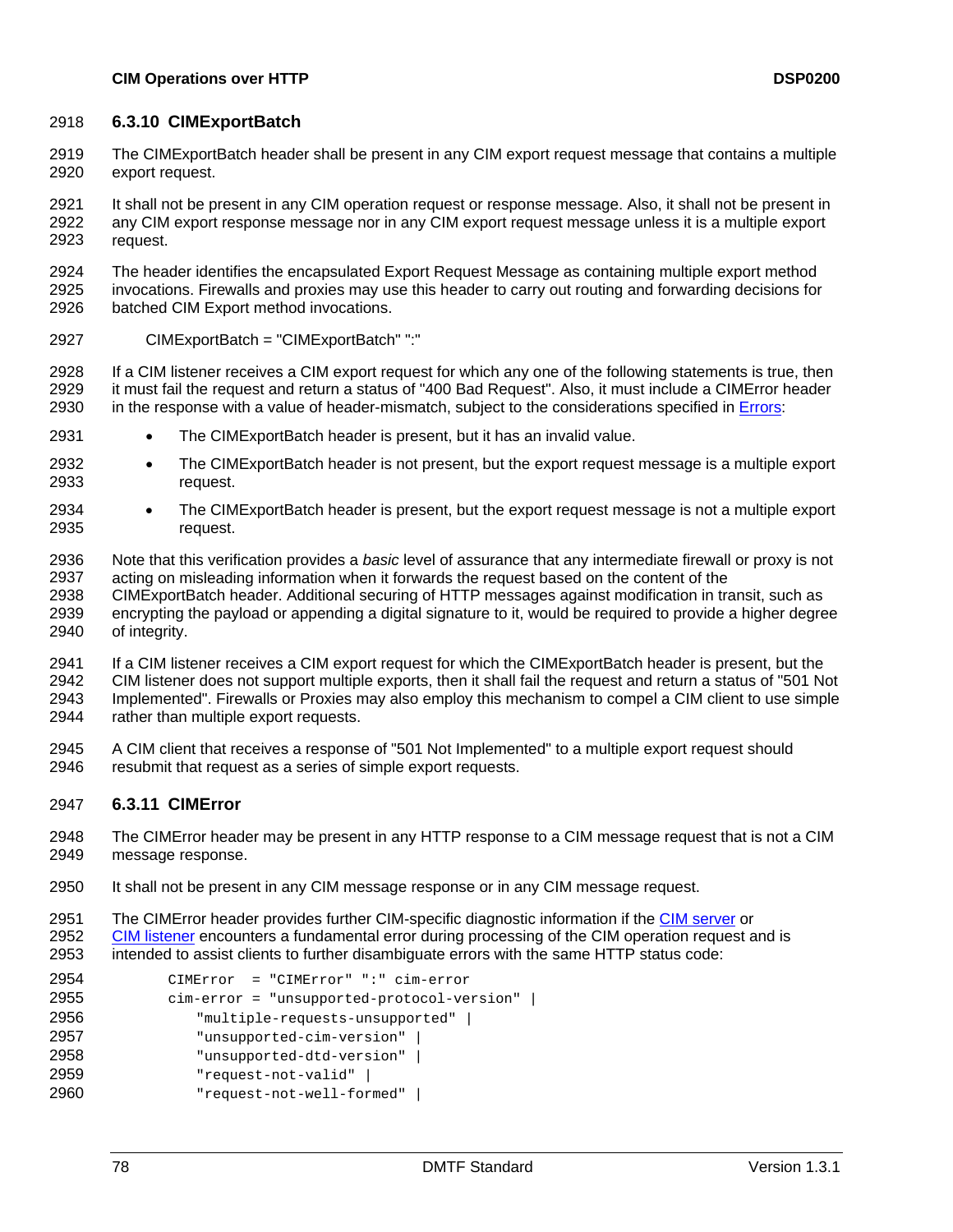| 2961 | "request-not-loosely-valid" |
|------|-----------------------------|
| 2962 | " $header-mismatch"$        |
| 2963 | "unsupported-operation"     |

#### 2964 **6.3.12 CIMRoleAuthenticate**

2965 2966 2967 A CIM server may return a CIMRoleAuthenticate header as part of the 401 Unauthorized response along with the WWW-Authenticate header. The CIMRoleAuthenticate header must meet the challenge of indicating the CIM server policy on role credentials.

- 2968 challenge = "credentialrequired" | "credentialoptional" | "credentialnotrequired"
- 2969 2970 • A challenge of *credentialrequired* indicates that the CIM server requires that a CIM client must present a credential if it seeks to assume a role.
- 2971 2972 2973 • A challenge of *credentialoptional* indicates that the credential is optional. If a credential is not sent, the CIM server allows the role assumption if it is permitted for the given user. However, certain operations that require the role credential may not succeed.
- 2974 • A challenge of *credentialnotrequired* indicates that no credential is required to assume the role.
- 2975 2976 Absence of the CIMRoleAuthenticate header indicates that the CIM server does not support role assumption. A CIM client should handle each of these cases appropriately.
- 2977 2978 2979 The challenge does not contain any authorization scheme, realm, or other information. A CIM client should extract this information from the WWW-Authenticate header. This implies that for any given request, the role credentials should use the same scheme as those required for the user credentials.
- 2980 2981 2982 A CIM server allows role assumption to succeed only if the user is allowed to assume the role. Therefore, even if appropriate credentials are presented, role assumption can fail. If either the user authentication or role assumption fails, the entire authentication operation fails.
- 2983 2984 To maintain backward compatibility, a CIM server that supports role assumption must allow user authentication even if no role is specified.

#### 2985 **6.3.13 CIMRoleAuthorization**

2986 2987 2988 2989 The CIMRoleAuthorization header is supplied along with the normal authorization header that the CIM client populates to perform user authentication. If the CIM client needs to perform role assumption and the server challenge is credentialrequired, the CIMRoleAuthorization header must be supplied with the appropriate credentials. The credentials supplied as part of the CIMRoleAuthorization header must use the same scheme as those specified for the authorization header, as specified in [RFC 2617](#page-9-0). Therefore, both Basic and Digest authentication are possible for the role credential. 2990 2991

- 2992 2993 If the CIM client wishes to assume a role but does not wish to supply role credentials for server challenge credentialoptional or credentialnotrequired, the CIMRoleAuthorization header must set the auth-scheme 2994 field as specified in [RFC 2617](#page-9-0) to be "role". The auth-param must contain the role name.
- 2995 2996 A CIM server that supports roles must be capable of handling the presence of credentials in the CIMRoleAuthorization header (that is auth-scheme not set to "role") regardless of whether it is expecting
- 2997 credentials or not. It may choose to ignore these credentials.

# 2998 **6.3.14 CIMStatusCodeDescription**

2999 If a CIM product includes the CIMStatusCode trailer, it may also include the CIMStatusCodeDescription

3000 3001 trailer. The value of this trailer is a string describing the nature of the error. A CIM product shall not include this trailer if the CIMStatusCode trailer is not present.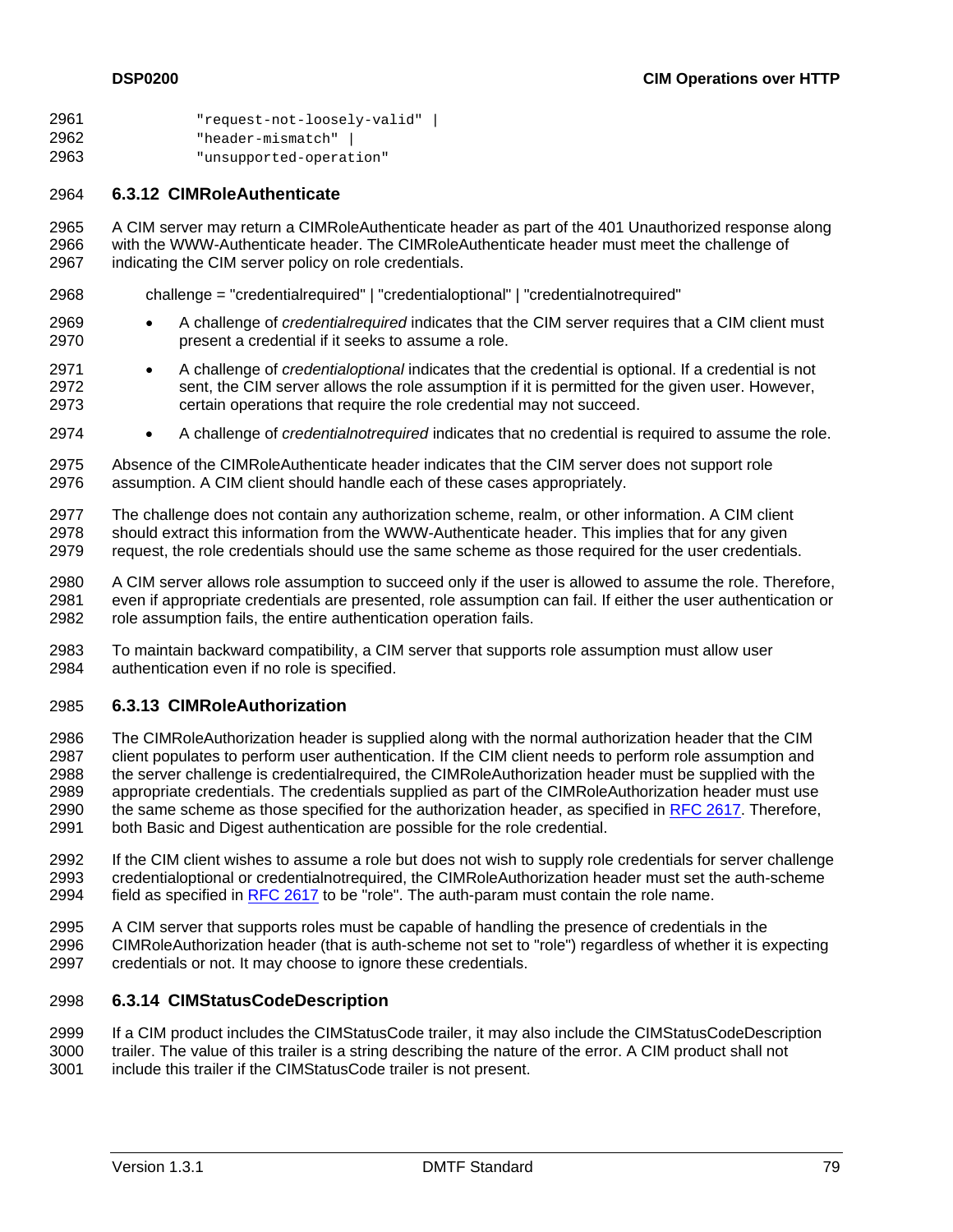#### 3002 **6.3.15 WBEMServerResponseTime**

The WBEMServerResponseTime header may be present in any CIM response message. If it is present, the header shall contain a measure, specified in microseconds, of the elapsed time required by the CIM server to process the request and create a response. Specifically, WBEMServerResponseTime describes the time elapsed since the CIM server received the CIM request message and the associated CIM response message was ready to send to the CIM client. 3003 3004 3005 3006 3007

3008 3009 3010 3011 WBEMServerResponseTime = "WBEMServerResponseTime" ":", where the response time must be representable as a 64-bit unsigned integer value. If the actual elapsed time exceeds the maximum representable value, then the maximum value shall be returned. If the actual elapsed time is less than 1 microsecond, then a 0 shall be returned.

3012 3013 Although a CIM client may ignore the WBEMServerResponseTime header, it shall allow this header to be included in a response.

# 3014 **7 HTTP Requirements and Usage**

3015 This clause describes HTTP support and the use of standard headers.

# 3016 **7.1 HTTP Support**

- It is recommended that [CIM clients, CIM servers](#page-68-0), and [CIM listeners](#page-68-0) support [HTTP/1.1](#page-8-0). CIM clients, CIM servers, and CIM listeners may support HTTP/1.0. CIM clients, CIM servers, and CIM listeners shall not be limited to any version of HTTP earlier than 1.0. 3017 3018 3019
- 3020 CIM products that use extension headers as defined in this specification shall conform to the 3021 requirements defined in [RFC 2774](#page-9-0) for their use.

# 3022 **7.2 Use of Standard Headers**

- 3023 Unless otherwise stated in this specification, CIM products shall comply with the requirements on the use of headers described in [RFC 1945](#page-8-0), [RFC 2068.](#page-8-0) This clause defines only *additional* requirements on CIM 3025 products with respect to the use of standard HTTP headers ([RFC 1945,](#page-8-0) [RFC 2068\)](#page-8-0) in a CIM message. 3024
- Note that CIM products should not use headers defined in [RFC 2068](#page-8-0) but deprecated from [RFC 2616](#page-9-0) (for example, Public, Content-Base). 3026 3027

# 3028 **7.2.1 Accept**

- If a [CIM client](#page-68-0) includes an Accept header in a request, it shall specify a value that allows the server to return an entity body of "text/xml" or "application/xml" in the response. 3029 3030
- A [CIM server](#page-68-0) or [CIM listener](#page-68-0) shall accept any value for this header stating that "text/xml" or 3031
- "application/xml" is an acceptable type for a response entity. A CIM server or CIM listener should return "406 Not Acceptable" if the Accept header indicates that neither of these content types is acceptable. 3032 3033
- 3034 3035 If a CIM server or CIM listener accepts a request to return an entity of a type other than "text/xml" or "application/xml", the nature of the response is outside the scope of this specification.

#### 3036 **7.2.2 Accept-Charset**

If a [CIM client](#page-68-0) includes an Accept-Charset header in a request, it shall specify a value that allows the CIM server or CIM listener to return an entity body using the character set "UTF-8". 3037 3038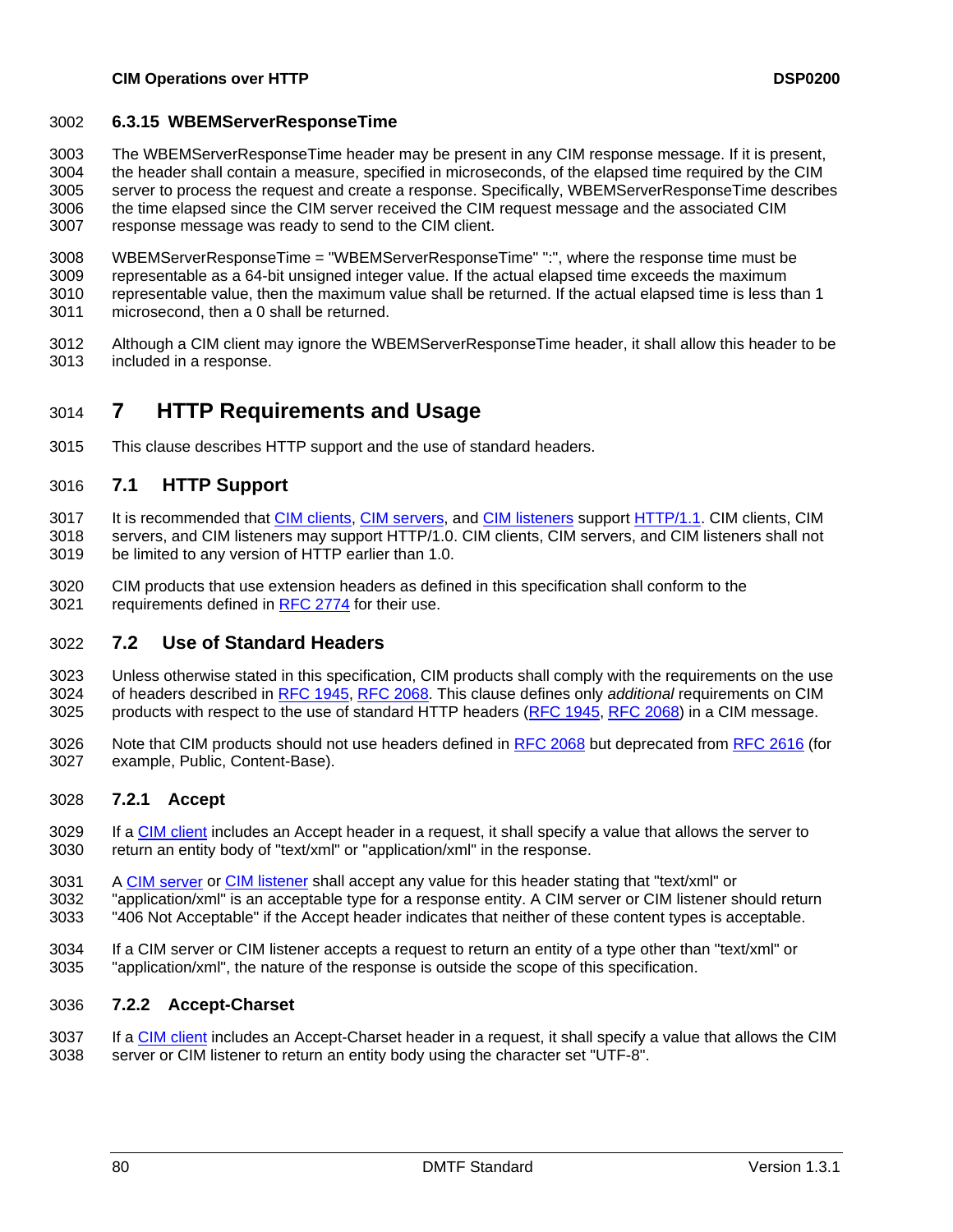- <span id="page-80-0"></span>A [CIM server](#page-68-0) or [CIM listener](#page-68-0) shall accept any value for this header asserting that "UTF-8" is an acceptable character set for a response entity. If the client does not provide an Accept-Charset, then 3039 3040
- "UTF-8" should be assumed by the 3041 [CIM server](#page-68-0) or [CIM listener](#page-68-0).
- 3042 Accept-Charset: UTF-8
- 3043 3044 A CIM server or CIM listener shall return "406 Not Acceptable" if the character set requested in the Accept-Charset header is not supported.
- 3045 If a CIM server or CIM listener accepts a request to return an entity using a character set other than
- 3046 3047 "UTF-8", the behavior of the subsequent CIM client and CIM server interaction is outside the scope of this specification. See [7.8](#page-90-0) for details.

# 3048 **7.2.3 Accept-Encoding**

- If a [CIM client](#page-68-0) includes an Accept-Encoding header in a request, it shall specify a q value that allows the CIM server or CIM listener to use the "Identity" encoding. The value shall be greater than 0 or not specified. 3049 3050 3051
- 3052 3053 Accept-Encoding: Identity Accept-Encoding: Identity; q=1.0
- A [CIM server](#page-68-0) or [CIM listener](#page-68-0) shall accept any value for this header asserting that "Identity" is an acceptable encoding for the response entity. 3054 3055
- 3056 3057 A CIM server or CIM listener shall return "406 Not Acceptable" if the Accept-Encoding header indicates that the requested encoding is not acceptable.

# 3058 **7.2.4 Accept-Language**

- 3059 3060 3061 3062 If a CIM client includes an Accept-Language header in a request, it shall request a language-range, special-range, or both. The CIM client shall also allow any language to be returned if the requested languages cannot be supported. This is accomplished by including the special-range, "\*". The CIM client may request multiple languages. Each language has equal priority, unless a q value is provided.
- 3063 3064 Accept-Language: zh, \* Accept-Language: zh;q=1.0, en;q=.7, \*
- 3065 3066 Each CIM element in the response should be localized in only one language. A CIM element shall not be duplicated in the response because it is localized in more than one language.
- 3067 3068 3069 CIM servers may support multiple languages. A CIM product shall interpret the use of the special-range value, "\*", as a request to return the response content using the default language defined for the target processing the request. Multiple targets, with different default language settings, may participate in the 3070 construction of a response. (See [RFC 2616](#page-9-0) section 3.10 and [ISO 639-1.](http://www.loc.gov/standards/iso639-2/englangn.html))
- 3071 See [7.8](#page-90-0) for more information.

# 3072 **7.2.5 Accept-Ranges**

[CIM clients](#page-68-0) shall not include the Accept-Ranges header in a request. A [CIM server](#page-68-0) or [CIM listener](#page-68-0) shall reject a request that includes an Accept-Range header with a status of "406 Not Acceptable". 3073 3074

# 3075 **7.2.6 Allow**

- If a [CIM server](#page-68-0) or [CIM listener](#page-68-0) is returning a "405 Method Not Allowed" response to a CIM message request, then the Allow header shall include either M-POST or POST. Whether it includes any other 3076 3077
- HTTP methods is outside the scope of this specification. 3078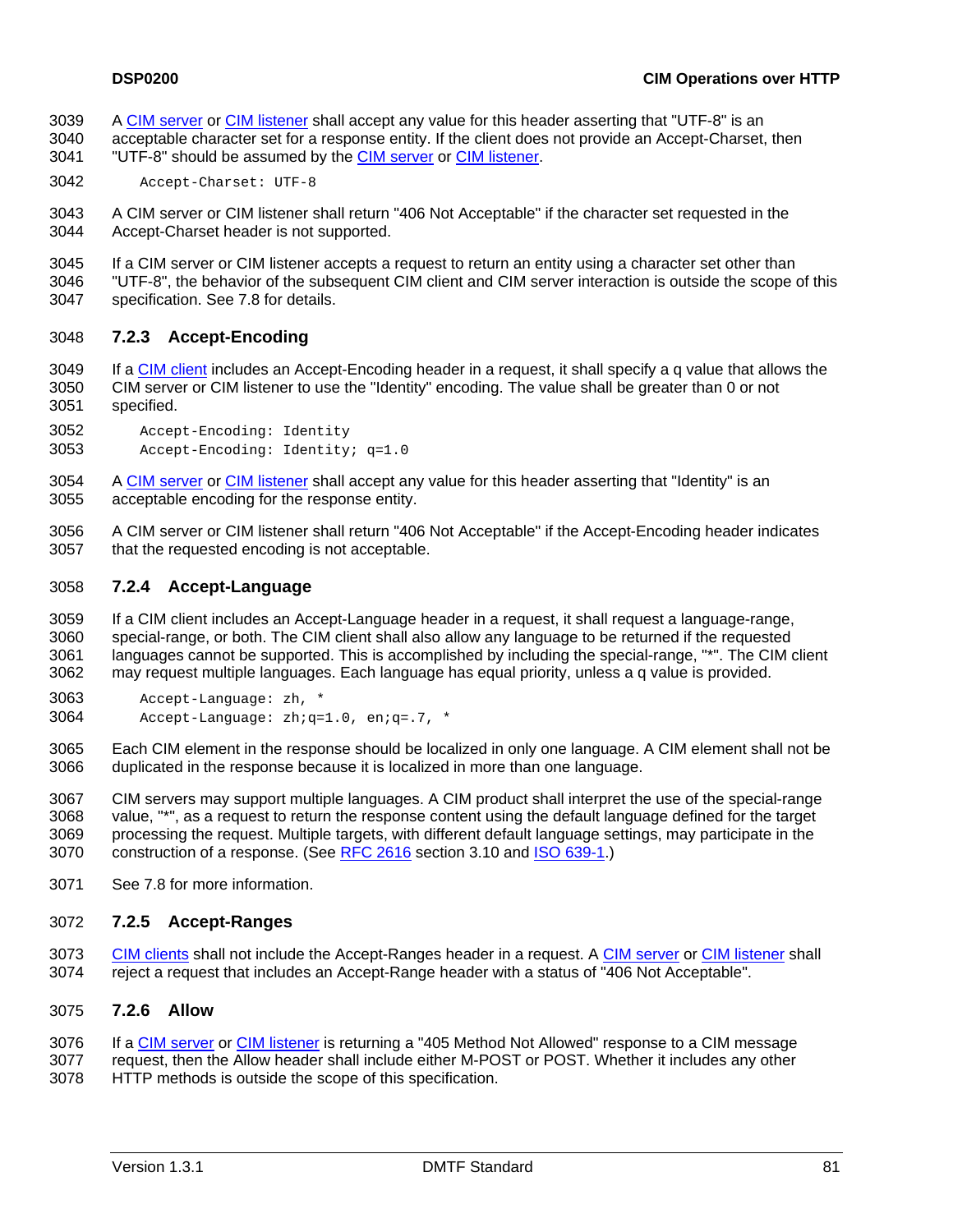### <span id="page-81-1"></span>3079 **7.2.7 Authorization**

3080 See [7.4](#page-84-0) for details.

# <span id="page-81-0"></span>3081 **7.2.8 Cache-Control**

3082 3083 3084 Generally, a CIM message request may consist of a mixture of CIM method invocations, some of which may be eminently able to cache (for example, the manufacturer label on a disk drive) and some of which may be decidedly impossible to cache (for example, format a disk drive).

3085 3086 Furthermore, the encapsulation of such multiple method invocations in an HTTP POST or M-POST means that if a CIM message request has any effect on an HTTP cache it is likely to be one of invalidating cached responses for the target CIM server or CIM listener. Indeed, [HTTP/1.1](#page-8-0) stipulates that by default POST responses cannot be cached unless the server indicates otherwise using an appropriate Cache-Control or Expires header. 3087 3088 3089

3090 For these reasons, [CIM](#page-68-0) message responses should not be considered as able to be cached. A CIM [server](#page-68-0) or [CIM listener](#page-68-0) should not include a Cache-Control header in a CIM message response that might indicate to a cache that the response can be cached. 3091 3092

3093 If the CIM server or CIM listener is responding to a CIM message request conveyed in an M-POST request, then in accordance with [RFC 2774](#page-9-0) the CIM server or CIM listener shall include a no-cache control directive to prevent inadvertent caching of the "Ext" header, as in the following example: 3094 3095

```
3096 
        EXAMPLE
```
3097 3098 3099 3100 HTTP/1.1 200 OK Ext: Cache-Control: no-cache

# 3101 **7.2.9 Connection**

- 3102 The following courses of action are recommended for connections:
- [CIM clients](#page-68-0) should avoid the use of the "Connection: close" header unless it is known in advance that this is the only request likely to be sent out on that connection. 3103 3104
- 3105 [CIM servers](#page-68-0) and [CIM listener](#page-68-0) support persistent connections wherever possible.

3106 3107 3108 Timeout mechanisms should be employed to remove idle connections on the CIM client, CIM server, and CIM listener. The details of timeout mechanisms are outside the scope of this specification. Clients should be cautious in retrying requests, especially if they are not idempotent (for example, method invocation).

CIM clients, CIM servers, and CIM listeners should support pipelining (see [RFC 2068](#page-8-0), section 1.1.2.2) if possible, but be aware of the requirements defined in [RFC 2068.](#page-8-0) In particular, attention is drawn to the 3109 requirement from [RFC 2068](#page-8-0) that clients not pipeline requests using non-idempotent methods or non-3110 idempotent sequences of methods. A client that needs to send a non-idempotent request should wait to send that request until it receives the response status for the previous request. 3111 3112 3113

# 3114 **7.2.10 Content-Encoding**

If a [CIM client](#page-68-0) includes a Content-Encoding header in a request, it should specify a value of "identity", unless there is good reason to believe that the server or listener can accept another encoding. 3115 3116

# 3117 **7.2.11 Content-Language**

3118 3119 The Content-Language entity-header field of a CIM message describes the natural language(s) of the intended audience of the content.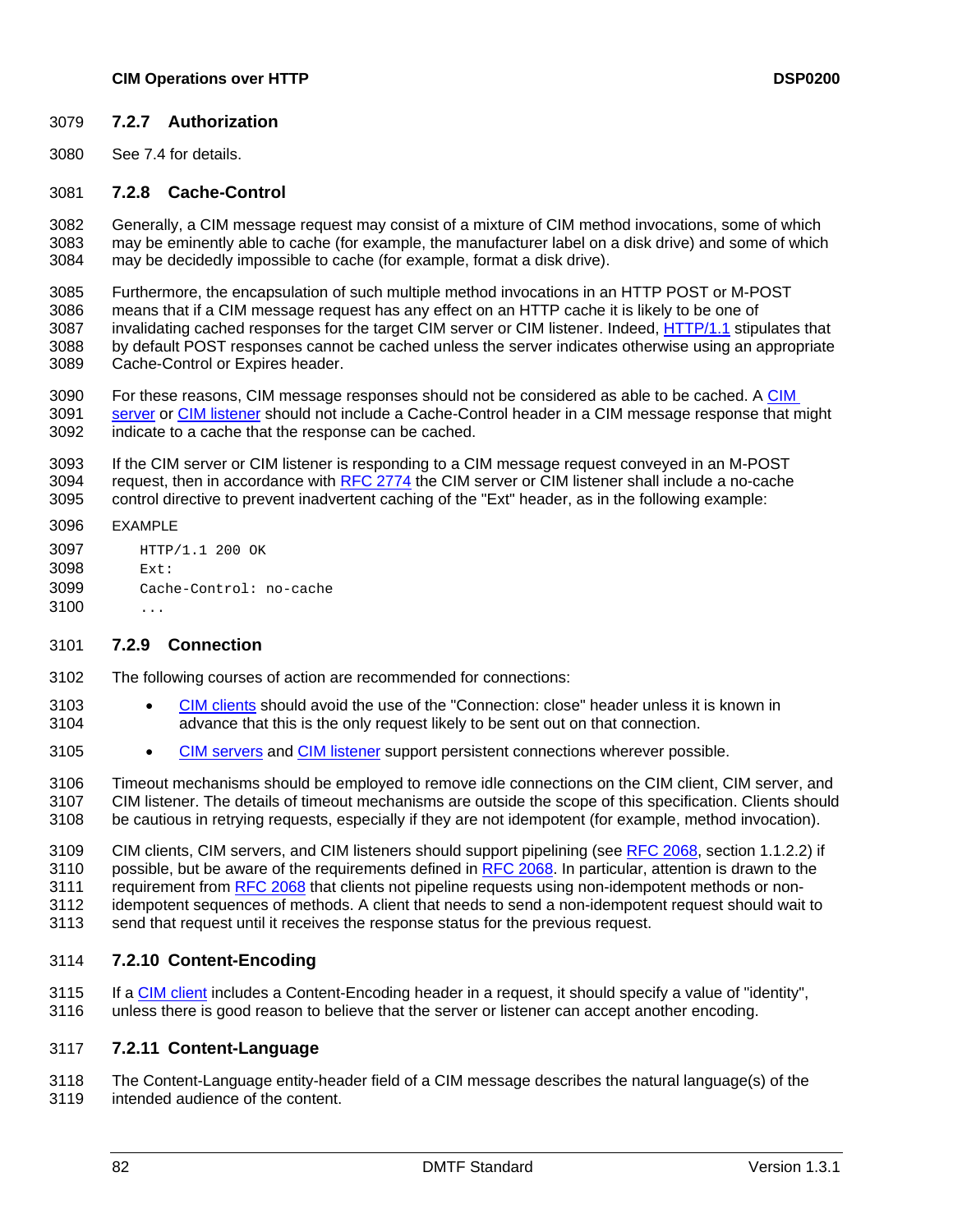- A CIM message may contain a Content-Language header. The value of the Content-Language header in 3120
- a CIM response message shall be consistent with the Accept-Language values specified in the 3121
- corresponding CIM request message. If the CIM server cannot determine one or more of the content 3122
- languages used to construct the response, then the Content-Language entity shall not be returned. 3123
- 3124 3125 3126 Multiple targets using different Content-Language values may participate in constructing a response. The Content-Language field shall reflect all Content-Language values used to construct the response. The content of a CIM message may contain elements in languages not listed in the Content-Language field.
- 3127 Content-Language: en
- 3128 See [7.8](#page-90-0) for details.

# 3129 **7.2.12 Content-Range**

3130 [CIM clients](#page-68-0), [CIM servers,](#page-68-0) and [CIM listeners](#page-68-0) shall not use this header.

# 3131 **7.2.13 Content-Type**

[CIM clients](#page-68-0), [CIM servers,](#page-68-0) and [CIM listeners](#page-68-0) shall specify (and accept) a media type for the Content-Type header of either "text/xml" or "application/xml" as defined in [RFC 2376.](#page-8-0) In addition, they may specify and 3132 shall accept a "charset" parameter as defined in [RFC 2616.](#page-9-0) If a "charset" parameter is specified, it shall 3133 have the value "utf-8" either with or without surrounding double quotes. The sending side should use the form without double quotes. The receiving side shall support both forms. If a "charset" parameter is not specified, the receiving side shall assume "utf-8" as a default. 3134 3135 3136 3137

- 3138 Examples of valid Content-Type headers are:
- 3139 Content-type: text/xml
- 3140 Content-type: text/xml; charset=utf-8
- 3141 Content-type: text/xml; charset="utf-8"
- 3142 Content-type: application/xml
- 3143 3144 Content-type: application/xml; charset=utf-8 Content-type: application/xml; charset="utf-8"
- 

# 3145 **7.2.14 Expires**

For the reasons described in [7.2.8,](#page-81-0) a [CIM server](#page-68-0) or [CIM listener](#page-68-0) shall not include an Expires header in a CIM message response that might indicate to a cache that the response can be cached. 3146 3147

# 3148 **7.2.15 If-Range**

3149 [CIM clients](#page-68-0), [CIM servers,](#page-68-0) and [CIM listeners](#page-68-0) shall not use this header.

#### 3150 **7.2.16 Proxy-Authenticate**

- 3151 See [7.4](#page-84-0) for details.
- 3152 **7.2.17 Range**
- 3153 [CIM clients](#page-68-0), [CIM servers,](#page-68-0) and [CIM listeners](#page-68-0) shall not use this header.

# 3154 **7.2.18 WWW-Authenticate**

3155 See [7.4](#page-84-0) for details.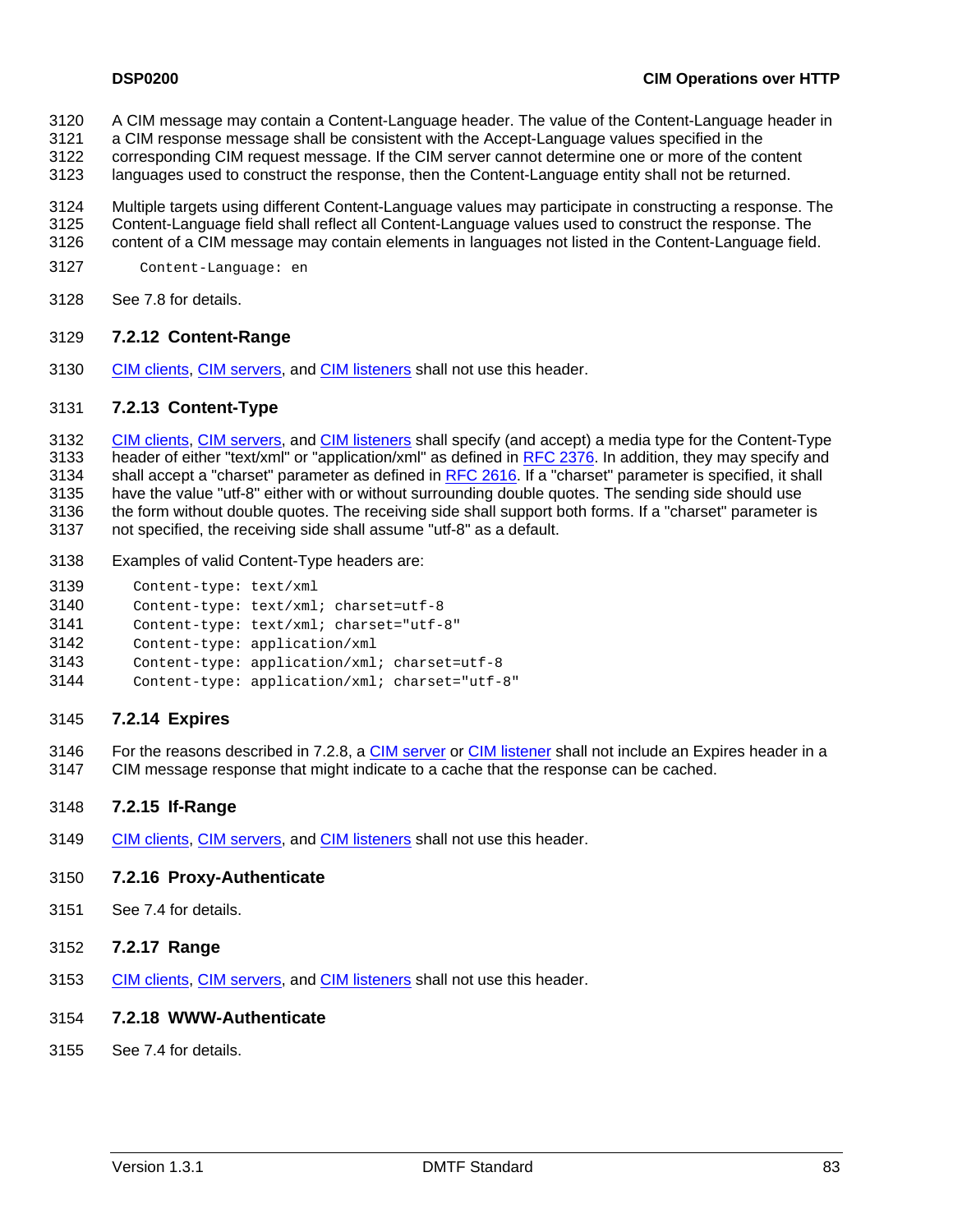# <span id="page-83-1"></span><span id="page-83-0"></span>3156 **7.3 Errors and Status Codes**

This clause defines how [CIM servers](#page-68-0) and [CIM listeners](#page-68-0) shall handle errors that occur in processing a CIM message request. This specification does not introduce any new HTTP response status codes. 3157 3158

3159 3160 If there is an error in processing the HTTP Request-Line or standard HTTP headers, the CIM server or CIM listener shall take appropriate action as dictated by its conformance to the relevant version of HTTP 3161 [\(RFC 1945, RFC 2068](#page-8-0)).

- 3162 Otherwise, if there are any mandatory extension declarations that the server does not support it shall 3163 respond with a "510 Not Extended" status according to [RFC 2774](#page-9-0).
- 3164 Otherwise, the request shall be processed in accordance with the relevant version of HTTP ([RFC 1945](#page-8-0), 3165 [RFC 2068\)](#page-8-0) and the additional rules defined in this document.
- 3166 3167 Assuming that the HTTP request is otherwise correct, the CIM server or CIM listener shall use the following status codes when processing the CIM extension headers:
- 3168 • 501 Not Implemented
- 3169 This status code indicates that one of the following situations occurred:
- The [CIMProtocolVersion](#page-73-0) extension header in the request specifies a version of the CIM mapping onto HTTP that is not supported by this CIM server or CIM listener. The CIM server or CIM listener shall include a **CIMError** header in the response with a value of 3170 3171 unsupported-protocol-version. 3172 3173
- The client specified a [Multiple Operation Request](#page-13-0) (or multiple Export Request), and the CIM server (or CIM listener) does not support such requests. The CIM server or CIM listener shall include a <u>CIMError</u> header in the response with a value of  $\tt{multiple-}$ 3174 3175 requests-unsupported. 3176 3177
- 3178 3179 3180 3181 3182 – The CIMVERSION attribute in the message request is not set to a proper value. The CIMVERSION attribute shall be in the form of "M.N", where M is the major revision of the specification in numeric form and N is the minor revision in numeric form. The version shall be at "2.0" or greater (for example, "2.0" or "2.3"). The CIM server or CIM listener shall include a CIMError header in the response with a value of unsupported-cim-version.
- 3183 3184 3185 3186 3187 – The DTDVERSION attribute in the message request is not set to a proper value. The DTDVERSION attribute shall be in the form of "M.N", where M is the major revision of the specification in numeric form and N is the minor revision in numeric form. The version shall be at "2.0" or greater (for example, "2.0" or "2.1"). The CIM server or CIM listener shall include a CIMError header in the response with a value of unsupported-dtd-version.
- 3188 • 401 Unauthorized
- 3189 3190 The CIM server or CIM listener is configured to require that a client authenticate itself before it can issue CIM message requests to the server or listener.
- 3191 • 403 Forbidden
- 3192 3193 3194 The CIM server or CIM listener does not allow the client to issue CIM message requests. The CIM server or CIM listener may alternatively respond with a "404 Not Found" if it does not wish to reveal this information to the client.
- 3195 • 407 Proxy Authentication Required
- 3196 3197 The CIM server or CIM listener is configured to require that the proxy authenticate itself before it can issue CIM message requests on behalf of a CIM client to the server or listener.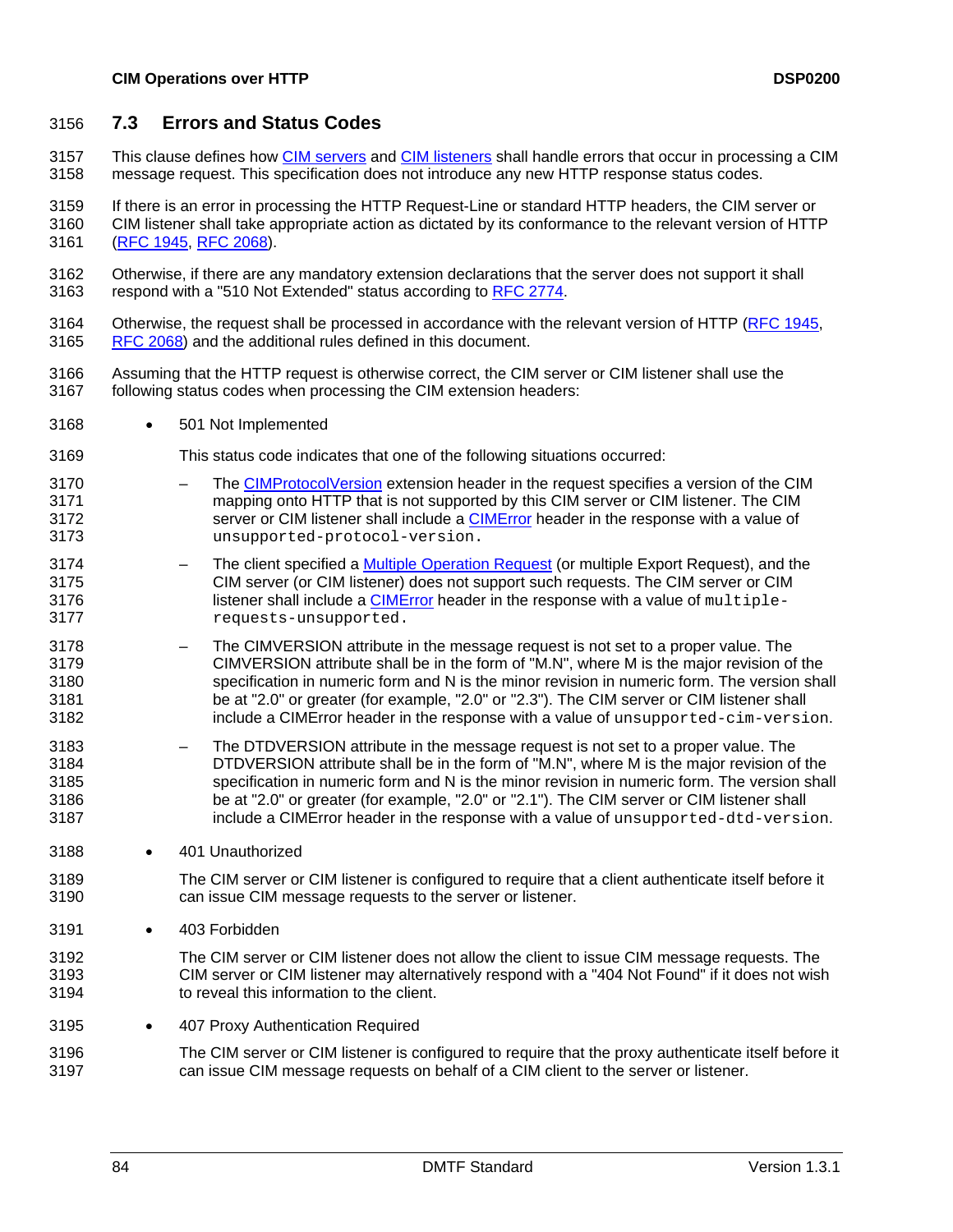Assuming that the CIM extension headers are correct, a validating CIM server or CIM listener (one that enforces the validity of the CIM message request with respect to the CIM XML DTD) shall use the 3198 3199

- following status code when processing the entity body containing the CIM message request: 3200
- 3201 • 400 Bad Request
- 3202 The entity body defining the CIM message request is not well-formed or not valid with respect to the CIM XML DTD. The CIM server or CIM listener shall include a [CIMError](#page-77-0) header in the response with a value of request-not-well-formed or request-not-valid (as appropriate). 3203 3204 3205

3206 A loosely-validating CIM server or CIM listener only enforces the CIM message request to be [loosely](#page-12-0)  [valid.](#page-12-0) Therefore, it may reject a CIM message request that is not loosely valid with an HTTP status code of 400 (Bad Request) before further processing. In this case, the CIM server or CIM listener shall include 3209 a [CIMError](#page-77-0) header in the response with a value of request-not-loosely-valid. 3207 3208

3210 3211 A loosely-validating CIM server or CIM listener shall reject a CIM message request that is not well-formed with an HTTP status code of 400 (Bad Request). In this case, the CIM server or CIM listener shall include 3212 a [CIMError](#page-77-0) header in the response with a value of request-not-well-formed.

- 3213 3214 A loosely-validating CIM server or CIM listener shall not reject an invalid CIM message request that is loosely valid in the XML sense.
- 3215 3216 3217 3218 3219 3220 3221 3222 A loosely-validating CIM server or CIM listener shall ultimately signal an error to the CIM client if the CIM message request is not loosely valid. That is, the request is missing required content or the required content is incorrect, such as an attribute with an invalid value according to the CIM XML DTD. It is not mandated to reject a CIM message request before processing, for to do otherwise would compel the server or listener to check the complete request before processing can begin and this would be as expensive as requiring the server or listener to fully validate the request. Therefore, a loosely-validating server or listener may elect to begin processing the request and issuing a response (with an HTTP success status code) before verifying that the entire request is loosely valid.
- A CIM client may use the [CIMValidation](#page-89-0) header mechanism to determine whether a CIM server or CIM listener is validating or loosely-validating. 3223 3224
- 3225 3226 Assuming that the CIM message request is correctly formed as previously described, the CIM server or CIM listener shall process the request accordingly and return a CIM message response.
- 3227 The entity body shall be a correct CIM message response for that request.
- 3228 3229 If the CIM message response contains an entity that is a simple message response, then the response status shall be "200 OK". Otherwise, the response status shall be "207 Multistatus".

# <span id="page-84-0"></span>3230 **7.4 Security Considerations**

- [CIM clients](#page-68-0), [CIM servers,](#page-68-0) and [CIM listeners](#page-68-0) may elect not to use authentication, but only in environments where lack of security is not an issue. 3231 3232
- 3233 Basic authentication is described in [RFC 1945](#page-8-0) and [RFC 2068](#page-8-0). Digest authentication is defined in [RFC 2069.](#page-8-0) Both authentication schemes are covered in a consolidated document ([RFC 2617](#page-9-0)), which also makes a number of improvements to the original specification of digest authentication. 3234 3235
- 3236 3237 Basic authentication provides a very rudimentary level of authentication, with the major weakness that the client password is sent over the wire in unencrypted form.
- For this reason, [CIM clients, CIM servers](#page-68-0), and [CIM listeners](#page-68-0) shall not use basic authentication other than in the context of a highly secure environment (for example, in conjunction with SSL or in a physically secure private network). CIM servers and CIM listeners shall not send basic authentication credentials in 3238 3239 3240
- a WWW-Authenticate header other than in the context of a highly secure environment. 3241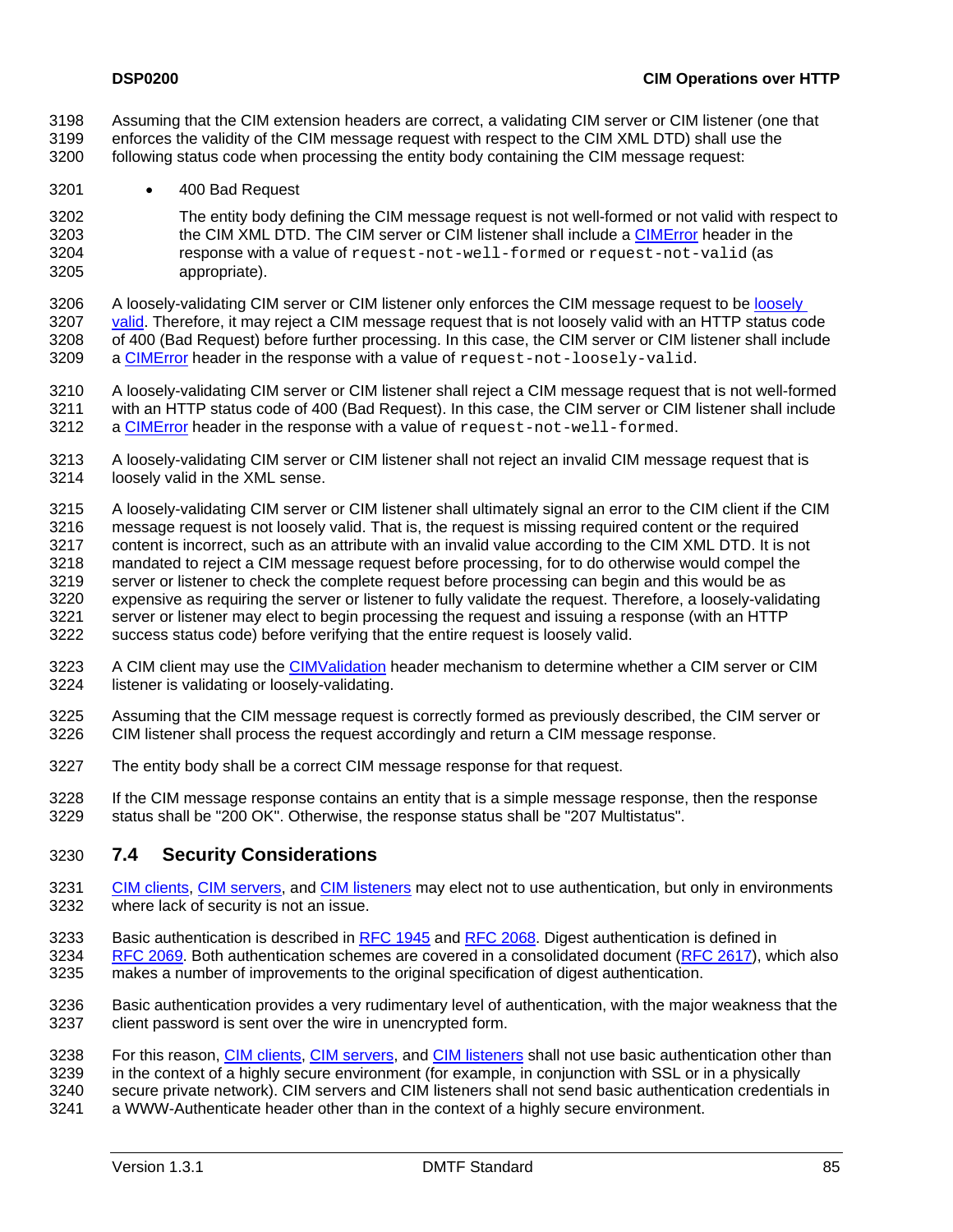- Conforming applications should support the digest authentication scheme. Because digest authentication 3242
- verifies that both parties share a common secret without having to send that secret in the clear, it is more secure than basic authentication. However, CIM clients, CIM servers, and CIM listeners that require more robust protection should use encryption mechanisms such as SSL or SHTTP. 3243 3244 3245
- 3246 CIM clients, CIM servers, and CIM listeners using basic or digest authentication shall comply with the requirements set forth in [RFC 1945](#page-8-0), [RFC 2068](#page-8-0), [RFC 2069,](#page-8-0) and [RFC 2617](#page-9-0). This specification describes only *additional* requirements on CIM clients, CIM servers, and CIM listeners when these authentication schemes are used. 3247 3248 3249
- 3250 3251 3252 3253 3254 CIM servers and CIM listeners should require that CIM clients authenticate themselves. This specification does not mandate this because it is recognized that in some circumstances the CIM server or CIM listener may not require or wish the overhead of employing authentication. CIM servers and CIM listeners should carefully consider the performance/security tradeoffs in determining how often to issue challenges to CIM clients.
- 3255 3256 3257 3258 A CIM server or CIM listener that returns a "401 Unauthorized" response to a CIM message request should include in the WWW-Authenticate response-header either the "Basic" or "Digest" authentication values (but not both). This specification does not mandate use of basic or digest authentication because it is recognized that in some circumstances the CIM server or CIM listener may use bespoke authentication mechanisms not covered by [RFC 2617.](#page-9-0) Similar considerations apply to the use of the Proxy-Authorization header in "407 Proxy Authentication Required". 3259 3260

# <span id="page-85-1"></span>3261 **7.5 Determining CIM Server Capabilities**

- 3262 3263 If a CIM server can return capabilities information, there are two techniques for returning this information as defined in this specification:
- 3264 The preferred technique is through the use of the classes defined in [7.5.1.](#page-85-0)
- 3266 3265 • Alternatively, use of the HTTP OPTIONS method as defined in [7.5.2](#page-87-0) is allowed because historically it is the original technique defined for requesting capabilities information.

3267 3268 3269 3270 3271 Use of the CIM classes defined in [7.5.1](#page-85-0) is strongly encouraged and it is expected that this method will be enhanced and extended in the future to provide more capabilities information. The future use of the HTTP OPTIONS method to determine capabilities of CIM servers is discouraged. It will probably not be expanded significantly and may be reviewed for possible deprecation in the next major revision of this specification.

# <span id="page-85-0"></span>3272 **7.5.1 Determining CIM Server Capabilities through CIM Classes**

- 3273 A set of CIM classes is defined specifically to return CIM server capabilities information as follows:
- 3274 • CIM\_ObjectManager
- 3275 This class is a type of CIM\_Service that defines the capabilities of the target CIM server.
- 3276 • CIM\_ObjectManagerCommunicationMechanism
- 3277 3278 3279 This class describes access to the target CIM server. It defines the capabilities of the CIM server that are available through the target Object Manager Communication mechanism. A CIM server is allowed to support different capabilities through different communication mechanisms.
- 3280 • CIM\_CIMXMLCommunicationMechanism
- 3281 3282 This class specializes on ObjectManagerCommunicationMechanism, adding properties specific to the CIM-XML encoding and protocol.
- 3283 • CIM\_CommMechanismForManager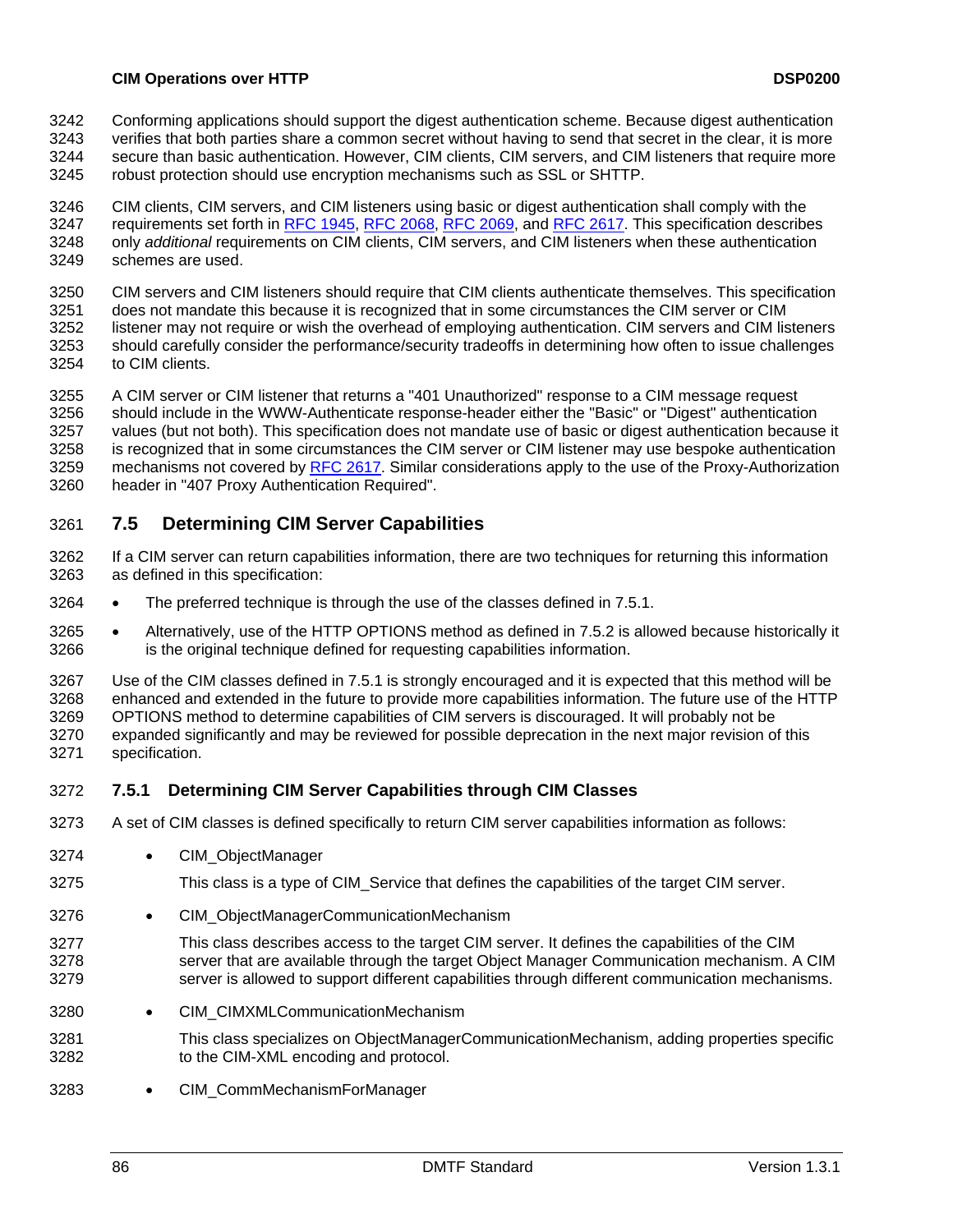- This association between CIM\_ObjectManager and 3284
- CIM\_ObjectManagerCommunicationMechanism defines the communications protocols (and 3285 3286
	- corresponding capabilities) available on the target CIM server through the
- ObjectManagerCommunicationMechanism instances. 3287

3288 3289 3290 3291 A CIM client may use instances of these CIM classes to determine the CIM capabilities (if any) of the target CIM server. A CIM server that supports capabilities determination through these classes shall support at least the Enumerate Instance and Get Instance operations for the classes. The use of other methods of the basic read profile is optional. A CIM server that does not support the determination of CIM capabilities through these classes shall return [CIM\\_ERR\\_NOT\\_FOUND](#page-16-0) to any instance or class request on these classes. These classes shall not be used for reporting any other information than capabilities of the target CIM server. 3292 3293 3294

3295 3296 3297 3298 3299 3300 To provide interoperability, the CIM object manager classes shall exist in a well-known namespace. Because there is no discovery mechanism that can define this well-known namespace to a CIM client, it shall be one or more predefined namespaces. Therefore, to ensure interoperability, we recommend that pending future extensions of the WBEM specifications include discovery tools that define a namespace for these classes in a CIM server; these predefined namespaces should exist in either the root namespace or in the /root/CIMV2 namespace.

3301 3302 3303 3304 3305 3306 A CIM server that supports capabilities reporting through these classes shall correctly report the current actual capabilities of the target CIM server and shall report on all capabilities defined. A CIM server is allowed to report "none" if the capability does not exist or "unknown" if the status of the capability is unknown at the time of the request for those properties where these choices exist in the properties definition. Because the CIM\_ObjectManager object provides information on the target CIM server, only a single instance of this class may exist in a CIM server.

- 3307 3308 The capabilities to be reported through the CIM\_ObjectManagerCommunicationMechanism are as follows:
- 3309 3310 3311 • CommunicationMechanism property, which defines the communication protocol for the CommunicationMechanism object. A compliant CIM server shall include the CIM-XML protocol for at least one ObjectManagerCommunicationMechanism instance.
- 3312 3313 3314 3315 3316 3317 3318 3319 3320 3321 3322 • ProfilesSupported property, which defines the functional profiles supported as defined in clause [5.3.4](#page-61-0). All CIM servers shall support the basic-read functional group. All CIM clients may assume that any CIM server supports the basic-read functional group. The list of functional groups returned by a CIM server shall contain the basic-read group and shall not contain duplicates. CIM clients shall ignore duplicate entries in the functional-group list. If a functional group is included in the list, the CIM client shall assume that all other groups on which it depends (according to the rules defined in [5.3.4](#page-61-0)) are also supported. A CIM server should not explicitly include a functional group in the list whose presence may be inferred implicitly by a dependency. Support for a functional group does not imply that any method from that group will always succeed. Rather, the absence of the functional group from this list (whether explicit or implied) indicates to the CIM client that methods in that group will never succeed.
- 3323 3324 3325 3326 • MultipleOperationsSupported property, which defines whether the target CIM server supports multiple operation requests as defined in [5.3.2.](#page-17-0) True in this property indicates that the server can accept and process multiple operation requests. False indicates that the CIM server can accept only single operation requests.
- 3327 3328 • AuthenticationMechanismsSupported property, which defines the authentication mechanisms supported by the target CIM server as defined in [7.4.](#page-84-0)
- 3329 3330 • PulledEnumerationClosureOnExceedingServerLimits property, which indicates whether the CIM server supports closure of Pulled Enumeration sessions based upon exceeding server limits.
- 3331 3332 • PulledEnumerationContinuationOnErrorSupported property, which indicates whether the CIM server supports continuation on error for Pulled enumerations.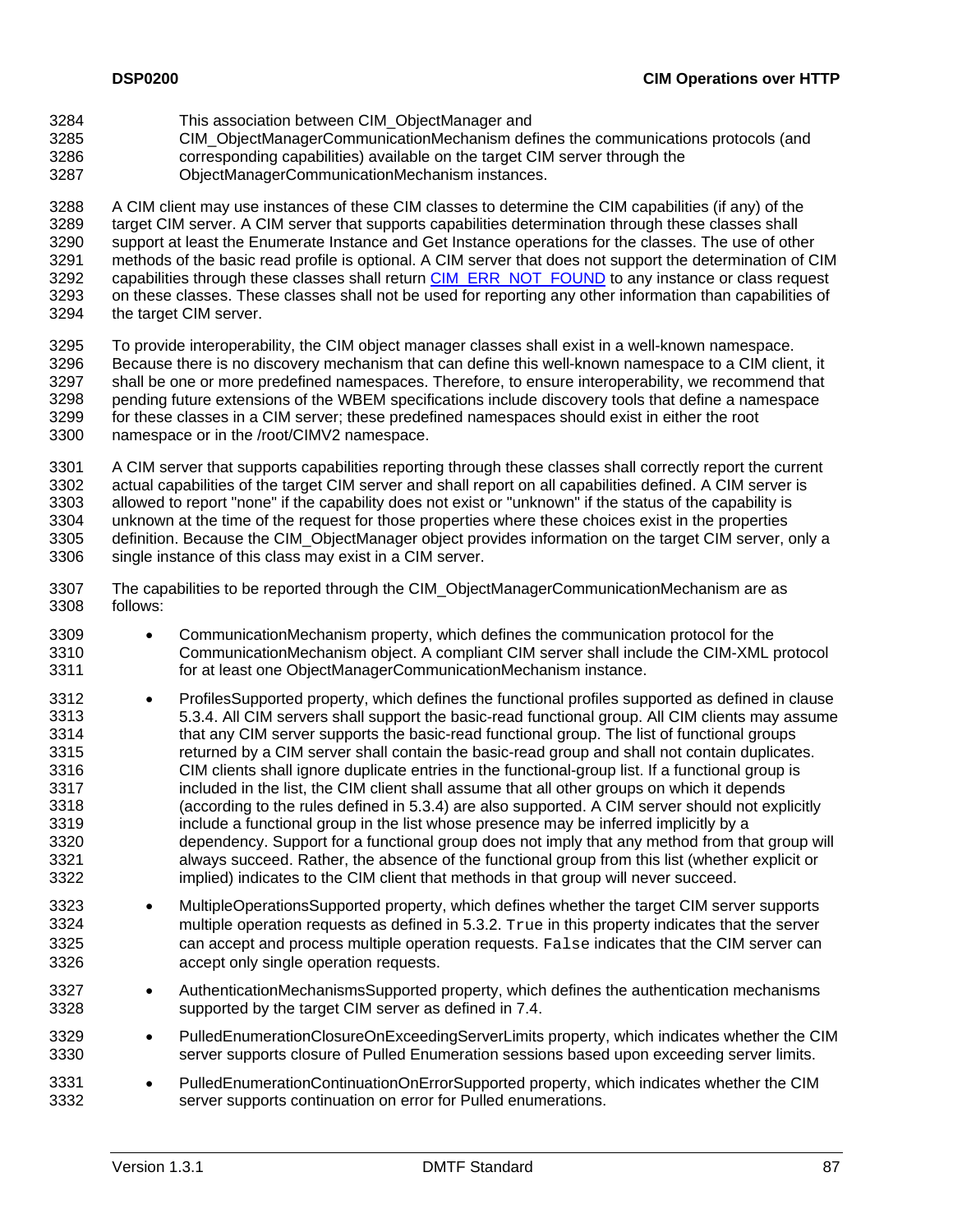• PulledEnumerationMinimumOperationTimeout (PulledEnumerationMaximumOperationTimeout) property, which indicates the minimum (maximum) operation timeout allowed by the CIM server for Pulled enumerations. 3333 3334 3335

3336 3337 3338 3339 Compliant CIM servers may report additional capabilities for the CommunicationMechanism Functional Profiles, QueryLanguageSupported, and AuthenticationMechanismSupported by defining the "other" enumeration in the property and returning additional information in the associated "additional capabilities" property.

### <span id="page-87-0"></span>3340 **7.5.2 Determining CIM Server Capabilities through the HTTP Options**

3341 A CIM client may use the OPTIONS method to determine the CIM capabilities (if any) of the target server. A [CIM server](#page-68-0) may support the OPTIONS method (for example, CIM servers supporting only HTTP/1.0 would not support OPTIONS). 3342 3343

- 3344 3345 3346 3347 To support the ability for a server to declare its CIM capabilities independently of HTTP, the DMTF intends to publish a CIM schema (in a separate document) describing such capabilities. In particular, this mechanism would allow servers that do not support the OPTIONS method to declare their capabilities to a client.
- 3348 If a CIM server supports the OPTIONS method, it should return the following headers in the response:
- CIM Extension Header [CIMProtocolVersion,](#page-73-0) which provides a way for a client to discover the version of the CIM HTTP mapping supported by the CIM server. 3349 3350
- 3351 3352 • CIM Extension Header CIMSupportedFunctionalGroups, which provides a way for a client to discover the CIM operations supported by the CIM server.
- CIM Extension Header [CIMSupportsMultipleOperations](#page-88-0), which provides a way for the client to 3354 discover whether the CIM server can support [Multiple Operation Requests](#page-13-0). 3353
- 3355 3356 In addition, if the CIM server supports one or more query languages, it should return the following header in the response:
- CIM Extension Header [CIMSupportedQueryLanguages,](#page-89-0) which allows the client to discover the query languages supported by the CIM server. 3357 3358
- 3359 3360 In addition, if the CIM server runs in a fixed validation mode, it should return the following header in the response:
- CIM Extension Header [CIMValidation,](#page-89-0) which allows the client to determine whether the CIM server is strictly validating or loosely validating. 3361 3362
- 3363 If the [CIMProtocolVersion,](#page-73-0) [CIMSupportedFunctionalGroups, CIMSupportsMultipleOperations](#page-88-0),
- [CIMValidation](#page-89-0), or [CIMSupportedQueryLanguages](#page-89-0) extension headers are included in the response, the CIM server shall declare them as optional extension headers using the "Opt" header defined in 3364 3365 3366 [RFC 2774.](#page-9-0)
- 3367 The full format of the "Opt" header declaration for this specification is:
- 3368 3369 3370 Opt  $=$  "Opt" ":" "http://www.dmtf.org/cim/mapping/http/v1.0" ";" "ns" "=" header-prefix header-prefix = 2\*DIGIT
- 3371 3372 This header-prefix should be generated at random on a per-HTTP message basis and should not necessarily be a specific number.
- 3373 EXAMPLE: The following is a fragment of a legitimate OPTIONS response from a CIM server:
- 3374 HTTP/1.1 200 OK
- 3375 Opt: http://www.dmtf.org/cim/mapping/http/v1.0 ; ns=77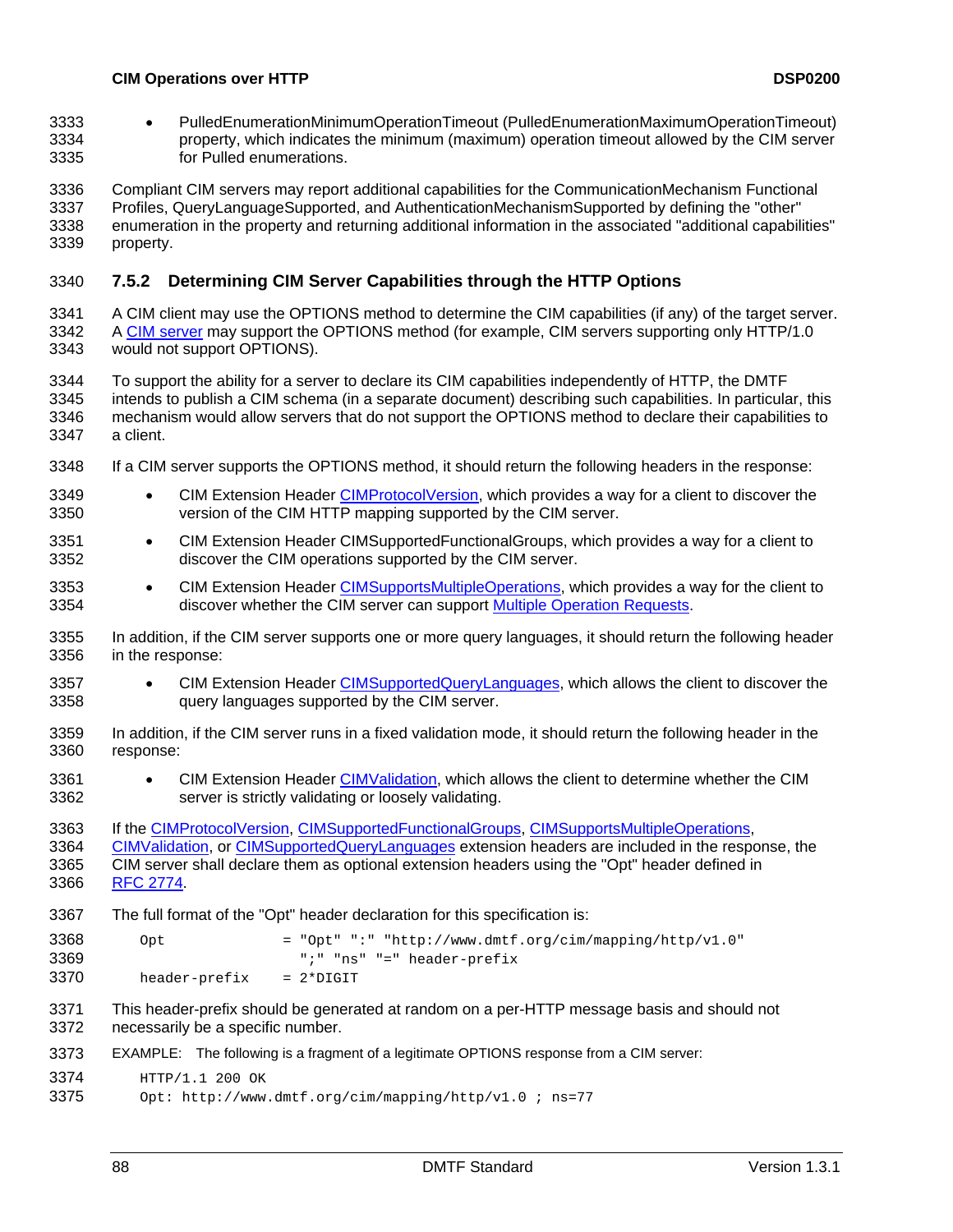<span id="page-88-0"></span>

| 3376 | 77-CIMProtocolVersion: 1.0                  |
|------|---------------------------------------------|
| 3377 | 77-CIMSupportedFunctionalGroups: basic-read |
| 3378 | 77-CIMBatch                                 |
| 3379 | 77-CIMSupportedOueryLanguages: wgl          |
| nnnn |                                             |

3380 ...

#### 3381 **7.5.2.1 CIMSupportedFunctionalGroups**

The CIMSupportedFunctionalGroups extension header should be returned by a [CIM server](#page-68-0) in any OPTIONS response. It shall not be returned in any other scenario. 3382 3383

3384 This header is defined as follows:

```
3385 
3386 
         CIMSupportedFunctionalGroups = "CIMSupportedFunctionalGroups" ":" 1#functional-
         group 
3387 functional-group = "basic-read" | 
3388 "basic-write" | 
3389 "schema-manipulation" | 
3390 "instance-manipulation" | 
3391 "qualifier-declaration" | 
3392 "association-traversal" | 
3393 "query-execution"
```
- 3394 The functional group definitions correspond directly to those listed in [5.4.3](#page-67-0). All CIM servers shall support the basic-read functional group. All [CIM clients](#page-68-0) may assume that any CIM server supports the basic-read functional group. 3395 3396
- 3397 3398 The list of functional groups returned by a CIM server shall contain the basic-read group and shall not contain any duplicates. CIM clients shall ignore any duplicate entries in the functional-group list.

3399 3400 3401 If a functional group is included in the list, the CIM client shall assume that all other groups on which it depends (according to the rules defined in [5.4.3](#page-67-0)) are also supported. A CIM server should not explicitly include a functional group in the list if the presence of the group may be implied by a dependency.

- 3402 3403 EXAMPLE: The following HTTP response message indicates that the CIM server supports instance-manipulation, association-traversal, basic-write, and basic-read.
- 3404 3405 3406 3407 3408 HTTP/1.1 200 OK Opt: http://www.dmtf.org/cim/mapping/http/v1.0 ; ns=77 77-CIMProtocolVersion: 1.0 77-CIMSupportedFunctionalGroups: association-traversal, instance-manipulation ...
- 3409 Support for a functional group does *not* imply that any method from that group will always succeed.
- 3410 3411 Rather, the absence (whether explicit or implied) of the functional group from this header is an indication to the CIM client that methods in that group will *never* succeed.

#### 3412 **7.5.2.2 CIMSupportsMultipleOperations**

- 3413 The CIMSupportsMultipleOperations extension header shall be returned in an OPTIONS response by any 3414 [CIM server](#page-68-0) that supports [Multiple Operation Requests](#page-13-0). It shall not be returned in any other circumstances.
- 3415 This header is defined as follows:
- 3416 CIMSupportsMultipleOperations = "CIMSupportsMultipleOperations"
- 3417 The presence of this header indicates that the server can accept and process multiple operation requests.
- 3418 The absence of this header indicates that the server can only accept and process Simple Operation

3419 [Requests](#page-13-0).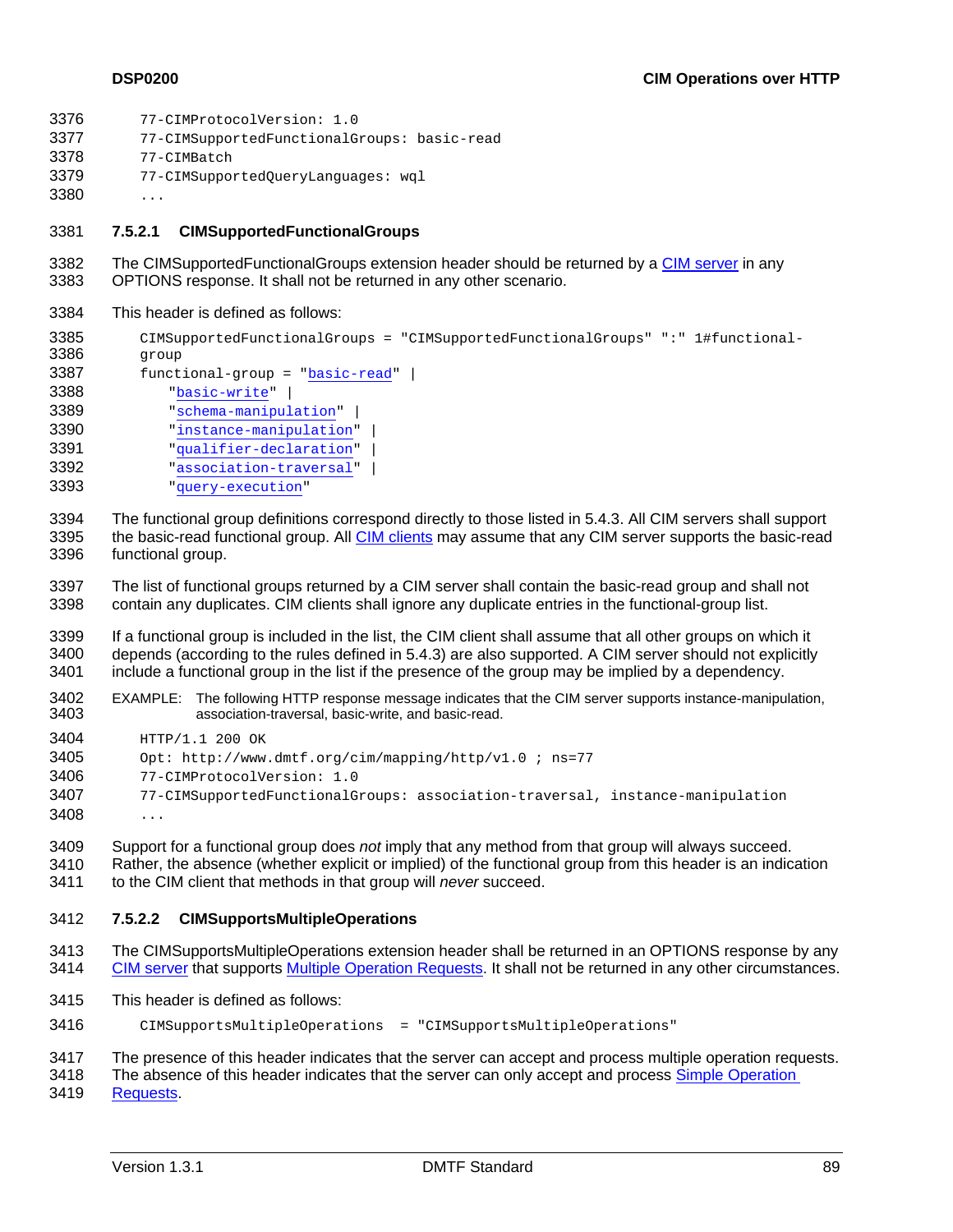#### <span id="page-89-0"></span>3420 **7.5.2.3 CIMSupportedQueryLanguages**

The CIMSupportedQueryLanguages extension header should be returned by a [CIM server](#page-68-0) that supports at least one query language in any OPTIONS response. It shall not be returned in any other scenario. 3421 3422

3423 This header is defined as follows ( $\text{token}$  has the meaning conferred by [RFC 2068,](#page-8-0) section 2.2):

```
3424 
3425 
          CIMSupportedQueryLanguages = "CIMSupportedQueryLanguages" ":" 1#query-language 
          query-language = token
```
3426 3427 3428 The query-language value shall be treated as case-insensitive. It is anticipated that query languages will be submitted for approval to the DMTF, and each submission will define a value for this token to enable it to be specified in this header.

#### 3429 **7.5.2.4 CIMValidation**

- The CIMValidation extension header may be returned by a [CIM server](#page-68-0) to provide information about the 3431 level of validation of **CIM Operation Request** messages. 3430
- 3432 This header is defined as follows:

```
3433 
3434 
3435 
           CIMValidation = "CIMValidation" ":" validation-level 
           validation-level = "validating" | 
                "loosely-validating"
```
- 3436 3437 A validation-level of validating indicates that the CIM server always applies strict validation of each CIM operation request. A validation-level of loosely-validating indicates that the CIM server applies 3438 [loose validation](#page-12-0) of each CIM operation request.
- 3439 3440 In the absence of this header, a CIM client should assume that the CIM server operates in strict validation mode.

# 3441 **7.6 Other HTTP Methods**

- 3442 3443 This specification does not in any way define or constrain the way a CIM client, CIM server, or
- CIM listener uses any HTTP method other than those explicitly cited.

### 3444 **7.7 Discovery and Addressing**

- The target URI of the [CIM Operation Request](#page-68-0) is defined as the location of the [CIM server.](#page-68-0) This specification does not constrain the format of this URI other than it should be a valid URI ([RFC 2396\)](#page-8-0) for 3445 describing an HTTP-addressable resource. 3446 3447
- 3448 3449 An HTTP server that supports the CIM mapping defined in this specification, and which supports the OPTIONS method, should include the following CIM extension header in an OPTIONS response:
- 3450 • CIMOM
- 3451 This header is defined as follows:

3452 CIMOM = "CIMOM" ":" (absoluteURI | relativeURI)

- The terms absoluteURI and relativeURI are taken from [RFC 2068](#page-8-0); they indicate the location of the CIM server for this HTTP server. 3453 3454
- 3455 3456 If the CIMOM extension header is included in the response, the CIM server shall declare it an optional extension header as described in [7.5](#page-85-1).
- A [CIM client](#page-68-0) that needs to communicate with a CIM server on an HTTP server should try an OPTIONS request to that HTTP server. If the OPTIONS request fails or the response does not include the CIM-3457 3458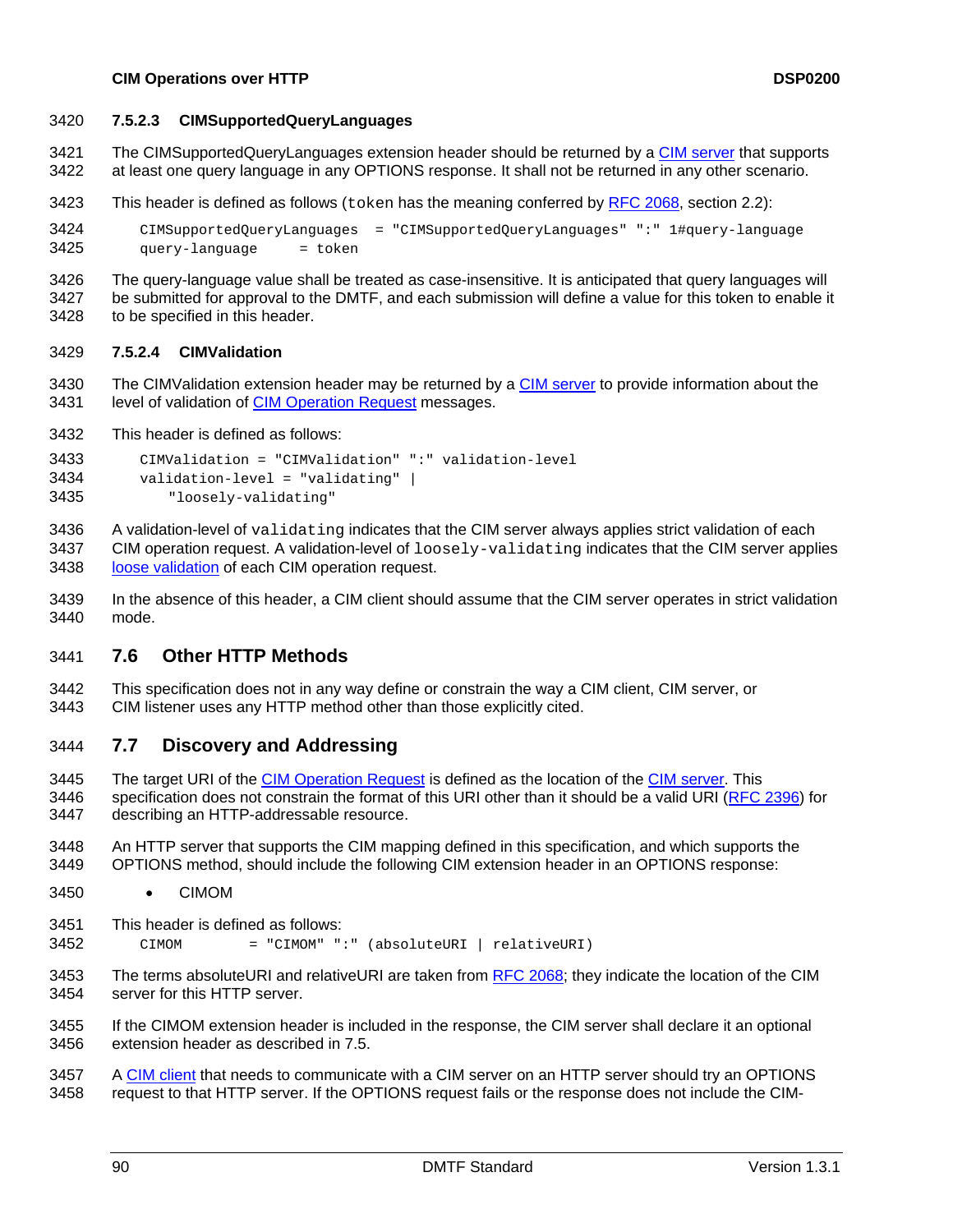CIMOM extension header, the CIM client may assume that the value of CIM-CIMOM is the relative URI **cimom**. 3459 3460

3461 3462 3463 The DMTF recommends the use of the following well-known IP ports in compliant CIM servers. This is a recommendation and not a requirement. The DMTF has registered these port addresses with IANA, so they are for the exclusive use of the DMTF.

- 3464 • CIM-XML (HTTP) 5988/tcp
- 3465 • CIM-XML (HTTP) 5988/udp
- 3466 • CIM-XML (HTTPS) 5989/tcp
- 3467 • CIM-XML (HTTPS) 5989/udp
- 3468 Other discovery mechanisms are outside the scope of this version of the specification.
- 3469 EXAMPLE 1:
- This example shows an HTTP server located at<http://www.dmtf.org/> issuing an OPTIONS response to an HTTP client to indicate that its CIM server is located at http://www.dmtf.org/access/cimom. 3470 3471
- 3472 HTTP/1.1 200 OK

```
3473 
                Opt: http://www.dmtf.org/cim/mapping/http/v1.0 ; ns=48
```
- 3474 48-CIMOM: /access/cimom
- 3475
- 3476 EXAMPLE 2:
- If an HTTP server located at <http://www.dmtf.org/>responds with a "501 Not Implemented" to an OPTIONS request from a CIM client, the CIM client may then try to contact the CIM server at http://www.dmtf.org/cimom. 3477 3478

# <span id="page-90-0"></span>3479 **7.8 Internationalization Considerations**

- 3480<br>3481 This clause defines the capabilities of the CIM HTTP mapping with respect to IETF policy guidelines on character sets and languages [\(RFC 2277\)](#page-8-0).
- 3482 3483 3484 In this specification, human-readable fields are contained within a response or request entity body. In all cases, a human-readable content is encoded using XML (which explicitly provides for character set tagging and encoding) and requires that XML processors read XML elements encoded, at minimum, 3485 using the UTF-8 ([RFC 2279](#page-8-0)) encoding of the ISO 10646 multilingual plane.
- 3486 Properties that are not of type string or string array shall not be localized.
- Because keys are writeable only on instantiation, key values shall not be localized. See [DSP0004](#page-8-0) for details. 3487 3488
- 3489 XML examples in this specification demonstrate the use of the charset parameter of the Content-Type
- header, as defined in [RFC 2616,](#page-9-0) as well as the XML attribute on the <?xml> processing instruction, which 3490
- together provide charset identification information for MIME and XML processors. This specification 3491
- mandates that conforming applications shall support at least the "UTF-8" charset encoding ([RFC 2277](#page-8-0)) in 3492
- the Content-Type header and shall support the "UTF-8" value for the XML encoding attribute. 3493
- 3494 XML also provides a language tagging capability for specifying the language of the contents of a 3495 particular XML element, based on use of [IANA registered language tags](http://www.iana.org/assignments/language-tags) ([RFC 1766](#page-8-0)) in combination with [ISO 639-1,](http://www.loc.gov/standards/iso639-2/englangn.html) in the xml:lang attribute of an XML element to identify the language of its content and attributes. Section 3.10 of [RFC 2616](#page-9-0) defines how the two-character ISO 639-1 language code is used as 3496 3497
- the primary-tag. The language-tag shall be registered by IANA. 3498
- [DSP0201](#page-8-0) and [DSP0203](#page-8-0) declare this attribute on any XML elements. Therefore, conforming applications should use this attribute when specifying the language in which a particular element is encoded for string 3501 and string array attributes and qualifiers. See the usage [rules](http://www.w3.org/TR/2000/REC-xml-20001006#sec-lang-tag) on this element, which are defined by the 3499 3500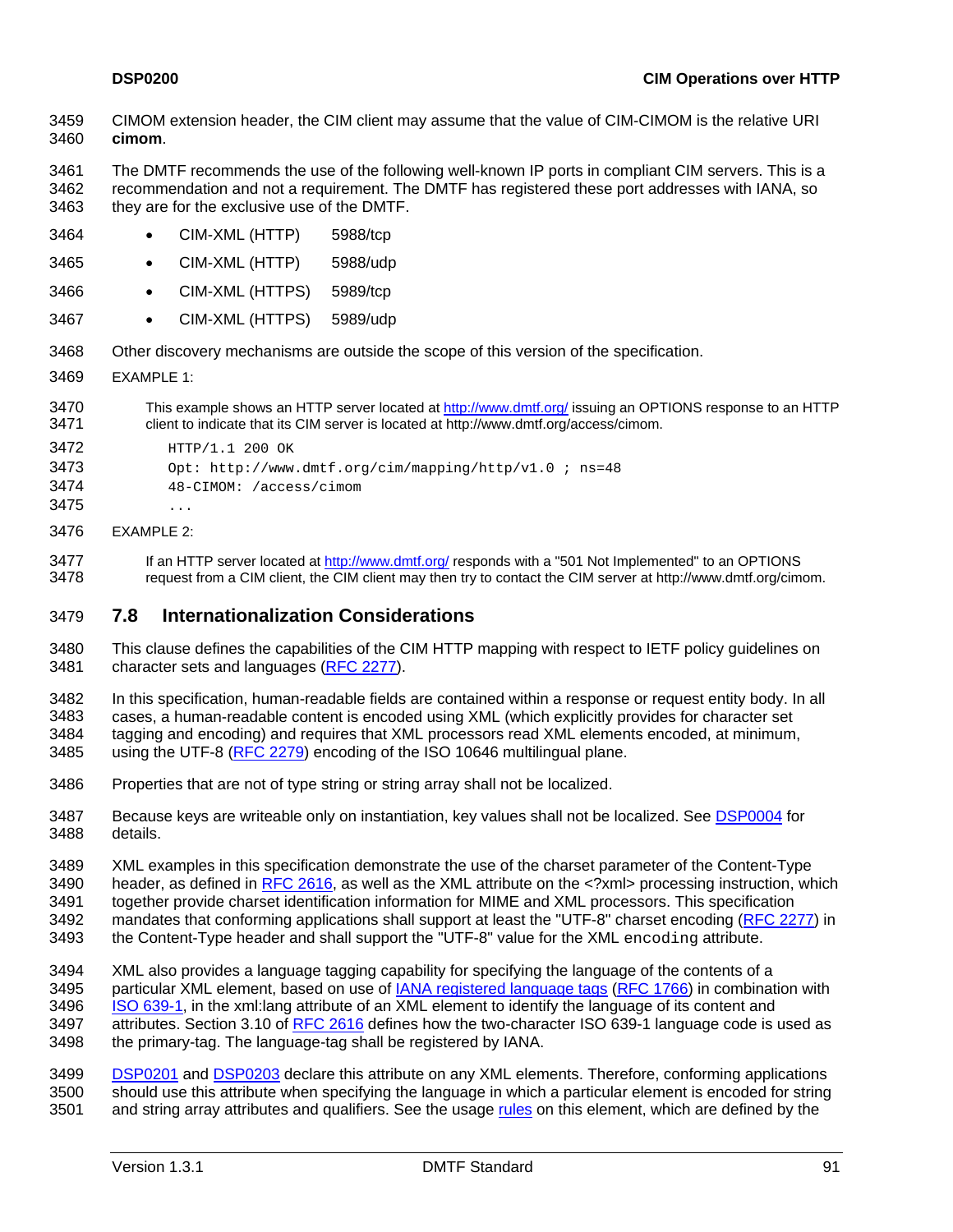#### **CIM Operations over HTTP DESP0200**

- World Wide Web Consortium in *[XML 1.0, second edition](http://www.w3.org/TR/2000/REC-xml-20001006)*. The attribute may be scoped by the instance or a class and should not be scoped by a property because instances or classes should be localized in one language. 3502 3503 3504
- 3505 This specification defines several names of HTTP headers and their values. These names are
- 3506 constructed using standard encoding practices so that they always have an HTTP-safe ASCII
- 3507 3508 representation. Because these headers are not usually visible to users, they do not need to support encoding in multiple character sets.
- [DSP0201](#page-8-0) and [DSP0203](#page-8-0) introduce several XML element names. Similarly, these names are not visible to an end user and do not need to support multiple character set encodings. 3509 3510
- The [CIM model](#page-0-0) [\(DSP0004](#page-8-0)) defines the subset of the Unicode character set that can be used to name 3511
- CIM elements (classes, instances, methods, properties, qualifiers, and method parameters). In general, 3512
- these characters appear as the value of XML attributes or as element content and are not displayed to 3513
- end users. 3514
- 3515 Negotiation and notification of language settings is effected in this mapping using the standard [Accept-](#page-80-0)
- 3516 [Language](#page-80-0) and [Content-Language](#page-81-1) headers defined in [RFC 2068](#page-8-0).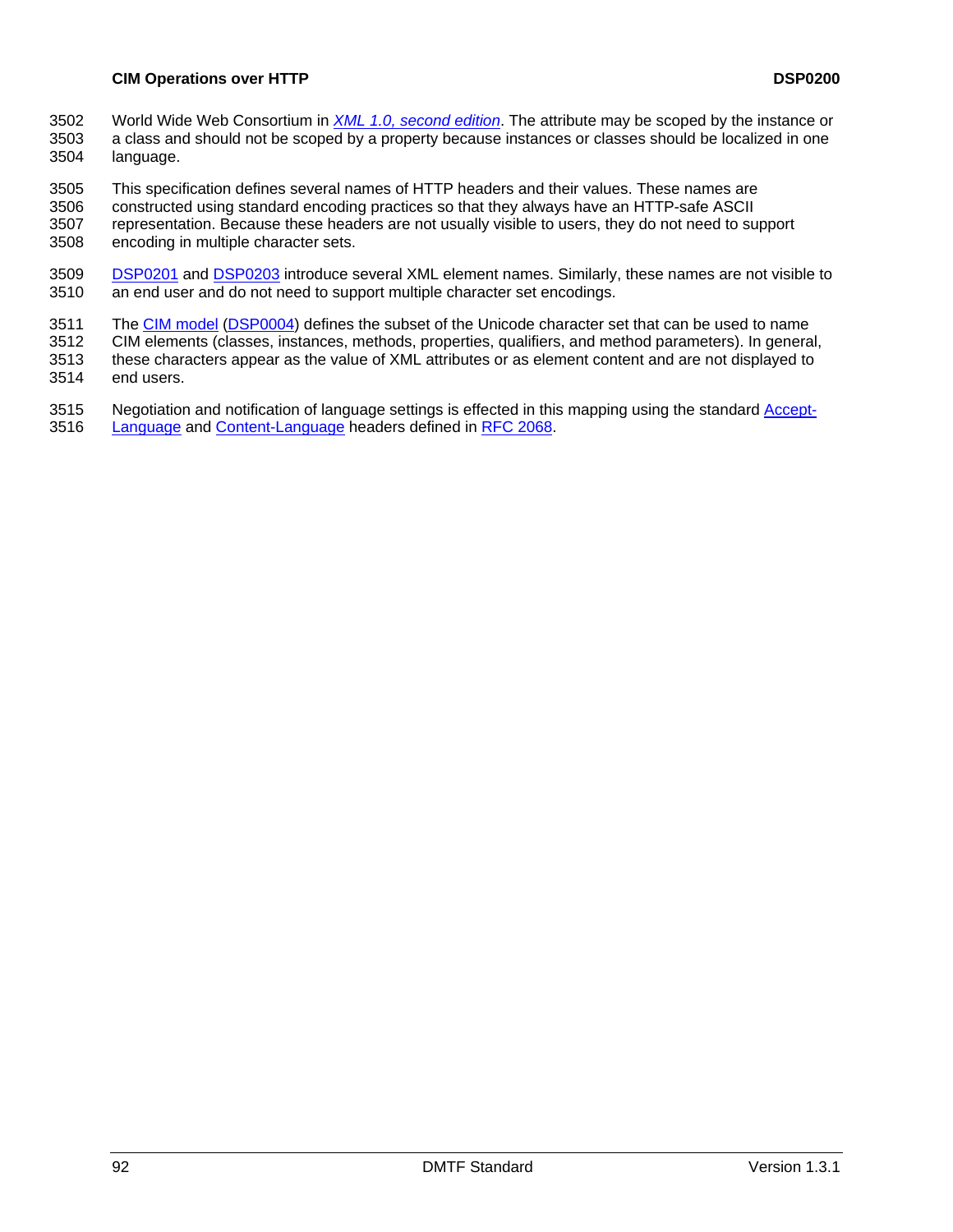| 3517                 | <b>ANNEX A</b>                                                                                                                                                                                                               |
|----------------------|------------------------------------------------------------------------------------------------------------------------------------------------------------------------------------------------------------------------------|
| 3518                 | (Informative)                                                                                                                                                                                                                |
| 3519                 |                                                                                                                                                                                                                              |
| 3520                 |                                                                                                                                                                                                                              |
| 3521                 | <b>Examples of Message Exchanges</b>                                                                                                                                                                                         |
|                      |                                                                                                                                                                                                                              |
| 3522<br>3523<br>3524 | This annex illustrates the protocol defined in this document with examples of valid HTTP<br>request/response exchanges. The examples are for illustration purposes only and are not considered part<br>of the specification. |
| 3525<br>3526         | For clarity, additional white space is included in the examples, but such white space is not an intrinsic part<br>of such XML documents.                                                                                     |
| 3527                 | <b>Retrieval of a Single Class Definition</b><br>A.1                                                                                                                                                                         |
| 3528                 | The following HTTP request illustrates how a client requests the class CIM_VideoBIOSElement.                                                                                                                                 |
| 3529                 | M-POST / cimom HTTP/1.1                                                                                                                                                                                                      |
| 3530                 | HOST: http://www.myhost.com/                                                                                                                                                                                                 |
| 3531                 | Content-Type: application/xml; charset=utf-8                                                                                                                                                                                 |
| 3532                 | Content-Length: xxxx                                                                                                                                                                                                         |
| 3533                 | Man: http://www.dmtf.org/cim/mapping/http/v1.0 ; ns=73                                                                                                                                                                       |
| 3534                 | 73-CIMOperation: MethodCall                                                                                                                                                                                                  |
| 3535                 | 73-CIMMethod: GetClass                                                                                                                                                                                                       |
| 3536                 | 73-CIMObject: root/cimv2                                                                                                                                                                                                     |
| 3537                 | xml version="1.0" encoding="utf-8" ?                                                                                                                                                                                         |
| 3538                 | <cim cimversion="2.0" dtdversion="2.0"></cim>                                                                                                                                                                                |
| 3539                 | <message id="87872" protocolversion="1.0"></message>                                                                                                                                                                         |
| 3540                 | <simplereq></simplereq>                                                                                                                                                                                                      |
| 3541                 | <imethodcall name="GetClass"></imethodcall>                                                                                                                                                                                  |
| 3542                 | <localnamespacepath></localnamespacepath>                                                                                                                                                                                    |
| 3543                 | <namespace name="root"></namespace>                                                                                                                                                                                          |
| 3544                 | $<$ NAMESPACE NAME="cimv2"/>                                                                                                                                                                                                 |
| 3545                 |                                                                                                                                                                                                                              |
| 3546                 | <iparamvalue name="ClassName"><classname< td=""></classname<></iparamvalue>                                                                                                                                                  |
| 3547<br>3548         | NAME="CIM_VideoBIOSElement"/>                                                                                                                                                                                                |
| 3549                 | <iparamvalue name="LocalOnly"><value>FALSE</value></iparamvalue>                                                                                                                                                             |
|                      |                                                                                                                                                                                                                              |
| 3550<br>3551         |                                                                                                                                                                                                                              |
| 3552                 | $<$ /MESSAGE>                                                                                                                                                                                                                |
|                      | $\langle$ /CIM $\rangle$                                                                                                                                                                                                     |
| 3553<br>3554         | Following is an HTTP response to the preceding request indicating success of the requested operation.<br>For clarity of exposition, the complete definition of the returned <class> element is not shown.</class>            |

```
3555 
3556 
3557 
3558 
3559 
3560 
3561 
          HTTP/1.1 200 OK
          Content-Type: application/xml; charset=utf-8
          Content-Length: xxxx
          Ext:
          Cache-Control: no-cache
          Man: http://www.dmtf.org/cim/mapping/http/v1.0 ; ns=73
           73-CIMOperation: MethodResponse
```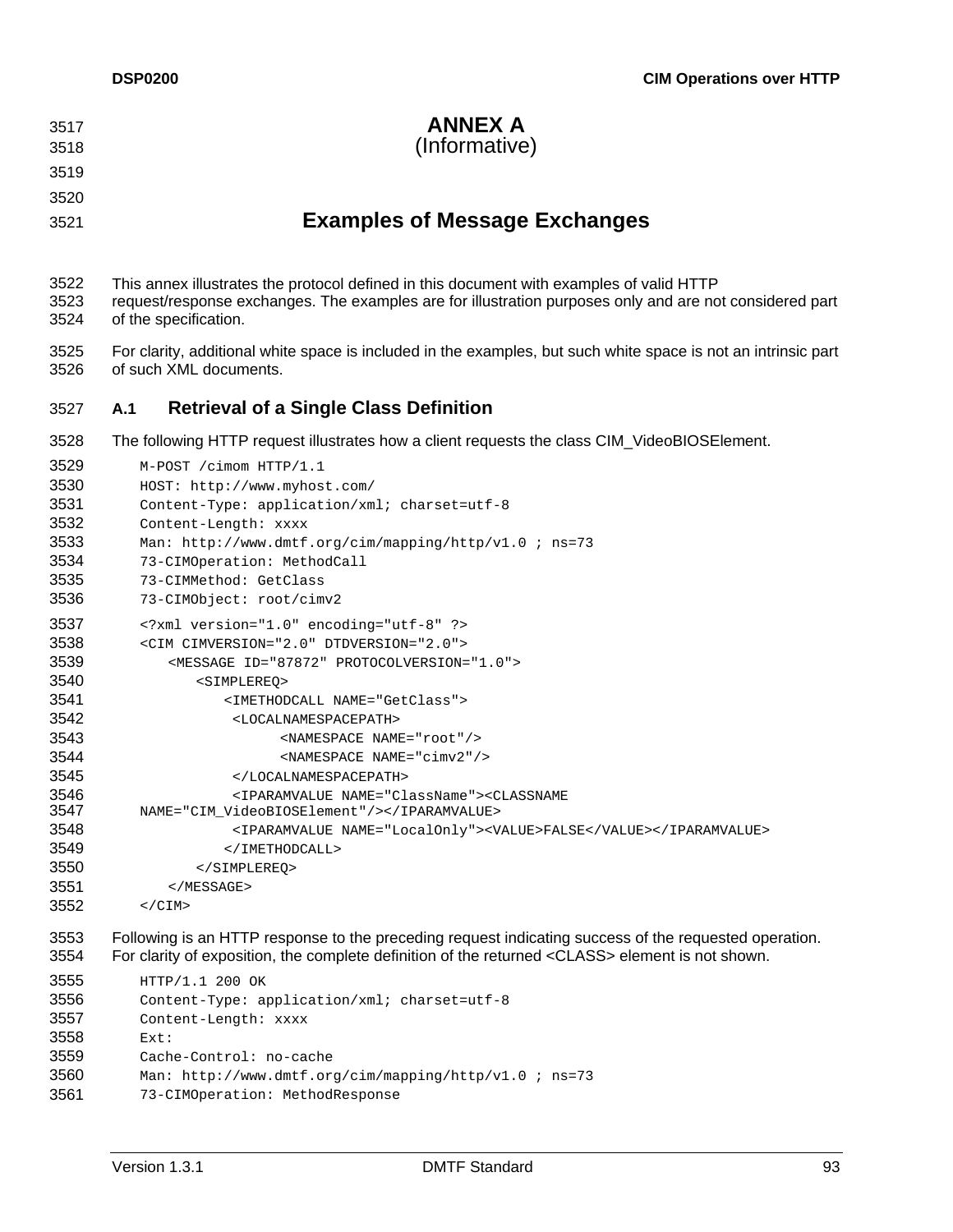#### **CIM Operations over HTTP DEPO200**

| 3563<br>$\leq$ CIM CIMVERSION="2.0" DTDVERSION="2.0"><br>3564<br><message id="87872" protocolversion="1.0"><br/>3565<br/><simplersp><br/>3566<br/><imethodresponse name="GetClass"><br/>3567<br/><ireturnvalue><br/>3568<br/>3569<br/><math>\ddotsc</math><br/>3570<br/><math>\langle</math>/CLASS<math>\rangle</math><br/>3571<br/></ireturnvalue><br/>3572<br/></imethodresponse><br/>3573<br/><math>&lt;</math>/SIMPLERSP&gt;<br/>3574<br/><math>&lt;</math>/MESSAGE&gt;<br/>3575<br/><math>\langle</math>/CIM<math>\rangle</math></simplersp></message> | 3562 | xml version="1.0" encoding="utf-8" ?                                         |
|-------------------------------------------------------------------------------------------------------------------------------------------------------------------------------------------------------------------------------------------------------------------------------------------------------------------------------------------------------------------------------------------------------------------------------------------------------------------------------------------------------------------------------------------------------------|------|------------------------------------------------------------------------------|
|                                                                                                                                                                                                                                                                                                                                                                                                                                                                                                                                                             |      |                                                                              |
|                                                                                                                                                                                                                                                                                                                                                                                                                                                                                                                                                             |      |                                                                              |
|                                                                                                                                                                                                                                                                                                                                                                                                                                                                                                                                                             |      |                                                                              |
|                                                                                                                                                                                                                                                                                                                                                                                                                                                                                                                                                             |      |                                                                              |
|                                                                                                                                                                                                                                                                                                                                                                                                                                                                                                                                                             |      |                                                                              |
|                                                                                                                                                                                                                                                                                                                                                                                                                                                                                                                                                             |      | <class name="CIM VideoBIOSElement" superclass="CIM SoftwareElement"></class> |
|                                                                                                                                                                                                                                                                                                                                                                                                                                                                                                                                                             |      |                                                                              |
|                                                                                                                                                                                                                                                                                                                                                                                                                                                                                                                                                             |      |                                                                              |
|                                                                                                                                                                                                                                                                                                                                                                                                                                                                                                                                                             |      |                                                                              |
|                                                                                                                                                                                                                                                                                                                                                                                                                                                                                                                                                             |      |                                                                              |
|                                                                                                                                                                                                                                                                                                                                                                                                                                                                                                                                                             |      |                                                                              |
|                                                                                                                                                                                                                                                                                                                                                                                                                                                                                                                                                             |      |                                                                              |
|                                                                                                                                                                                                                                                                                                                                                                                                                                                                                                                                                             |      |                                                                              |

# 3576 **A.2 Retrieval of a Single Instance Definition**

```
3577 
3578 
3579 
3580 
3581 
3582 
3583 
3584 
3585 
3586 
3587 
3588 
3589 
3590 
3591 
3592 
3593 
3594 
3595 
3596 
3597 
3598 
3599 
3600 
3601 
3602 
3603 
3604 
        The following HTTP request illustrates how a client requests the instance MyClass.MyKey="S3". 
           M-POST /cimom HTTP/1.1
           HOST: http://www.myhost.com/
           Content-Type: application/xml; charset=utf-8
           Content-Length: xxxx
           Man: http://www.dmtf.org/cim/mapping/http/v1.0 ; ns=73
           73-CIMOperation: MethodCall
           73-CIMMethod: GetInstance
           73-CIMObject: root%2FmyNamespace
           <?xml version="1.0" encoding="utf-8" ?>
           <CIM CIMVERSION="2.0" DTDVERSION="1.1">
                <MESSAGE ID="87855" PROTOCOLVERSION="1.0">
                   <SIMPLEREQ>
                       <IMETHODCALL NAME="GetInstance">
                        <LOCALNAMESPACEPATH>
                          <NAMESPACE NAME="root"/>
                          <NAMESPACE NAME="myNamespace"/>
                        </LOCALNAMESPACEPATH>
                        <IPARAMVALUE NAME="InstanceName">
                            <INSTANCENAME CLASSNAME="MyClass">
                                  <KEYBINDING NAME="MyKey"><KEYVALUE>S3</KEYVALUE></KEYBINDING>
                            </INSTANCENAME>
                        </IPARAMVALUE>
                        <IPARAMVALUE NAME="LocalOnly"><VALUE>FALSE</VALUE></IPARAMVALUE>
                       </IMETHODCALL>
                   </SIMPLEREQ>
                </MESSAGE>
           </CIM>
```
3605 3606 Following is an HTTP response to the preceding request indicating an error because the specified instance is not found.

```
3607 
3608 
3609 
3610 
           HTTP/1.1 200 OK
           Content-Type: application/xml; charset=utf-8
           Content-Length: xxxx
           Ext:
```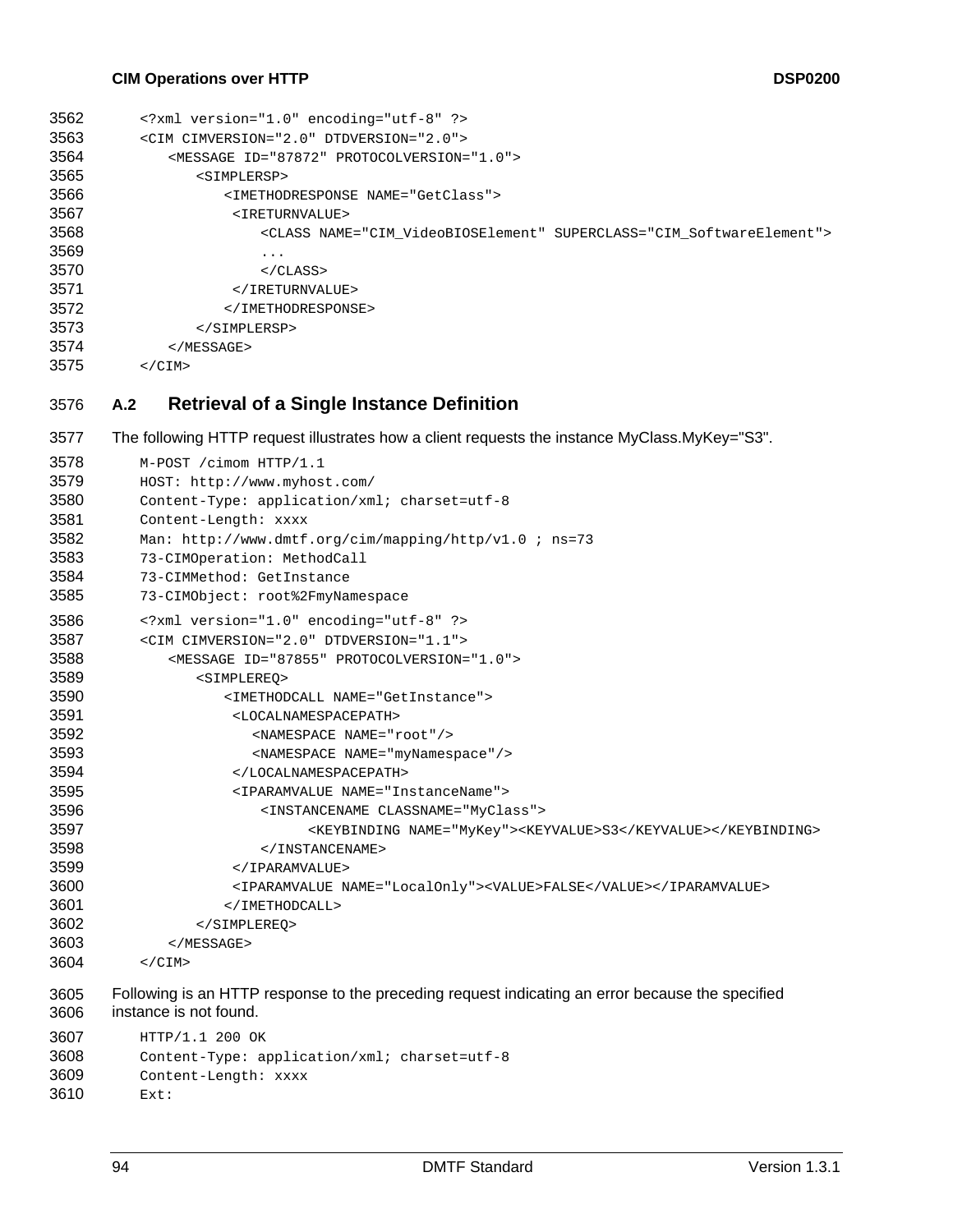| 3611 | Cache-Control: no-cache                                              |
|------|----------------------------------------------------------------------|
| 3612 | Man: http://www.dmtf.org/cim/mapping/http/v1.0; ns=73                |
| 3613 | 73-CIMOperation: MethodResponse                                      |
| 3614 | xml version="1.0" encoding="utf-8" ?                                 |
| 3615 | <cim cimversion="2.0" dtdversion="2.0"></cim>                        |
| 3616 | <message id="87885" protocolversion="1.0"></message>                 |
| 3617 | <simplersp></simplersp>                                              |
| 3618 | <imethodresponse name="GetInstance"></imethodresponse>               |
| 3619 | <error code="6" description="Instance of MyClass not found"></error> |
| 3620 |                                                                      |
| 3621 | $<$ /SIMPLERSP>                                                      |
| 3622 | $<$ /MESSAGE>                                                        |
| 3623 | $\langle$ /CIM $\rangle$                                             |
|      |                                                                      |

# 3624 **A.3 Deletion of a Single Class Definition**

```
3625 
        The following HTTP request illustrates how a client deletes the class CIM_VideoBIOSElement.
```

| 3626 | M-POST / cimom HTTP/1.1                                                     |
|------|-----------------------------------------------------------------------------|
| 3627 | HOST: http://www.myhost.com/                                                |
| 3628 | Content-Type: application/xml; charset=utf-8                                |
| 3629 | Content-Length: xxxx                                                        |
| 3630 | Man: http://www.dmtf.org/cim/mapping/http/v1.0 ; ns=73                      |
| 3631 | 73-CIMOperation: MethodCall                                                 |
| 3632 | 73-CIMMethod: DeleteClass                                                   |
| 3633 | 73-CIMObject: root/cimv2                                                    |
| 3634 | xml version="1.0" encoding="utf-8" ?                                        |
| 3635 | <cim cimversion="2.0" dtdversion="2.0"></cim>                               |
| 3636 | <message id="87872" protocolversion="1.0"></message>                        |
| 3637 | <simplereo></simplereo>                                                     |
| 3638 | <imethodcall name="DeleteClass"></imethodcall>                              |
| 3639 | <localnamespacepath></localnamespacepath>                                   |
| 3640 | <namespace name="root"></namespace>                                         |
| 3641 | $<$ NAMESPACE NAME="cimv2"/>                                                |
| 3642 |                                                                             |
| 3643 | <iparamvalue name="ClassName"><classname< th=""></classname<></iparamvalue> |
| 3644 | NAME="CIM_VideoBIOSElement"/>                                               |
| 3645 |                                                                             |
| 3646 |                                                                             |
| 3647 | $<$ /MESSAGE>                                                               |
| 3648 | $\langle$ /CIM $\rangle$                                                    |

3649 3650 Following is an HTTP response to the preceding request indicating failure of the preceding operation due to the inability to delete instances of the class.

```
3651 
3652 
3653 
3654 
3655 
3656 
3657 
3658 
3659 
           HTTP/1.1 200 OK
           Content-Type: application/xml; charset=utf-8
          Content-Length: xxxx
          Ext:
          Cache-Control: no-cache
          Man: http://www.dmtf.org/cim/mapping/http/v1.0 ; ns=73
          73-CIMOperation: MethodResponse
           <?xml version="1.0" encoding="utf-8" ?>
           <CIM CIMVERSION="2.0" DTDVERSION="2.0">
```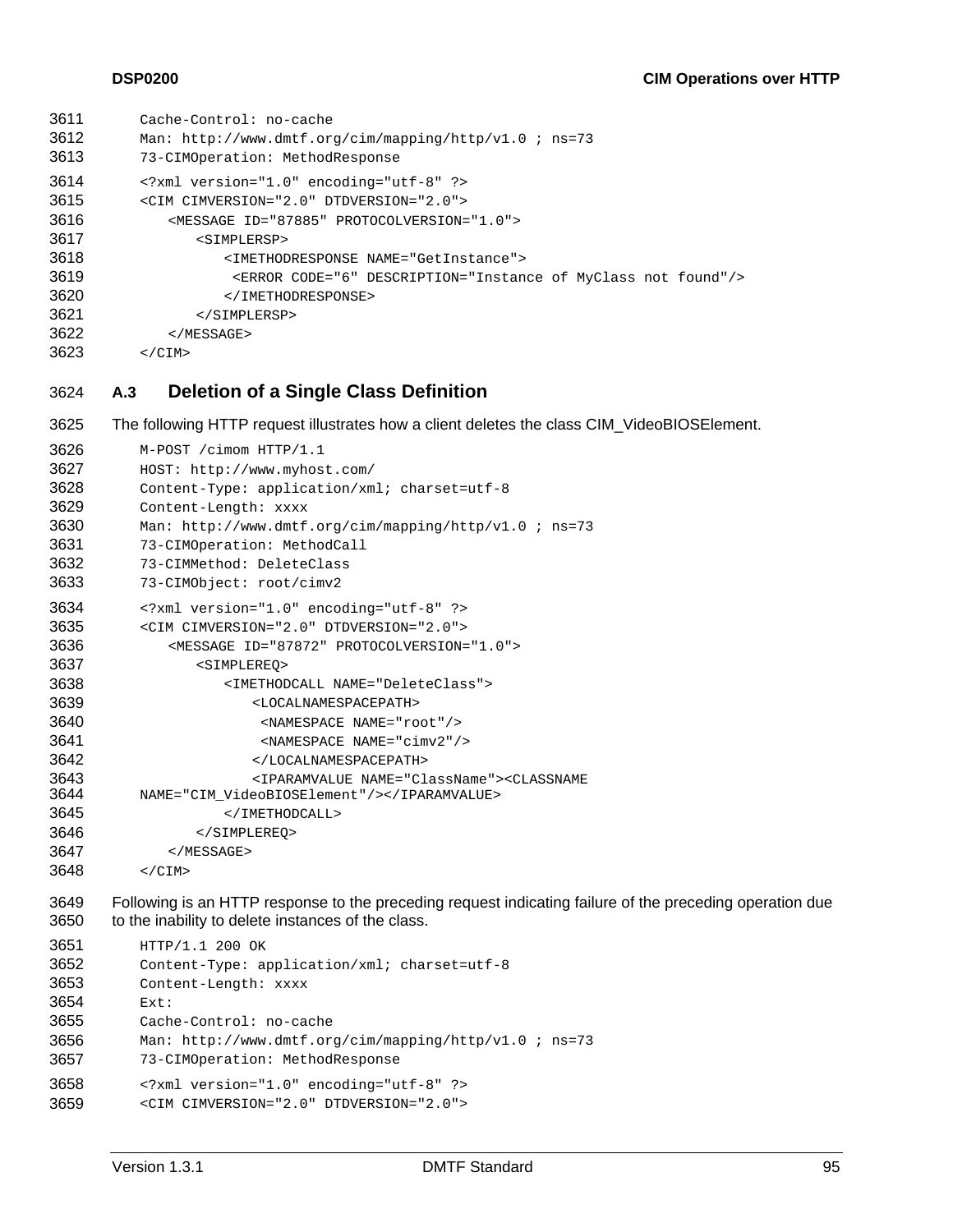#### **CIM Operations over HTTP DEPO200**

| 3660 | <message id="87872" protocolversion="1.0"></message>                     |
|------|--------------------------------------------------------------------------|
| 3661 | <simplersp></simplersp>                                                  |
| 3662 | <imethodresponse name="DeleteClass"></imethodresponse>                   |
| 3663 | <error code="9" description="Class has non-deletable instances"></error> |
| 3664 |                                                                          |
| 3665 | $<$ /SIMPLERSP>                                                          |
| 3666 | $\langle$ /MESSAGE>                                                      |
| 3667 | $\langle$ /CIM $\rangle$                                                 |

# 3668 **A.4 Deletion of a Single Instance Definition**

3669 The following HTTP request illustrates how a client deletes the instance MyClass.MyKey="S3".

```
3670 
3671 
3672 
3673 
3674 
3675 
3676 
3677 
3678 
3679 
3680 
3681 
3682 
3683 
3684 
3685 
3686 
3687 
3688 
3689 
3690 
3691 
3692 
3693 
3694 
3695 
3696 
3697 
3698 
           M-POST /cimom HTTP/1.1
           HOST: http://www.myhost.com/
           Content-Type: application/xml; charset=utf-8
           Content-Length: xxxx
           Man: http://www.dmtf.org/cim/mapping/http/v1.0 ; ns=73
           73-CIMOperation: MethodCall
           73-CIMMethod: DeleteInstance
           73-CIMObject: root%2FmyNamespace
           <?xml version="1.0" encoding="utf-8" ?>
           <CIM CIMVERSION="2.0" DTDVERSION="2.0">
                <MESSAGE ID="87872" PROTOCOLVERSION="1.0">
                    <SIMPLEREQ>
                       <IMETHODCALL NAME="DeleteInstance">
                           <LOCALNAMESPACEPATH>
                              <NAMESPACE NAME="root"/>
                               <NAMESPACE NAME="myNamespace"/>
                           </LOCALNAMESPACEPATH>
                           <IPARAMVALUE NAME="InstanceName">
                                  <INSTANCENAME CLASSNAME="MyClass">
                                      <KEYBINDING NAME="MyKey">
                                       <KEYVALUE>S3</KEYVALUE>
                                      </KEYBINDING>
                                  </INSTANCENAME>
                           </IPARAMVALUE>
                       </IMETHODCALL>
                    </SIMPLEREQ>
                </MESSAGE>
           </CIM>Following is an HTTP response to the preceding request indicating success of the preceding operation.
```

```
3699 
3700 
3701 
3702 
           HTTP/1.1 200 OK
           Content-Type: application/xml; charset=utf-8
           Content-Length: xxxx
           Ext:
```

```
3703 
           Cache-Control: no-cache
```

```
3704 
          Man: http://www.dmtf.org/cim/operation ; ns=73
```

```
3705 
           73-CIMOperation: MethodResponse
```

```
3706 
3707 
3708 
           <?xml version="1.0" encoding="utf-8" ?>
           <CIM CIMVERSION="2.0" DTDVERSION="2.0">
               <MESSAGE ID="87872" PROTOCOLVERSION="1.0">
```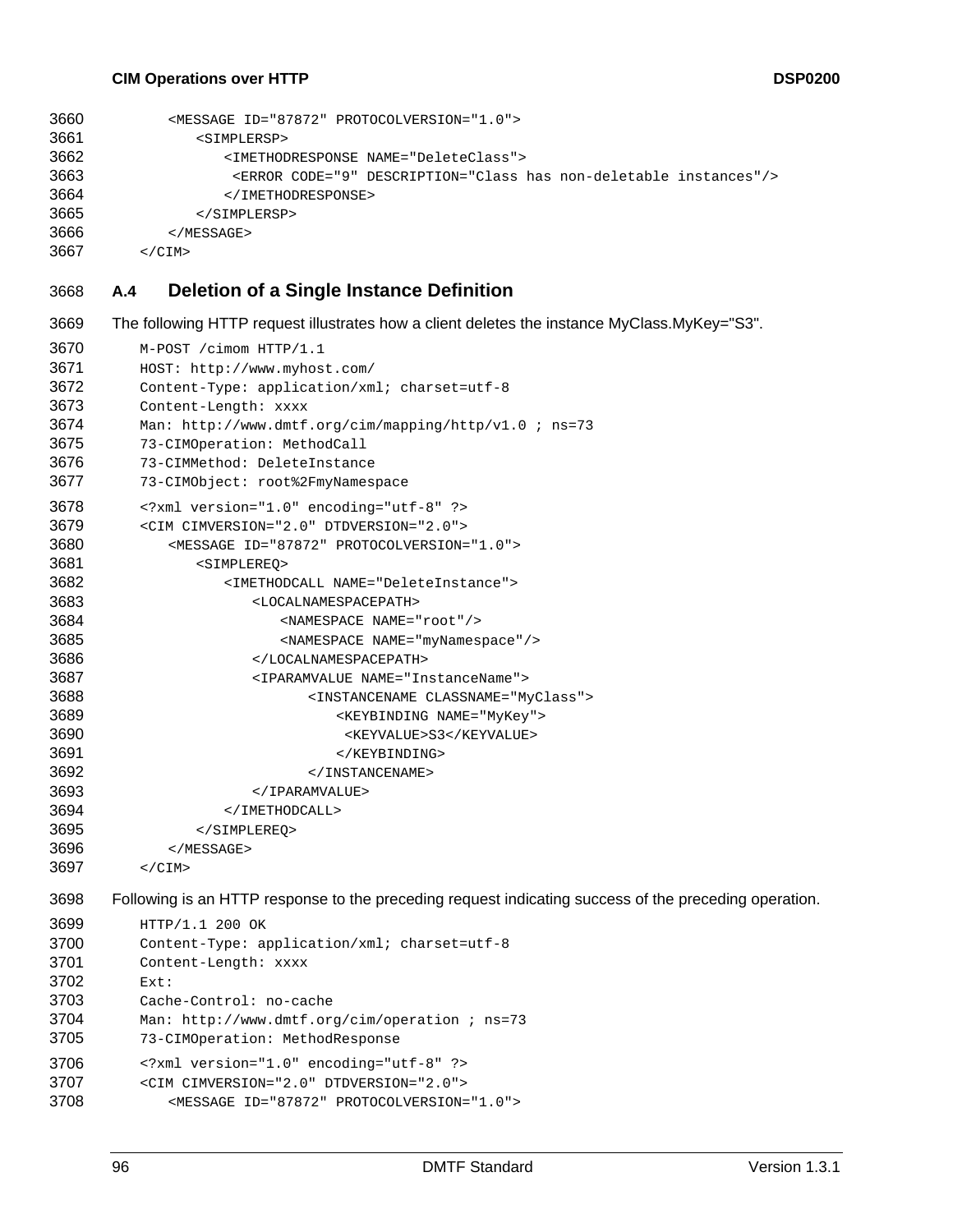| 3709 | <simplersp></simplersp>                                   |
|------|-----------------------------------------------------------|
| 3710 | <imethodresponse name="DeleteInstance"></imethodresponse> |
| 3711 | $\langle$ /SIMPLERSP>                                     |
| 3712 | $\langle$ /MESSAGE>                                       |
| 3713 | $\langle$ /CIM $\rangle$                                  |

# 3714 **A.5 Creation of a Single Class Definition**

```
3715 
3716 
3717 
3718 
3719 
3720 
3721 
3722 
3723 
3724 
3725 
3726 
3727 
3728 
3729 
3730 
3731 
3732 
3733 
3734 
3735 
3736 
3737 
3738 
3739 
3740 
3741 
3742 
3743 
3744 
3745 
3746 
3747 
3748 
3749 
3750 
3751 
3752 
3753 
3754 
3755 
        The following HTTP request illustrates how a client creates the class MySchema_VideoBIOSElement as 
        a subclass of CIM_VideoBIOSElement. For clarity of exposition, most of the submitted <CLASS> element 
        is omitted from the example. 
           M-POST /cimom HTTP/1.1
           HOST: http://www.myhost.com/
           Content-Type: application/xml; charset=utf-8
           Content-Length: xxxx
           Man: http://www.dmtf.org/cim/mapping/http/v1.0 ; ns=73
           73-CIMOperation: MethodCall
           73-CIMMethod: CreateClass
           73-CIMObject: root/cimv2
           <?xml version="1.0" encoding="utf-8" ?>
           <CIM CIMVERSION="2.0" DTDVERSION="2.0">
                <MESSAGE ID="87872" PROTOCOLVERSION="1.0">
                   <SIMPLEREQ>
                       <IMETHODCALL NAME="CreateClass">
                           <LOCALNAMESPACEPATH>
                            <NAMESPACE NAME="root"/>
                           <NAMESPACE NAME="cimv2"/>
                           </LOCALNAMESPACEPATH>
                           <IPARAMVALUE NAME="NewClass">
                            <CLASS NAME="MySchema_VideoBIOSElement" 
           SUPERCLASS="CIM_VideoBIOSElement">
             ...
                            </CLASS>
                           </IPARAMVALUE>
                       </IMETHODCALL>
                   </SIMPLEREQ>
                </MESSAGE>
           </CIM>Following is an HTTP response to the preceding request indicating success of the preceding operation. 
           HTTP/1.1 200 OK
           Content-Type: application/xml; charset=utf-8
           Content-Length: xxxx
           Ext:
           Cache-Control: no-cache
           Man: http://www.dmtf.org/cim/mapping/http/v1.0 ; ns=73
           73-CIMOperation: MethodResponse
           <?xml version="1.0" encoding="utf-8" ?>
           <CIM CIMVERSION="2.0" DTDVERSION="2.0">
                <MESSAGE ID="87872" PROTOCOLVERSION="1.0">
```

```
3756 
                     <SIMPLERSP>
```

```
3757 
                   <IMETHODRESPONSE NAME="CreateClass"/>
```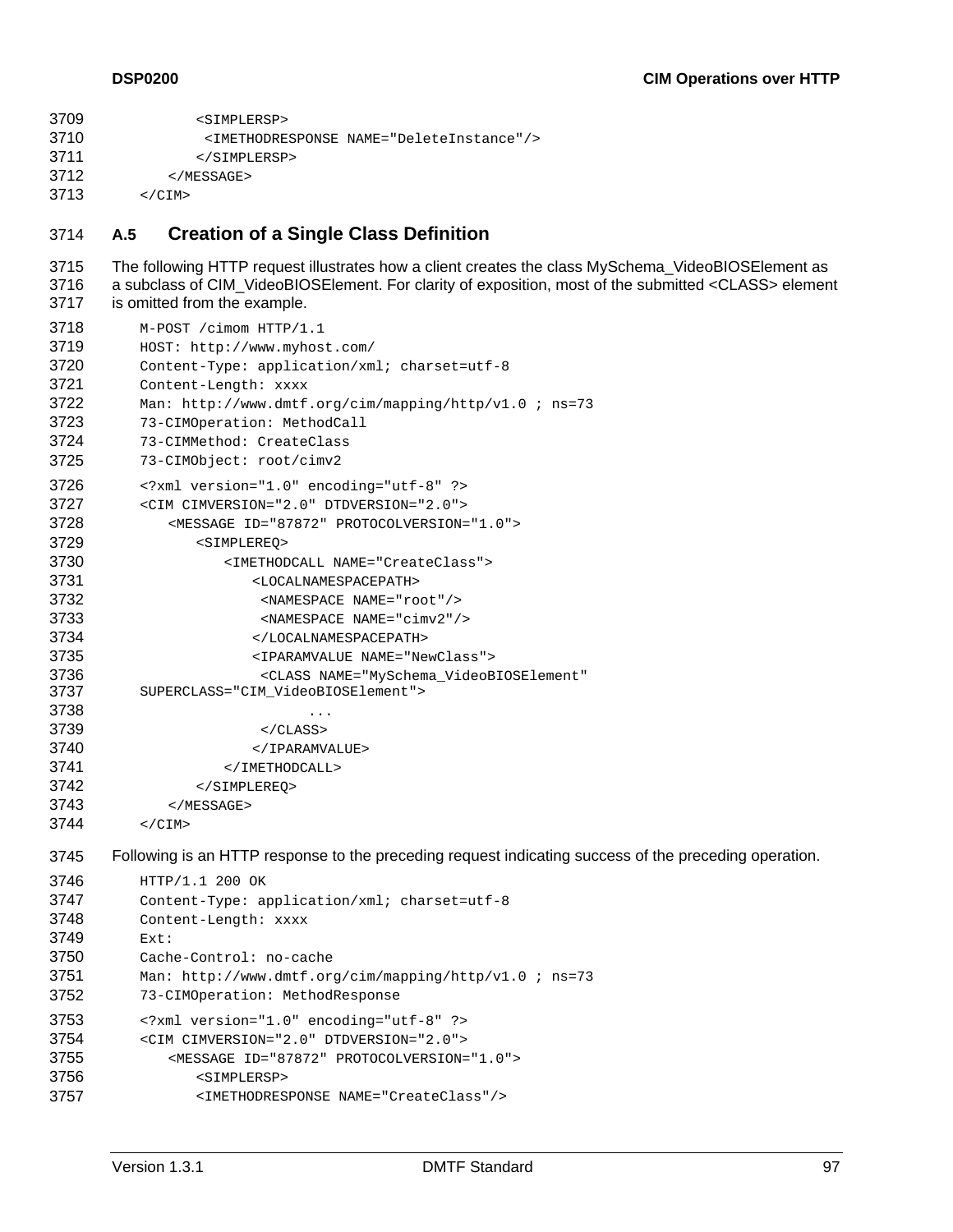#### **CIM Operations over HTTP DEPO200**

```
3758 </SIMPLERSP>
3759 
3760 
             </MESSAGE>
         </CIM>
```
# 3761 **A.6 Creation of a Single Instance Definition**

3762 3763 3764 3765 3766 3767 3768 3769 3770 3771 3772 3773 3774 3775 3776 3777 3778 3779 3780 3781 3782 3783 3784 3785 3786 3787 3788 3789 3790 3791 3792 3793 3794 3795 3796 3797 3798 3799 3800 3801 3802 3803 3804 3805 3806 The following HTTP request illustrates how a client creates an instance of the class MySchema\_VideoBIOSElement. For clarity of exposition, most of the submitted <INSTANCE> element is omitted from the example. M-POST /cimom HTTP/1.1 HOST: http://www.myhost.com/ Content-Type: application/xml; charset=utf-8 Content-Length: xxxx Man: http://www.dmtf.org/cim/mapping/http/v1.0 ; ns=73 73-CIMOperation: MethodCall 73-CIMMethod: CreateInstance 73-CIMObject: root/cimv2 <?xml version="1.0" encoding="utf-8" ?> <CIM CIMVERSION="2.0" DTDVERSION="2.0"> <MESSAGE ID="87872" PROTOCOLVERSION="1.0"> <SIMPLEREQ> <IMETHODCALL NAME="CreateInstance"> <LOCALNAMESPACEPATH> <NAMESPACE NAME="root"/> <NAMESPACE NAME="cimv2"/> </LOCALNAMESPACEPATH> <IPARAMVALUE NAME="NewInstance"> <INSTANCE CLASSNAME="CIM\_VideoBIOSElement"> ... </INSTANCE> </IPARAMVALUE> </IMETHODCALL> </SIMPLEREQ> </MESSAGE>  $\langle$  / CIM $>$ Following is an HTTP response to the preceding request indicating the success of the preceding operation. HTTP/1.1 200 OK Content-Type: application/xml; charset=utf-8 Content-Length: xxxx Ext: Cache-Control: no-cache Man: http://www.dmtf.org/cim/mapping/http/v1.0 ; ns=73 73-CIMOperation: MethodResponse <?xml version="1.0" encoding="utf-8" ?> <CIM CIMVERSION="2.0" DTDVERSION="2.0"> <MESSAGE ID="87872" PROTOCOLVERSION="1.0"> <SIMPLERSP> <IMETHODRESPONSE NAME="CreateInstance"> <IRETURNVALUE> <INSTANCENAME CLASSNAME="MySchema\_VideoBIOSElement">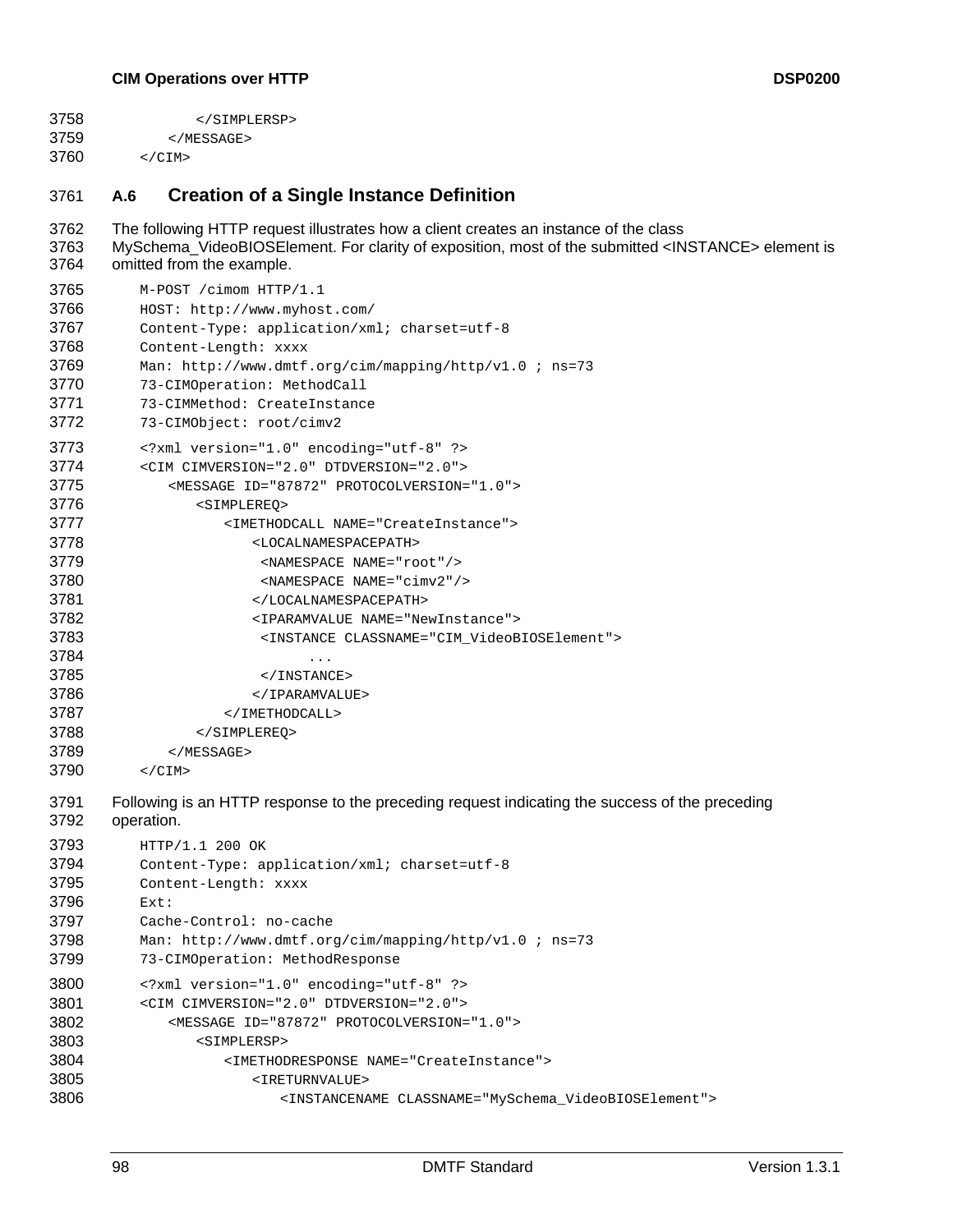| 3807 | <keybinding name="Name"></keybinding> |
|------|---------------------------------------|
| 3808 | <keyvalue>S4</keyvalue>               |
| 3809 |                                       |
| 3810 |                                       |
| 3811 |                                       |
| 3812 |                                       |
| 3813 |                                       |
| 3814 | $<$ /MESSAGE>                         |
| 3815 | $\langle$ CTM $\rangle$               |

# 3816 **A.7 Enumeration of Class Names**

3817 3818 The following HTTP request illustrates how a client enumerates the names of all subclasses of the class CIM\_SoftwareElement.

| 3819         | M-POST / cimom HTTP/1.1                                                         |
|--------------|---------------------------------------------------------------------------------|
| 3820         | HOST: http://www.myhost.com/                                                    |
| 3821         | Content-Type: application/xml; charset=utf-8                                    |
| 3822         | Content-Length: xxxx                                                            |
| 3823         | Man: http://www.dmtf.org/cim/mapping/http/v1.0; ns=73                           |
| 3824         | 73-CIMOperation: MethodCall                                                     |
| 3825         | 73-CIMMethod: EnumerateClassNames                                               |
| 3826         | 73-CIMObject: root/cimv2                                                        |
| 3827         | xml version="1.0" encoding="utf-8" ?                                            |
| 3828         | <cim cimversion="2.0" dtdversion="2.0"></cim>                                   |
| 3829         | <message id="87872" protocolversion="1.0"></message>                            |
| 3830         | <simplereo></simplereo>                                                         |
| 3831         | <imethodcall name="EnumerateClassNames"></imethodcall>                          |
| 3832         | <localnamespacepath></localnamespacepath>                                       |
| 3833         | <namespace name="root"></namespace>                                             |
| 3834         | $<$ NAMESPACE NAME=" $cimv2$ "/>                                                |
| 3835         |                                                                                 |
| 3836         | <iparamvalue name="ClassName"><classname< th=""></classname<></iparamvalue>     |
| 3837         | NAME="CIM SoftwareElement"/>                                                    |
| 3838<br>3839 | <iparamvalue<br>NAME="DeepInheritance"&gt;<value>FALSE</value></iparamvalue<br> |
| 3840         |                                                                                 |
| 3841         |                                                                                 |
| 3842         | $<$ /MESSAGE>                                                                   |
| 3843         | $\langle$ /CIM $\rangle$                                                        |

3844 3845 Following is an HTTP response to the preceding request indicating the success of the preceding operation and returning the names of the requested subclasses.

```
3846 
3847 
3848 
3849 
3850 
3851 
3852 
3853 
3854 
3855 
           HTTP/1.1 200 OK
           Content-Type: application/xml; charset=utf-8
          Content-Length: xxxx
          Ext:
          Cache-Control: no-cache
          Man: http://www.dmtf.org/cim/mapping/http/v1.0 ; ns=73
          73-CIMOperation: MethodResponse
           <?xml version="1.0" encoding="utf-8" ?>
           <CIM CIMVERSION="2.0" DTDVERSION="2.0">
               <MESSAGE ID="87872" PROTOCOLVERSION="1.0">
```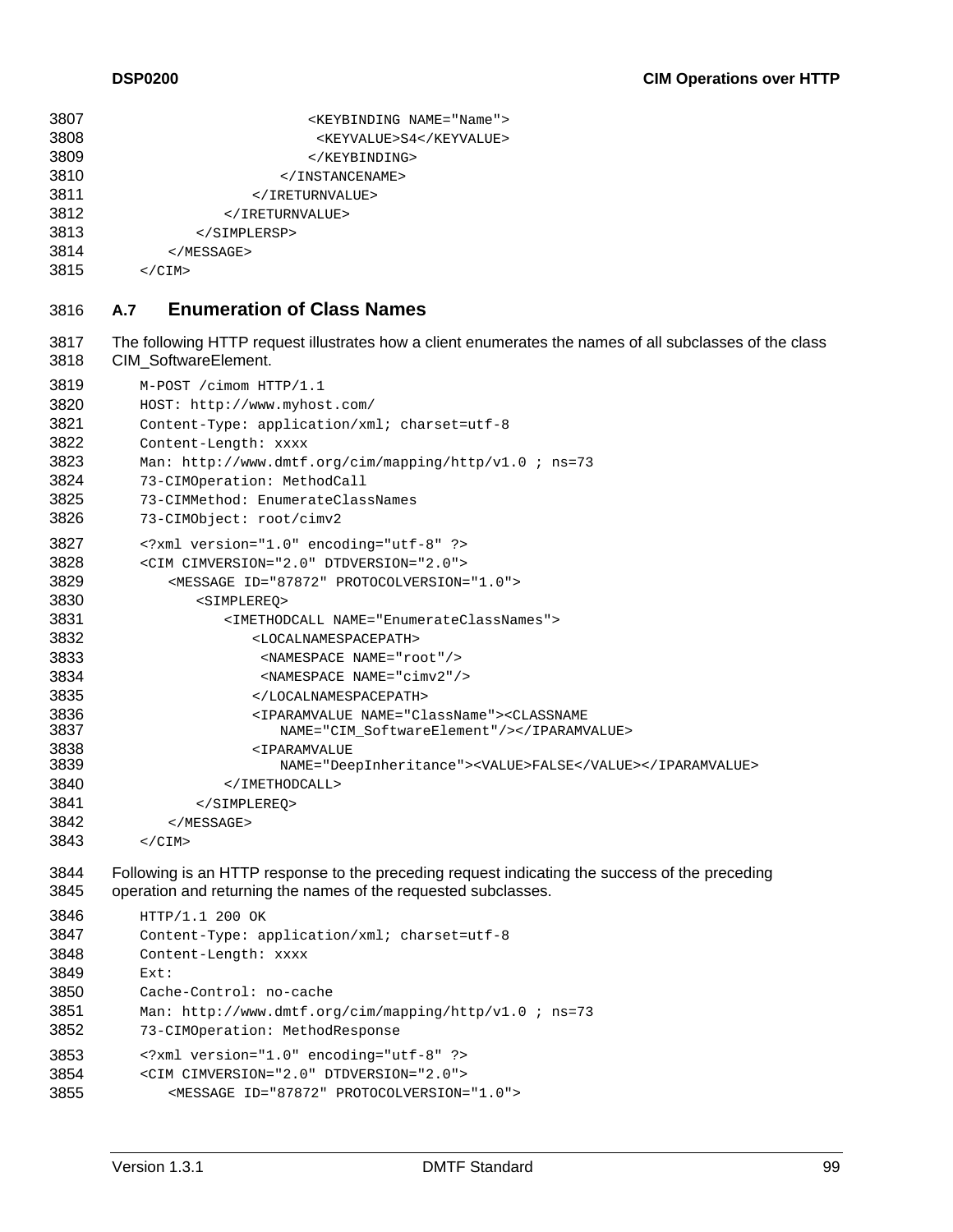| 3856 | <simplersp></simplersp>                                        |
|------|----------------------------------------------------------------|
| 3857 | <imethodresponse name="EnumerateClassNames"></imethodresponse> |
| 3858 | <ireturnvalue></ireturnvalue>                                  |
| 3859 |                                                                |
| 3860 |                                                                |
| 3861 |                                                                |
| 3862 |                                                                |
| 3863 | $\langle$ /SIMPLERSP>                                          |
| 3864 | $\langle$ /MESSAGE>                                            |
| 3865 | $\langle$ / CIM $\rangle$                                      |

# 3866 **A.8 Enumeration of Instances**

3867 3868 The following HTTP request illustrates how a client enumerates all instances of the class CIM\_LogicalDisk. For clarity of exposition, most of the returned instances are omitted from the example.

| 3869 | M-POST / cimom HTTP/1.1                                                     |
|------|-----------------------------------------------------------------------------|
| 3870 | HOST: http://www.myhost.com/                                                |
| 3871 | Content-Type: application/xml; charset=utf-8                                |
| 3872 | Content-Length: xxxx                                                        |
| 3873 | Man: http://www.dmtf.org/cim/operation ; ns=73                              |
| 3874 | 73-CIMOperation: MethodCall                                                 |
| 3875 | 73-CIMMethod: EnumerateInstances                                            |
| 3876 | 73-CIMObject: root/cimv2                                                    |
| 3877 | xml version="1.0" encoding="utf-8" ?                                        |
| 3878 | <cim cimversion="2.0" dtdversion="2.0"></cim>                               |
| 3879 | <message id="87872" protocolversion="1.0"></message>                        |
| 3880 | <simplereo></simplereo>                                                     |
| 3881 | <imethodcall name="EnumerateInstances"></imethodcall>                       |
| 3882 | <localnamespacepath></localnamespacepath>                                   |
| 3883 | <namespace name="root"></namespace>                                         |
| 3884 | $<$ NAMESPACE NAME="cimv2"/>                                                |
| 3885 |                                                                             |
| 3886 | <iparamvalue name="ClassName"><classname< th=""></classname<></iparamvalue> |
| 3887 | NAME="CIM_LogicalDisk"/>                                                    |
| 3888 | <iparamvalue name="LocalOnly"><value>TRUE</value></iparamvalue>             |
| 3889 | <iparamvalue name="DeepInheritance"><value>TRUE</value></iparamvalue>       |
| 3890 |                                                                             |
| 3891 |                                                                             |
| 3892 | $<$ /MESSAGE>                                                               |
| 3893 | $\langle$ /CIM $\rangle$                                                    |
|      |                                                                             |

3894 3895 Following is an HTTP response to the preceding request indicating success of the preceding operation, returning the requested instances.

```
3896 
3897 
3898 
3899 
3900 
3901 
3902 
3903 
3904 
           HTTP/1.1 200 OK
           Content-Type: application/xml; charset=utf-8
           Content-Length: xxxx
           Ext:
           Cache-Control: no-cache
           Man: http://www.dmtf.org/cim/mapping/http/v1.0 ; ns=73
           73-CIMOperation: MethodResponse
           <?xml version="1.0" encoding="utf-8" ?>
           <CIM CIMVERSION="2.0" DTDVERSION="2.0">
```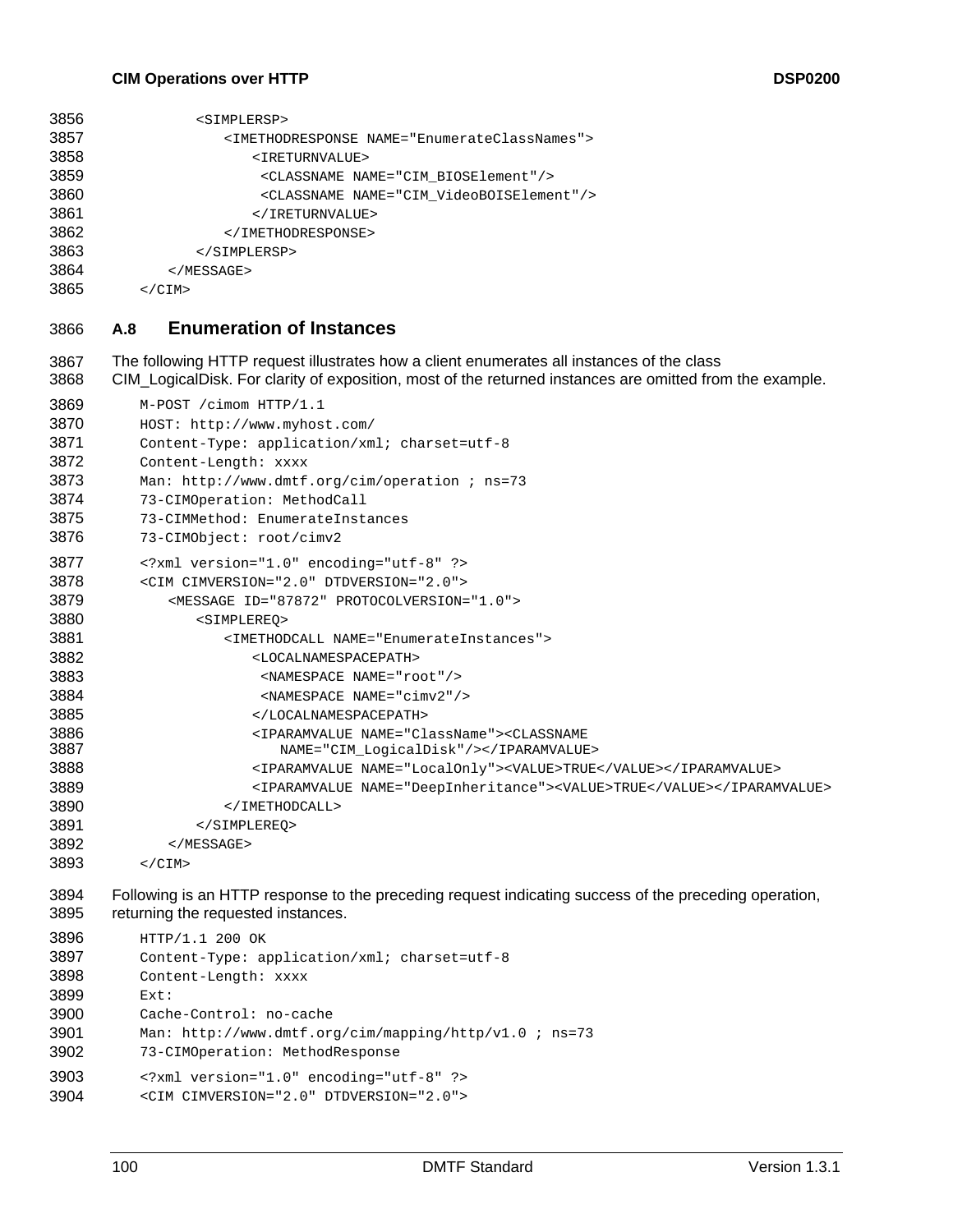| <message id="87872" protocolversion="1.0"></message>          |
|---------------------------------------------------------------|
| <simplersp></simplersp>                                       |
| <imethodresponse name="EnumerateInstances"></imethodresponse> |
| <ireturnvalue></ireturnvalue>                                 |
| <value.namedinstance></value.namedinstance>                   |
| <instancename classname="Erewhon LoqicalDisk"></instancename> |
| .                                                             |
|                                                               |
| <instance classname="Erewhon_LogicalDisk"></instance>         |
| .                                                             |
| $\langle$ /INSTANCE>                                          |
|                                                               |
| .                                                             |
| <value.namedinstance></value.namedinstance>                   |
| <instancename classname="Foobar_LogicalDisk"></instancename>  |
| .                                                             |
|                                                               |
| <instance classname="Foobar LogicalDisk"></instance>          |
|                                                               |
| $\langle$ /INSTANCE>                                          |
|                                                               |
|                                                               |
|                                                               |
|                                                               |
| $<$ /MESSAGE>                                                 |
| $<$ /CIM>                                                     |
|                                                               |

# 3931 **A.9 Retrieval of a Single Property**

3932 3933 The following HTTP request illustrates how a client retrieves the FreeSpace property from the instance MyDisk.DeviceID="C:".

```
3934 
3935 
3936 
3937 
3938 
3939 
3940 
3941 
3942 
3943 
3944 
3945 
3946 
3947 
3948 
3949 
3950 
3951 
3952 
3953 
3954 
           M-POST /cimom HTTP/1.1
           HOST: http://www.myhost.com/
           Content-Type: application/xml; charset=utf-8
           Content-Length: xxxx
           Man: http://www.dmtf.org/cim/operation ; ns=73
           73-CIMOperation: MethodCall
           73-CIMMethod: GetProperty
           73-CIMObject: root%2FmyNamespace
           <?xml version="1.0" encoding="utf-8" ?>
           <CIM CIMVERSION="2.0" DTDVERSION="2.0">
                <MESSAGE ID="87872" PROTOCOLVERSION="1.0">
                   <SIMPLEREQ>
                      <IMETHODCALL NAME="GetProperty">
                          <LOCALNAMESPACEPATH>
                              <NAMESPACE NAME="root"/>
                              <NAMESPACE NAME="myNamespace"/>
                          </LOCALNAMESPACEPATH>
                          <IPARAMVALUE NAME="InstanceName">
                              <INSTANCENAME CLASSNAME="MyDisk">
                               <KEYBINDING NAME="DeviceID"><KEYVALUE>C:</KEYVALUE></KEYBINDING>
                              </INSTANCENAME>
```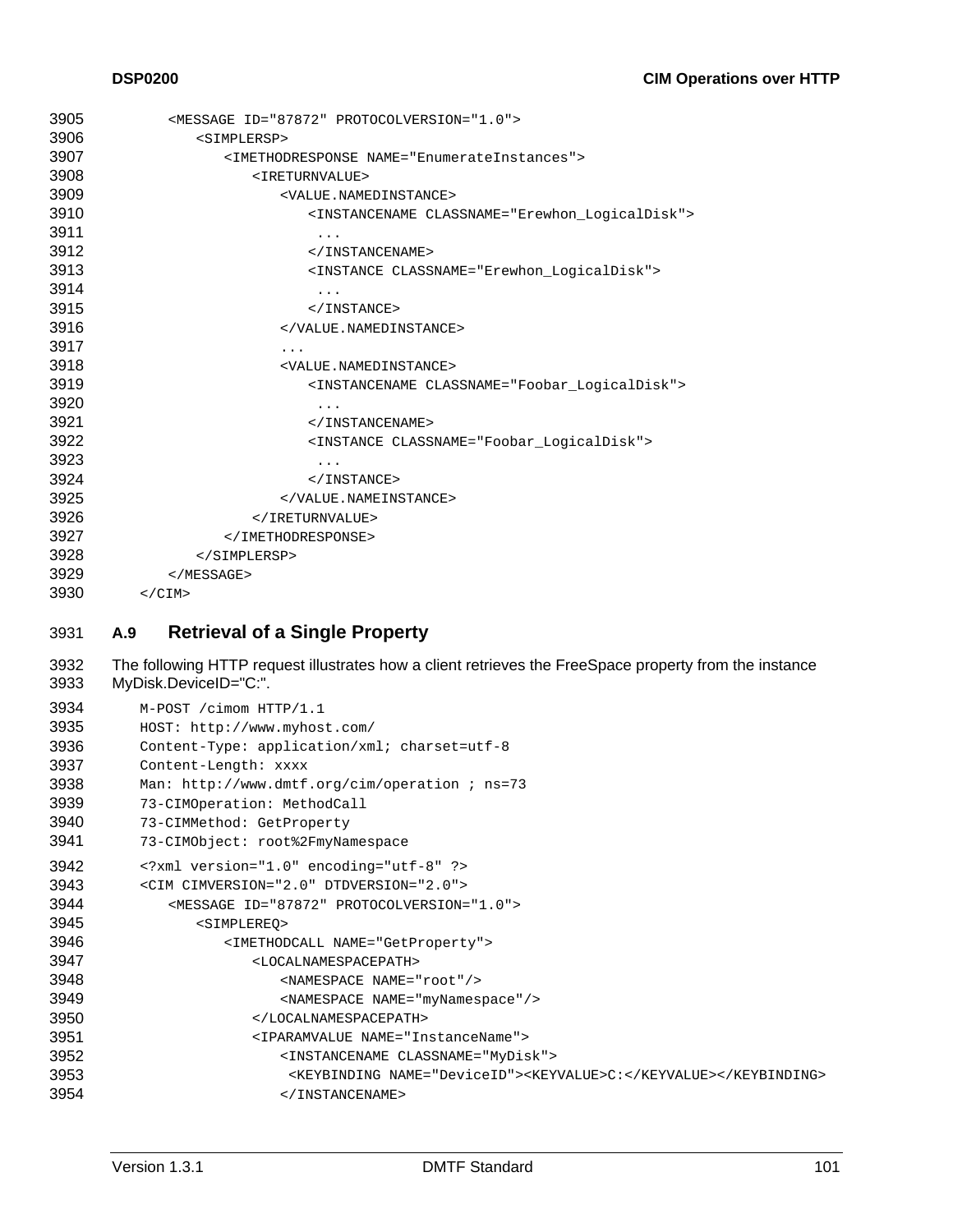#### **CIM Operations over HTTP DEPO200 DSP0200**

| 3955 |                                                                                                       |
|------|-------------------------------------------------------------------------------------------------------|
| 3956 | <iparamvalue< td=""></iparamvalue<>                                                                   |
| 3957 | NAME="PropertyName"> <value>FreeSpace</value>                                                         |
| 3958 |                                                                                                       |
| 3959 |                                                                                                       |
| 3960 | $<$ /MESSAGE>                                                                                         |
| 3961 | $<$ / CIM $>$                                                                                         |
| 3962 | Following is an HTTP response to the preceding request indicating success of the preceding operation, |
| 3963 | returning the requested value.                                                                        |
| 3964 | HTTP/1.1 200 OK                                                                                       |
| 3965 | Content-Type: application/xml; charset=utf-8                                                          |
| 3966 | Content-Length: xxxx                                                                                  |
| 3967 | Ext:                                                                                                  |
| 3968 | Cache-Control: no-cache                                                                               |
| 3969 | Man: http://www.dmtf.org/cim/mapping/http/v1.0; ns=73                                                 |
| 3970 | 73-CIMOperation: MethodResponse                                                                       |
| 3971 | xml version="1.0" encoding="utf-8" ?                                                                  |
| 3972 | <cim cimversion="2.0" dtdversion="2.0"></cim>                                                         |
| 3973 | <message id="87872" protocolversion="1.0"></message>                                                  |
| 3974 | <simplersp></simplersp>                                                                               |
| 3975 | <imethodresponse name="GetProperty"></imethodresponse>                                                |
| 3976 | <ireturnvalue></ireturnvalue>                                                                         |
| 3977 | <value>6752332</value>                                                                                |
| 3978 |                                                                                                       |
| 3979 |                                                                                                       |
| 3980 | $<$ /SIMPLERSP>                                                                                       |
| 3981 | $<$ /MESSAGE>                                                                                         |
| 3982 | $<$ / CIM $>$                                                                                         |

# 3983 **A.10 Execution of an Extrinsic Method**

3984 3985 The following HTTP request illustrates how a client executes the SetPowerState method on the instance MyDisk.DeviceID="C:".

```
3986 
3987 
3988 
3989 
3990 
3991 
3992 
3993 
3994 
3995 
3996 
3997 
3998 
3999 
4000 
4001 
4002 
4003 
           M-POST /cimom HTTP/1.1
           HOST: http://www.myhost.com/
           Content-Type: application/xml; charset=utf-8
           Content-Length: xxxx
           Man: http://www.dmtf.org/cim/mapping/http/v1.0 ; ns=73
           73-CIMOperation: MethodCall
           73-CIMMethod: SetPowerState
           73-CIMObject: root%2FmyNamespace%3AMyDisk.Name%3D%22C%3A%22
           <?xml version="1.0" encoding="utf-8" ?>
           <CIM CIMVERSION="2.0" DTDVERSION="2.0">
                <MESSAGE ID="87872" PROTOCOLVERSION="1.0">
                   <SIMPLEREQ>
                       <METHODCALL NAME="SetPowerState">
                          <LOCALINSTANCEPATH>
                              <LOCALNAMESPACEPATH>
                               <NAMESPACE NAME="root"/>
                               <NAMESPACE NAME="myNamespace"/>
                              </LOCALNAMESPACEPATH>
```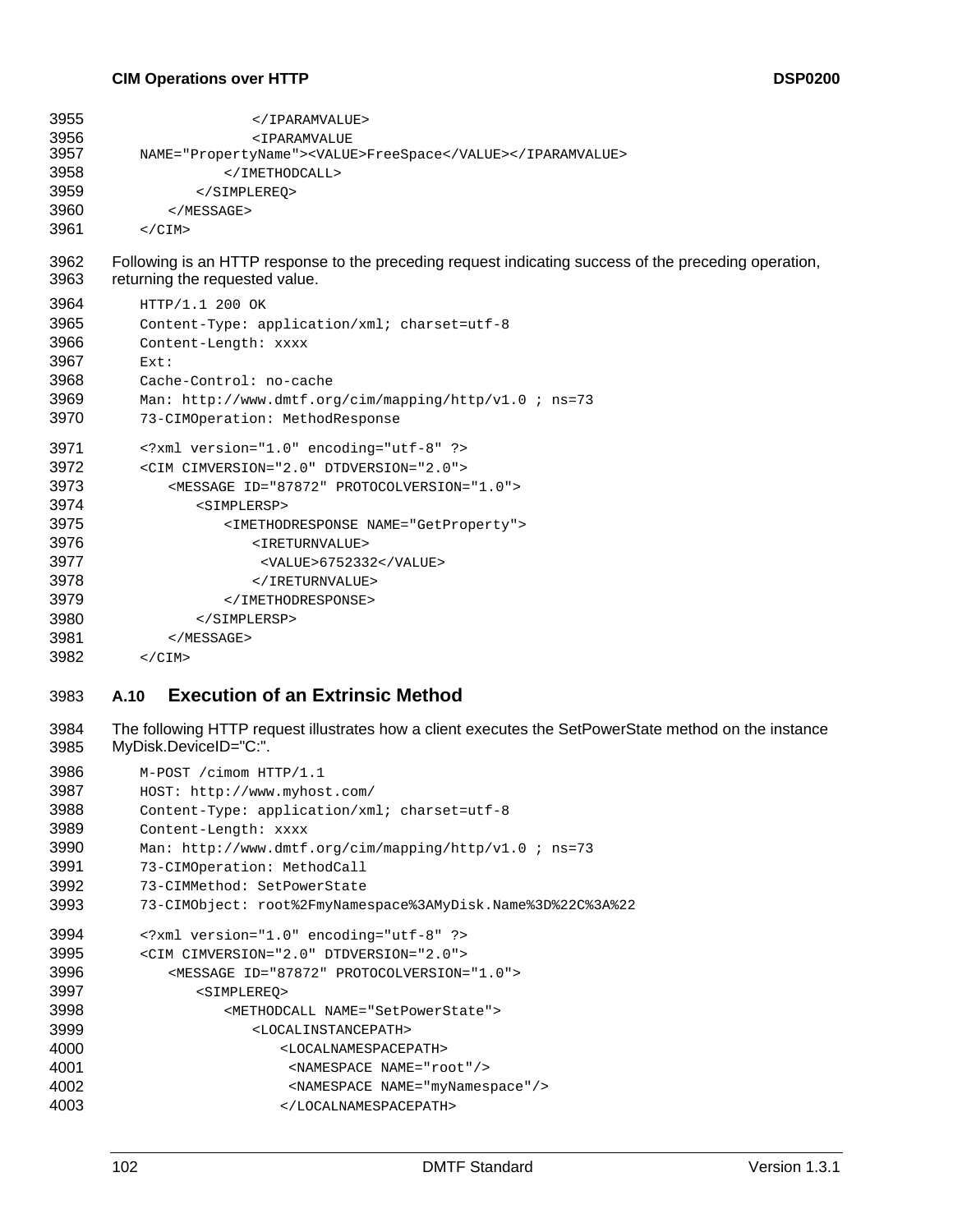| 4004         | <instancename classname="MyDisk"></instancename>                                                             |
|--------------|--------------------------------------------------------------------------------------------------------------|
| 4005         | <keybinding name="Name"><keyvalue>C:</keyvalue></keybinding>                                                 |
| 4006         |                                                                                                              |
| 4007         |                                                                                                              |
| 4008         | <paramvalue name="PowerState"><value>1</value></paramvalue>                                                  |
| 4009         | <paramvalue< td=""></paramvalue<>                                                                            |
| 4010         | NAME="Time"> <value>00000001132312.000000:000</value>                                                        |
| 4011         |                                                                                                              |
| 4012         |                                                                                                              |
| 4013         | $<$ /MESSAGE>                                                                                                |
| 4014         | $\langle$ /CIM $\rangle$                                                                                     |
| 4015<br>4016 | Following is an HTTP response to the preceding request indicating the success of the preceding<br>operation. |
| 4017         | HTTP/1.1 200 OK                                                                                              |
| 4018         | Content-Type: application/xml; charset=utf-8                                                                 |
| 4019         | Content-Length: xxxx                                                                                         |
| 4020         | Ext:                                                                                                         |
| 4021         | Cache-Control: no-cache                                                                                      |
| 4022         | Man: http://www.dmtf.org/cim/mapping/http/v1.0; ns=73                                                        |
| 4023         | 73-CIMOperation: MethodResponse                                                                              |
| 4024         | xml version="1.0" encoding="utf-8" ?                                                                         |
| 4025         | <cim cimversion="2.0" dtdversion="2.0"></cim>                                                                |
| 4026         | <message id="87872" protocolversion="1.0"></message>                                                         |
| 4027         | <simplersp></simplersp>                                                                                      |
| 4028         | <methodresponse name="SetPowerState"></methodresponse>                                                       |
| 4029         | <returnvalue></returnvalue>                                                                                  |
| 4030         | <value>0</value>                                                                                             |
| 4031         |                                                                                                              |
| 4032         |                                                                                                              |
| 4033         |                                                                                                              |
| 4034         | $<$ /MESSAGE>                                                                                                |
| 4035         | $<$ /CIM $>$                                                                                                 |
|              |                                                                                                              |

#### 4036 **A.11 Indication Delivery Example**

```
4037 
4038 
4039 
4040 
4041 
4042 
4043 
4044 
4045 
4046 
4047 
4048 
4049 
4050 
4051 
4052 
       The following HTTP request illustrates the format for sending an indication of type CIM_AlertIndication to 
       a CIM listener. 
           M-POST /cimlistener/browser HTTP/1.1
           HOST: http://www.acme.com/
           Content-Type: application/xml; charset=utf-8
           Content-Length: XXX
           Man: http://www.dmtf.org/cim/mapping/http/v1.0 ; ns=40
           40-CIMExport: MethodRequest
           40-CIMExportMethod: ExportIndication
           <?xml version="1.0" encoding="utf-8" ?>
           <CIM CIMVERSION="2.0" DTDVERSION="2.0">
                <MESSAGE ID="1007" PROTOCOLVERSION="1.0">
                   <SIMPLEEXPREQ>
                           <EXPMETHODCALL NAME="ExportIndication">
                              <EXPPARAMVALUE NAME="NewIndication">
                                  <INSTANCE CLASSNAME="CIM_AlertIndication" >
```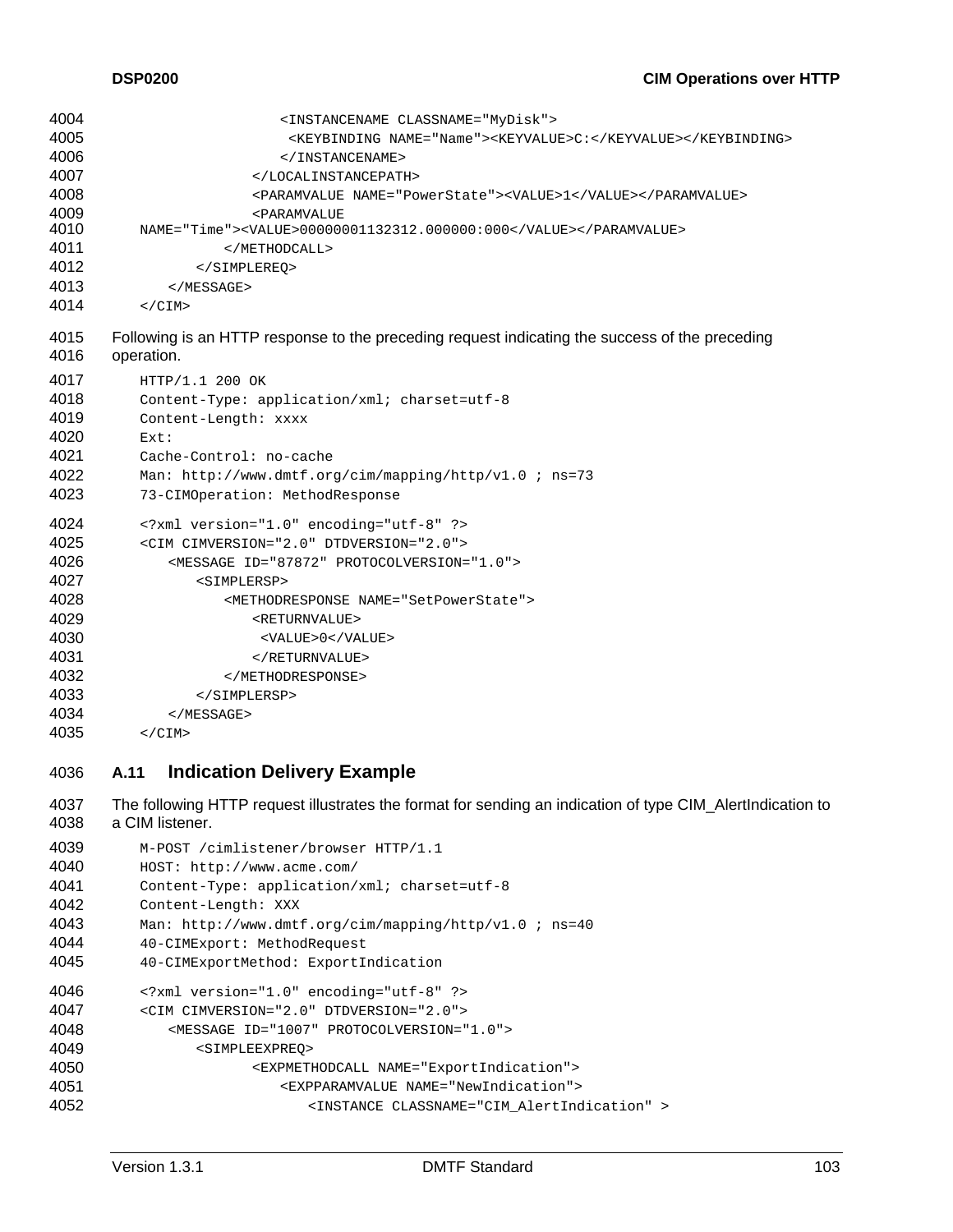| 4053         | <property name="Description" type="string"></property>                                                         |
|--------------|----------------------------------------------------------------------------------------------------------------|
| 4054         | <value>Sample CIM_AlertIndication indication</value>                                                           |
| 4055         |                                                                                                                |
| 4056         | <property name="AlertType" type="uint16"></property>                                                           |
| 4057         | <value>1</value>                                                                                               |
| 4058         |                                                                                                                |
| 4059         | <property name="PerceivedSeverity" type="uint16"></property>                                                   |
| 4060         | <value>3</value>                                                                                               |
| 4061         |                                                                                                                |
| 4062         | <property name="ProbableCause" type="uint16"></property>                                                       |
| 4063         | <value>2</value>                                                                                               |
| 4064         |                                                                                                                |
| 4065         | <property name="IndicationTime" type="datetime"></property>                                                    |
| 4066         | <value>20010515104354.000000:000</value>                                                                       |
| 4067         | $\langle$ /PROPERTY>                                                                                           |
| 4068         | $\langle$ /INSTANCE>                                                                                           |
| 4069         |                                                                                                                |
| 4070         |                                                                                                                |
| 4071         |                                                                                                                |
| 4072         | $<$ /MESSAGE>                                                                                                  |
| 4073         | $<$ / CIM $>$                                                                                                  |
|              |                                                                                                                |
| 4074<br>4075 | Following is an HTTP response to the preceding request indicating a successful receipt by the CIM<br>listener. |
|              |                                                                                                                |
| 4076         | HTTP/1.1 200 OK                                                                                                |
| 4077         | Content-Type: application/xml; charset=utf-8                                                                   |
| 4078         | Content-Length: 267                                                                                            |
| 4079         | Ext:                                                                                                           |
| 4080         | Cache-Control: no-cache                                                                                        |
| 4081         | Man: http://www.dmtf.org/cim/mapping/http/v1.0; ns=40                                                          |
| 4082         | 40-CIMExport: MethodResponse                                                                                   |
| 4083         | xml version="1.0" encoding="utf-8" ?                                                                           |
| 4084         | <cim cimversion="2.0" dtdversion="2.0"></cim>                                                                  |
| 4085         | <message id="1007" protocolversion="1.0"></message>                                                            |
| 4086         | <simpleexprsp></simpleexprsp>                                                                                  |
| 4087         | <expmethodresponse name="ExportIndication"></expmethodresponse>                                                |
| 4088         | <ireturnvalue></ireturnvalue>                                                                                  |
| 4089         |                                                                                                                |
| 4090         |                                                                                                                |
| 4091         |                                                                                                                |
| 4092         | $<$ /MESSAGE>                                                                                                  |
| 4093         | $\langle$ /CIM $\rangle$                                                                                       |

# 4094 **A.12 Subscription Example**

4095 A CIM client application activates a subscription by creating an instance of the

4096 4097 4098 4099 CIM\_IndicationSubscription class, which defines an association between a CIM\_IndicationFilter (a filter) instance and a CIM\_IndicationHandler (a handler) instance. The CIM\_IndicationFilter instance defines the filter criteria and data project list to describe the desired indication stream. The CIM\_IndicationHandler instance defines the desired indication encoding, destination location, and protocol for delivering the

4100 indication stream.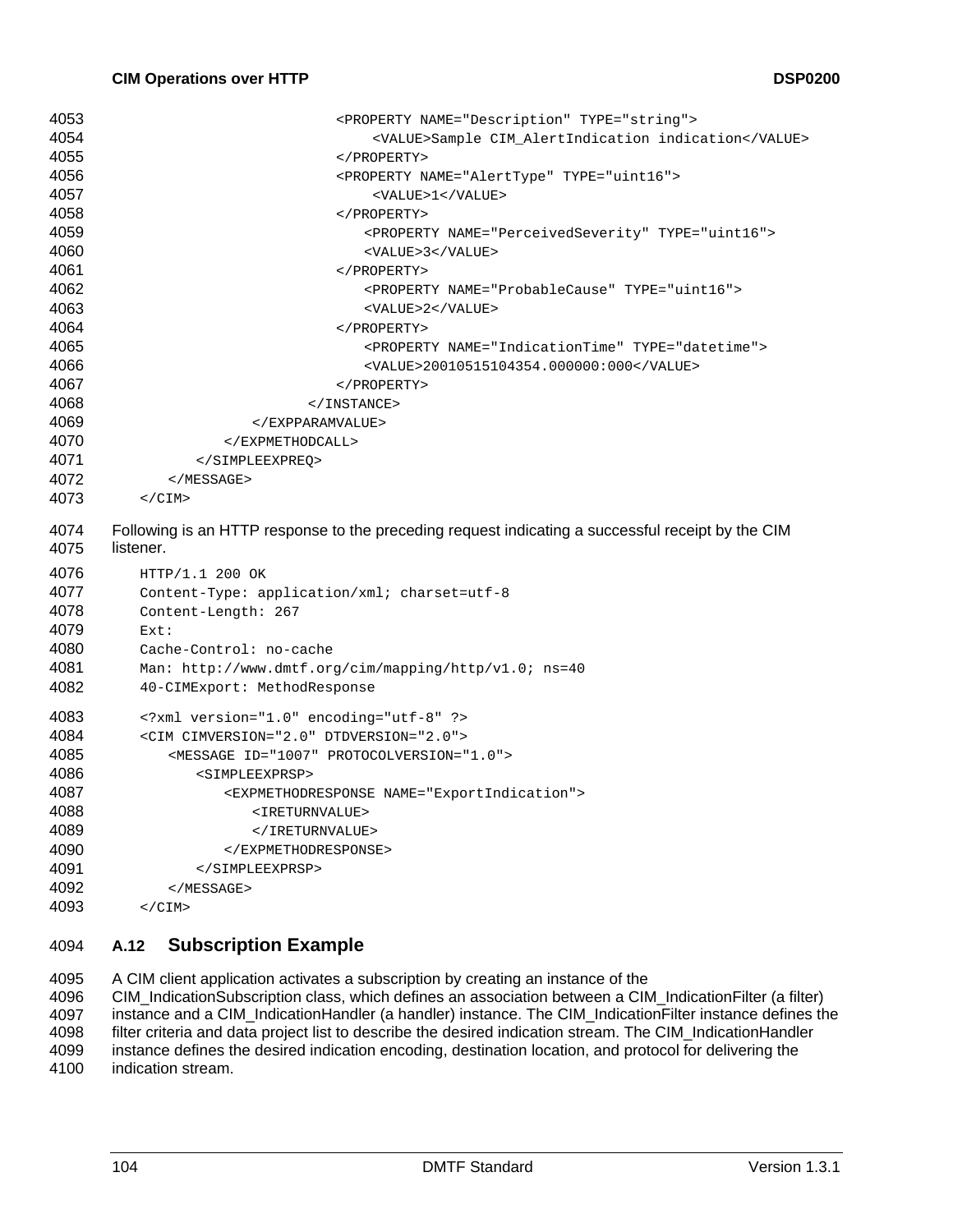- The following HTTP request illustrates how a client creates an instance of the class CIM\_IndicationFilter. 4101
- Note that the exact syntax of the WMI Query Language is still under review and is subject to change. 4102

```
4103 
4104 
4105 
4106 
4107 
4108 
4109 
4110 
4111 
4112 
4113 
4114 
4115 
4116 
4117 
4118 
4119 
4120 
4121 
4122 
4123 
4124 
4125 
4126 
4127 
4128 
4129 
4130 
4131 
4132 
4133 
4134 
4135 
4136 
4137 
4138 
4139 
4140 
4141 
4142 
4143 
4144 
4145 
4146 
4147 
4148 
4149 
4150 
4151 
4152 
           Host: bryce
           Content-Type: application/xml; charset=utf-8
           Content-Length: XXXX
           Man: http://www.dmtf.org/cim/mapping/http/v1.0;ns=20
           20-CIMProtocolVersion: 1.0
           20-CIMOperation: MethodCall
           20-CIMMethod: CreateInstance
           20-CIMObject: root/cimv2
           <?xml version="1.0" encoding="utf-8"?>
           <CIM CIMVERSION="2.0" DTDVERSION="2.0">
                <MESSAGE ID="53000" PROTOCOLVERSION="1.0">
                    <SIMPLEREQ>
                        <IMETHODCALL NAME="CreateInstance">
                           <LOCALNAMESPACEPATH>
                               <NAMESPACE NAME="root"/>
                               <NAMESPACE NAME="cimv2"/>
                           </LOCALNAMESPACEPATH>
                           <IPARAMVALUE NAME="NewInstance">
                               <INSTANCE CLASSNAME="CIM_IndicationFilter">
                                  <PROPERTY NAME="SystemCreationClassName" TYPE="string">
                                      <VALUE>CIM_UnitaryComputerSystem</VALUE>
                                  </PROPERTY>
                                  <PROPERTY NAME="SystemName" TYPE="string">
                                      <VALUE>server001.acme.com</VALUE>
                                  </PROPERTY>
                                  <PROPERTY NAME="CreationClassName" TYPE="string">
                                      <VALUE>CIM_IndicationFilter</VALUE>
                                  </PROPERTY>
                                  <PROPERTY NAME="Name" TYPE="string">
                                      <VALUE>ACMESubscription12345</VALUE>
                                  </PROPERTY>
                                  <PROPERTY NAME="SourceNamespace" TYPE="string">
                                      <VALUE>root/cimv2</VALUE>
                                  </PROPERTY>
                                  <PROPERTY NAME="Query" TYPE="string">
                                     <VALUE>
                                      SELECT Description, AlertType, PerceivedSeverity, 
                                         ProbableCause, IndicationTime
                                         FROM CIM_AlertIndication
                                         WHERE PerceivedSeverity = 3
                                      </VALUE>
                                  </PROPERTY>
                                  <PROPERTY NAME="QueryLanguage" TYPE="string">
                                      <VALUE>WQL</VALUE>
                                  </PROPERTY>
                               </INSTANCE>
                           </IPARAMVALUE>
                       </IMETHODCALL>
                    </SIMPLEREQ>
                </MESSAGE>
```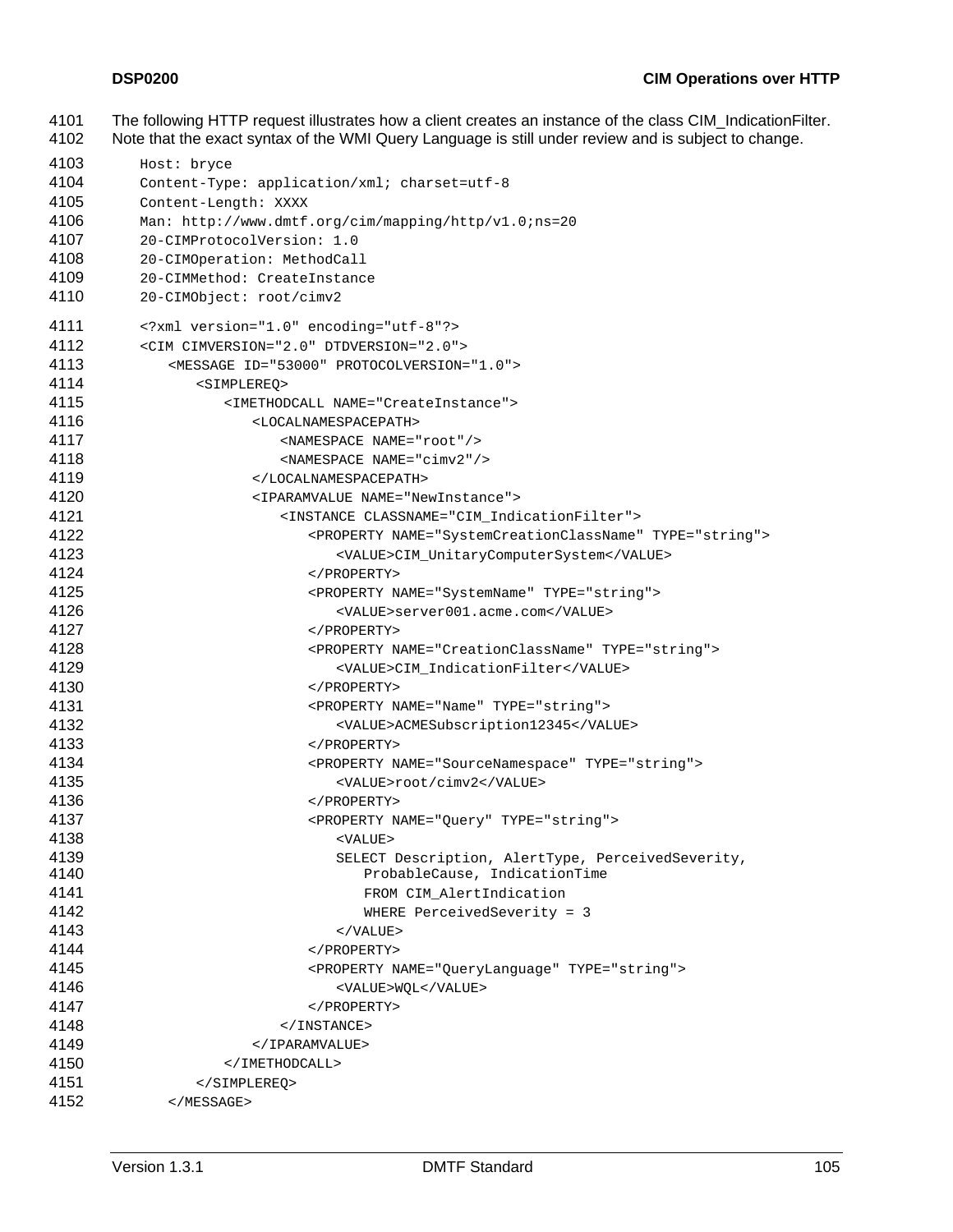# **CIM Operations over HTTP DSP0200**

| 4153         | $\langle$ /CIM $\rangle$                                                                                             |
|--------------|----------------------------------------------------------------------------------------------------------------------|
| 4154         | Following is an HTTP response to the preceding request indicating success of the preceding operation.                |
| 4155         | HTTP/1.1 200 OK                                                                                                      |
| 4156         | Content-Type: application/xml; charset=utf-8                                                                         |
| 4157         | Content-Length: XXX                                                                                                  |
| 4158         | Ext:                                                                                                                 |
| 4159         | Cache-Control: no-cache                                                                                              |
| 4160         | Man: http://www.dmtf.org/cim/mapping/http/v1.0; ns=28                                                                |
| 4161         | 28-CIMOperation: MethodResponse                                                                                      |
| 4162         |                                                                                                                      |
| 4163         | xml version="1.0" encoding="utf-8" ?                                                                                 |
| 4164         | <cim cimversion="2.0" dtdversion="2.0"></cim>                                                                        |
| 4165         | <message id="53000" protocolversion="1.0"></message>                                                                 |
| 4166         | <simplersp></simplersp>                                                                                              |
| 4167         | <imethodresponse name="CreateInstance"></imethodresponse>                                                            |
| 4168         | <ireturnvalue></ireturnvalue>                                                                                        |
| 4169         | <instancename classname="CIM_IndicationFilter"></instancename>                                                       |
| 4170         | <keybinding name="SystemCreationClassName"></keybinding>                                                             |
| 4171         | <keyvalue valuetype="string"></keyvalue>                                                                             |
| 4172         | CIM_UnitaryComputerSystem                                                                                            |
| 4173         |                                                                                                                      |
| 4174         |                                                                                                                      |
| 4175         | <keybinding name="SystemName"></keybinding>                                                                          |
| 4176         | <keyvalue valuetype="string"></keyvalue>                                                                             |
| 4177         | server001.acme.com                                                                                                   |
| 4178         |                                                                                                                      |
| 4179         |                                                                                                                      |
| 4180         | <keybinding name="CreationClassName"></keybinding>                                                                   |
| 4181         | <keyvalue valuetype="string"></keyvalue>                                                                             |
| 4182         | CIM_IndicationFilter                                                                                                 |
| 4183         |                                                                                                                      |
| 4184         |                                                                                                                      |
| 4185         | <keybinding name="Name"></keybinding>                                                                                |
| 4186         | <keyvalue valuetype="string"></keyvalue>                                                                             |
| 4187         | ACMESubscription12345                                                                                                |
| 4188         |                                                                                                                      |
| 4189         |                                                                                                                      |
| 4190         |                                                                                                                      |
| 4191         |                                                                                                                      |
| 4192         |                                                                                                                      |
| 4193         |                                                                                                                      |
| 4194         |                                                                                                                      |
| 4195         | $\langle$ /CIM $\rangle$                                                                                             |
| 4196<br>4197 | The following HTTP request illustrates how a client creates an instance of the class<br>CIM_IndicationHandlerCIMXML. |

| 4198 | M-POST / cimom HTTP/1.1                                |
|------|--------------------------------------------------------|
| 4199 | Host: bryce                                            |
| 4200 | Content-Type: application/xml; charset=utf-8           |
| 4201 | Content-Length: XXX                                    |
| 4202 | Man: $http://www.dmtf.org/cim/mapping/http/v1.0:ns=20$ |
| 4203 | 20-CIMProtocolVersion: 1.0                             |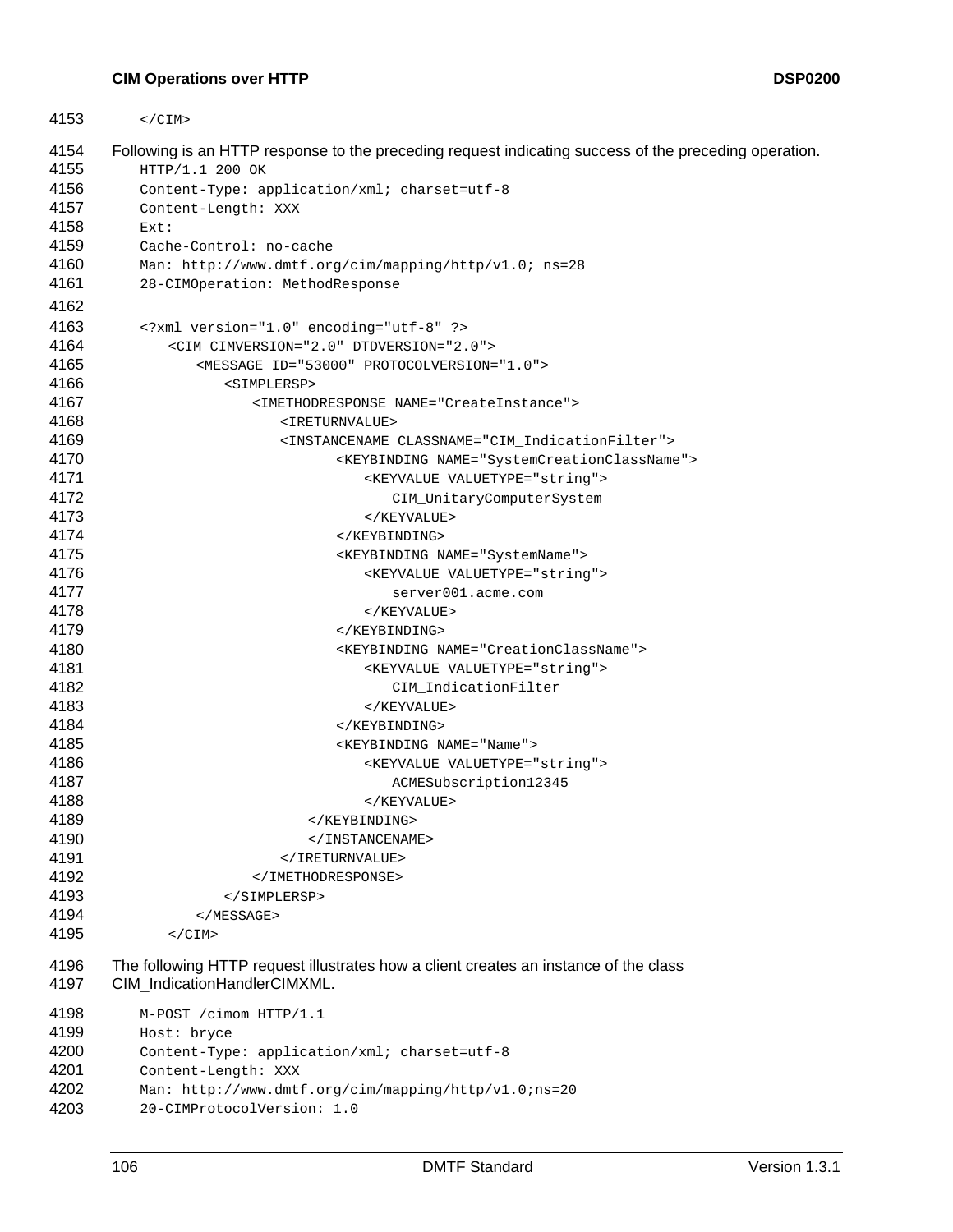| 4204 | 20-CIMOperation: MethodCall                                        |
|------|--------------------------------------------------------------------|
| 4205 | 20-CIMMethod: CreateInstance                                       |
| 4206 | 20-CIMObject: root/cimv2                                           |
| 4207 | xml version="1.0" encoding="utf-8"?                                |
| 4208 | <cim cimversion="2.0" dtdversion="2.0"></cim>                      |
| 4209 | <message id="54000" protocolversion="1.0"></message>               |
| 4210 | <simplereq></simplereq>                                            |
| 4211 | <imethodcall name="CreateInstance"></imethodcall>                  |
| 4212 | <localnamespacepath></localnamespacepath>                          |
| 4213 | <namespace name="root"></namespace>                                |
| 4214 | <namespace name="cimv2"></namespace>                               |
| 4215 |                                                                    |
| 4216 | <iparamvalue name="NewInstance"></iparamvalue>                     |
| 4217 | <instance classname="CIM_IndicationHandlerCIMXML"></instance>      |
| 4218 | <property name="SystemCreationClassName" type="string"></property> |
| 4219 | <value>CIM_UnitaryComputerSystem</value>                           |
| 4220 | $<$ /PROPERTY>                                                     |
| 4221 | <property name="SystemName" type="string"></property>              |
| 4222 | <value>server001.acme.com</value>                                  |
| 4223 | $<$ /PROPERTY>                                                     |
| 4224 | <property name="CreationClassName" type="string"></property>       |
| 4225 | <value>CIM IndicationHandlerCIMXML</value>                         |
| 4226 | $<$ /PROPERTY>                                                     |
| 4227 | <property name="Name" type="string"></property>                    |
| 4228 | <value>ACMESubscription12345</value>                               |
| 4229 | $<$ /PROPERTY>                                                     |
| 4230 | <property name="Owner" type="string"></property>                   |
| 4231 | <value>ACMEAlertMonitoringConsole</value>                          |
| 4232 | $<$ /PROPERTY>                                                     |
| 4233 | <property name="Destination" type="string"></property>             |
| 4234 | <value>HTTP://www.acme.com/cimlistener/browser</value>             |
| 4235 | $<$ /PROPERTY>                                                     |
| 4236 | $\langle$ /INSTANCE>                                               |
| 4237 |                                                                    |
| 4238 |                                                                    |
| 4239 |                                                                    |
| 4240 | $<$ /MESSAGE>                                                      |
| 4241 | $<$ /CIM $>$                                                       |
|      |                                                                    |

4242 4243 Following is an HTTP response to the preceding request indicating the success of the preceding operation.

```
4244 
4245 
4246 
4247 
4248 
4249 
4250 
4251 
4252 
4253 
4254 
           HTTP/1.1 200 OK
           Content-Type: application/xml; charset=utf-8
           Content-Length: XXX
          Ext:
           Cache-Control: no-cache
          Man: http://www.dmtf.org/cim/mapping/http/v1.0; ns=27
           27-CIMOperation: MethodResponse
           <?xml version="1.0" encoding="utf-8" ?>
               <CIM CIMVERSION="2.0" DTDVERSION="2.0">
                   <MESSAGE ID="54000" PROTOCOLVERSION="1.0">
                      <SIMPLERSP>
```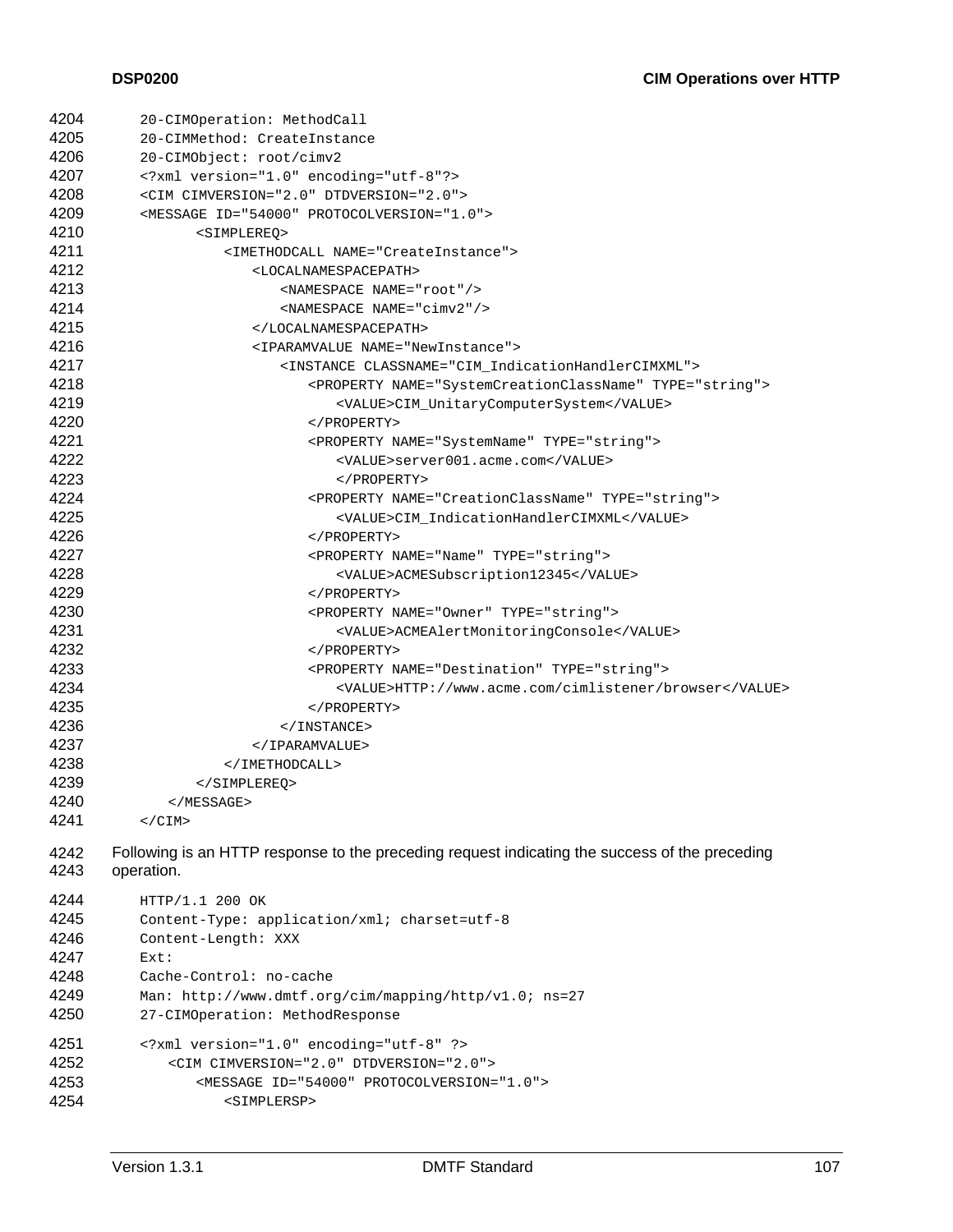| 4255         | <imethodresponse name="CreateInstance"></imethodresponse>                                                           |
|--------------|---------------------------------------------------------------------------------------------------------------------|
| 4256         | <ireturnvalue></ireturnvalue>                                                                                       |
| 4257         | <instancename classname="CIM_IndicationHandlerCIMXML"></instancename>                                               |
| 4258         | <keybinding name="SystemCreationClassName"></keybinding>                                                            |
| 4259         | <keyvalue valuetype="string"></keyvalue>                                                                            |
| 4260         | CIM_UnitaryComputerSystem                                                                                           |
| 4261         |                                                                                                                     |
| 4262         |                                                                                                                     |
| 4263         | <keybinding name="SystemName"></keybinding>                                                                         |
| 4264         | <keyvalue valuetype="string"></keyvalue>                                                                            |
| 4265         | server001.acme.com                                                                                                  |
| 4266         |                                                                                                                     |
| 4267         |                                                                                                                     |
| 4268         | <keybinding name="CreationClassName"></keybinding>                                                                  |
| 4269         | <keyvalue valuetype="string"></keyvalue>                                                                            |
| 4270         | CIM IndicationHandlerCIMXML                                                                                         |
| 4271         |                                                                                                                     |
| 4272         |                                                                                                                     |
| 4273         | <keybinding name="Name"></keybinding>                                                                               |
| 4274         | <keyvalue valuetype="string"></keyvalue>                                                                            |
| 4275         | ACMESubscription12345                                                                                               |
| 4276         |                                                                                                                     |
| 4277         |                                                                                                                     |
| 4278         |                                                                                                                     |
| 4279         |                                                                                                                     |
| 4280         |                                                                                                                     |
| 4281         |                                                                                                                     |
| 4282         | $\langle$ /MESSAGE>                                                                                                 |
| 4283         | $\langle$ /CIM $\rangle$                                                                                            |
|              |                                                                                                                     |
| 4284<br>4285 | The following HTTP request illustrates how a client creates an instance of the class<br>CIM_IndicationSubscription. |
|              |                                                                                                                     |
| 4286         | M-POST / cimom HTTP/1.1                                                                                             |
| 4287         | Host: bryce                                                                                                         |
| 4288         | Content-Type: application/xml; charset=utf-8                                                                        |
| 4289         | Content-Length: XXXX                                                                                                |
| 4290         | Man: http://www.dmtf.org/cim/mapping/http/v1.0;ns=55                                                                |
| 4291         | 55-CIMProtocolVersion: 1.0                                                                                          |
| 4292         | 55-CIMOperation: MethodCall                                                                                         |
| 4293         | 55-CIMMethod: CreateInstance                                                                                        |
| 4294         | 55-CIMObject: root/cimv2                                                                                            |
| 4295         | xml version="1.0" encoding="utf-8"?                                                                                 |
| 4296         | <cim cimversion="2.0" dtdversion="2.0"></cim>                                                                       |
| 4297         | <message id="55000" protocolversion="1.0"></message>                                                                |
| 4298         | <simplereq></simplereq>                                                                                             |
| 4299         | <imethodcall name="CreateInstance"></imethodcall>                                                                   |
| 4300         | <localnamespacepath></localnamespacepath>                                                                           |
| 4301         | <namespace name="root"></namespace>                                                                                 |
| 4302         | <namespace name="cimv2"></namespace>                                                                                |
| 4303         |                                                                                                                     |
| 4304         | <iparamvalue name="NewInstance"></iparamvalue>                                                                      |
| 4305         | <instance classname="CIM_IndicationSubscription"></instance>                                                        |
|              |                                                                                                                     |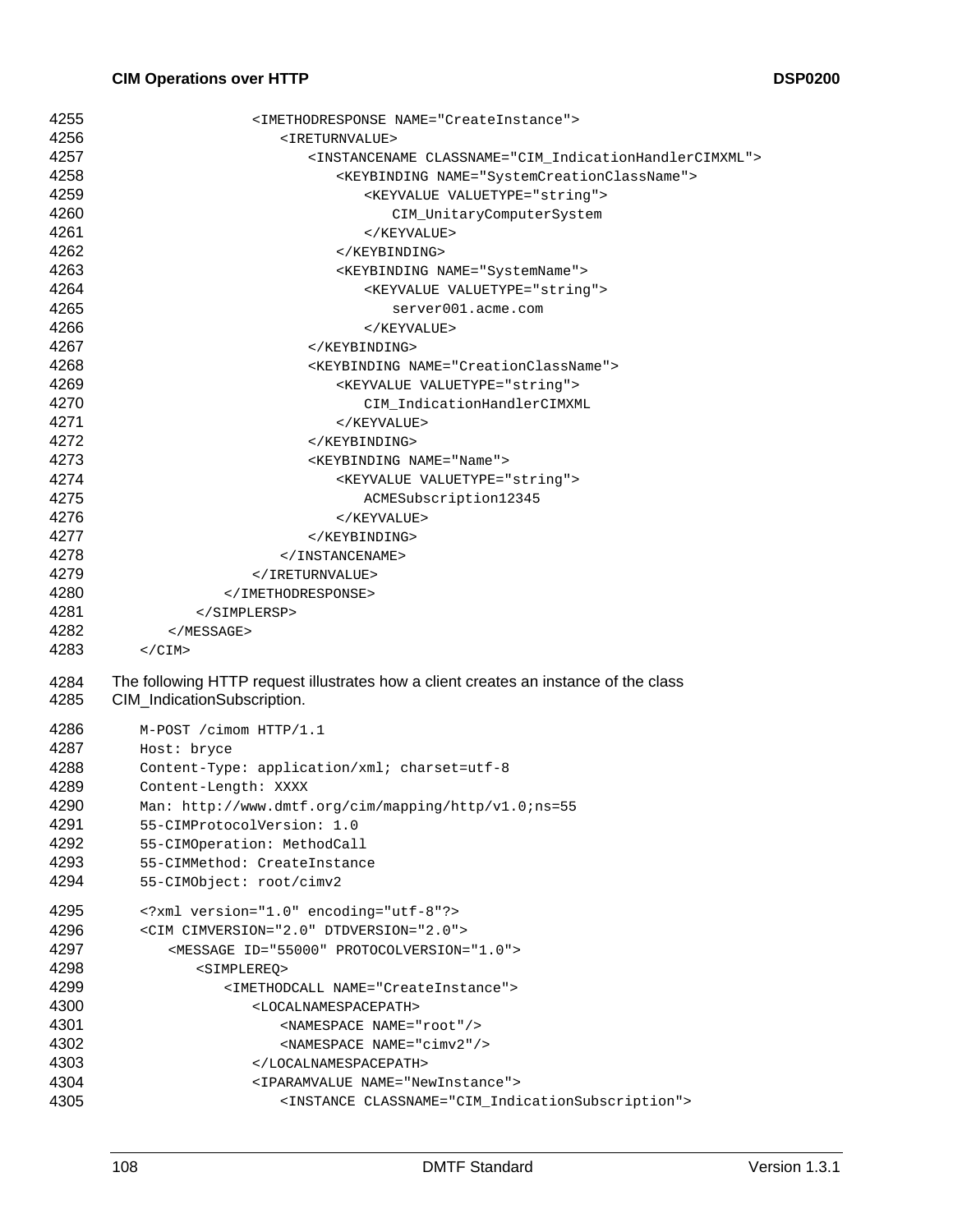| 4306         | <property.reference <="" name="Filter" th=""></property.reference>                                        |
|--------------|-----------------------------------------------------------------------------------------------------------|
| 4307         | REFERENCECLASS="CIM_IndicationFilter">                                                                    |
| 4308         | <value.reference></value.reference>                                                                       |
| 4309         | <instancename classname="CIM_IndicationFilter"></instancename>                                            |
| 4310         | <keybinding name="SystemCreationClassName"></keybinding>                                                  |
| 4311         | <keyvalue valuetype="string"></keyvalue>                                                                  |
| 4312         | CIM_UnitaryComputerSystem                                                                                 |
| 4313         |                                                                                                           |
| 4314         |                                                                                                           |
| 4315         | <keybinding name="SystemName"></keybinding>                                                               |
| 4316         | <keyvalue valuetype="string"></keyvalue>                                                                  |
| 4317         | server001.acme.com                                                                                        |
| 4318         |                                                                                                           |
| 4319         |                                                                                                           |
| 4320         | <keybinding name="CreationClassName"></keybinding>                                                        |
| 4321         | <keyvalue valuetype="string"></keyvalue>                                                                  |
| 4322         | CIM_IndicationFilter                                                                                      |
| 4323         |                                                                                                           |
| 4324         |                                                                                                           |
| 4325         | <keybinding name="Name"></keybinding>                                                                     |
| 4326         | <keyvalue valuetype="string"></keyvalue>                                                                  |
| 4327         | ACMESubscription12345                                                                                     |
| 4328         |                                                                                                           |
| 4329         |                                                                                                           |
| 4330         |                                                                                                           |
| 4331         |                                                                                                           |
| 4332         |                                                                                                           |
| 4333<br>4334 | <property.reference <br="" name="Handler">REFERENCECLASS="CIM_IndicationHandler"&gt;</property.reference> |
| 4335         | <value.reference></value.reference>                                                                       |
| 4336         | <instancename classname="CIM_IndicationHandlerCIMXML"></instancename>                                     |
| 4337         | <keybinding name="SystemCreationClassName"></keybinding>                                                  |
| 4338         | <keyvalue valuetype="string"></keyvalue>                                                                  |
| 4339         | CIM_UnitaryComputerSystem                                                                                 |
| 4340         |                                                                                                           |
| 4341         |                                                                                                           |
| 4342         | <keybinding name="SystemName"></keybinding>                                                               |
| 4343         | <keyvalue valuetype="string"></keyvalue>                                                                  |
| 4344         | server001.acme.com                                                                                        |
| 4345         |                                                                                                           |
| 4346         |                                                                                                           |
| 4347         | <keybinding name="CreationClassName"></keybinding>                                                        |
| 4348         | <keyvalue valuetype="string"></keyvalue>                                                                  |
| 4349         | CIM_IndicationHandlerCIMXML                                                                               |
| 4350         |                                                                                                           |
| 4351         |                                                                                                           |
| 4352         | <keybinding name="Name"></keybinding>                                                                     |
| 4353         | <keyvalue valuetype="string"></keyvalue>                                                                  |
| 4354         | ACMESubscription12345                                                                                     |
| 4355         |                                                                                                           |
| 4356         |                                                                                                           |
| 4357         |                                                                                                           |
| 4358         |                                                                                                           |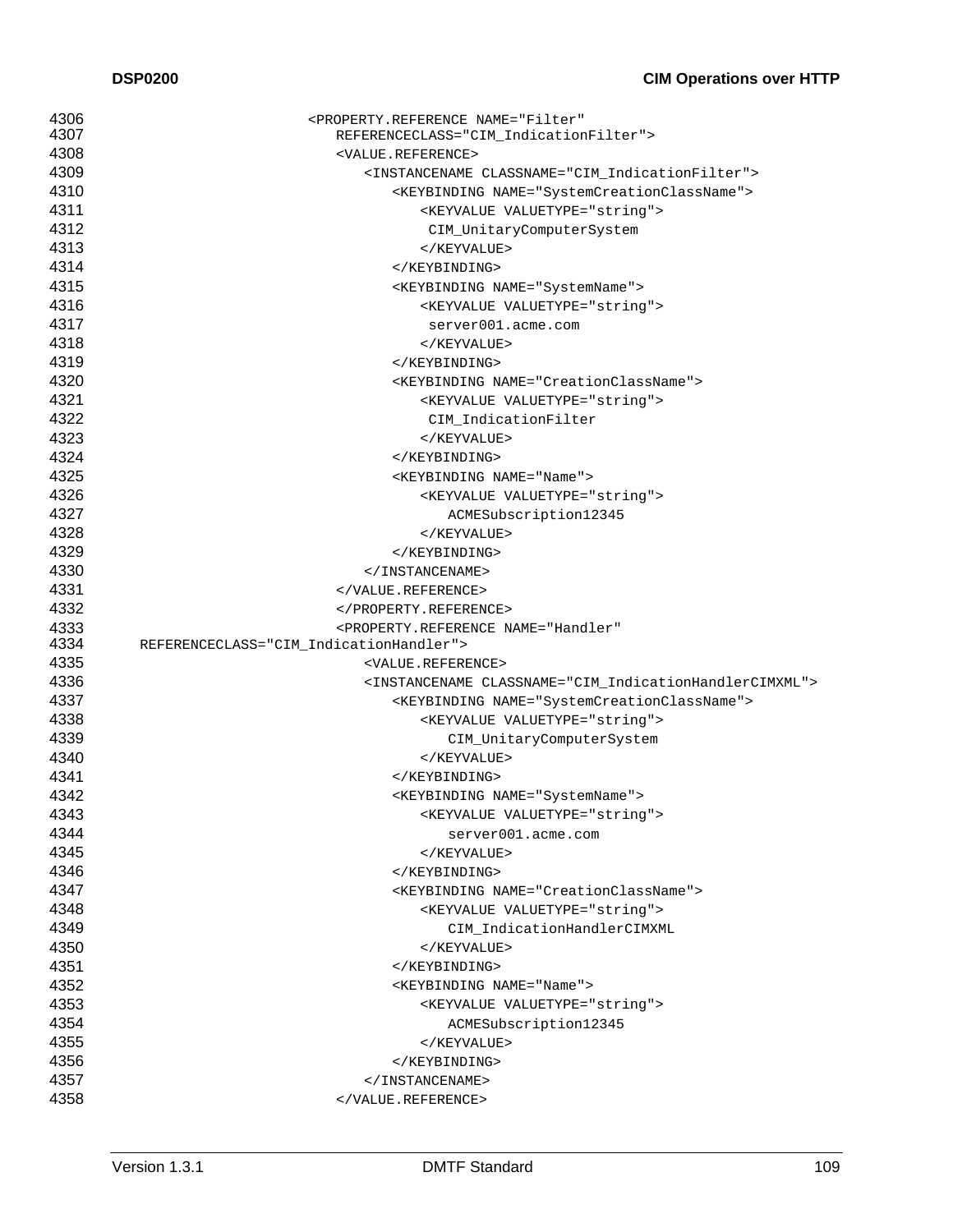```
4359 </PROPERTY.REFERENCE>
4360 
4361 
4362 
4363 
4364 
4365 
4366 
4367 
4368 
4369 
4370 
4371 
4372 
4373 
4374 
4375 
4376 
4377 
4378 
4379 
4380 
4381 
4382 
4383 
4384 
4385 
4386 
4387 
4388 
4389 
4390 
4391 
4392 
4393 
4394 
4395 
4396 
4397 
4398 
4399 
4400 
4401 
4402 
4403 
4404 
4405 
4406 
4407 
4408 
4409 
                               </INSTANCE>
                           </IPARAMVALUE>
                       </IMETHODCALL>
                   </SIMPLEREQ>
                </MESSAGE>
           </CIM>Following is an HTTP response to the preceding request indicating the success of the preceding 
        operation. 
           HTTP/1.1 200 OK
           Content-Type: application/xml; charset=utf-8
           Content-Length: XXXX
           Ext:
           Cache-Control: no-cache
           Man: http://www.dmtf.org/cim/mapping/http/v1.0; ns=75
           75-CIMOperation: MethodResponse
           <?xml version="1.0" encoding="utf-8" ?>
           <CIM CIMVERSION="2.0" DTDVERSION="2.0">
                <MESSAGE ID="55000" PROTOCOLVERSION="1.0">
                    <SIMPLERSP>
                       <IMETHODRESPONSE NAME="CreateInstance">
                           <IRETURNVALUE>
                              <INSTANCENAME CLASSNAME="CIM_IndicationSubscription">
                                  <KEYBINDING NAME="Filter">
                                      <VALUE.REFERENCE>
                                         <INSTANCENAME CLASSNAME="CIM_IndicationFilter">
                                             <KEYBINDING NAME="SystemCreationClassName">
                                                 <KEYVALUE VALUETYPE="string">
                                                    CIM_UnitaryComputerSystem
                                                </KEYVALUE>
                                             </KEYBINDING>
                                             <KEYBINDING NAME="SystemName">
                                                <KEYVALUE VALUETYPE="string">
                                                    server001.acme.com
                                                </KEYVALUE>
                                             </KEYBINDING>
                                             <KEYBINDING NAME="CreationClassName">
                                                 <KEYVALUE VALUETYPE="string">
                                                    CIM_IndicationFilter
                                                </KEYVALUE>
                                             </KEYBINDING>
                                             <KEYBINDING NAME="Name">
                                                 <KEYVALUE VALUETYPE="string">
                                                    ACMESubscription12345
                                                </KEYVALUE>
                                             </KEYBINDING>
                                         </INSTANCENAME>
                                      </VALUE.REFERENCE>
                                  </KEYBINDING>
                                  <KEYBINDING NAME="Handler">
                                      <VALUE.REFERENCE>
```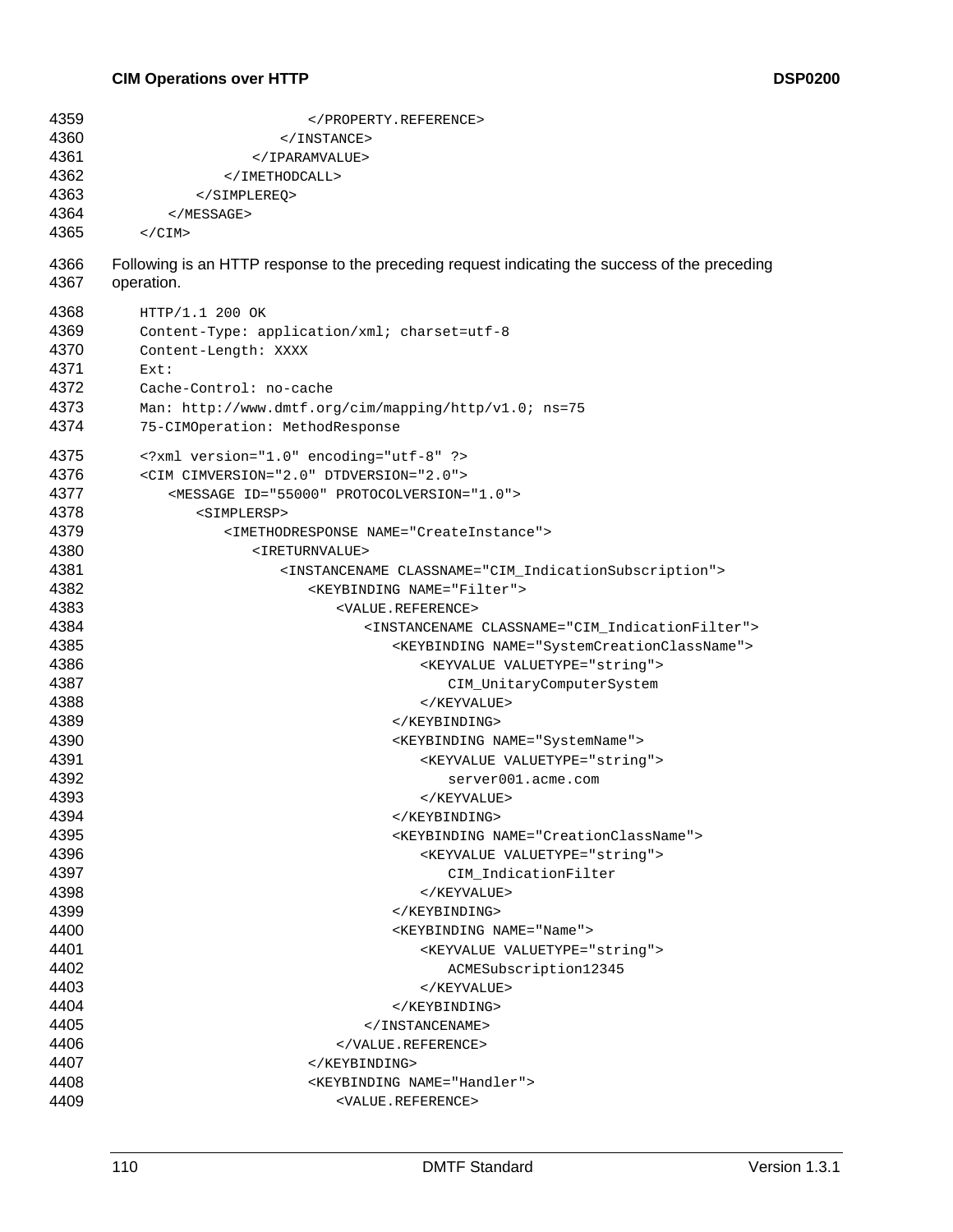| 4410 | <instancename classname="CIM_IndicationHandlerCIMXML"></instancename> |  |  |
|------|-----------------------------------------------------------------------|--|--|
| 4411 | <keybinding name="SystemCreationClassName"></keybinding>              |  |  |
| 4412 | <keyvalue valuetype="string"></keyvalue>                              |  |  |
| 4413 | CIM_UnitaryComputerSystem                                             |  |  |
| 4414 |                                                                       |  |  |
| 4415 |                                                                       |  |  |
| 4416 | <keybinding name="SystemName"></keybinding>                           |  |  |
| 4417 | <keyvalue valuetype="string"></keyvalue>                              |  |  |
| 4418 | server001.acme.com                                                    |  |  |
| 4419 |                                                                       |  |  |
| 4420 |                                                                       |  |  |
| 4421 | <keybinding name="CreationClassName"></keybinding>                    |  |  |
| 4422 | <keyvalue valuetype="string"></keyvalue>                              |  |  |
| 4423 | CIM IndicationHandlerCIMXML                                           |  |  |
| 4424 |                                                                       |  |  |
| 4425 |                                                                       |  |  |
| 4426 | <keybinding name="Name"></keybinding>                                 |  |  |
| 4427 | <keyvalue valuetype="string"></keyvalue>                              |  |  |
| 4428 | ACMESubscription12345                                                 |  |  |
| 4429 |                                                                       |  |  |
| 4430 |                                                                       |  |  |
| 4431 |                                                                       |  |  |
| 4432 |                                                                       |  |  |
| 4433 |                                                                       |  |  |
| 4434 |                                                                       |  |  |
| 4435 |                                                                       |  |  |
| 4436 |                                                                       |  |  |
| 4437 |                                                                       |  |  |
| 4438 | $<$ /MESSAGE>                                                         |  |  |
| 4439 | $<$ /CIM $>$                                                          |  |  |

# 4440 **A.13 Multiple Operations Example**

4441 The following HTTP request illustrates how a client performs multiple operations. This example batches a

- 4442 GetClass, an EnumerateInstanceNames, and an EnumerateInstance operation on
- 4443 CIM\_ObjectManagerAdapter.

| 4444 | POST / CIMOM1 HTTP/1.1                                              |
|------|---------------------------------------------------------------------|
| 4445 | Authorization: Basic Z3Vlc306Z3Vlc30=                               |
| 4446 | Content-Length: XXX                                                 |
| 4447 | Host: localhost: 5988                                               |
| 4448 | CIMOperation: MethodCall                                            |
| 4449 | CIMProtocolVersion: 1.0                                             |
| 4450 | Content-Type: application/xml; charset=utf-8                        |
| 4451 | CIMBatch: CIMBatch                                                  |
| 4452 | xml version="1.0" encoding="UTF-8"?                                 |
| 4453 | $\leq$ CIM DTDVERSION="2.0" CIMVERSION="2.0">                       |
| 4454 | <message id="2004:2:5:1:1:11:41:1" protocolversion="1.0"></message> |
| 4455 | <multireo></multireo>                                               |
| 4456 | <simplereo></simplereo>                                             |
| 4457 | <imethodcall name="GetClass"></imethodcall>                         |
| 4458 | <localnamespacepath></localnamespacepath>                           |
| 4459 | <namespace name="interop"></namespace>                              |
| 4460 |                                                                     |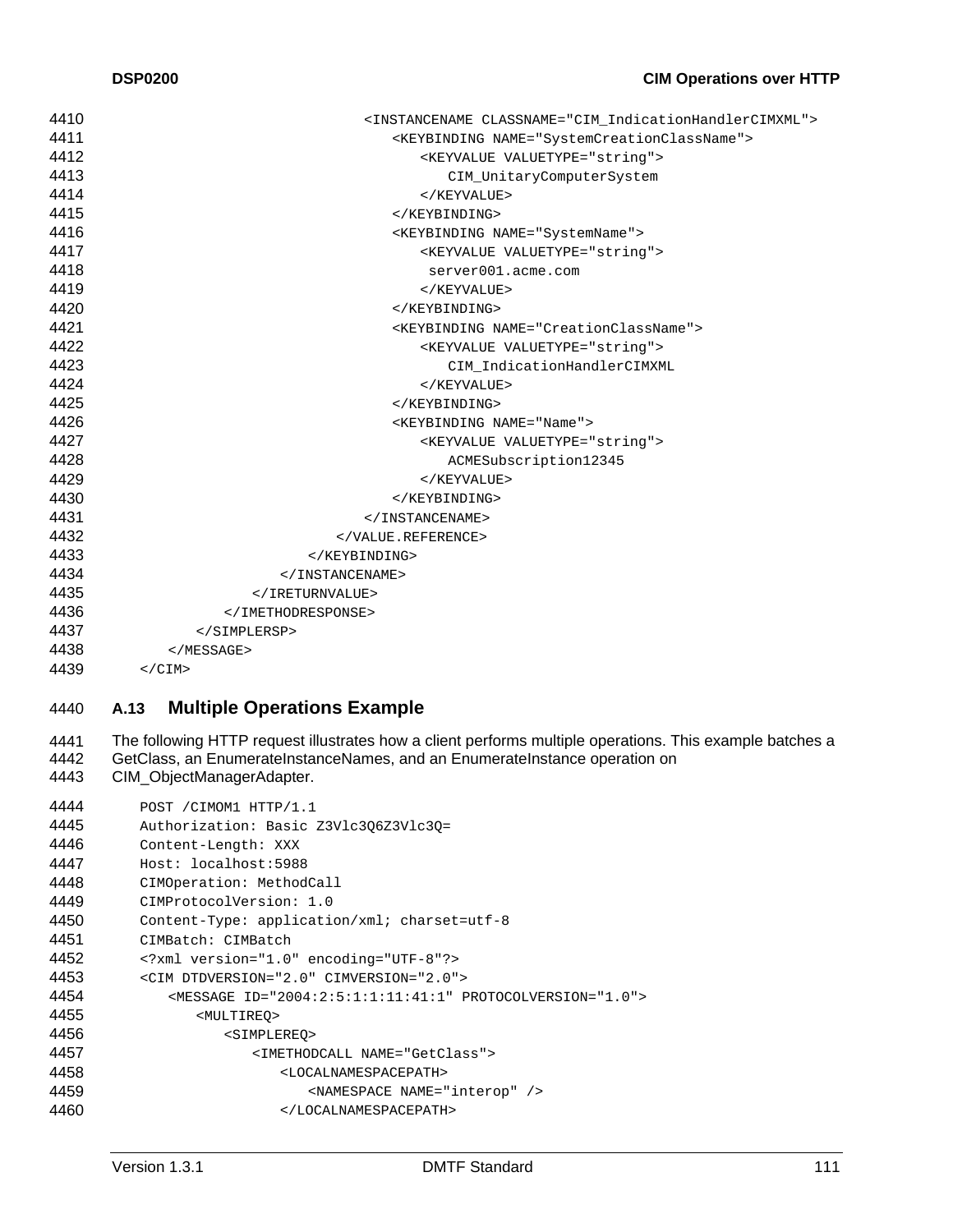# **CIM Operations over HTTP DSP0200**

| 4461 | <iparamvalue name="ClassName"></iparamvalue>              |  |
|------|-----------------------------------------------------------|--|
| 4462 |                                                           |  |
| 4463 |                                                           |  |
| 4464 | <iparamvalue name="LocalOnly"></iparamvalue>              |  |
| 4465 | <value>FALSE</value>                                      |  |
| 4466 |                                                           |  |
| 4467 | <iparamvalue name="IncludeClassOrigin"></iparamvalue>     |  |
| 4468 | <value>TRUE</value>                                       |  |
| 4469 |                                                           |  |
| 4470 |                                                           |  |
| 4471 |                                                           |  |
| 4472 | <simplereq></simplereq>                                   |  |
| 4473 | <imethodcall name="Associators"></imethodcall>            |  |
| 4474 | <localnamespacepath></localnamespacepath>                 |  |
| 4475 | <namespace name="interop"></namespace>                    |  |
| 4476 |                                                           |  |
| 4477 | <iparamvalue name="ObjectName"></iparamvalue>             |  |
| 4478 |                                                           |  |
| 4479 |                                                           |  |
| 4480 | <iparamvalue name="IncludeQualifiers"></iparamvalue>      |  |
| 4481 | <value>TRUE</value>                                       |  |
| 4482 |                                                           |  |
| 4483 | <iparamvalue name="IncludeClassOrigin"></iparamvalue>     |  |
| 4484 | <value>TRUE</value>                                       |  |
| 4485 |                                                           |  |
| 4486 |                                                           |  |
| 4487 | $\langle$ /SIMPLEREQ>                                     |  |
| 4488 | <simplereo></simplereo>                                   |  |
| 4489 | <imethodcall name="EnumerateInstanceNames"></imethodcall> |  |
| 4490 | <localnamespacepath></localnamespacepath>                 |  |
| 4491 | <namespace name="interop"></namespace>                    |  |
| 4492 |                                                           |  |
| 4493 | <iparamvalue name="ClassName"></iparamvalue>              |  |
| 4494 |                                                           |  |
| 4495 |                                                           |  |
| 4496 |                                                           |  |
| 4497 |                                                           |  |
| 4498 | <simplereq></simplereq>                                   |  |
| 4499 | <imethodcall name="EnumerateInstances"></imethodcall>     |  |
| 4500 | <localnamespacepath></localnamespacepath>                 |  |
| 4501 | <namespace name="interop"></namespace>                    |  |
| 4502 |                                                           |  |
| 4503 | <iparamvalue name="ClassName"></iparamvalue>              |  |
| 4504 |                                                           |  |
| 4505 |                                                           |  |
| 4506 | <iparamvalue name="LocalOnly"></iparamvalue>              |  |
| 4507 | <value>FALSE</value>                                      |  |
| 4508 |                                                           |  |
| 4509 |                                                           |  |
| 4510 |                                                           |  |
| 4511 |                                                           |  |
| 4512 |                                                           |  |
| 4513 | $\langle$ /CIM $\rangle$                                  |  |
|      |                                                           |  |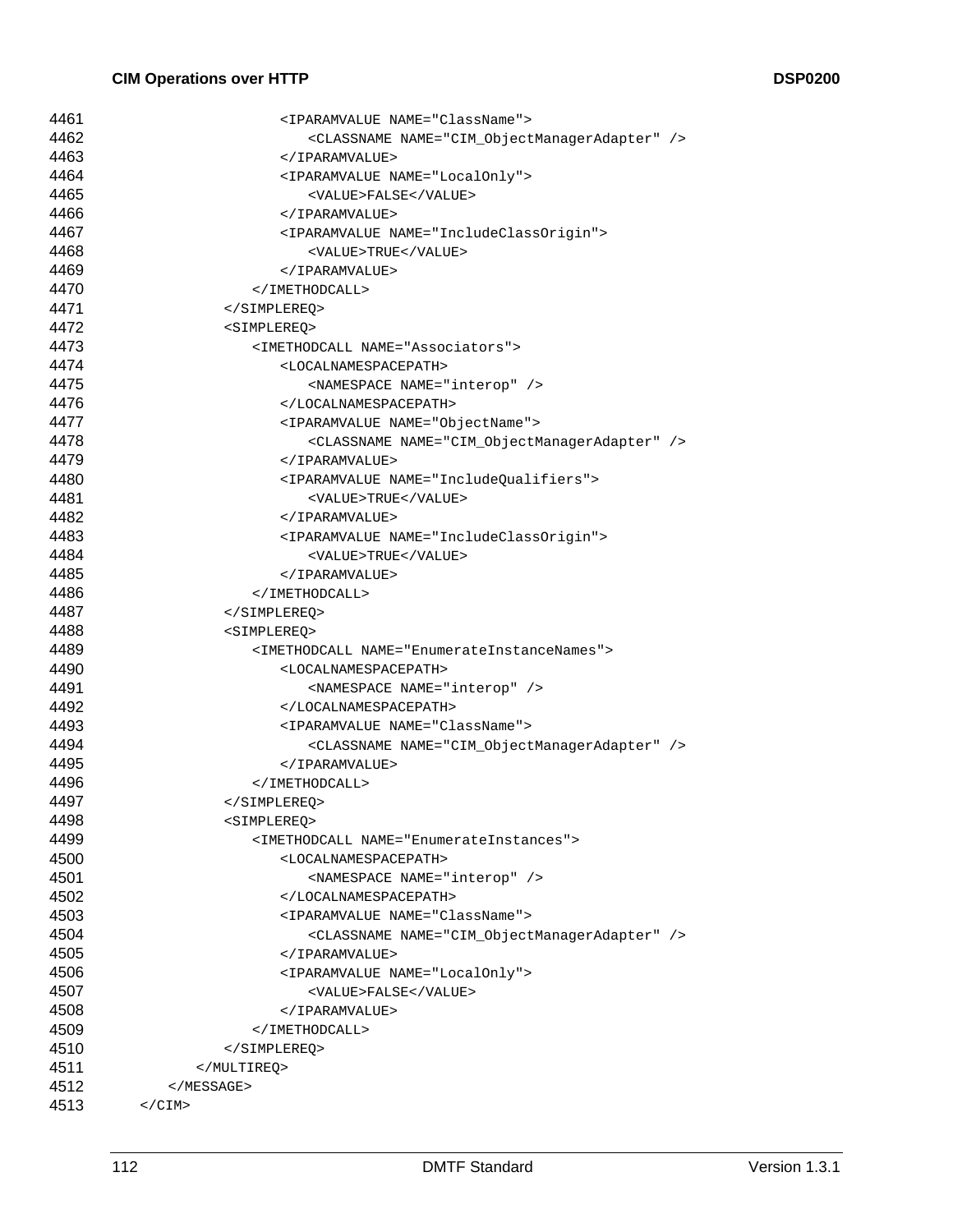| 4514<br>4515 | Following is the HTTP response to the preceding request indicating the success of the preceding<br>operation. |
|--------------|---------------------------------------------------------------------------------------------------------------|
| 4516         | HTTP/1.1 200 OK                                                                                               |
| 4517         | CIMOperation: MethodResponse                                                                                  |
| 4518         | Content-Length: XXX                                                                                           |
| 4519         | xml version="1.0" encoding="UTF-8"?                                                                           |
| 4520         | <cim cimversion="2.0" dtdversion="2.0"></cim>                                                                 |
| 4521         | <message id="2004:2:5:1:1:11:41:1" protocolversion="1.0"></message>                                           |
| 4522         | <multirsp></multirsp>                                                                                         |
| 4523         | <simplersp></simplersp>                                                                                       |
| 4524         | <imethodresponse name="GetClass"></imethodresponse>                                                           |
| 4525         | <ireturnvalue></ireturnvalue>                                                                                 |
| 4526         | <class <="" superclass="CIM_WBEMService" th=""></class>                                                       |
| 4527         | NAME="CIM_ObjectManagerAdapter">                                                                              |
| 4528         | $\cdots$                                                                                                      |
| 4529         | $\langle$ CLASS $>$                                                                                           |
| 4530         |                                                                                                               |
| 4531         |                                                                                                               |
| 4532         |                                                                                                               |
| 4533         | <simplersp></simplersp>                                                                                       |
| 4534         | <imethodresponse name="Associators"></imethodresponse>                                                        |
| 4535         | <ireturnvalue></ireturnvalue>                                                                                 |
| 4536         | <value.objectwithpath></value.objectwithpath>                                                                 |
| 4537         | .                                                                                                             |
| 4538         |                                                                                                               |
| 4539         | <value.objectwithpath></value.objectwithpath>                                                                 |
| 4540         | $\cdots$                                                                                                      |
| 4541         |                                                                                                               |
| 4542         | $\cdots$                                                                                                      |
| 4543         |                                                                                                               |
| 4544         |                                                                                                               |
| 4545         |                                                                                                               |
| 4546         | <simplersp></simplersp>                                                                                       |
| 4547         | <imethodresponse name="EnumerateInstanceNames"></imethodresponse>                                             |
| 4548         | <ireturnvalue></ireturnvalue>                                                                                 |
| 4549         | <instancename classname="WBEMSolutions_ObjectManagerAdapter"></instancename>                                  |
| 4550         | $\cdots$                                                                                                      |
| 4551         |                                                                                                               |
| 4552         | <instancename classname="WBEMSolutions_ObjectManagerAdapter"></instancename>                                  |
| 4553         | $\cdots$                                                                                                      |
| 4554         |                                                                                                               |
| 4555         | $\cdots$                                                                                                      |
| 4556         |                                                                                                               |
| 4557         |                                                                                                               |
| 4558         |                                                                                                               |
| 4559         | <simplersp></simplersp>                                                                                       |
| 4560         | <imethodresponse name="EnumerateInstances"></imethodresponse>                                                 |
| 4561         | <ireturnvalue></ireturnvalue>                                                                                 |
| 4562         | <value.namedinstance></value.namedinstance>                                                                   |
| 4563         | $\cdots$                                                                                                      |
| 4564         |                                                                                                               |
| 4565         | <value.namedinstance></value.namedinstance>                                                                   |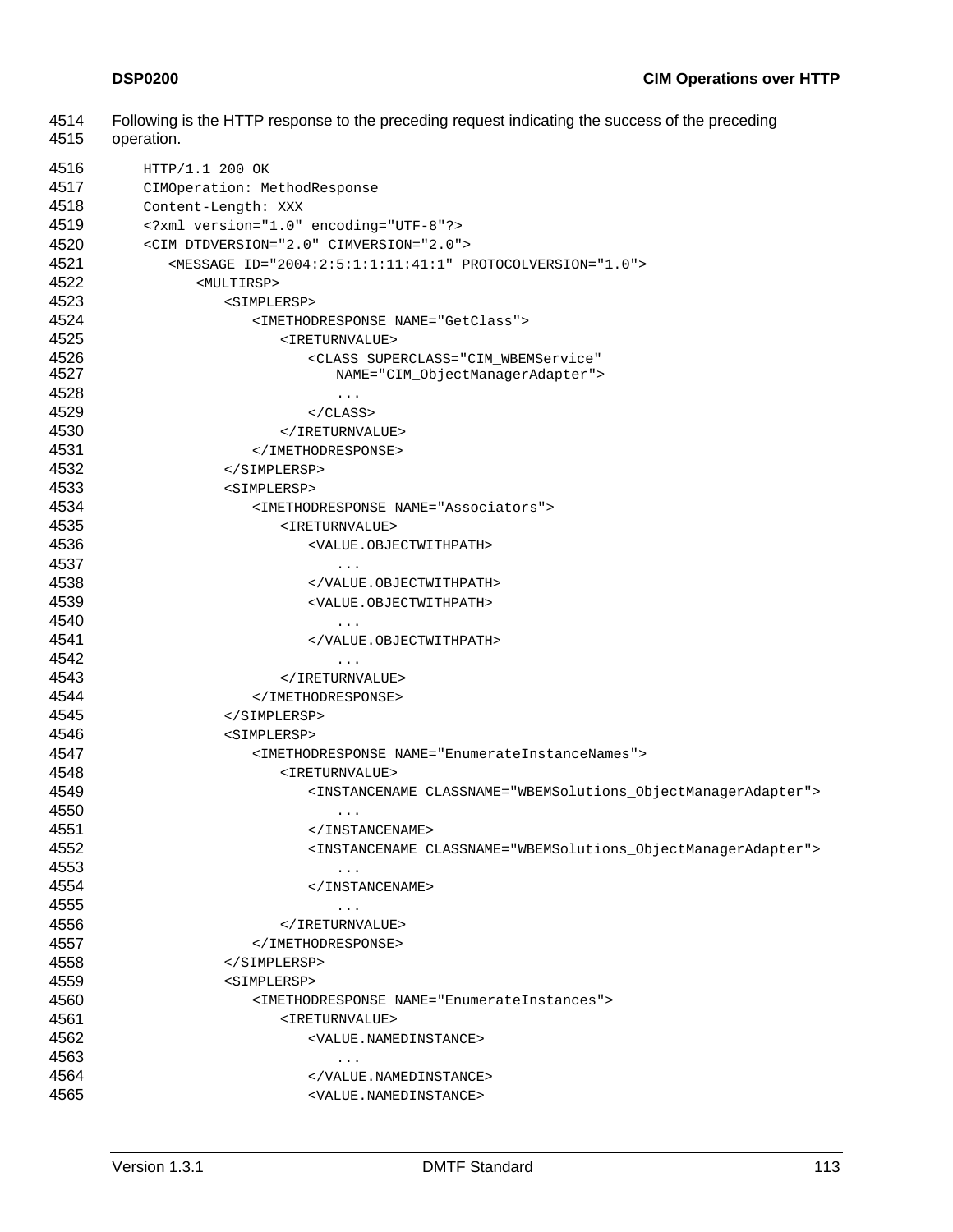| 4566 |                          |
|------|--------------------------|
| 4567 |                          |
| 4568 |                          |
| 4569 |                          |
| 4570 |                          |
| 4571 |                          |
| 4572 | $<$ /MULTIRSP>           |
| 4573 | $<$ /MESSAGE>            |
| 4574 | $\langle$ /CIM $\rangle$ |
|      |                          |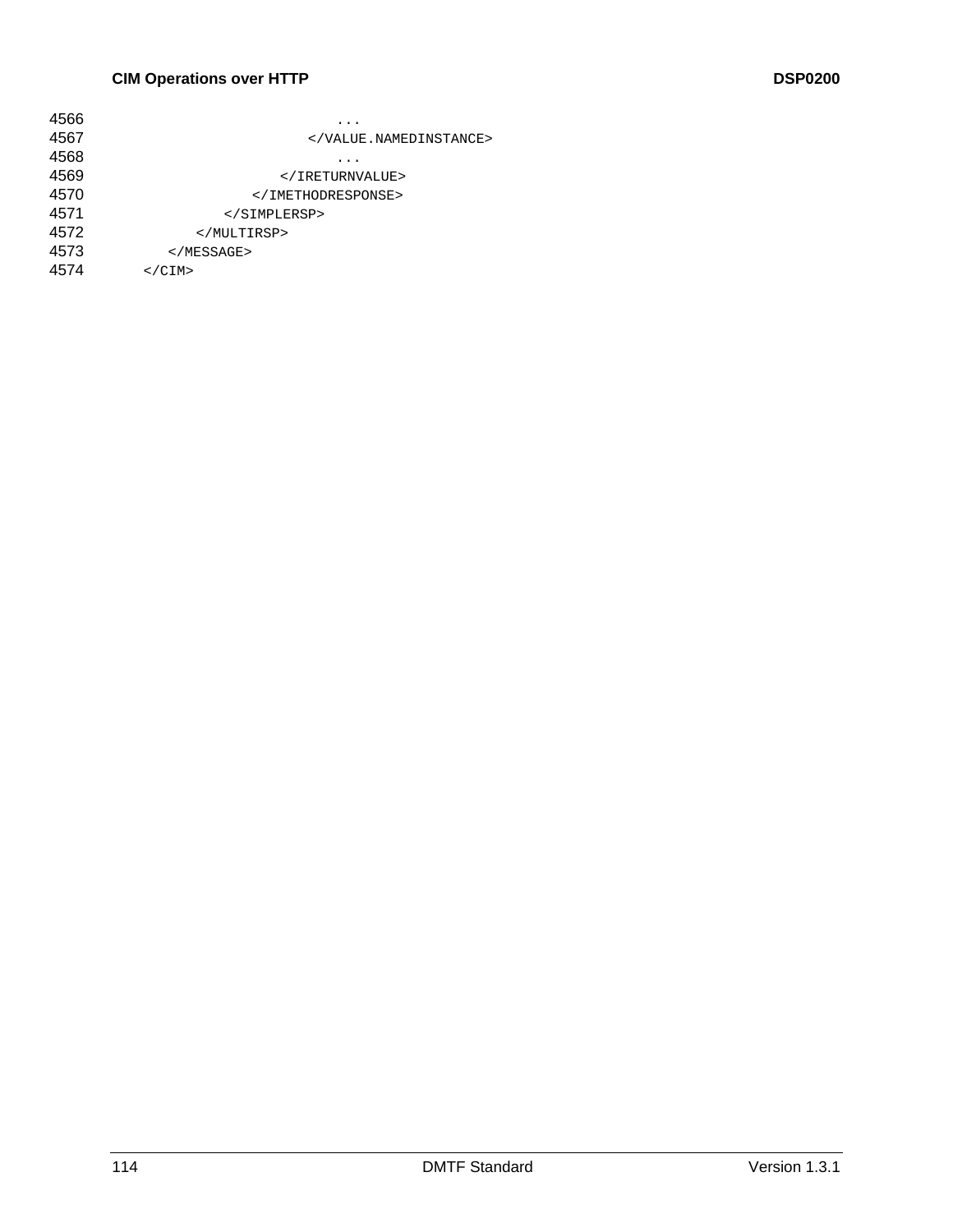| 4575<br>4576 | <b>ANNEX B</b><br>(informative)       |
|--------------|---------------------------------------|
| 4577         |                                       |
| 4578         |                                       |
| 4579         | <b>LocalOnly Parameter Discussion</b> |
|              |                                       |
|              |                                       |

4580 4581 This annex discusses the issues associated with the 1.1 definition of the LocalOnly parameter for the GetInstance and EnumerateInstances operations.

## 4582 **B.1 Explanation of the Deprecated 1.1 Interpretation**

4583 4584 4585 4586 4587 4588 In April 2002, two DMTF Change Requests (CRs), CR809 (EnumerateInstances) and CR815 (GetInstance), were approved and incorporated into the 1.1 version of this specification to clarify the interpretation of the LocalOnly flag for the GetInstance and EnumerateInstances operations. With these CRs, the definition of the LocalOnly flag for these operations was modified to align with the interpretation of this flag for the GetClass and EnumerateClasses operations. This change was incorrect, resulted in reduced functionality, and introduced several backward compatibility issues.

4589 4590 To clarify the difference between the 1.0 Interpretation and the 1.1 Interpretation (CR815), consider the following example:

```
4591 
4592 
4593 
4594 
4595 
4596 
4597 
4598 
4599 
4600 
4601 
4602 
4603 
4604 
4605 
4606 
4607 
4608 
4609 
4610 
            class A { 
                    [Key]
                 string name; 
                uint32 counter = 3i}; 
             class B : A { 
                 uint32 moreData = 4; 
             }; 
             instance of A { 
                 name = "Roger"; 
             }; 
             instance of B { 
                 name = "Karl"; 
                 counter = 3; 
                 moreData = 5; 
             }; 
             instance of B { 
                 name = "Denise"; 
                counter = 5;};
```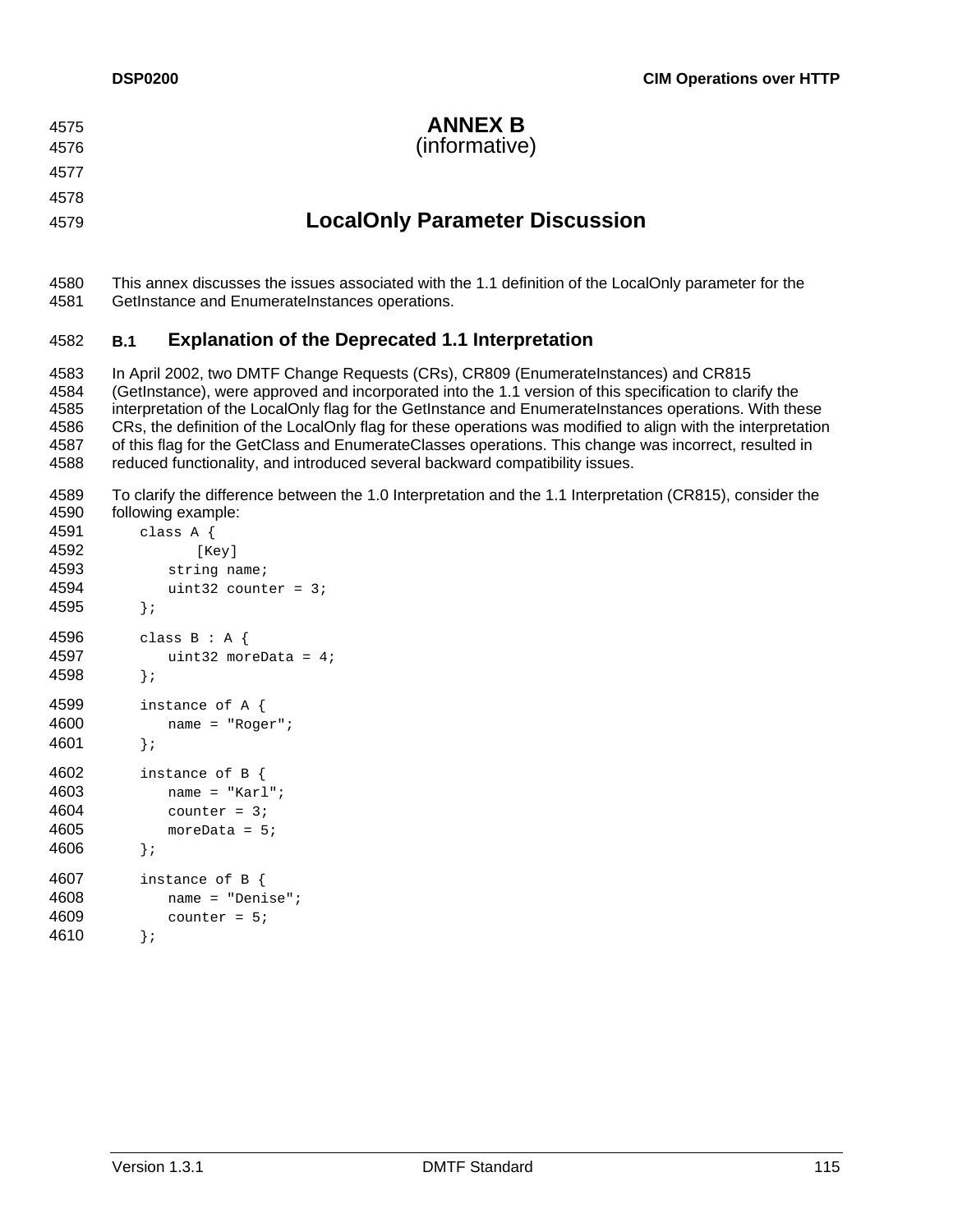- Assuming PropertyList = NULL and LocalOnly = TRUE, [Table B-1](#page-115-0) shows the properties returned by a 4611
- GetInstance operation. 4612

<span id="page-115-0"></span>4613 **Table B-1 – Comparison of Properties Returned by GetInstance in Versions 1.0 and 1.1** 

| <b>Instance</b> | <b>DSP0200 1.0 Interpretation</b> | <b>DSP0200 1.1 Interpretation</b> |
|-----------------|-----------------------------------|-----------------------------------|
| "Roger"         | name                              | name, counter                     |
| "Karl"          | name, counter, moreData           | moreData                          |
| "Denise"        | name, counter                     | moreData                          |

The properties returned using the 1.0 interpretation are consistent with the properties specified in the MOF instance definitions, and the properties returned using the 1.1 Interpretation are consistent with the properties defined in the class definitions. 4614 4615 4616

# 4617 **B.2 Risks of Using the 1.1 Interpretation**

- 4618 The risks of using the 1.1 interpretation are as follows:
- 4620 4621 4619 1) Within the DMTF, promoting a property from a class to one of its superclasses is defined as a backward-compatible change that can be made in a minor revision of the CIM schema. With the 1.1 interpretation, promoting a property to a superclass can cause backward-incompatible changes.
- 4622 Suppose, for example, version 1.0 of the schema includes the following definitions:

| 4623 | class $A \{$           |
|------|------------------------|
| 4624 | [Key]                  |
| 4625 | string name;           |
| 4626 | uint 32 counter = $3i$ |
| 4627 | $\}$ ;                 |
| 4628 | class $B : A$          |
| 4629 | uint32 moreData = $4i$ |

};

4630

4631 4632 Now suppose that the schema is modified in version 1.1 to promote the property moreData from class B to class A.

```
4633 
4634 
4635 
4636 
4637 
4638 
4639 
4640 
4641 
4642 
             class A { 
                     [Key] 
                  string name; 
                  uint32 counter = 3; 
                 uint32 moreData = 4i}; 
             class B : A { 
              };
```
4643 4644 4645 Using these examples, [Table B-2](#page-116-0) shows the properties returned by a call to GetInstance with PropertyList = NULL and LocalOnly = TRUE. With the 1.1 Interpretation, this schema change would affect the list of properties returned. When dealing with a CIM server that complies with the 1.1 interpretation, applications must be designed to treat "promoting properties" as a backwardcompatible change.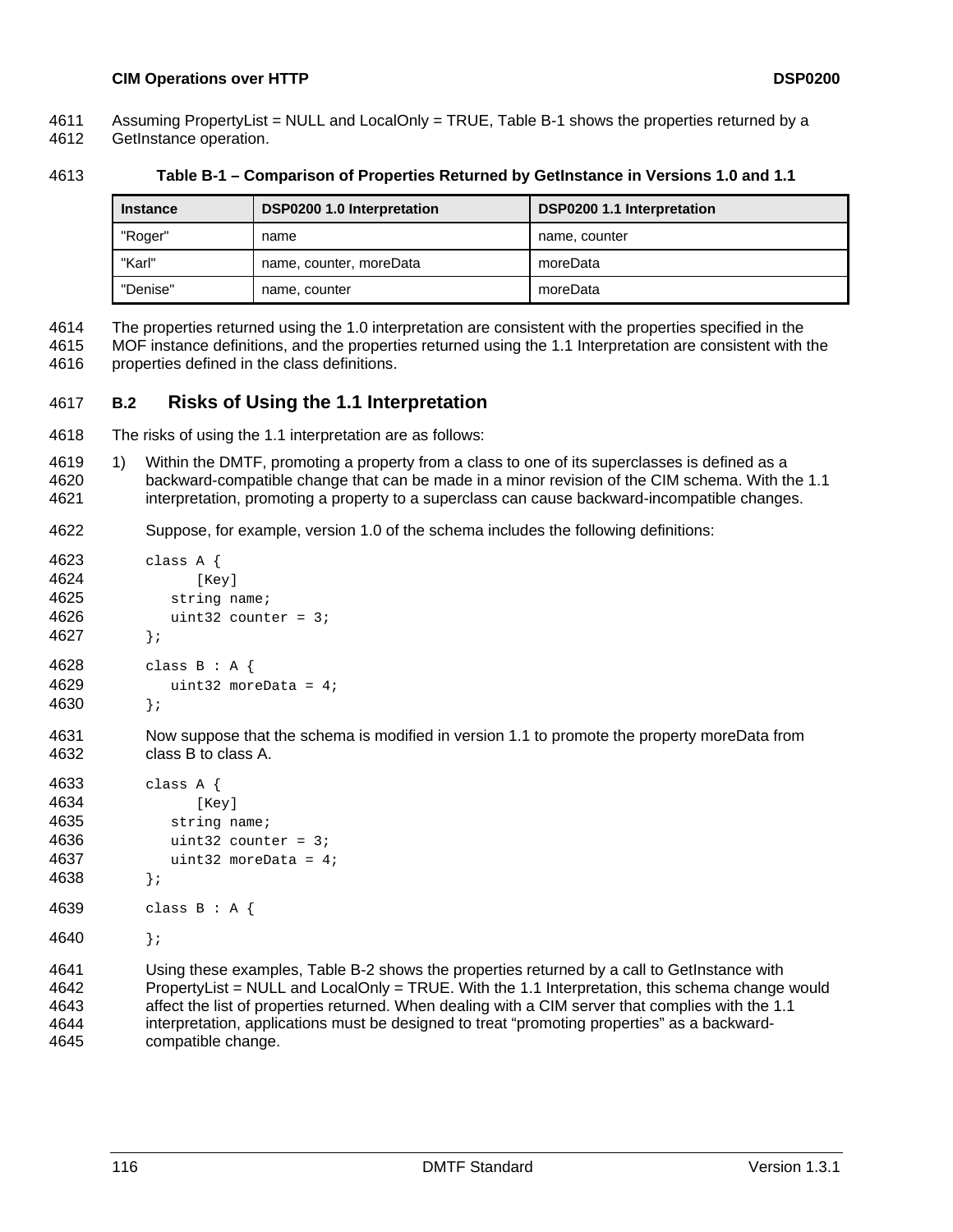### <span id="page-116-0"></span>4646 **Table B-2 – Comparison of Properties Returned by a Call to GetInstance in Versions 1.0 and 1.1**

| <b>Instance</b> | <b>Schema Version 1.0</b> | <b>Schema Version 1.1</b> |
|-----------------|---------------------------|---------------------------|
| of A            | name, counter             | name, counter, moreData   |
| of B            | moreData                  | none                      |

4647 2) The 1.1 Interpretation encourages application developers to use multiple operations to retrieve the properties of an instance. That is, a commonly-stated use model for the 1.1 interpretation is to selectively traverse subclasses getting additional properties of an instance. This practice significantly increases the risk that a client will construct an inconsistent instance. With both Interpretations, applications should be designed to ensure that dependent properties are retrieved together. 4648 4649 4650 4651

### 4653 4652 **B.3 Techniques for Differentiating between the 1.0 Interpretation and 1.1 Interpretation**

4654 For concrete classes, CIM servers that comply with the 1.0 Interpretation return the value of all KEY

4655 properties not explicitly excluded by the PropertyList parameter. CIM servers that comply with the 1.1

4656 4657 interpretation return only the value of KEY properties explicitly defined in the class. Applications can use this difference to detect which interpretation is supported by a CIM server.